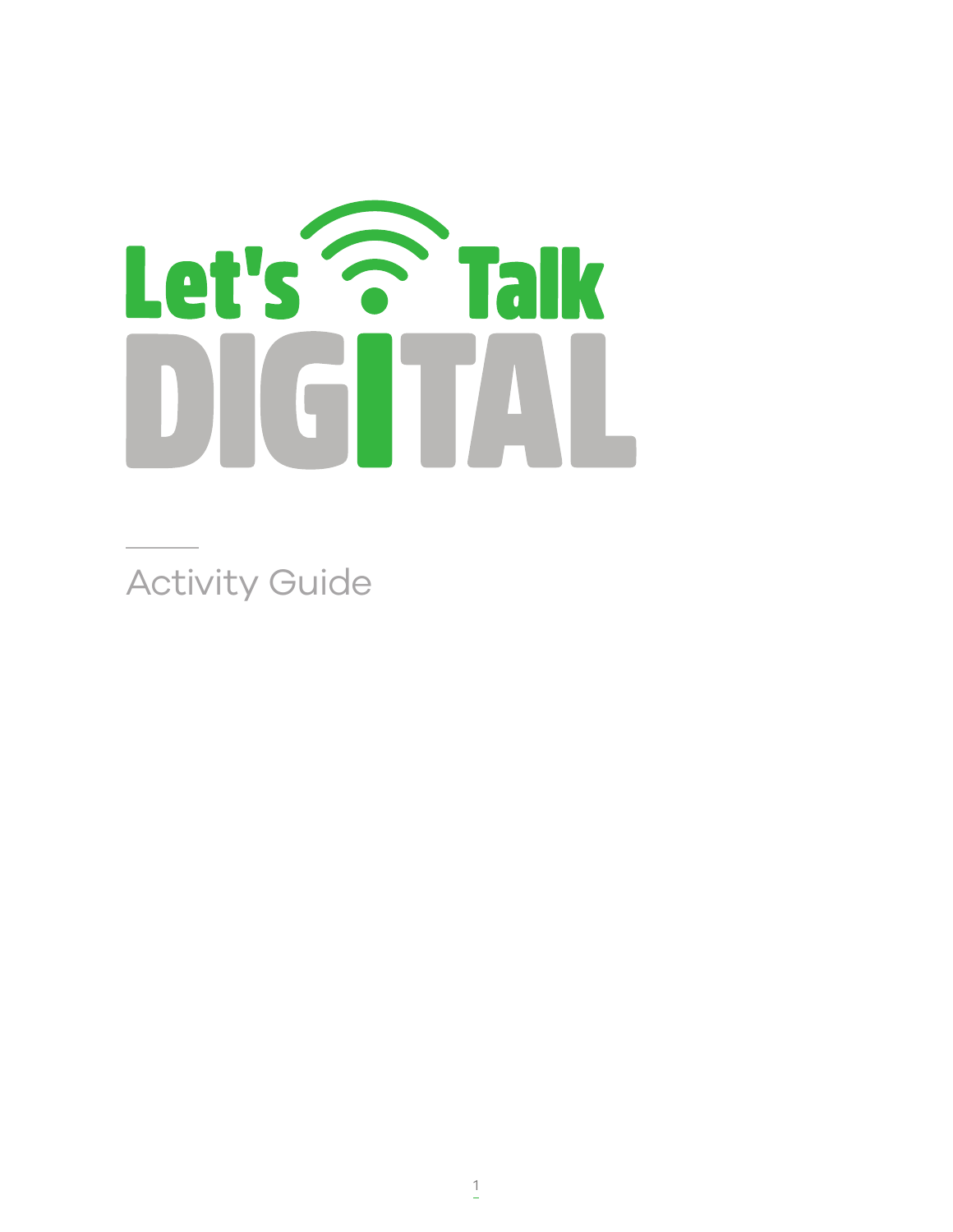# Acknowledgements

"Let's Talk Digital" is a non-partisan initiative aiming to engage youth (12-25 years old) in a series of workshops and engagement opportunities on digital citizenship.

| <b>Writers</b>        | <b>Content Developers</b> |
|-----------------------|---------------------------|
| Yvonne Su             | Yvonne Su                 |
| Mike Morden           | Anthony Morgan            |
| Tyler Valiquette      | Natasha Morris            |
| Adelina Petit-Vouriot |                           |
| Paul Thomas           |                           |
|                       |                           |
| Editors               | Consultants               |
| Kendall Anderson      | Elizabeth Dubois          |
| Mike Morden           | Katie Gibbs               |
| Callista Ryan         | Allison Meads             |



*in part by the Government of Canada.*



Boys & Girls Clubs<br>of Canada

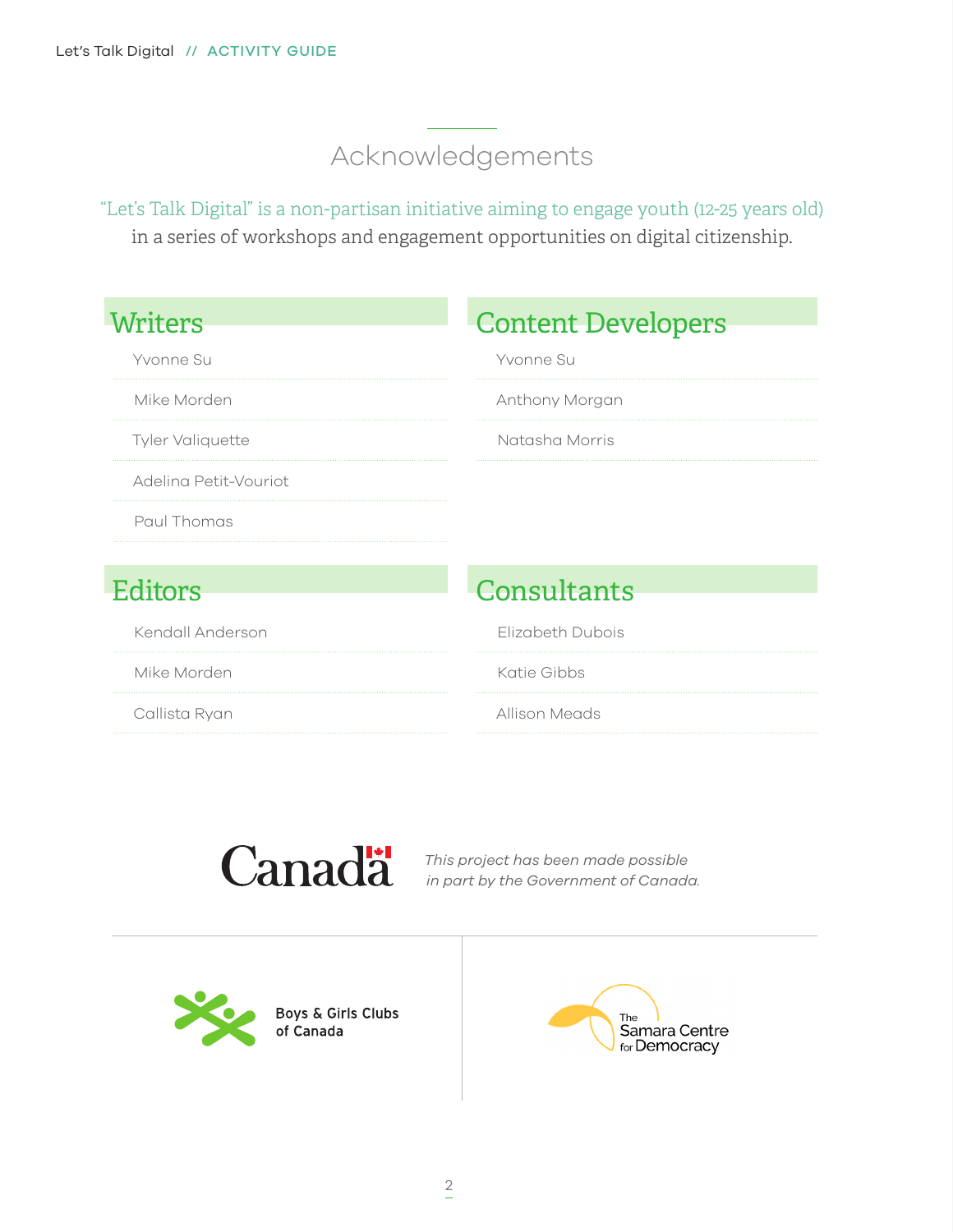# Table of **Contents**









5 // Attention & Emotions Online







8 // Political Polarization



6 // The Changing Media & Information Environment



9 // Civic Engagement in the Digital World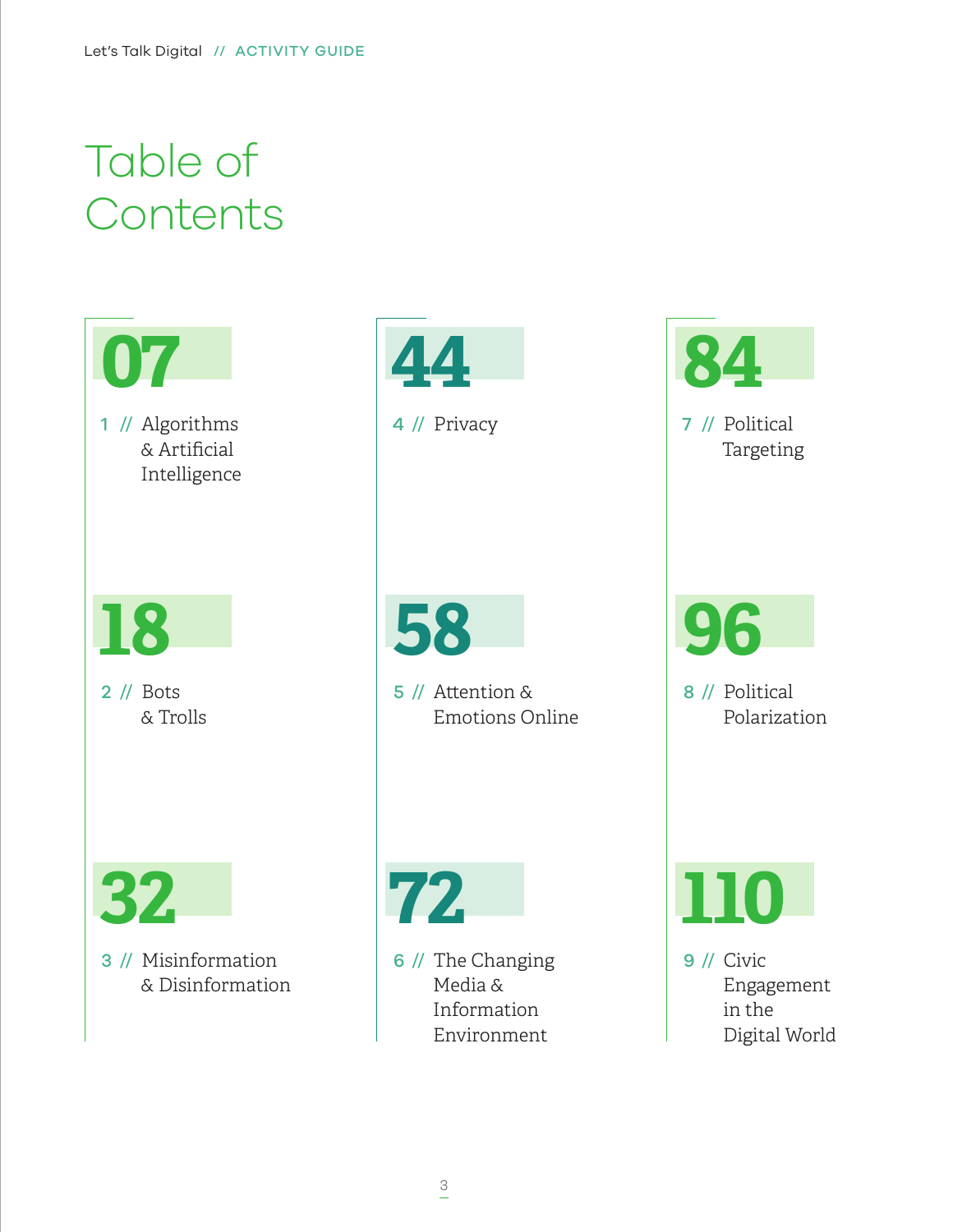# Canadian democracy is in trouble.

Voting rates are declining. Canadians have a low opinion of politicians and do not engage in political activities or discussion. These issues are particularly pressing among Canada's youth who already feel burned out and fearful for their future. In this era of misinformation and polarization, the generation raised on social media is at risk of lacking the knowledge, skills and resources to make important political choices and decisions.

To lesson the impact of misinformation and polarization on youth, Boys and Girls Clubs of Canada has partnered with the Samara Centre for Democracy to develop a non-partisan initiative aiming to engage youth in a series of activities on digital citizenship called "Let's Talk Digital". The aim of the program is to help youth build their critical thinking skills and capacity to critically assess online reporting and digital media. The program will help educate youth on digital technologies such as bots and algorithms and explain how malicious actors are exploiting online platforms and other Internet technologies for personal and political gains. The program will equip youth with the skills to take action to avoid manipulation online and create a healthy information ecosystem for themselves, their peers and their family.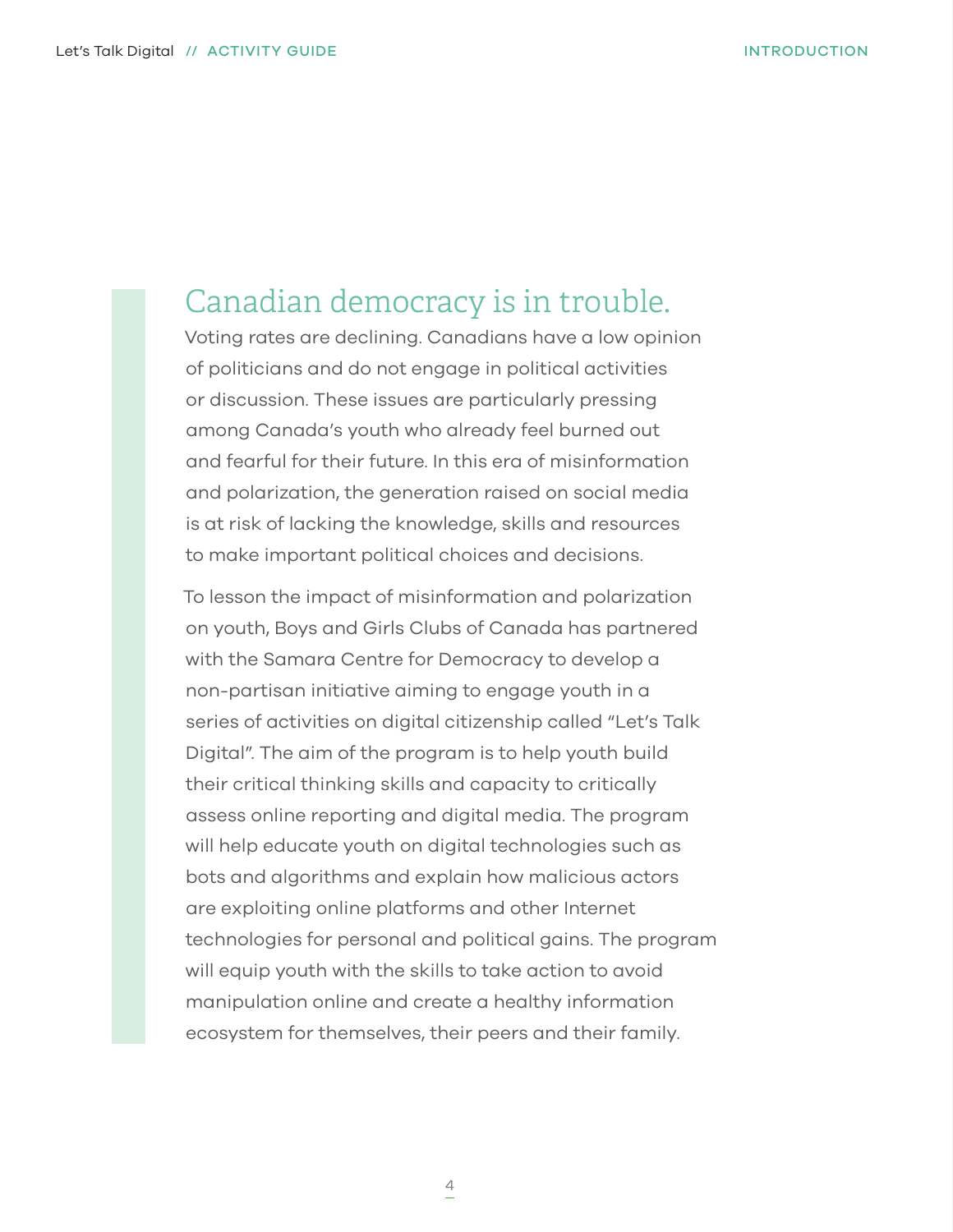# Welcome to the Let's Talk Digital Activity Guide

The program hopes to empower a connected generation raised on social media to better understand the mechanisms of digital citizenship so they can educate their peers and their families and contribute to a stronger democracy for all.

The Let's Talk Digital Activity Guide provides you with research briefs on each topic and detailed lesson plans needed to run a Let's Talk Digital program at your Club. The Samara Centre research team and expert contractors on digital, media and civic literacy wrote the research briefs. The nine topics we chose to focus on in this program were selected using information gathered from youth participating in the Boys and Girls Clubs of Canada's National Youth Forum in Montreal as well as piloting at the St. Alban's Boys and Girls Club and the Eastview Boys and Girls Club in Ontario. This means the material covered in this program was informed by BGCC youth to ensure its relevance to youth.

In addition, the lesson plans and activities in this program are designed to facilitate learning in real and personally relevant ways. At the same time, they'll help youth understand and develop the skills needed to be good digital citizens.

At its core, Let's Talk Digital is about helping young people gain the skills and knowledge they need to navigate our increasingly complex digital, social and political systems. The central objective of Let's Talk Digital is to lessen the impact of misinformation, polarization and disengagement, build resilience to online manipulation, and create a healthy information ecosystem.

# Essential Competencies for Digital Citizens

To that end, the Activity Guide is designed around nine essential competencies that are needed to achieve critical thinking when it comes to digital citizenship. The nine modules are:

- 1) Algorithms and Artificial Intelligence
- 2) Bots and Trolls
- 3 ) Disinformation and Misinformation
- 4) Privacy
- 5 ) Attention and Emotions Online

For each of the nine topics included in the Activity Guide, there are lesson plans with three or four group activities that aim to develop specific skills related to that topic. Different skill sets will be developed in each of the nine sections, but you will notice that several themes pervade the entire guide. These include some of the skills and processes that form the core of Let's Talk Digital, the most important of which is critical thinking.

- 6 ) The Changing Media and Information Environment
- 7 ) Political Targeting
- 8 ) Political Polarization
- 9 ) Civic Engagement in a Digital World

Critical thinking is the process of analyzing and reanalyzing facts and information to reach an answer or conclusion. To practice critical thinking one needs to practice 5 Cs! Developed by Science Everywhere, a science education organization, the 5 Cs they advocate for us to practice are: Curiosity, Collaboration, Calm, Courage and Creativity.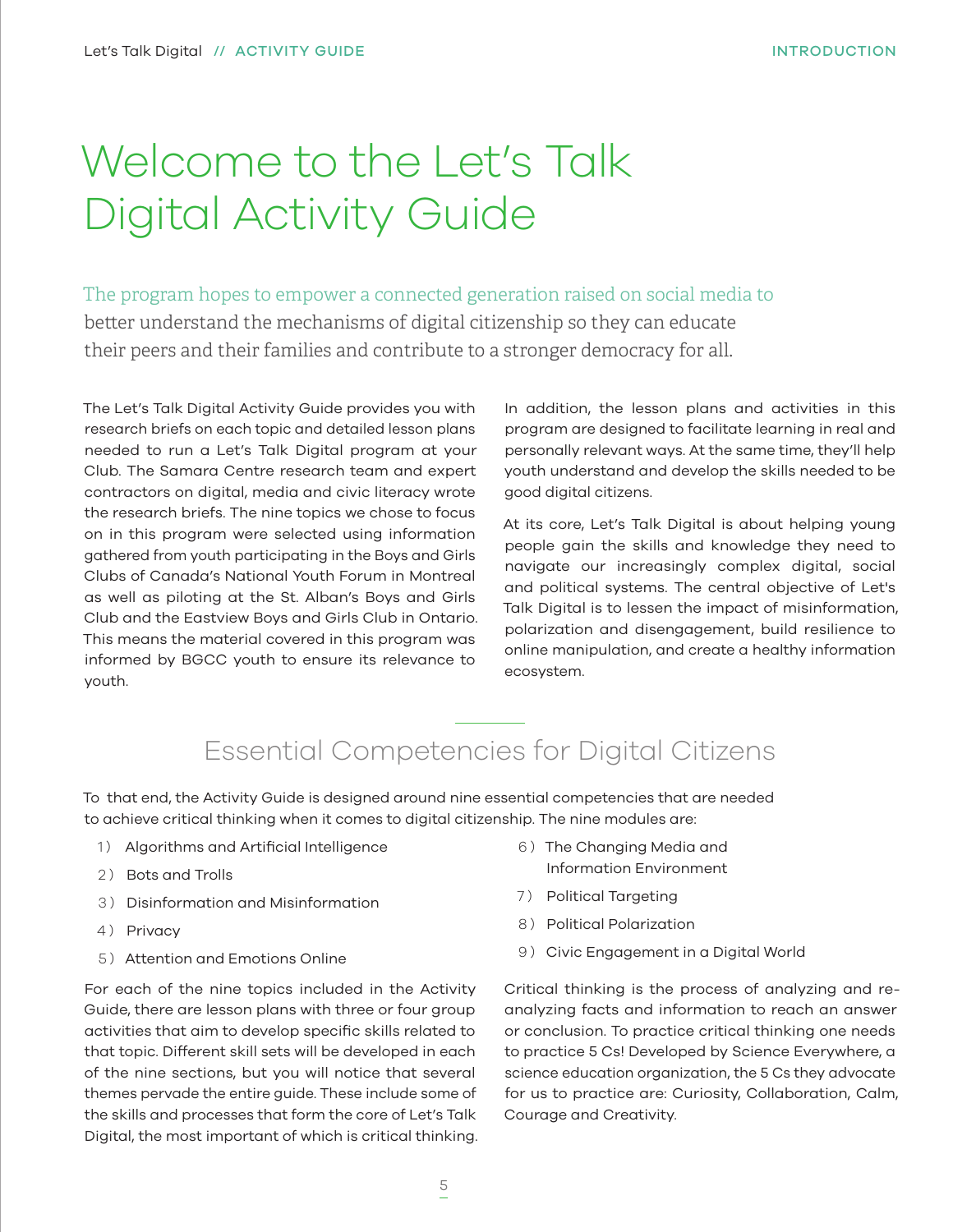## PRACTISING THE 5CS

PRACTICE CURIOSITY! It's all too easy to shrink away from, avoid or discount the unknown. When we are curious we are more open to new ideas, and more willing to actively seek out new approaches. Thinking speculatively allows us to explore potential outcomes, to more fully consider all the options before us and to make better decisions. Critical thinkers ask "what if?".

PRACTICE COLLABORATION! We all have blind spots in our thinking that are, by definition, invisible to us. The best way to find blind spots is by talking to people who see things differently. Collaboration is one of the core pillars of good science and good thinking, and any good conversation incorporates many perspectives. So, take every opportunity to actively search for perspectives people might not ordinarily take. Collecting a diversity of perspectives is the goal. Critical thinkers collaborate.

PRACTICE CALM! (Take being silly seriously) A good thinker can laugh at flaws in someone else's ideas. A better one can laugh at flaws in their own. Critical thinkers build the capacity to laugh at themselves. It's what we mean by "calm" and it's indispensable to an ability to scientifically and critically refine our ideas. Calm transforms fear into curiosity.

PRACTICE COURAGE! Changing your mind is inherently scary. It requires that we choose to walk into emotional exposure and uncertainty. That also happens to be our definition for courage. This value is the hardest to live by. It takes courage to go against your friends, admit you were wrong, and to listen to people you disagree with. Critical thinkers often and proudly admit, "I don't know!"

PRACTICE CREATIVITY! Creativity is the process of combining old and new ways of understanding the world. It's what happens when we bring different ideas together to understand the world in new ways. Creativity is using your intuition to form new ways of understanding the world and critical thinking is the tool we use to sort good intuitions from bad ones. Without critical thinking, we rely only on emotion to understand the world. Without creativity, we cannot reshape, mold and make the world we want for ourselves.

# How to use the Activity Guide

The Activity Guide is designed around nine essential competencies that are needed to achieve critical thinking when it comes to digital citizenship. For each of the nine topics included in the Activity Guide, there are lesson plans with three or four group activities that aim to develop specific skills related to that topic. The activities have been designed to be 1) easy to administer, 2) flexible for age, group size, and time, and lastly, 3) fun and engaging.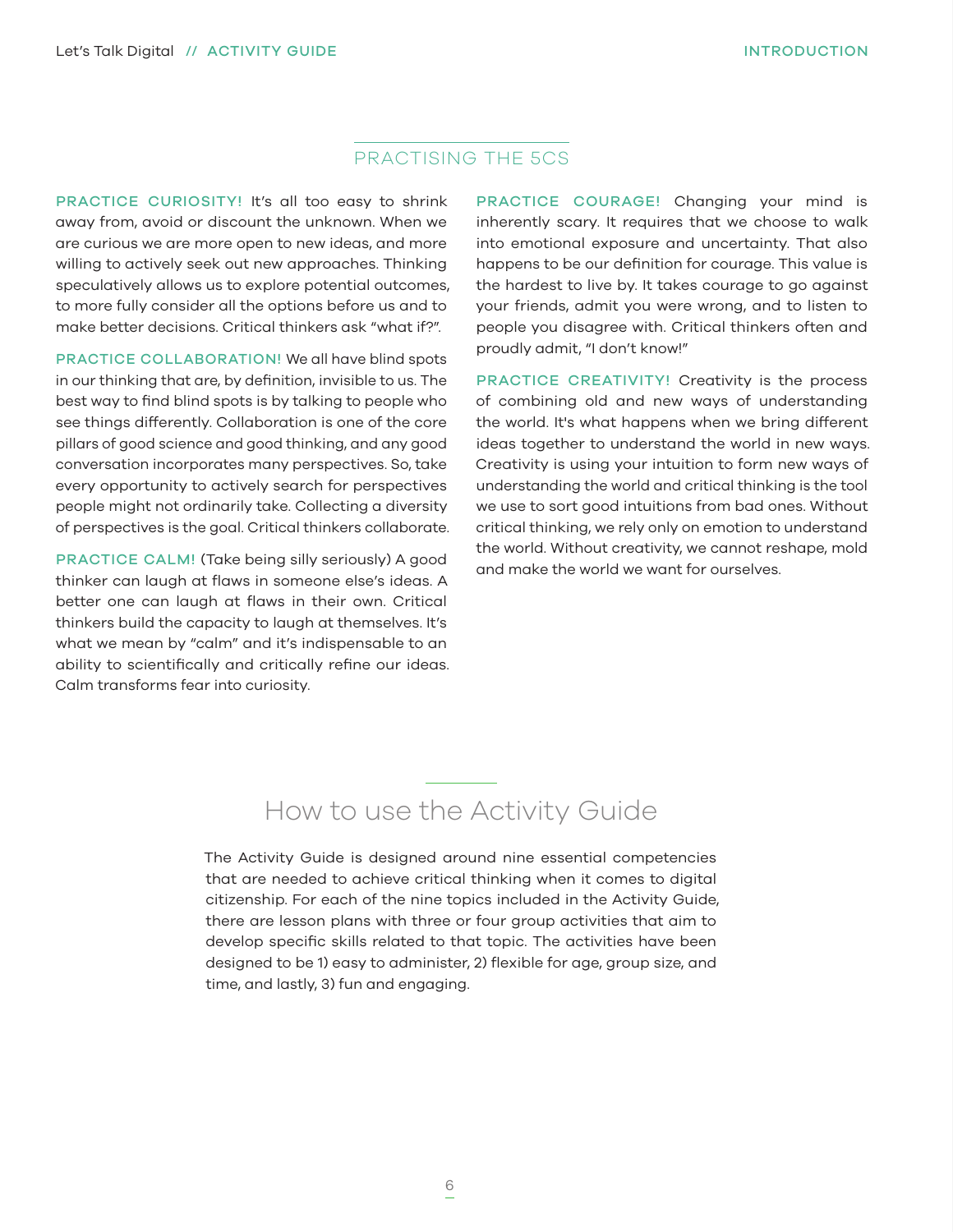# 1 // Algorithms and Artificial Intelligence

Algorithms are the basic building blocks of computer software. They are present in nearly every piece of technology that we use in our day-to-day life, from smartphones to coffee machines, and they affect us in many ways. Using algorithms, humans have created more sophisticated technology such as artificial intelligence (AI) and machine learning that have revolutionized society. Understanding algorithms is critical to understanding the digital sphere, and the way it is changing our social lives.

# What is an algorithm?

An algorithm is a list of rules to follow to solve a problem. We use algorithms in our own lives, whether following a recipe for our grandma's secret chocolate chip cookies or sorting our clothes into lights and darks before washing. Algorithms are basically a stepby-step guide for completing a task. As we develop more complex technologies we have also developed algorithms that are far more complex. Algorithms help all forms of technology complete their tasks, from the Internet to the most sophisticated forms of artificial intelligence.

Artificial intelligence is essentially a group of algorithms that can adapt, grow and evolve on its own. AI can help us program machines to do things more accurately, they also help people travel to places they would not otherwise survive (the moon!). Consider how crucial the Internet is for access to food , emergency care, and social life in very rural and/or northern places in Canada.

Finally, machine learning is a subfield of artificial intelligence. Its goal is to enable computers to learn on their own. The machine's algorithms allow it to identify patterns in observed data, build models that explain the world, and predict things without having preprogramed rules and models. For example, you may program a computer to tell the difference between a cat and a dog. Machine learning allows the computer to notice patterns or changes in patterns. It may notice that cats have smaller noses and dogs come in a variety of sizes. The more data about cats and dogs the computer receives, the more finely-tuned its algorithm becomes and the more accurate it can be in its predictions. Machine learning is already very commonly used. It is the technology behind facial recognition software, text and speech recognition, and credit card fraud detection.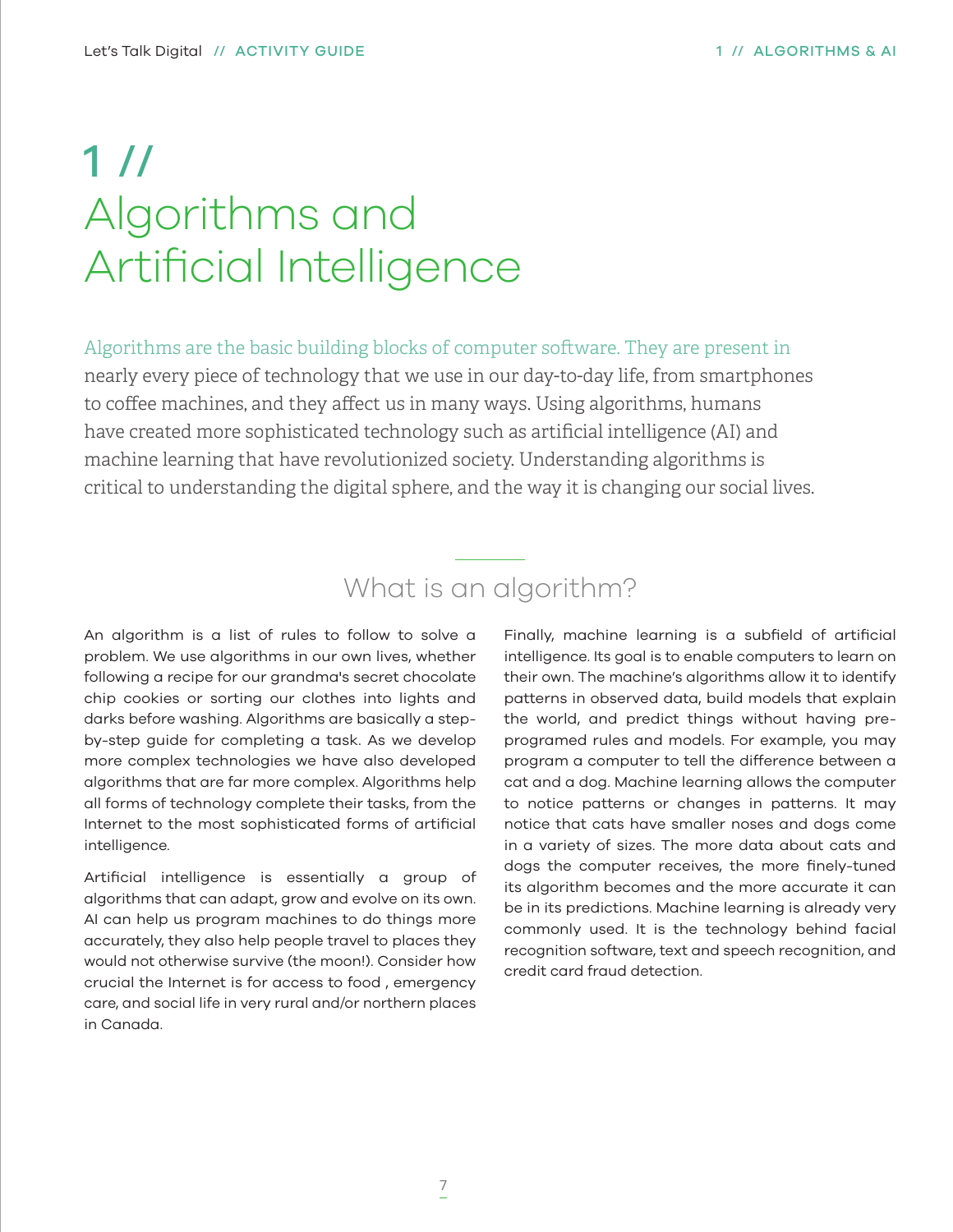# How Does It Impact Our Lives?

Algorithms and artificial intelligence impact our lives in a variety of ways. In today's advanced society, not a day passes in which the average person does not interact with this form of technology. Your phone, apps, car and even breakfast rely on the use of algorithms. For most, they are impossible to escape. Because algorithms are everywhere, it is important to understand both the positive and negative ways in which they have come to impact society.

Artificial intelligence offers some tremendous advantages. These are evident, for example, in how useful the algorithms in our phones have become to us on a day-to-day basis. Benefits are also apparent in healthcare, with artificial intelligence being used to analyze data to find early predictors of various health disorders. Artificial intelligence in healthcare may prove revolutionary, helping with the early detection of cancer, diabetes and various other health conditions, in addition to more accurately pinpointing patients' risk factors for such conditions. An MIT-led research team developed a machine-learning algorithm that can analyze 3D scans almost 1,000 times faster than what is possible today. This instant assessment can be highly useful for surgeons during operations. Ultimately, artificial intelligence can help save lives if used correctly.

Another example of artificial intelligence making lives easier is the company, skritswap, a startup that is using artificial intelligence technology to simplify complicated documents full of jargon into easy to understand plain language. This can help simplify complicated legal documents, government policies and terms and conditions. Nearly 50% of North Americans have low literacy skills so this technology can go a long way to make sure people can read important documents at their own comfort level.

However, as algorithms become more elaborate and artificial intelligence becomes more complex, there will be unforeseen consequences. In 2016, ProPublica, an independent and non-profit newsroom, highlighted a controversial case involving the use of software for the calculation of criminal sentences in Florida. Judges and lawyers would use this data to help them predict whether the defendant would commit future crimes. An analysis of the decisions made by the software found that it had some accuracy in predicting future criminals but disproportionately targeted individuals if they were black. On average, the algorithm predicted that black defendants were almost twice as likely as those of other backgrounds to commit crimes. As a result, judges using the software ended up sentencing black people to penalties greater than white people with similar backgrounds for similar crimes.

Another example involves the use of algorithms in law enforcement. Many cash-strapped police departments have begun using predictive programs to help them combat crime in their cities. The algorithms in these systems help to cut costs by showing a police department the neighbourhoods in which they "should" focus their resources and send officers. In many cases, officers are sent to poorer neighbourhoods where a high volume of petty crimes takes place (e.g. selling small amounts of drugs, panhandling). This tendency creates a feedback loop in which police patrol poorer neighbourhoods, disproportionately ticketing and arresting people in those neighborhoods, thus entering this data into the predictive program, leading the program to tell them to go back to that neighbourhood. These systems disproportionately target black, poor neighbourhoods and, as a consequence, the prison system is filled with thousands of people found guilty of victimless crimes. In this example, the algorithms and artificial intelligence involved do not intend to focus on race or ethnicity, but they inevitably cause police to do so.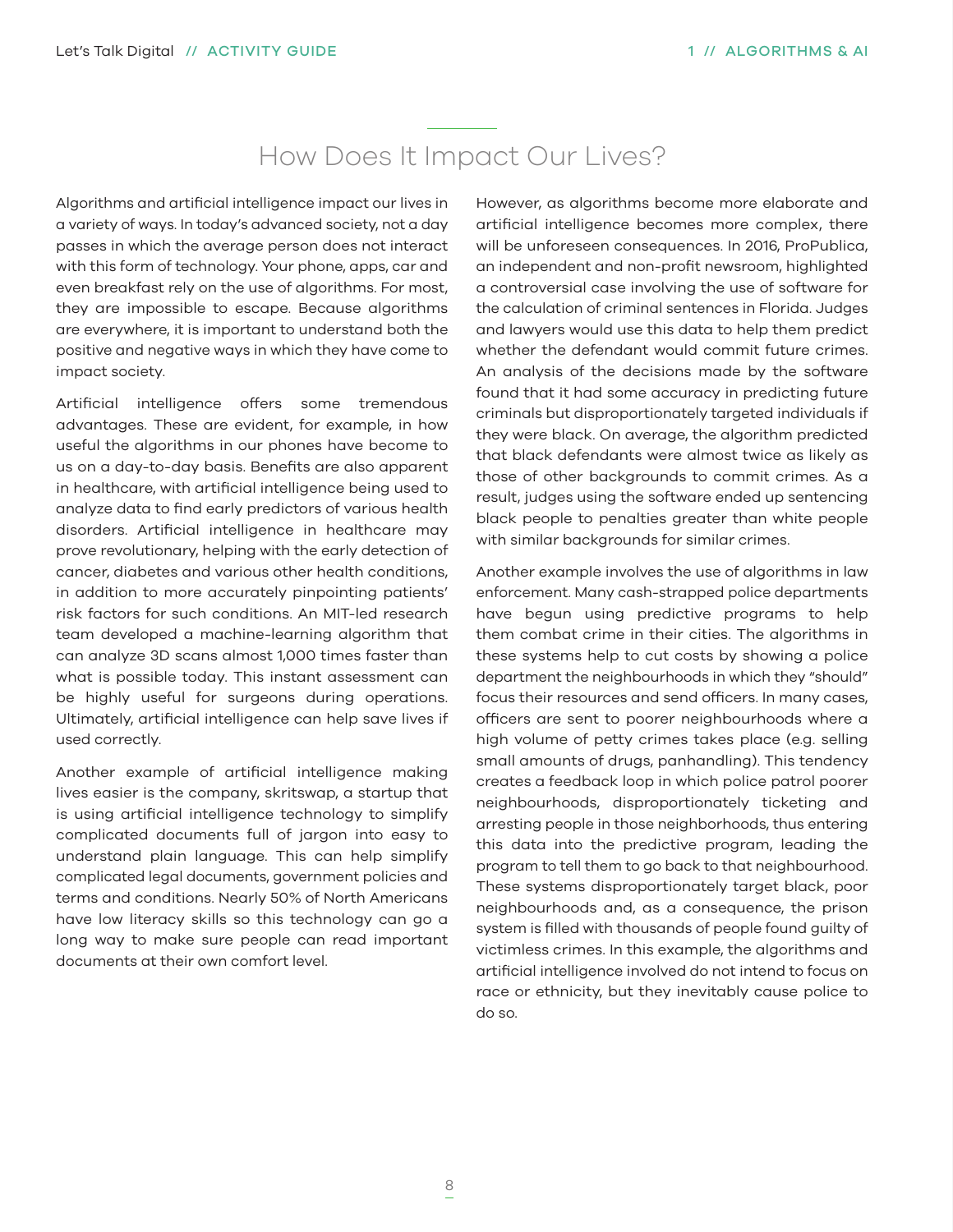## How Does It Impact Politics?

Imagine: you wake up outraged by the fact that your high school has decided to cancel prom. You decide to write an impassioned post on Facebook and create a petition to reinstate prom. You send your post to three close friends for a once-over, before publishing it to your feed. You have no idea what people's responses will be to your post or who will see it. You also have no idea that once you hit "Share", Facebook owns this content and their algorithms make a judgment about how to use it best. These algorithms make a number of calculations. They start analyzing which of your friends frequently share things on Facebook. They analyze which of your friends like to sign petitions. They also consider who simply scrolls their News Feed and never clicks anything. In addition, they determine which of your friends or followers interact with you the most. After considering all of these things (and others), they determine which of your friends will see your petition. Some of your friends will be presented with it the second they open the app, while others will have to scroll and scroll and scroll before they see it. This reality shows how Facebook has the ability to control the content people see online. So, the question is, how could a few tweaks of their algorithms affect our political landscape?

As a company, Facebook itself wanted to answer this question, and researchers began running experiments on Facebook users in an effort to answer it. During elections in the U.S. from 2010 to 2012, Facebook ran an experiment called "Voter Mega-Phone." The idea was to encourage people to spread the word that they had voted, thereby instilling "FOMO" (Fear of Missing Out) in their friends. They did this by creating algorithms in target groups' timelines to encourage them to vote. People would create "I voted" status updates to share. Studies have shown that a fear of judgment by peers is more likely to encourage people to vote then a sense of civic duty. At the same time, Facebook was able to harvest the data of the people sharing these status updates to better determine the characteristics and interests of the people sharing "I voted."

This experiment was highly successful. After comparing voting records, Facebook estimated that it had increased voter turnout by 340,000. That is a gigantic shift, and it is enough to influence important districts across the U.S. This example demonstrates the power of a single algorithm (or a combination of them) to greatly influence politics during an election. By changing adding or changing an algorithm to lead people to sharing an "I voted" status update, they created a pattern that helped lead people to the polls.

Have you noticed the evolution of Facebook, its focus having shifted from cat videos to news stories? If you have, you should realize this was intentional. In 2012, Facebook continued their experiments regarding increasing voter turnout in the U.S. This time, researchers decided to tweak some algorithms so that political news stories appeared at the top of people's news feeds, instead of posts about celebrities and screaming goats. They made the tweaks to see if such a change would affect voter turnout during Barack Obama's first campaign. Their study concluded that voter turnout increased from 64 to 67% among its unwitting participants. Again, the shift is enough to influence a tight political race. Facebook hasn't looked back, becoming a major source for news sharing.

Google's algorithms could have a tremendous impact on politics, as well. Currently, Google seems to have programmed their algorithms to be focused on profit, not politics. However, the company's search results can have a tremendous impact on how people vote. Two researchers, Robert Epstein and Ronald E. Robertson, ran a study in which they had undecided voters in the U.S. and India use special search engines to learn about the elections. The search engines were designed to show political bias toward particular parties. The study concluded that the results shifted voting preferences by 20%. But actually calculating the impact of single sources of political information is extremely difficult and the results could very well change across countries and across time. Since Google's business model relies on keeping their algorithms secret (to maintain their competitive advantage – keep that secret sauce secret) it is hard to know the ways in which algorithms guide us to different decisions.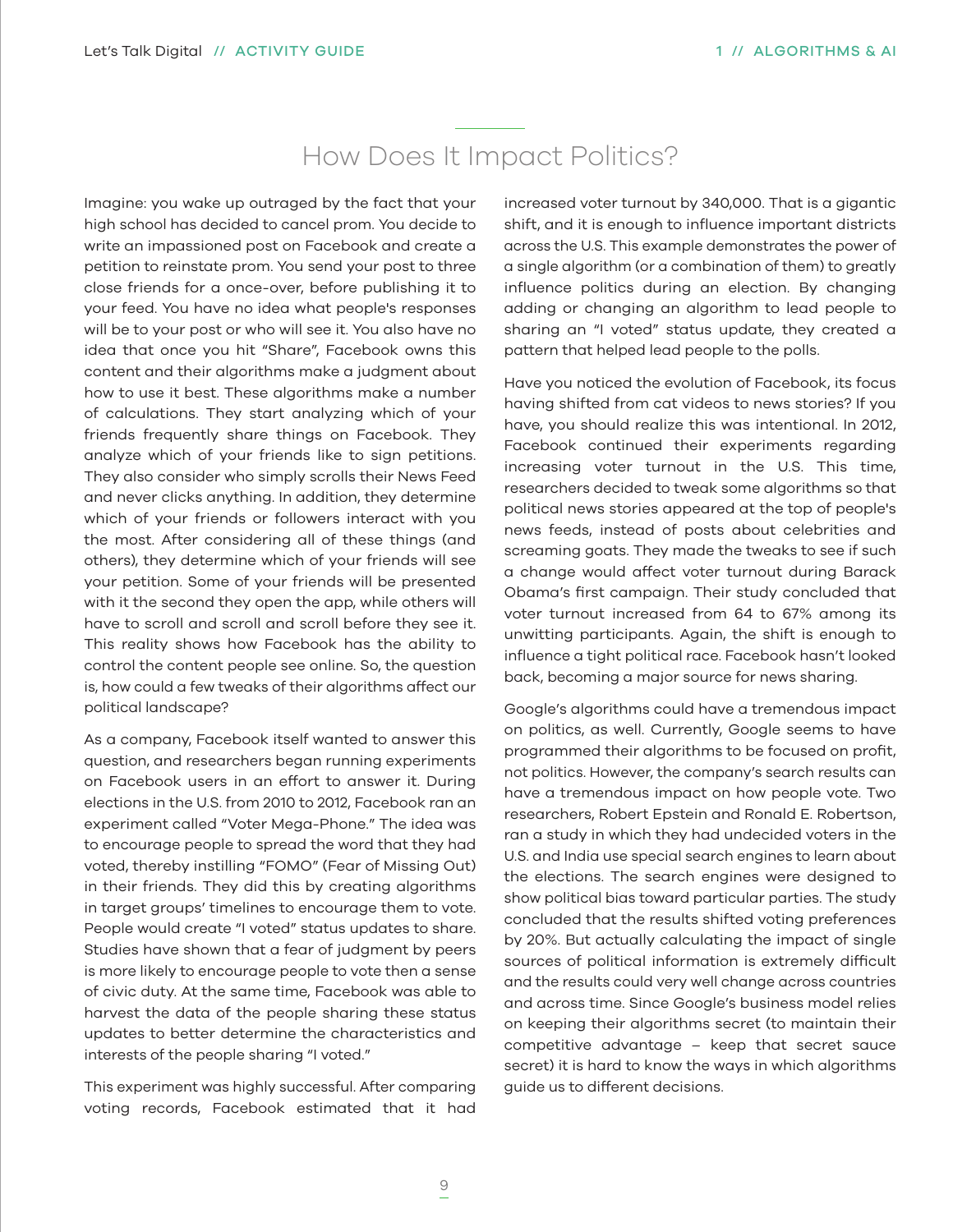As it stands, there is no substantial, publicly-known evidence to support the idea that Facebook, Google, Instagram, or any other major Western search engine or social media platform is politically motivated. The point is that these companies have the power to impact politics, and it is important to recognize this.

# What Can We Do About It?

Algorithms, machine learning, and artificial intelligence have a tremendous impact on our everyday lives. They help us make coffee, search for restaurants and even decide whom to date. As a society, we recognize how useful they are and we continue to improve upon them, using them to streamline every aspect of humanity. However, our dependence on these tools also makes us susceptible to overlooking their flaws. If we rely too much on them, we allow their biases and flaws to affect our decision-making. Algorithms are not perfect because the people who design them are humans. Even when we try to avoid unfairness, it can creep into the algorithms we create.

If we program algorithms to try to increase voting in rural parts of Manitoba, they will often succeed. What is important is to recognize how algorithms are used to filter content and tailor what it is you see. It is also important that the algorithms and artificial intelligence employed by major online platforms and government remain politically unbiased, in order to help ensure a fair democracy.

There are a number of things you can do to disrupt algorithms from targeting you and filtering your content:

- 1) PRIVATE BROWSING // Using your browser's private or "incognito" mode is a good way of limiting the number of cookies used to track you. Cookies are small files stored on your computer when you visit a website. They help personalize the website for you. This may seem overly simple, but it can be quite effective.
- 2) DO A PHONE AUDIT // Look at the apps on your phone. Many of them will collect a lot of information about both your online and offline activities. Go through and remove access to any information that your apps don't absolutely require.
- 3 ) USE ANTI-TRACKING SERVICES // www.privacytools.io recommends many different services to help prevent your online behaviour from being tracked. You can also search for alternative search engines to use as well.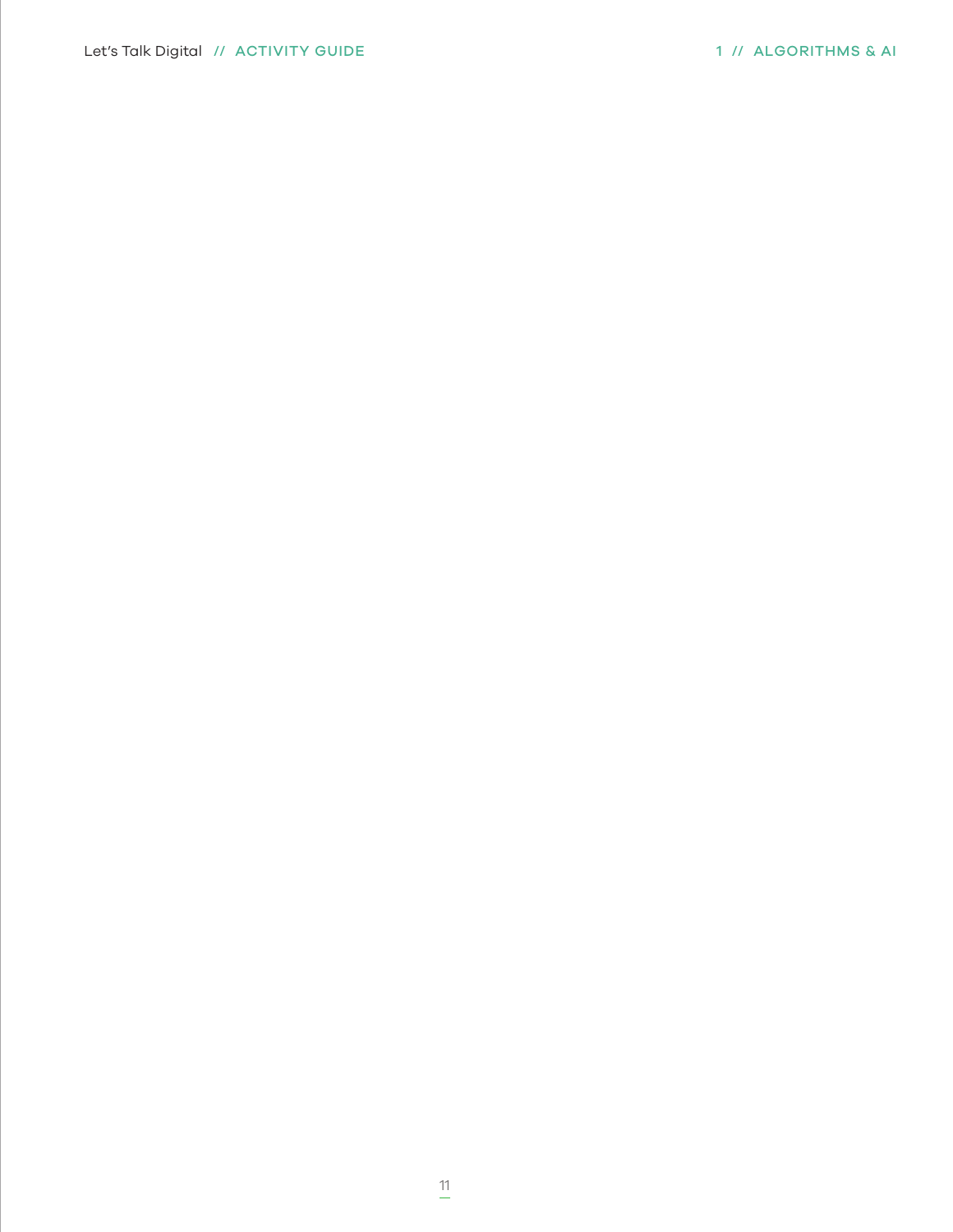

Your Mission // Outsmart the algorithms! Youth will compete against the Shazam app to name a song before Shazam's algorithms can. Humans vs machines in the ultimate showdown!

### What you'll need:

A device with the Shazam app downloaded

A source of music with speakers

Internet access (optional)

## INSTRUCTIONS

- 1) Play songs of your choice, one at a time, then have the youths compete against Shazam to name the song and artist. Play as many rounds as you like.
- 2) At the end of the game, ask the youths a few discussion questions.
	- › What songs would make it harder for Shazam? Why?
	- › What songs would make it harder for humans? Why?
	- › What other algorithms do they know that can do superhuman things?

## ALONG THE WAY DISCUSS…

- 1) How do you think Shazam is able to do this?
- 2) What are the things algorithms are good at that humans are not?
- 3 ) What are the things that Shazam can't do?
- 4) What are the limitations of algorithms?

### VARIATIONS

Play the game again using SoundHound instead of Shazam (Soundhound doesn't require clear recordings. It can recognize songs from people in the room singing them).



### 12

### How long will the activity take?

Each round takes about 20 seconds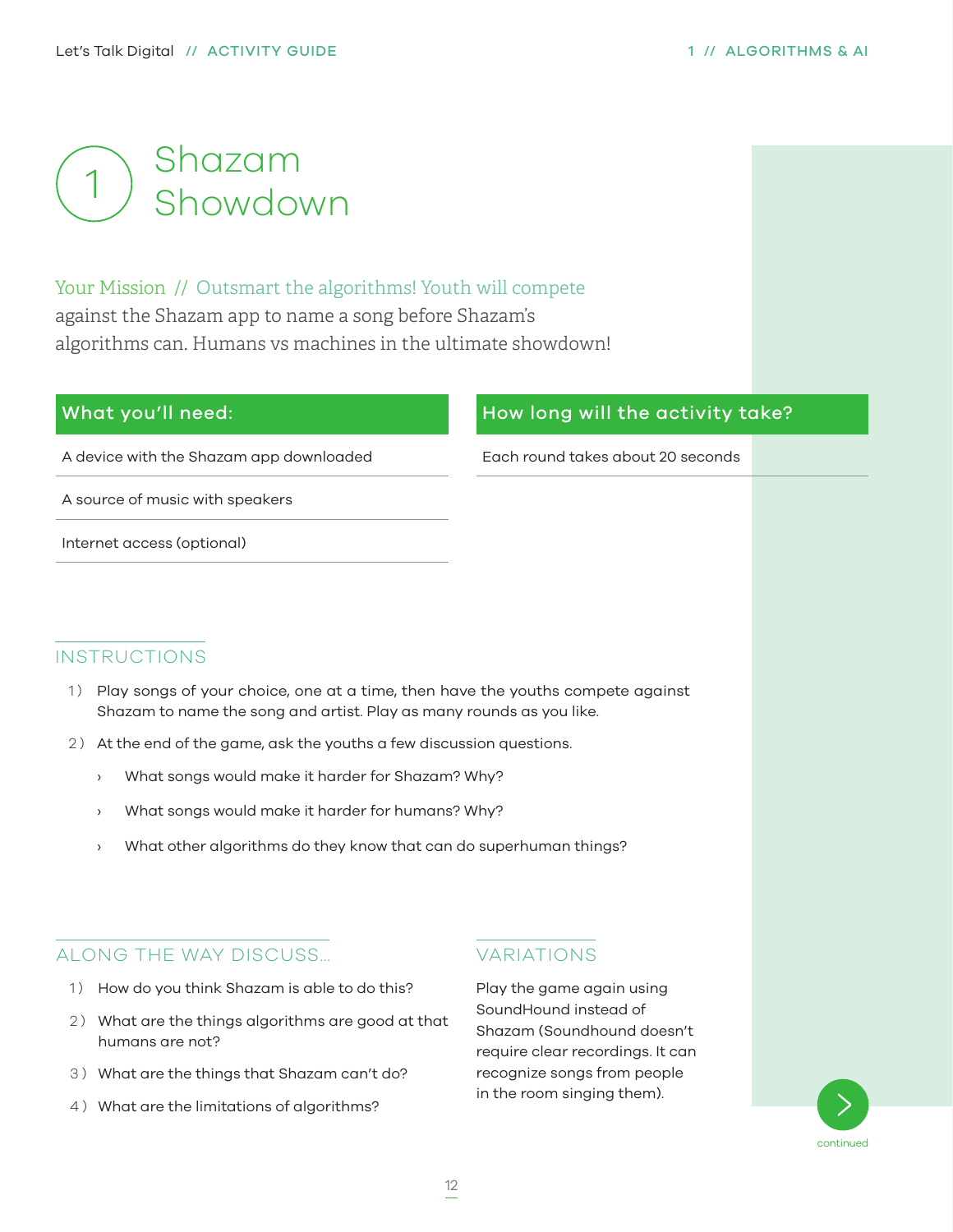1



# Shazam Showdown

## WHAT'S THE POINT?

To spark conversation around what algorithms are and aren't good at. Shazam is able to do things humans can't because it uses algorithms designed to make that kind of problem solving very fast. Superhuman in fact. There are however things algorithms aren't good at. The same is true of social media. Social media uses algorithms to do superhuman things as well. Algorithms can recognize patterns in human behaviour that even humans can't spot, but they can't say what those patterns mean. (Facebook can identify when people with bipolar disorder are heading into a manic phase).

#### Resources

#### SHAZAM DOWNLOAD

https://apps.apple.com/us/app/shazam/id897118787?mt=12

Shazam creates a spectrogram for each song in its database—a graph that plots three dimensions of music: frequency vs. amplitude vs. time. The algorithm then picks out just those points that represent the peaks of the graph—notes that contain "higher energy content" than all the other notes around it.

#### FULL ARTICLE EXPLAINING HOW SHAZAM WORKS:

https://slate.com/technology/2009/10/how-does-the-musicidentifying-app-shazam-work-its-magic.html

#### SOUNDHOUND DOWNLOAD

https://www.soundhound.com/download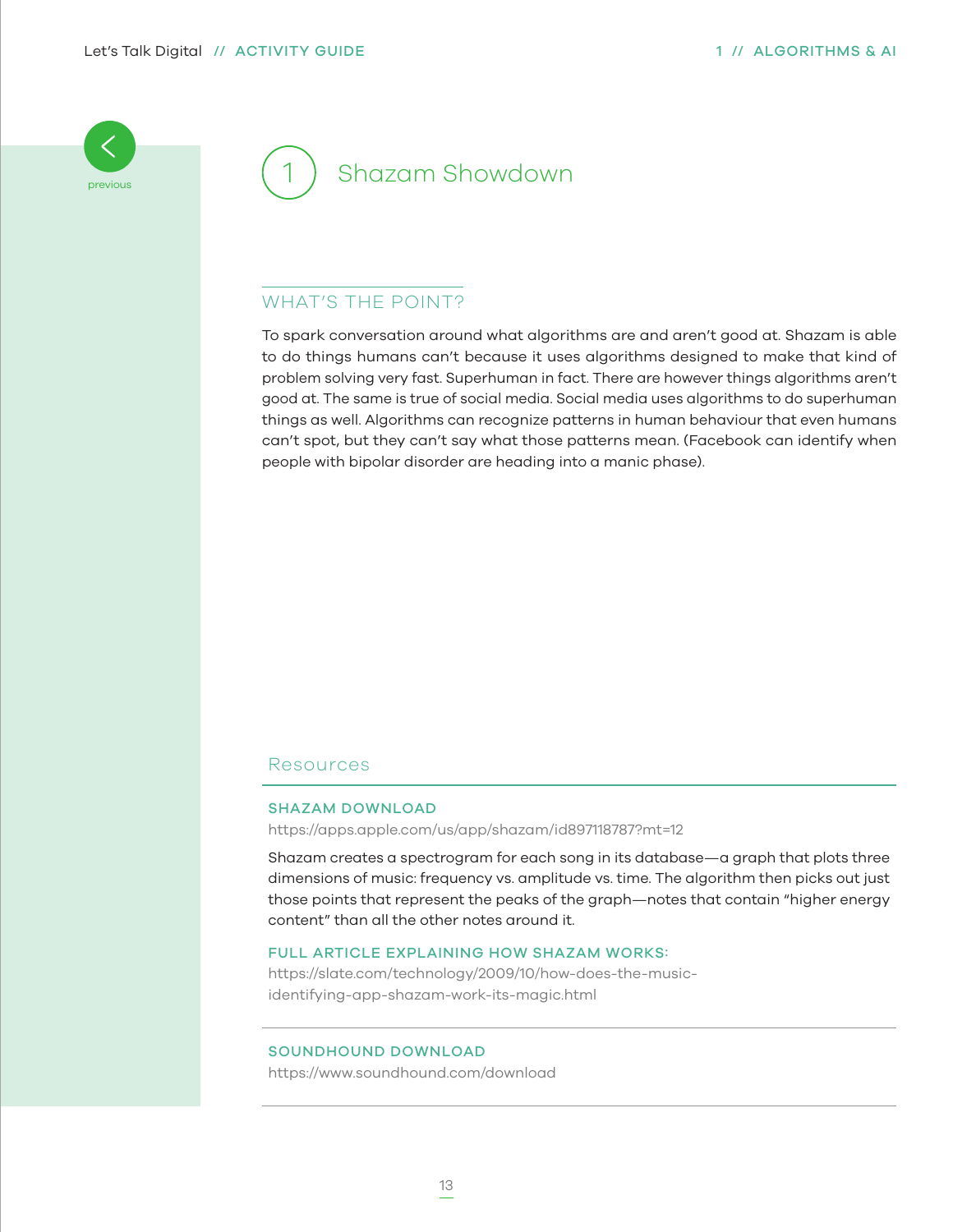# YouTube  $2)$  Sprint

### Your Mission // Race down the YouTube rabbit hole of video

recommendations to be the first to a "finish line video". The catch is that you can only get there by clicking on YouTube's recommendation videos.

## What you'll need:

Each round takes about 5-6 minutes

How long will the activity take?

Access to the Internet

Computers, smartphones or other devices with Internet access

### INSTRUCTIONS

1) The staff names the "Finish line video" category (i.e. Find a music video by an artist (i.e. Drake, Billie Eilish, Ariana Grande, Taylor Swift, Shawn Mendes); Find an epic fail video; Find a video with a dog).

NOTE // You can create your own categories or take suggestions from the youth.

- 2 ) On their cell phones or on a computer, everyone should close whatever YouTube videos they may already have open, then open a fresh browser. Then go to the YouTube homepage.
- 3 ) Everyone selects the upper left video available.
- 4 ) Once everyone has their video playing, the race begins. The players are supposed to go through the list of recommendation videos and click on the video that will most likely lead them to the "finish line" video. For example, if the first video that is clicked is a cat video, which of the recommended videos from there will help lead to a Drake music video? Other videos of cats or perhaps videos of children playing with cats? The goal is to get to the "finish line" in the fewest clicks possible.
- 5 ) OTHER RULES: You are not allowed to go back. You are not allowed to type anything.

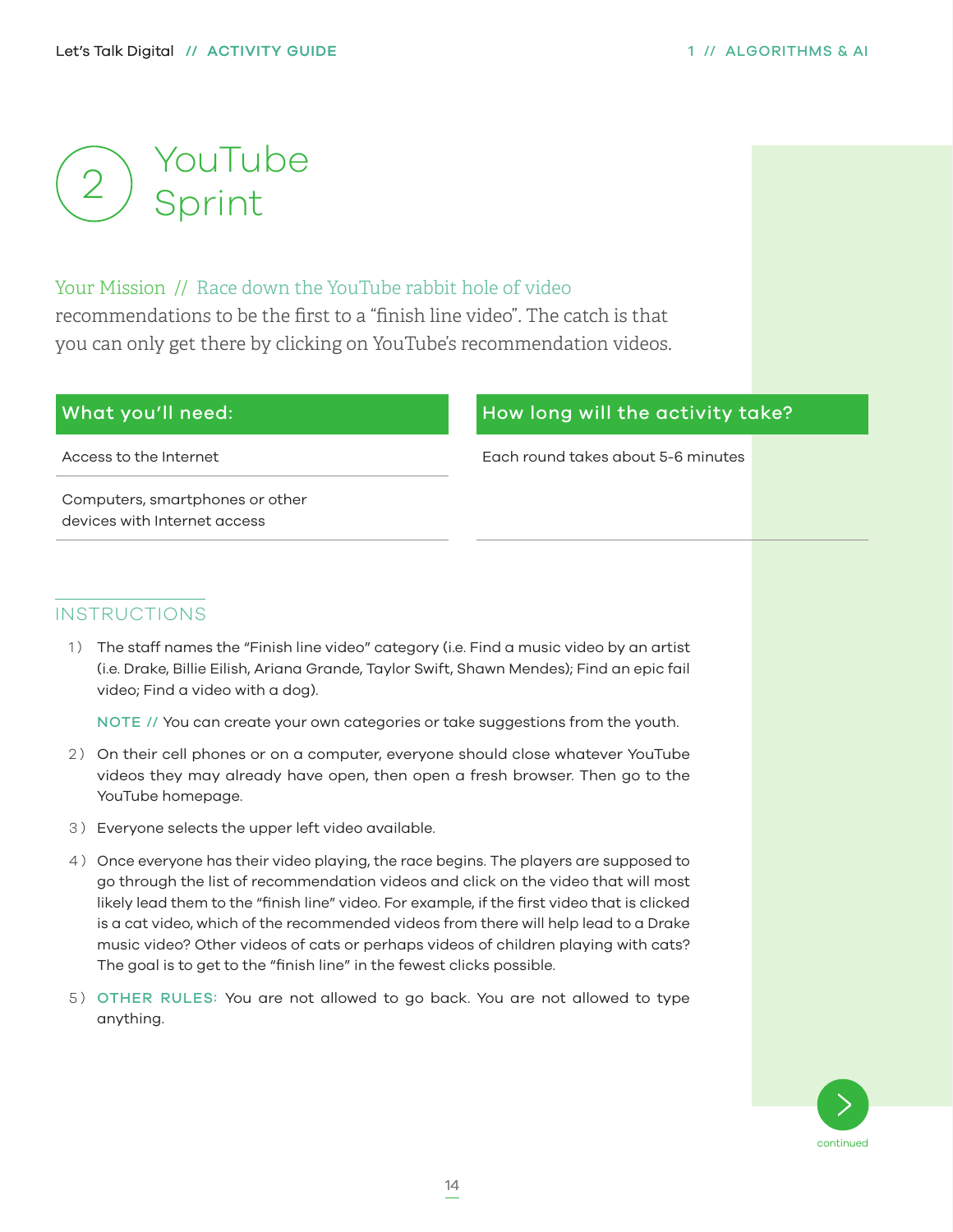

# 2) YouTube Sprint

#### ALONG THE WAY DISCUSS…

- 1) How are YouTube's algorithms making their selections?
- 2) What categories do you think the algorithms use to make decisions?
- 3 ) After doing this exercise, do you think differently about how much choice you have over what you watch?

### VARIATIONS

Instead of the fewest clicks, you could aim for the fastest time.

If there are not enough devices, people can pair up in teams. Divide the groups to pair up in teams.

### WHAT'S THE POINT?

To understand how YouTube (and other forms of digital media) tailors the content you see based on what you've already engaged with. In order to play and win at this game, players must think about how YouTube's algorithms make guesses about what the player would like to see. This helps make algorithms that are normally invisible more obvious.

#### Resources

#### KEEPING UP WITH THE ALGORITHMS

https://www.socialmediatoday.com/topic/algorithm-updates/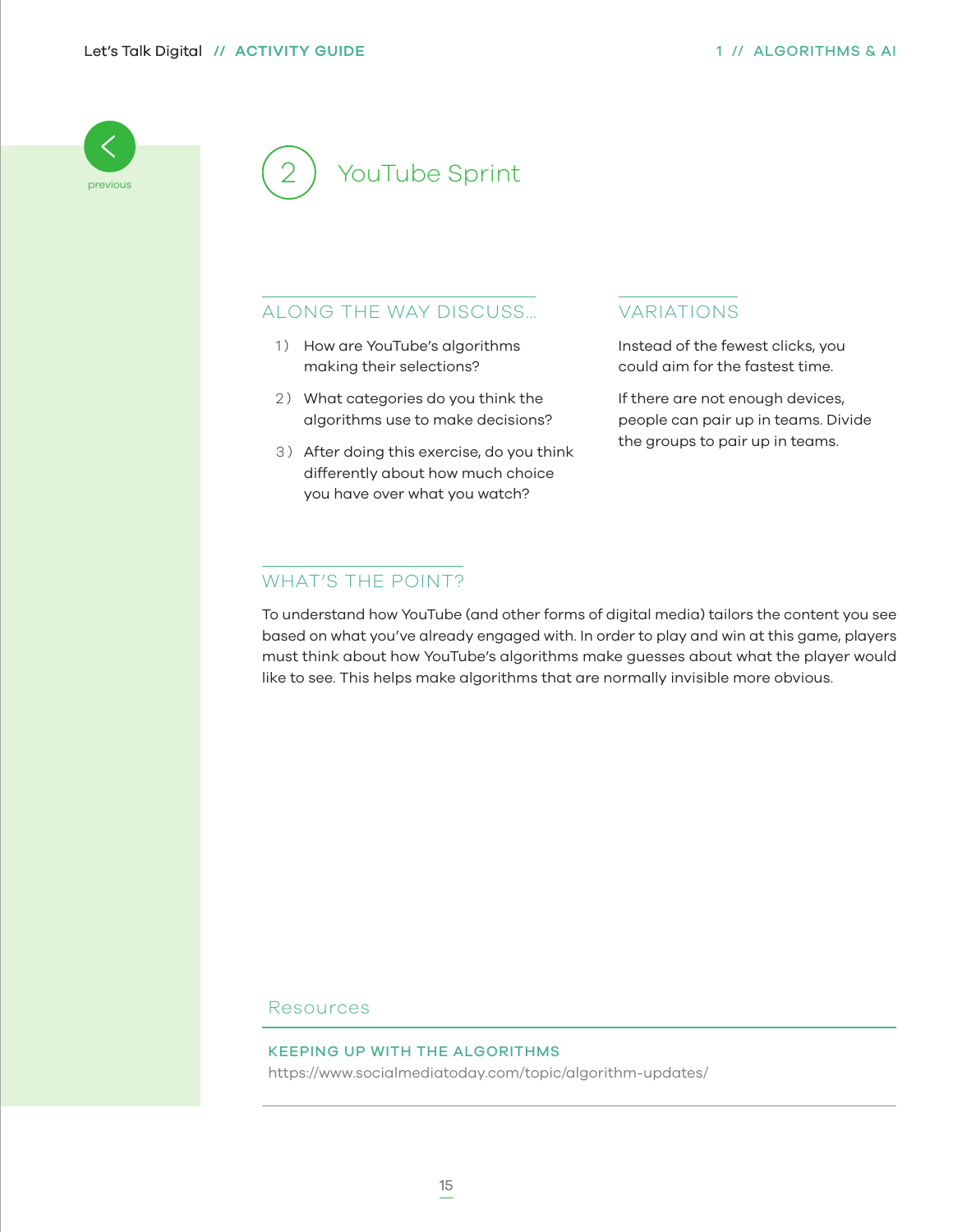

Your Mission // Participants will learn about algorithms through this fun, quick game of grouping.

## What you'll need:

Suitable for large groups of 15 or more.

It requires adequate space to run around, such as a gym or large classroom with obstacles and tripping hazards safely moved out of the way.

## How long will the activity take?

Each round takes about 5-6 minutes

## INSTRUCTIONS

- 1) The leader instructs the youth to lightly jog around the room in a circle and then they randomly call out "Algorithm \_\_\_\_\_" and a number.
- 2 ) The youth then scramble to get into a group of that. For example, the leaders call "Algorithm 5!" and youth get into groups of 5. If there are 15 youth then they should form 3 groups of 5.
- 3 ) The youth that can't get themselves into the groups are out of the game and the game continues until there are very few youth left.

### ALONG THE WAY DISCUSS…

Discuss the ways in which information can be easily categorized, from the things we search, like, share and follow online. For the rounds in which there are extra players that don't fit into a group and are subsequently 'out,' use this as a teaching moment to note that not all information is relevant or can be categorized by an algorithm. Some information is simply excess.

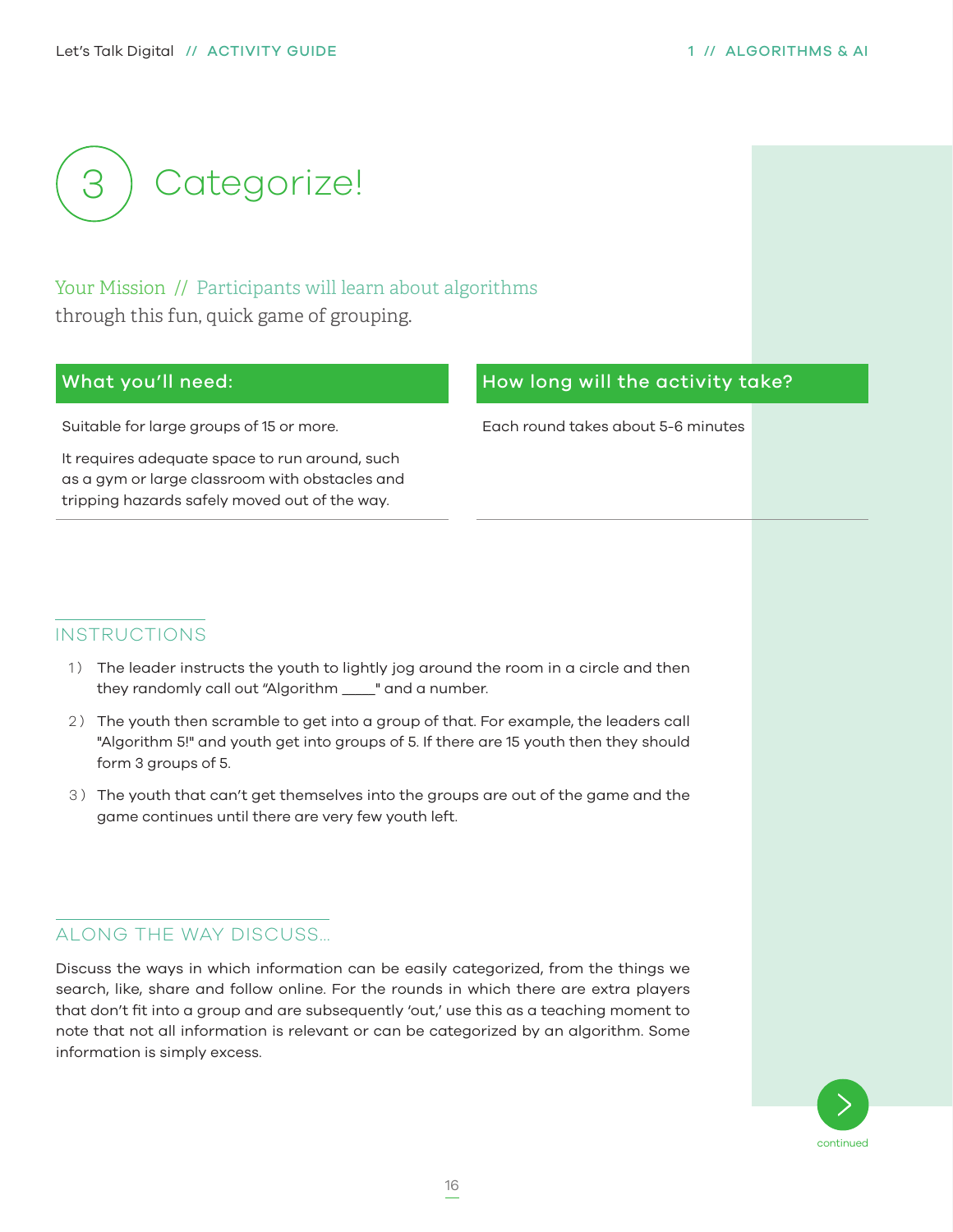

# 3 Categorize!

#### VARIATIONS

If the group is quick to learn the rules of the game and play it well, you can add some difficulty by changing the rules or the "algorithm" so that when you say "Algorithm \_\_\_" instead of everyone getting into groups of that number, you only want one group of that number in the middle of the circle. The catch is that they only have one try to get it right.

FOR EXAMPLE, you would have all 15 people jogging around in a circle, then you say "Algorithm 5" and everyone stops and everyone has to decide if they will jump into the middle to form the group of 5 or not but they must decide when you shout the number. So you may get 10 people jumping into the middle or 7, which are the wrong numbers. You can play this game with different numbers until magically the right number of youth jump in. If the youth are clever, they will start to communicate with each other about who jumps in. But even with communication it might be hard to get the magical number as you will not be announcing the number until they have to jump. The point of this variation is to show that for humans communication around complicated tasks can take time and there is confusion, but algorithms have hardwritten rules that are quick to execute so they are very efficient at categorizing no matter the rules we give them.

#### WHAT'S THE POINT?

Algorithms are simply made to categorize information as fast as possible. For example, if someone writes a post on Facebook that says: "I cannot wait to take a vacation after graduation to anywhere hot," an algorithm can track keywords and group them together in order to curate future results that seemingly appeal to that person. This is why ads for summer trips might pop up on your newsfeed more often after you have made posts related to that topic.

#### Resources

#### THIS IS EXACTLY HOW SOCIAL MEDIA ALGORITHMS WORK TODAY

https://www.skyword.com/contentstandard/marketing/this-isexactly-how-social-media-algorithms-work-today/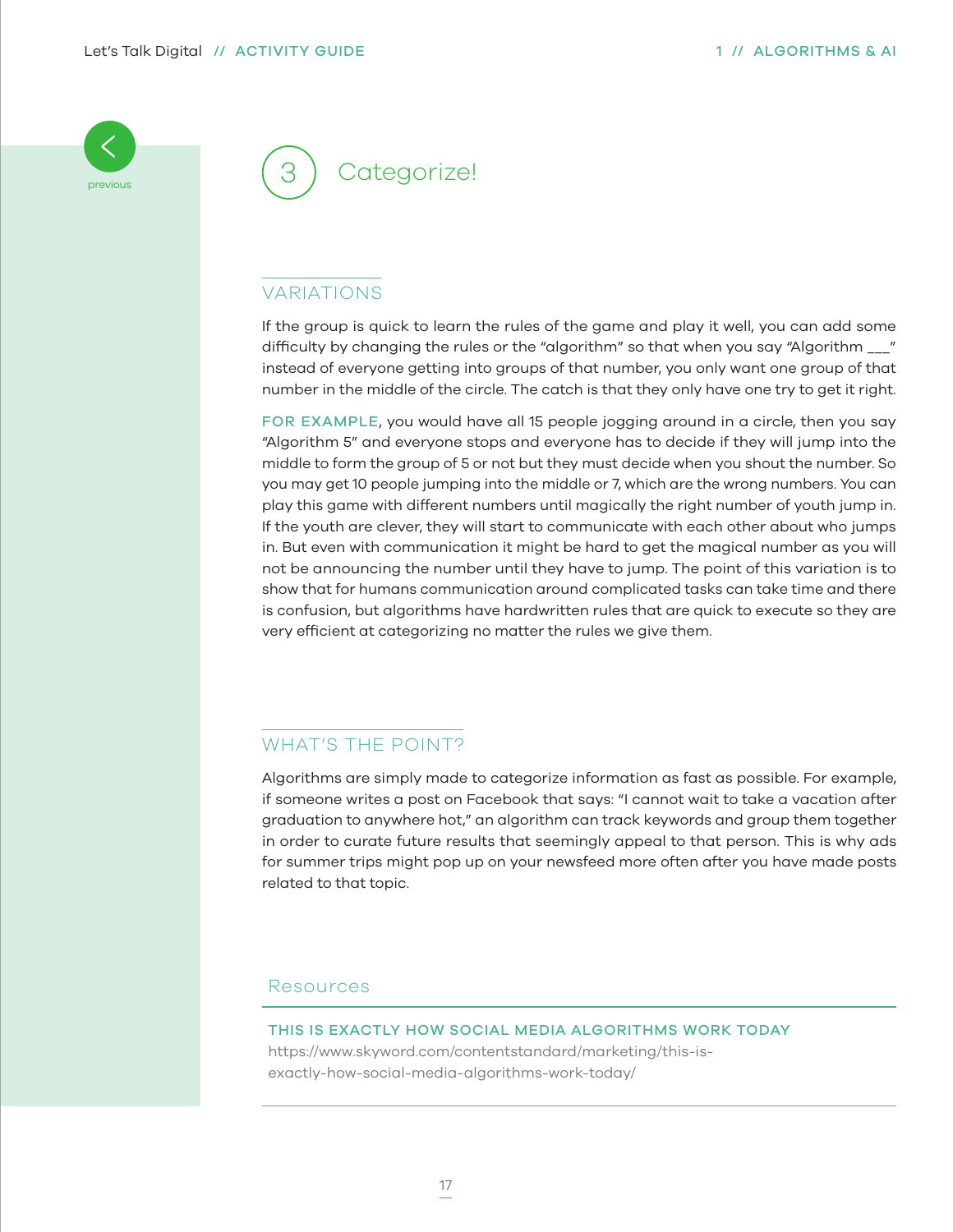# 2 // Bots & Trolls

#### Bots are simple tools for manipulating how we perceive information online.

They can be used to make someone appear as if they have more followers and are therefore more influential, or to artificially promote one message, or diminish another message. Bots are used throughout social media, but recently, have notably become tools for political propaganda. Bots disguise themselves as real people in a social media world based on the assumption of authentic interactions between individuals. Recognizing bots is critical to recognizing the kinds of manipulation that we are at risk of on social media.

# What Are Bots?

The Internet is rife with robots masquerading as humans from all different backgrounds--rich, poor, male, female, educated and even suffering from addiction and illness. We interact with these robots sometimes willingly and other times unwillingly. "Bots" are essentially artificial intelligence modules that impersonate human beings and fill our heads with propaganda. Our social media pages are filled with them. Facebook estimates that there may be as many as 270 million fake accounts on their service. That's more than seven times the population of Canada.

Bots are apparent on Instagram and Twitter as well. While some are easy to identify, others are not. Bots have become rampant in technology. They range from malicious bots that come with a virus attached, to search engine spiders that crawl the Internet looking for new domain names to buy. For this research brief, we will focus on a variety of bots that affect our decision-making in politics.

Technology that can imitate humans is not new. We've been developing it since the 1950s. The goal has always been to build technology that could intuitively interact with us and to simplify our lives. Presently, bots help us order food, shop, save money and find restaurants. People who design bots often program them to act like

humans so that, when interacting with them, it feels like talking to a human and not a robot. Just listen to the gentle voice of Siri as it tells you about the best Mexican restaurant in Red Deer, Alberta.

So how smart are these bots? The simple answer not very. Despite some forms of artificial technology becoming highly advanced (think Sophia the Robot), the bots we interact with online remain unsophisticated. Think about how frustrating it can be sometimes to ask Siri a question. In addition, if you have ever used a company's chatbot and asked a slightly complicated question, you share our pain.

Bots are notorious for stirring up trouble on social media. People use bots to influence politics in a variety of ways. Bots can help spread misinformation, help legitimize fake news stories with likes and shares and can even target individuals and politicians with negative comments and interactions. People use bots to influence what we read online, bias our perspective on things and seemingly legitimize misinformation, fake news and bigoted perspectives.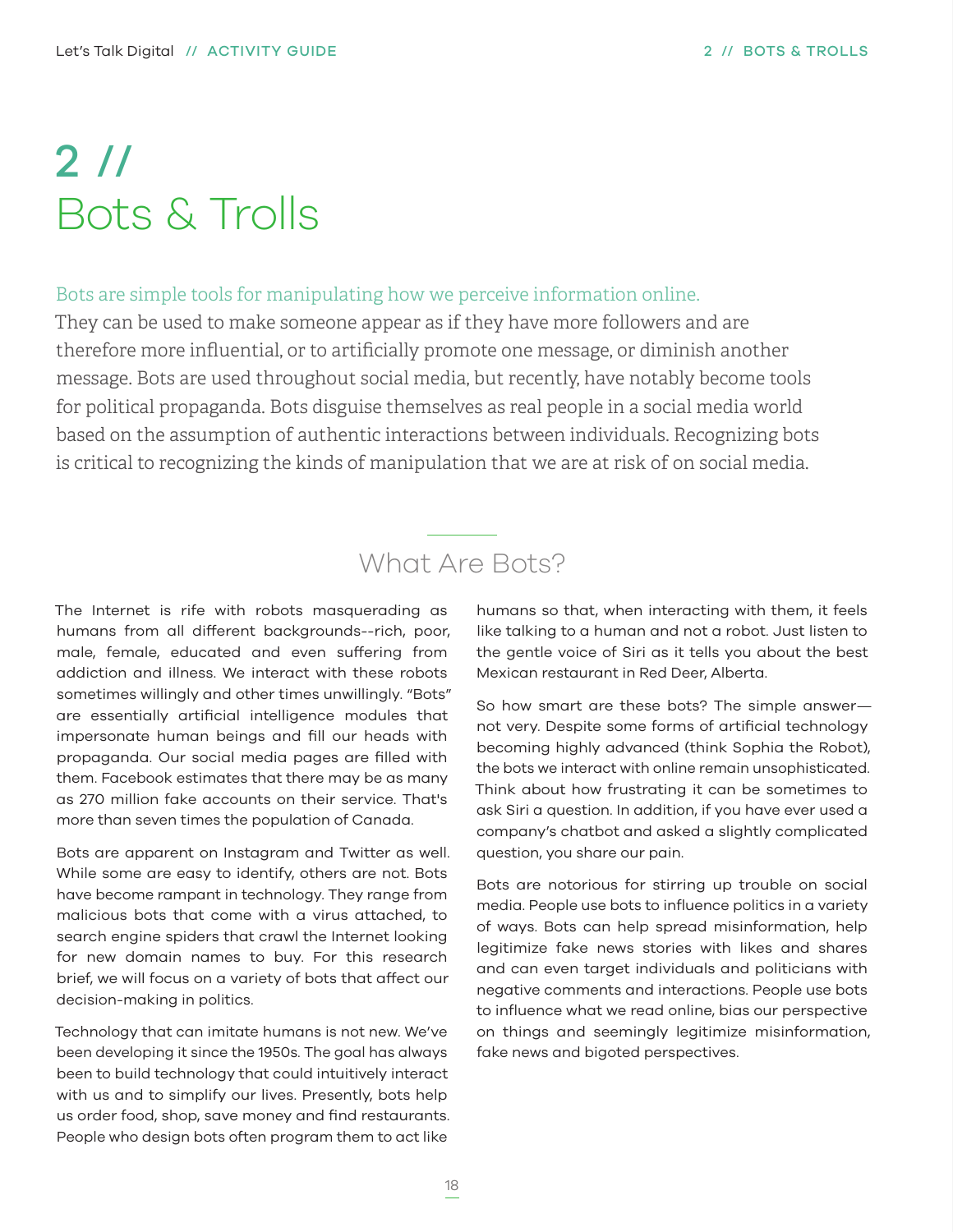There are various types of online bots. Here is a brief overview of them so that you have a general idea of what you are dealing with online.

- CYBORG/SOCKPUPPET BOTS // Cyborg bots are bots that are partially human operated. This is to help throw off suspicion that any of their posts are automated. Think of a sock puppet. Essentially, a person has created a disguise in an effort to hide himself. This empowers him to engage anonymously online.
- › AMPLIFIER BOTS // Amplifiers bots amplify the amount of engagement that online content receives. They remix and repost specific tweets or comments, "liking," "retweeting" or "replying" to enhance credibility and give legitimacy to an idea or individual. They try to make people, content or ideas look more popular than they actually are.
- DAMPENER BOTS // Dampeners are bots intended to suppress certain messages, channels or voices. They will engage with certain kinds of content with automated criticisms, create enough noise to drown messages out or manipulate the policies of social media platforms in order to have content removed.
- › TRANSPARENCY BOTS // Transparency bots automatically monitor data about and behaviour of governments and share this information on social media. One example is a bot designed to make a note any time updates are made to a Wikipedia page from a government location.
- SERVANT BOTS // Servant bots help transparency bots by automating simple tasks, helping to maintain data sets and simplifying data analysis. They are often used in research studies on social media to comb through the online behaviour of specific groups, thus identifying patterns of use. They can also update people on traffic, weather conditions and when schools or roads will be closed.
- › COMMERCIAL BOTS // Commercial bots can be used by companies for a number of business purposes. They can be automated like a chatbot to act as customer service representatives, helping to answer questions about the company and its products and services.
- › CHATBOTS // Chatbots are designed to chat with people about a variety of topics. They can be used commercially by companies, but they can also be used by organizations to share things like mental health advice and self-care tips.
- › BOTNETS // A botnet is a coordinated group of Internet-connected devices, each of which is running one or more bots. They work together to achieve any of the above-mentioned goals more quickly and effectively. They can be used to send spam, flood Internet servers, steal data and attack social media pages. Botnets are usually described as having negative or malicious intentions.

## How Does It Impact Our Lives?

Remember, the goal of a bot is to mimic some form of human behaviour. Bots can be used to simplify our day or complete menial tasks, as well as influence our political thought. Bots are often used to convince us of something, or to justify or make relevant certain content. They attempt to capture our attention and gain our trust in order to impact our online behaviour.

Here is a less nefarious description of a bot. Imagine feeling hungry and opening up your phone to search your apps. You land on Uber Eats and order yourself an

extra large Hawaiian pizza. It arrives at your home in under 30 minutes. You did this all without ever talking to a person. This is a great use of a bot. It was created to perform an automated task, such as setting an alarm, telling you the temperature outside or searching the Internet. Siri, Alexa and Google Home are all examples of bots designed to automate everyday tasks and make our lives easier. But the use of bots does not end here.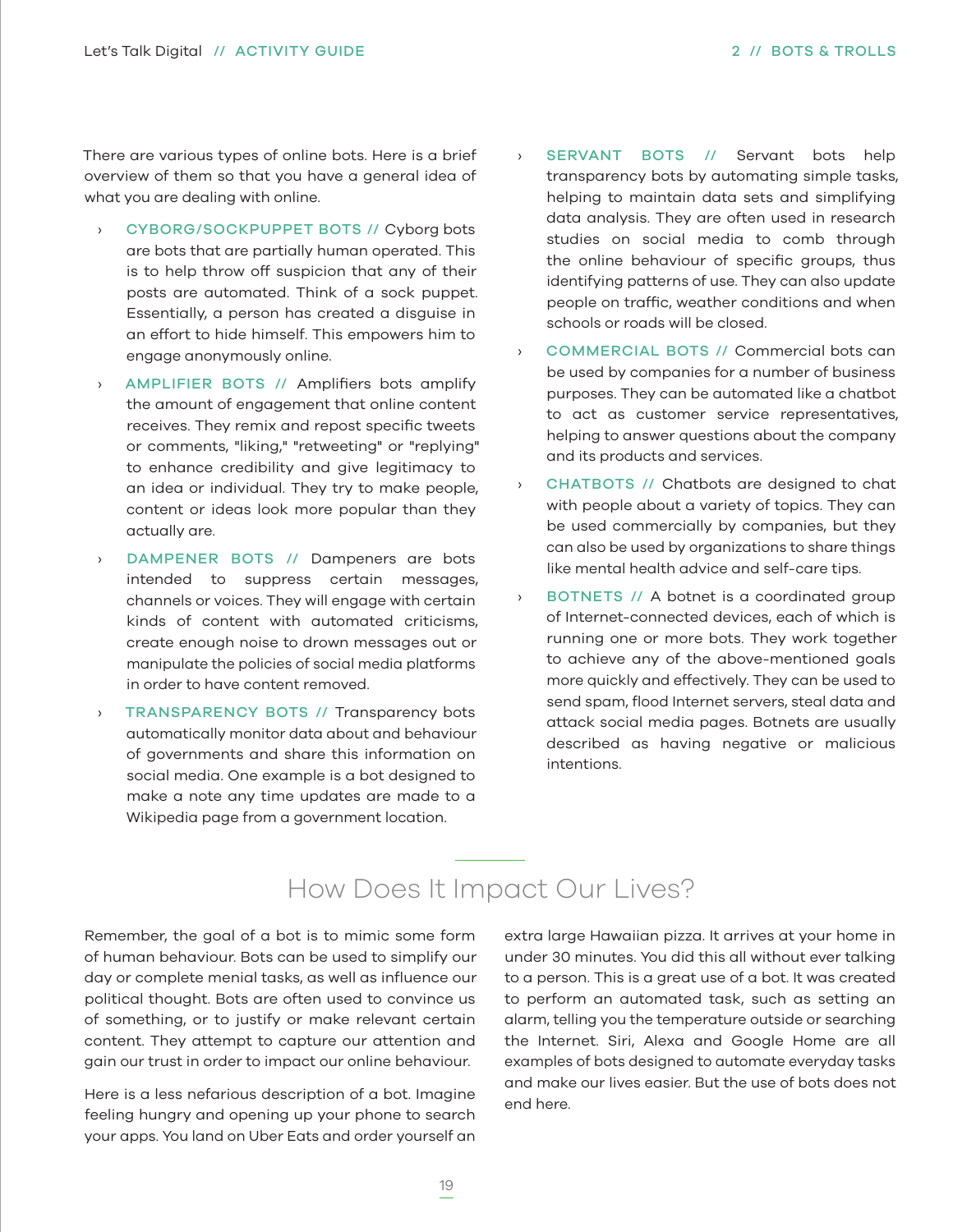Here is another description of a bot. For years people have worried about the accuracy of information on Wikipedia. Since anyone can edit Wikipedia there is opportunity for people to try and manipulate the knowledge presented on a given page. But Wikipedia got smart, they created a series of bots which track all edits and when suspicious activity shows up the bot flags it for a human editor to double-check.

One dangerous trend occurring in journalism, for example, is to collect information from social media in order to guess how the public feels about a particular subject. This is then reported as an indicator of public feeling on that issue. The problem is that such an indicator is not necessarily a good representation of true public sentiment. For instance, not all communities are equally active on social media, and the work of bots can make up a substantial number of the comments on a given issue, particularly if that subject is controversial. Bots can be used to bring fringe ideas to the forefront and make them a part of everyday conversation. Media can perpetuate this by reporting on the matter without proper scrutiny.

Bots are sometimes deployed to stir up controversy on ideological debates. A recent example includes the online conversation surrounding the caravan of Central American migrants that were headed to the southern U.S. border. A report by Wired found that between 40-60% of the online conversation on this topic was driven by bots. The use of bots regarding issues such as these intensifies debate, increases polarization and legitimizes otherwise marginal viewpoints to the extent that the media will increase their coverage of said perspectives. Moreover, this phenomenon legitimizes said perspectives in the eyes of the public. Imagine scrolling through Facebook and seeing an article on a topic you are interested in which has 100,000 likes and 50,000 comments. You may assume it is a mustread before wondering how many of these interactions are genuine. The bigger issue is when journalists report on these trending subjects. If bots are able to amplify stories enough to grab the attention of the media, it heightens their power as their content becomes available to a wider audience.

## What Are Trolls?

Trolls are people who start fights or upset people online with the intent to provoke emotional responses from others. Trolls are able to use bots to amplify their content online. This was apparent when comedian Leslie Jones was attacked on Twitter, leading her to delete her Twitter account in July, 2016. Trolls who were outraged by her involvement in the film "Ghostbusters" bombarded her Twitter feed with racist, homophobic and sexual threats. Bots were utilized to flood her account to a breaking point. It was harassment, but she was unable to do anything about it.

"Trolling" can refer to relatively innocent pranks, but can also include more sophisticated and serious behaviours. Trolling can include mischievous activities where the intent is not to cause distress or it can seek to ruin the reputation of individuals and organizations. Trolls sometimes release embarrassing or personal information in order to cause harm or distress. "Trolling" is now a term used to describe a wide variety of Internet behaviours.

## How Does It Impact Politics?

Social media offers cheap and easy ways to get up to no good. ProPublica, an independent and nonprofit newsroom, has conducted investigations that demonstrate how automated advertising tools on

Facebook, Twitter, and Google can be used to target and inflame bigots, and/or target and exclude races and ethnic groups from politics. ProPublica was able to test whether social media sites such as Facebook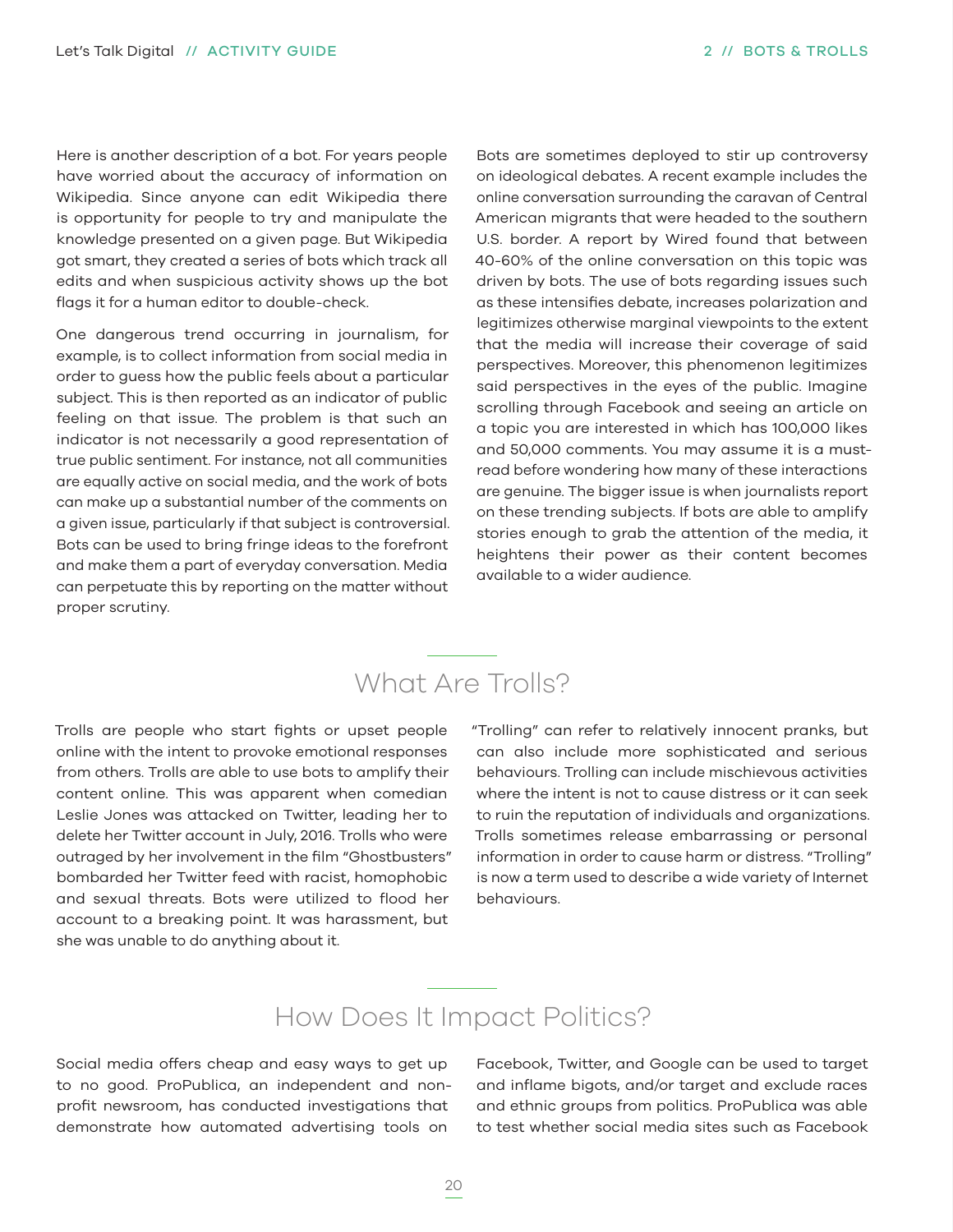would let them buy ads and target people with bigoted language. They were successful. ProPublica also tried this with Google, and Google actually offered targeting suggestions with other bigoted language. These companies claim that such language violates their standards, but the artificial intelligence and bots they use remain blind to it.

Trolls can use bots on social media to stir up disagreement and anger within a given population. Troll farms are coordinated groups of people who systematically engage online. Their goals are essentially the same as those of individual trolls: to elicit emotional responses, to foster disagreement or controversy, or to create a hostile communication environment. Troll farms are sometimes businesses. The most cited example of this involves the Russian government's attempt to interfere with the 2016 U.S. federal elections. In their efforts, they used bots and botnets in a coordinated disinformation campaign. According to the cybersecurity firm FirmEye, tens of thousands of Russian Twitter bots worked together to push various hashtags like #WarAgainstDemocrats and #DownHillary into "Trending" topics.

Even worse, according to The Texas Tribune, a Russian Facebook page organized a protest in Texas and another Russian Facebook page organized the counter protest. In other words, two Russian Facebook pages organized dueling rallies in front of an Islamic Centre in Texas. When the two groups met on the street in front of the Centre, confrontations escalated into verbal attacks. These operatives used fake activist sites to steer American Muslims and right-wing anti-Muslims to the same spot at the same time, leading to clashes.

#### TROLLS/TROLL FARMS

Generally, researchers and professionals in the intelligence community agree that the goal of the above-referenced Russian campaign was to create distrust and polarization in the American public. The Russian example is the most commonly cited, but it is not the only campaign of its kind. In 2018, there is good evidence that Canada may have been attacked in a similar way.

#### TROLLS AND BOTNETS

Generally, trolls will use botnets to achieve their goals and employ a roughly three-step process:

- 1) SOCKPUPPET/CYBORG ACCOUNTS // These are frontline accounts controlled in part by trolls to target or push specific political opinions and ideas.
- 2) AMPLIFIER BOTS // Amplifier bots then follow these accounts in huge numbers and re-arrange, retweet and repost their messages to help these ideas reach wider audiences. These bots take advantage of the algorithms on social media platforms that are designed to identify and highlight trending topics.
- 3) APPROVAL BOTS // Approval bots will then reply to these posts to signal that we should trust these accounts. Approval bots are building on the actions of amplifier bots. These three steps are a good example of a coordinated effort by bots.

These practices are widespread. Some estimates predict that about 44% of impressions on Facebook were the result of botnets just prior to the American election. If you spend time to really examine these accounts, it becomes clear that their profiles are automated. But the trolls creating these bots count on the fact that most people don't look closely enough to realize that these are not real accounts.

Some research suggests that bots can target particular human users who might be more likely to engage with and share a given piece of propaganda.

Although social media platforms have promised to crack down on the presence of bots, some studies have found that as many as 80% of the accounts active during the 2016 U.S. election are still active. As a result, there are as many as 6 million bits of disinformation on Twitter alone every month. The net result of this is decreased trust in online discussion.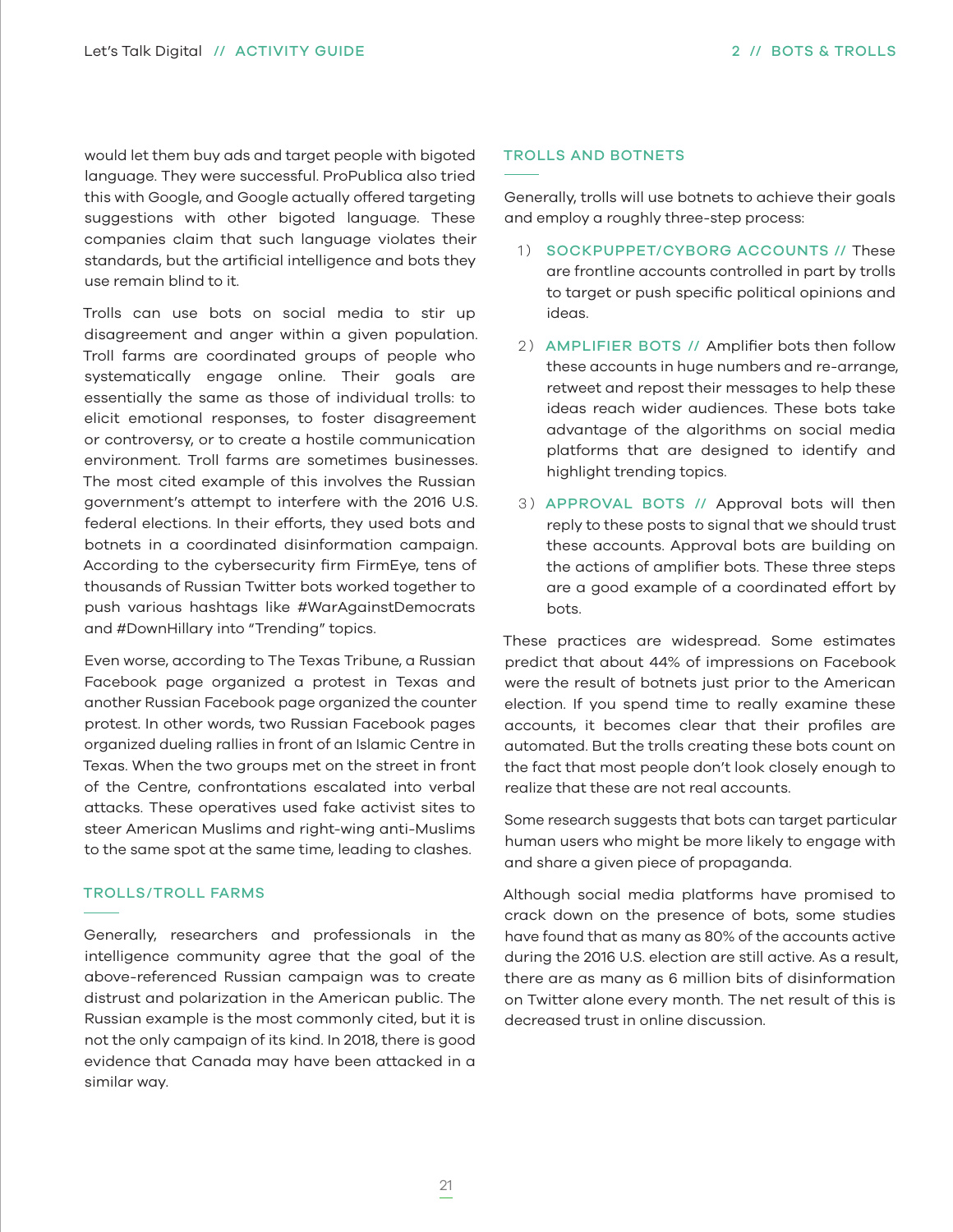# What Can We Do About It?

From the existing research, it's clear that bots are active in Canada and attempting to sway public conversation and behaviour. That said, it's really not clear that bots have had a huge impact on what Canadians actually believe. This is a relatively new issue and the research has not caught up yet. Even still, there is little harm in adopting strategies to prevent them from potentially influencing your behaviour.

In an effort to combat bots, social media platforms will sometimes modify the ways that they run, but even when such platforms change their behaviour, it's quite likely that trolls will evolve their strategies in turn. The best strategy that an individual using social media can adopt is to know the tell-tale signs of bot behaviour and to practice critical thinking.

# Signs of Bots:

NUMBER OF TWEETS: Many bots will post with inhumanly high frequency. Tweeting every five minutes for a full day is not something most humans can manage. The higher the frequency, the more likely it is to be a bot.

GRAMMAR AND LANGUAGE: Many bots use algorithms or basic strategies to put together sentences. Because they don't yet understand context in written language, they often make mistakes in spelling and grammar. This is of course true of many humans as well, but it is nonetheless one sign to look for.

LINKING AND HASHTAGGING: Bots are often created just to funnel attention to other stories, media or advertisements. Messier bots will tend to add an unusually high number of links and hashtags to their content. They may also try to piggyback on popular hashtags.

POOR UNDERSTANDING: Again, because bots are still fairly simple algorithms in general, they don't understand context. They can respond with more or less pre-programmed responses, or else they follow very simple rules for incorporating words from their interactions with you. Asking them simple but unexpected questions like "is a shoebox bigger than Mount Everest?" will trip up these simple systems.

CRITICAL THINKING: Practice Curiosity – When you come across content that has made you emotional, ask more questions. Disinformation campaigns generate content aimed at making you emotional.

PRACTICE COLLABORATION: If you see content that is surprising or outrageous, check with many different sources to see if they are all reporting the same thing. Make sure to check sources you don't necessarily agree with.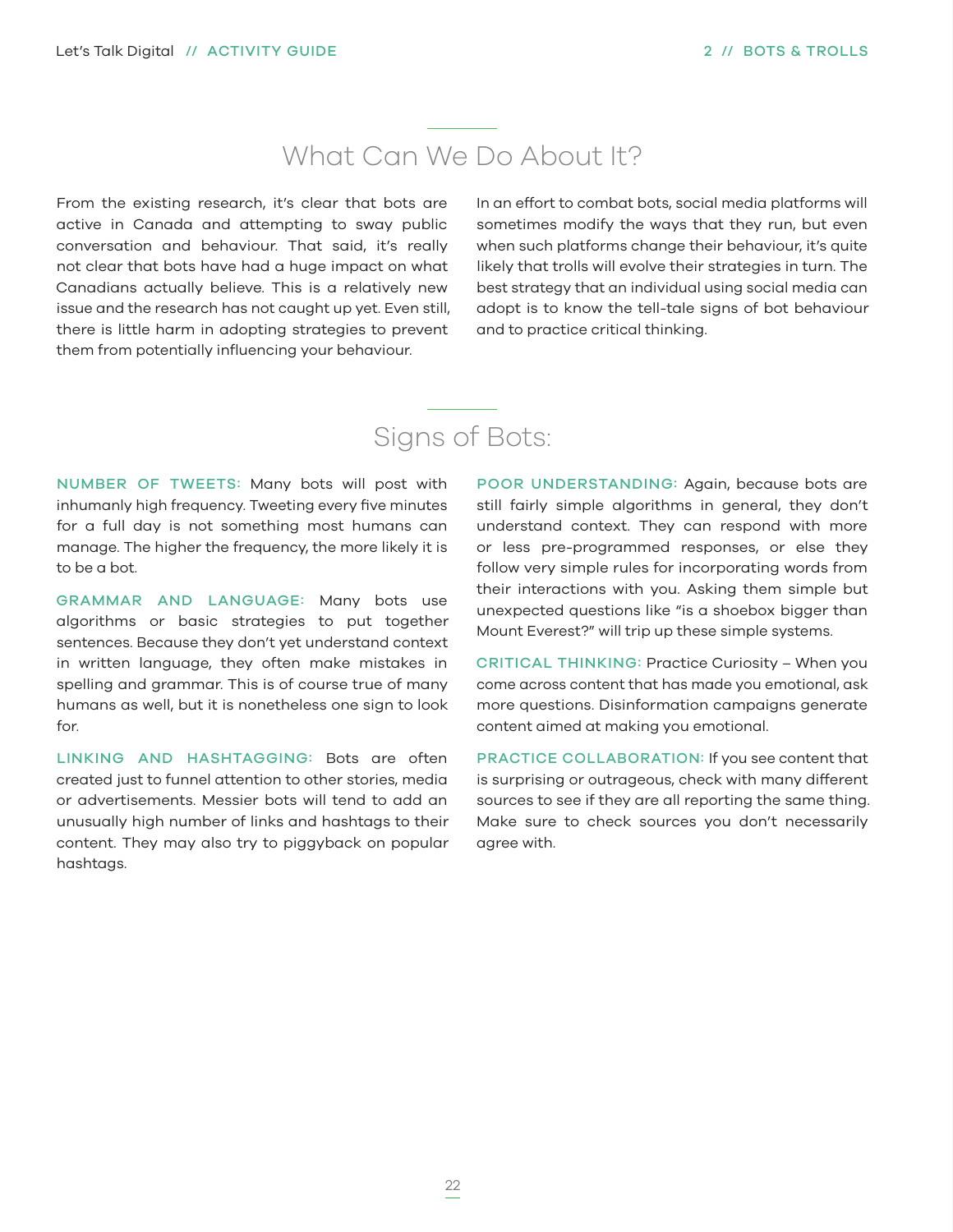23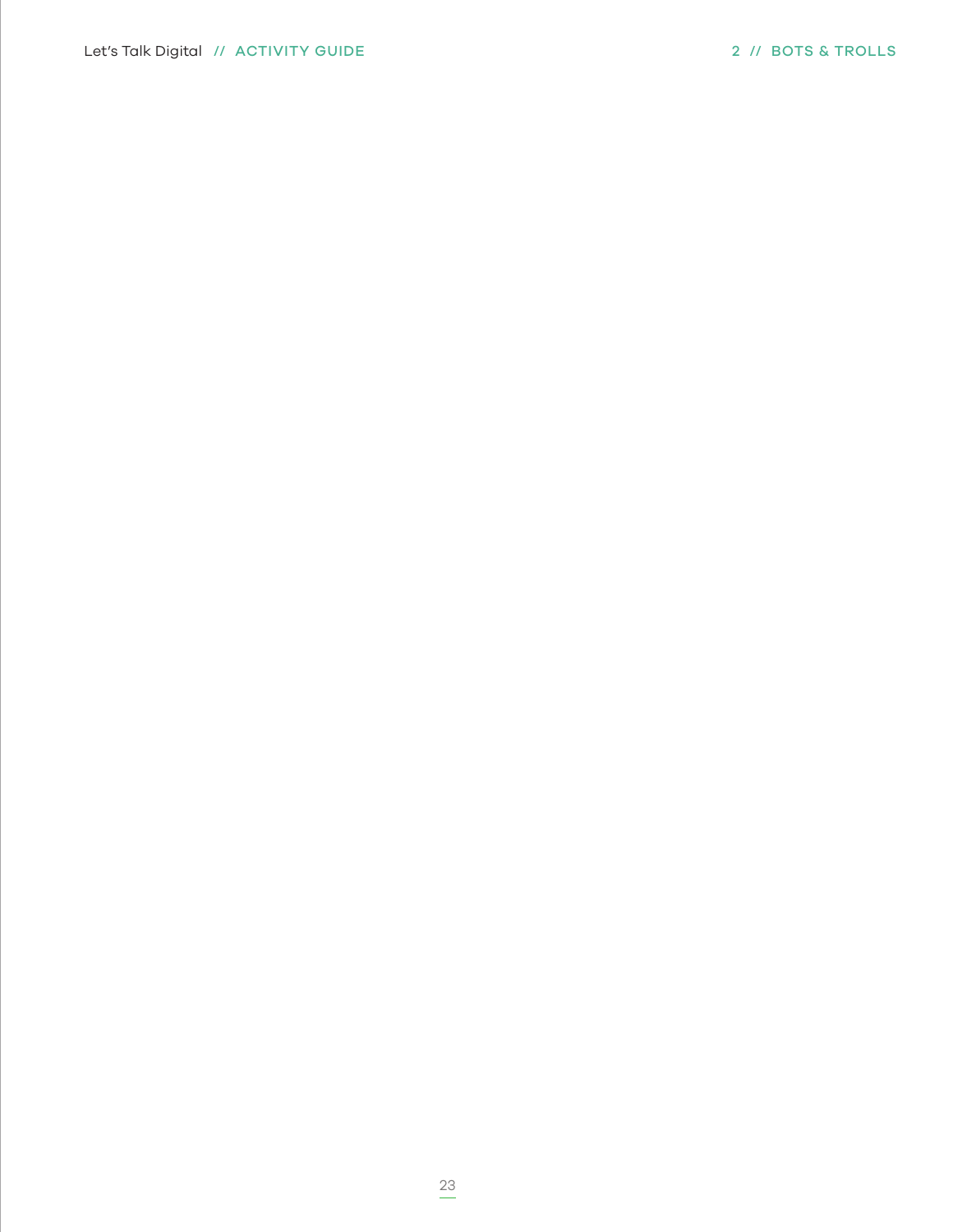

## Your Mission // Identify the machines trying to pose as human writers.

## What you'll need:

## How long will the activity take?

Access to a computer, newspapers, smartphones or another source of news

For a group size of 15 this will take about 20 mins

#### INSTRUCTIONS

- 1) The group competes against a robot to write better news stories.
- 2 ) Each person selects their own news story from a digital source they typically visit. These stories are shared with facilitator. (Each story would be a tab on the facilitator's web browser).
- 3 ) Everyone then reads the first few paragraphs of their selected news story to themselves.
- 4 ) Everyone then writes a short paragraph capturing the gist of the story. No more than 4 sentences. The goal is to be easily readable and accurate.
- 5 ) As they write their stories, facilitators use an AI story generator called Quillbot to produce another version of the selected stories.
	- Open Quillbot by visiting: https://quillbot.com/app
	- Copy the first 400 characters of an article
	- Paste it under "Write a sentence and hit Quill it to rephrase it"
	- With everyone's eyes closed, the bot's version and the participants' versions are read out to the group.
- 6 ) The goal is to try to guess which version was written by humans and which version was by Quillbot.
- 7 ) For each story, everyone records their guess. (i.e. Version 1 Bot, Version 2 Human).
- 8 ) At the end, the facilitator reveals which version was which. Every wrong guess is -1 point, and every correct guess is +1 point and everyone tallies their scores.



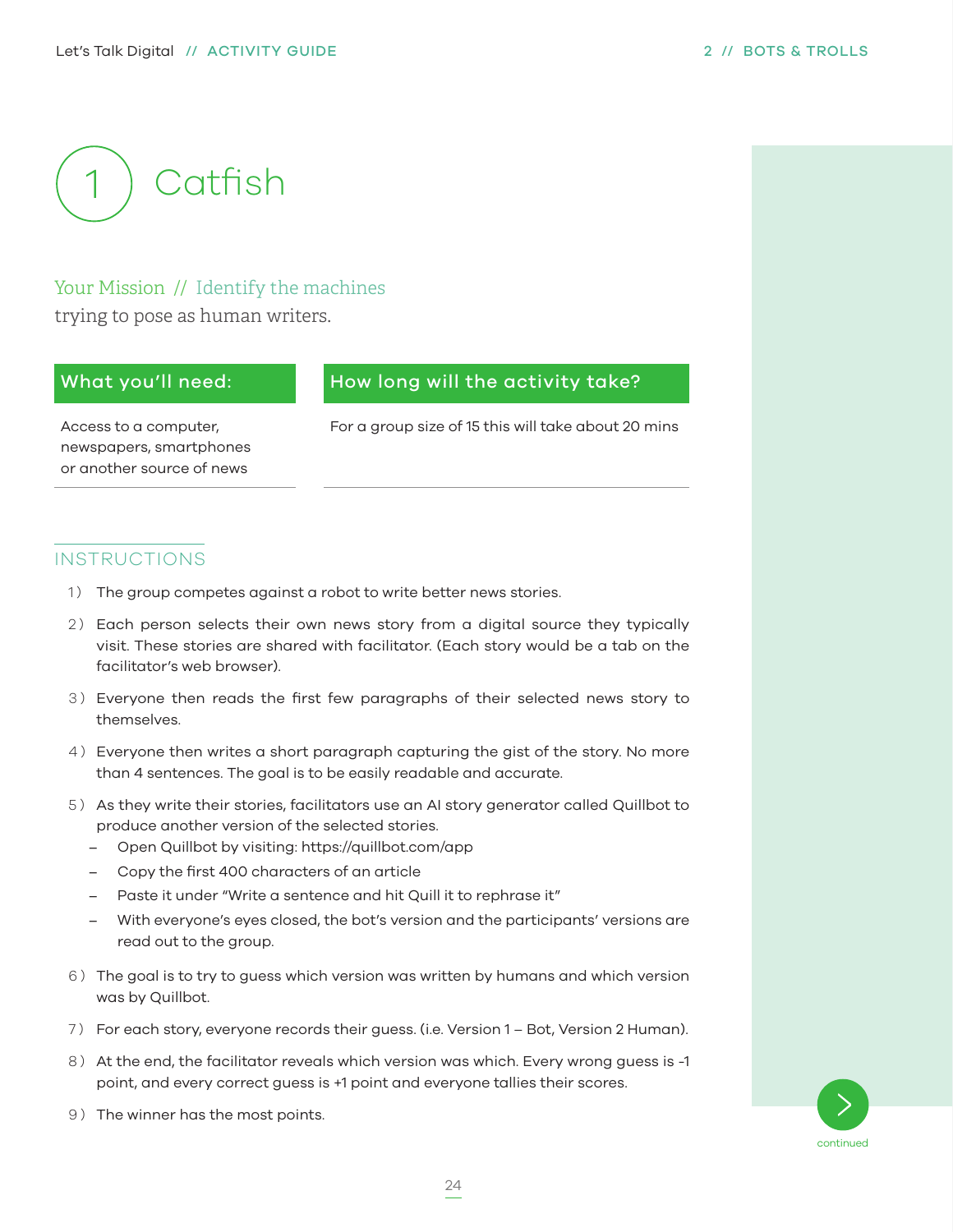

# Catfish

### ALONG THE WAY DISCUSS…

- 1) What are the strategies they're using to recognize human language? (See examples in Resources section)
- 2) Is it challenging? Why?
- 3 ) What are the things that consistently fool people?
- 4 ) How could we plan around these?

## VARIATIONS

You may choose to select the stories beforehand to save time. If so, assign a few people to each story and have them write versions. In the resources below are a couple of sample stories you might use.

#### WHAT'S THE POINT?

To learn how to recognize bots. They can write surprisingly human-sounding stories that aren't necessarily based in fact. Because they can do so automatically, they can produce a huge number of stories intended to sway public opinion. For the time being, there are still a few ways we can tell them apart. Your group will explore how.

#### Resources

#### A BOT FOR PARAPHRASING STORIES

https://quillbot.com/app

#### OPTIONAL STORIES

- Chinese Scientist Claims to Use CRISPR to Make First Genetically Edited Babies https://www.nytimes.com/2018/11/26/health/gene-editing-babies-china.html
- › Billboard Awards: Cardi B leads with 21 nominations https://www.foxnews.com/entertainment/billboard-awards-cardi-b-leads-with-21-nominations
- › 'Tornado of poop': Melrose homes ruined after raw sewage spews from toilets https://whdh.com/news/tornado-of-poop-melrose-homes-ruined-after-raw-sewage-spews-from-toilets-2/

#### STRATEGIES FOR IDENTIFYING BOTS

Check the account's bio and history. "Behavior such as tweeting every few minutes in a full day, endorsing polarizing political propaganda (including fake news), obtaining a large follower account in a relatively small time span, and constant retweeting/promoting other high-confidence bot accounts are all traits that lead to high-confidence bot accounts."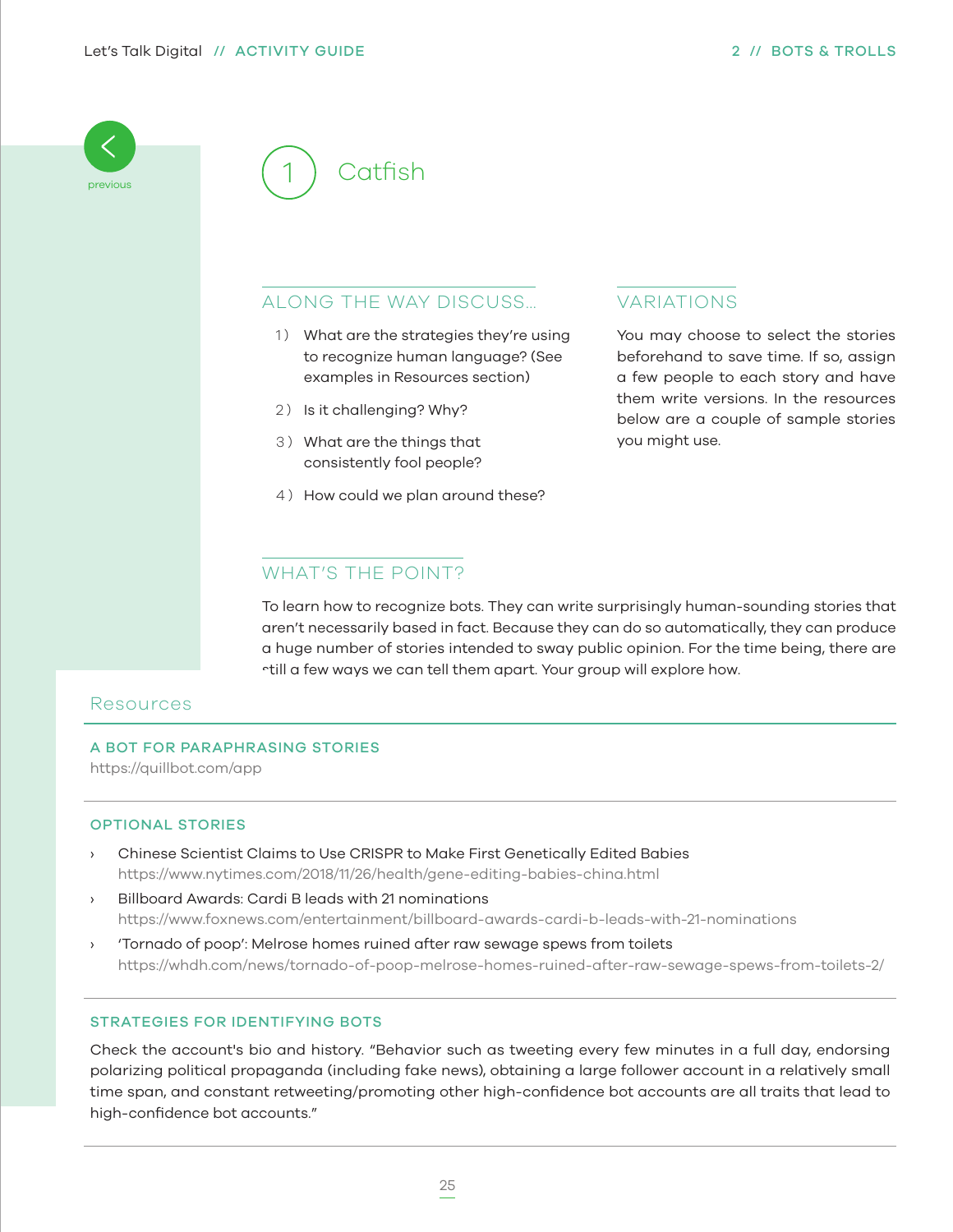# From Signal 2) To Noise

Your Mission // To try to remember a sequence of numbers while ignoring the noise.

## What you'll need:

## How long will the activity take?

A phone or computer with access to the Internet

For a group of 15 this activity takes about 20 minutes

## ROLES

| SIGNAL //          | A person (usually the facilitator) who reads a sequence of random<br>numbers.                         |
|--------------------|-------------------------------------------------------------------------------------------------------|
| <b>RECEIVER //</b> | A receiver listens to the signal and, after 5 seconds, repeats the<br>numbers.                        |
| <b>NOISE //</b>    | During the five second period, the rest of the group distorts the<br>signal by saying random numbers. |

## INSTRUCTIONS

- 1) Everyone takes turns being the Receiver.
- 2) Receivers who remember the sequence incorrectly are eliminated.
- 3 ) The Signal begins the first round with sequences of four numbers (the sequence should change with each new Receiver). The next, it increases to five. The next to six and so on until there's only one person left. The last person left wins.

## ALONG THE WAY DISCUSS…

- 1) What are some of the other kinds of behaviours you've heard about with bots?
- 2 ) Is it easy to ignore the noise? What makes it easier to ignore the noise?
- 3 ) Do you think all bots are bad?
- 4 ) How might you use bots to do good things?

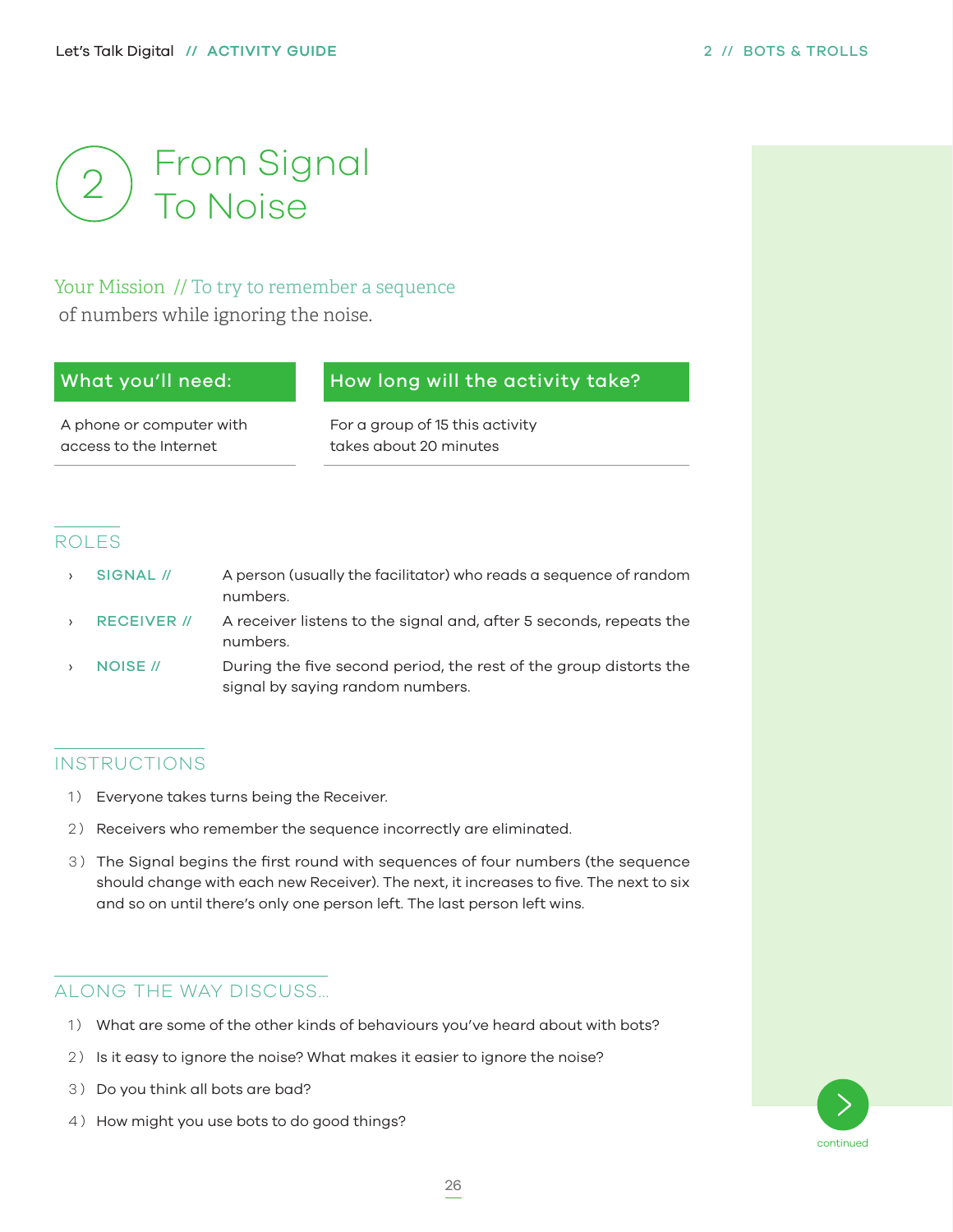

# 2 ) From Signal To Noise

## VARIATIONS

Have some people act as "amplifiers" repeating the correct sequence. Does this change things?

## WHAT'S THE POINT?

To explore a specific kind of disinformation strategy—the use of social media "dampener bots" designed to drown out targeted perspectives with enough noise to cloud the signal. For instance, a Canadian law professor tweets something critical of the government. A bot created by a person supportive of that government might then produce dozens of tweets being hyper-critical of the professor. This gives someone who happens to see the exchange the impression that many people are very upset with the professor and drowns out the original criticism the professor made.

#### Resources

#### A RANDOM NUMBER GENERATOR

https://www.Google.com/search?client=firefox-b-d&q=random+number+generator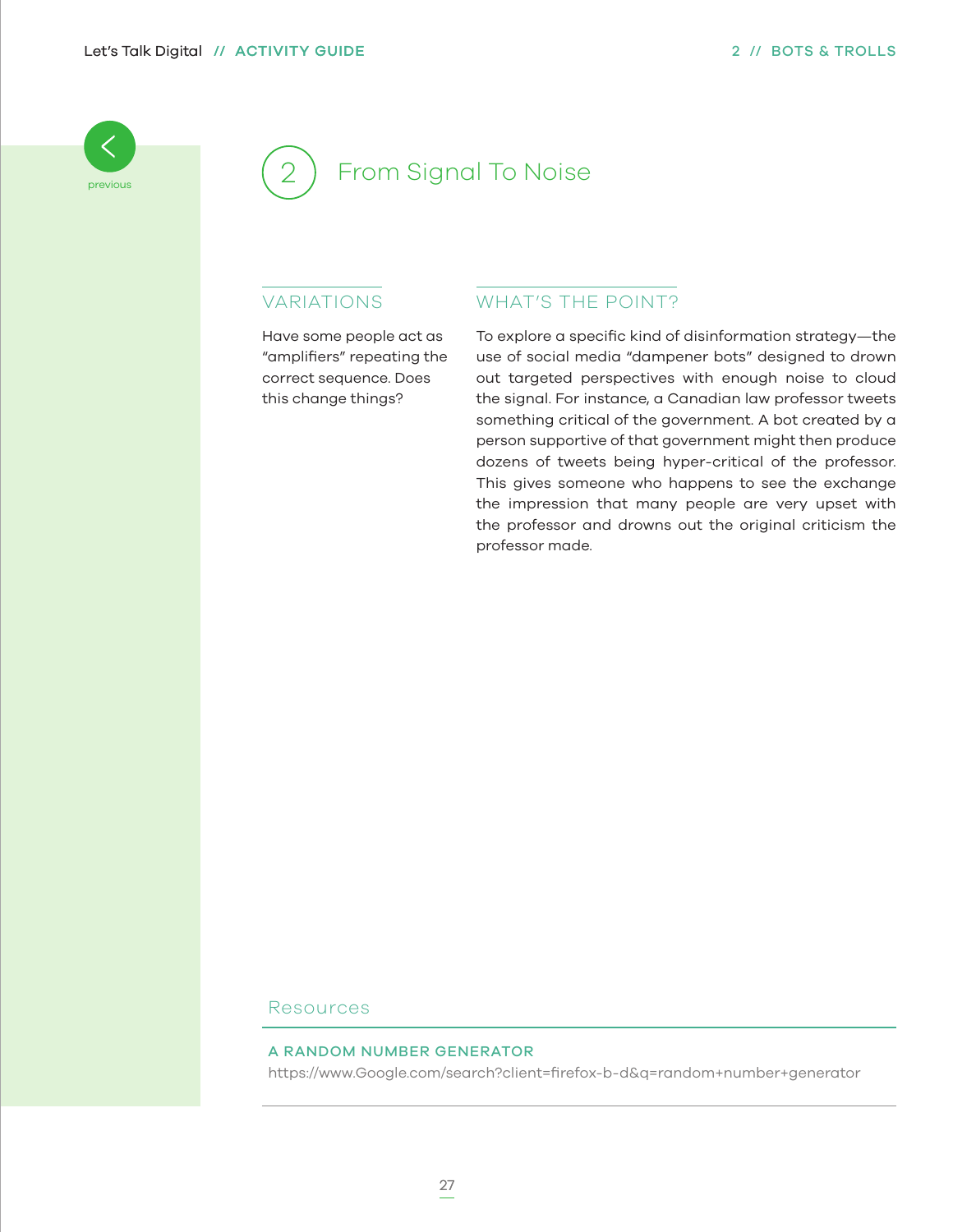

Your Mission // This is a fun activity for attention and innovation.

## What you'll need:

An empty room or gym space; Suitable for a minimum group of 8 participants

### INSTRUCTIONS

- 1) Have everyone form a circle, standing or sitting, and select a volunteer to be the Filter. That youth leaves the room for roughly 30 seconds while someone from the remaining group volunteers to be the Bot.
- 2 ) Once the Bot is selected they start a rhythm pattern by making a simple beat such as clapping your hands.
- 3 ) Everyone follows the Bot, but encourage the group not to look directly at the Bot to avoid revealing their identity.
- 4 ) When the Filter is called back into the room by the leader, it is their task to find out who the Bot is as soon as possible.
- 5 ) The Bot changes the pattern often but discreetly, such as tapping their legs, and everyone catches on and copies the pattern.
- 6 ) The Filter has three chances to guess, if they run out of guesses the Bot wins.

### ALONG THE WAY DISCUSS…

- 1) Have you ever responded to a comment or followed an account that you later found out was a bot?
- 2) How many fake followers have been removed from your account from periodical sweeps/clean ups?
- 3 ) Do you think bots are getting easier or harder to detect?

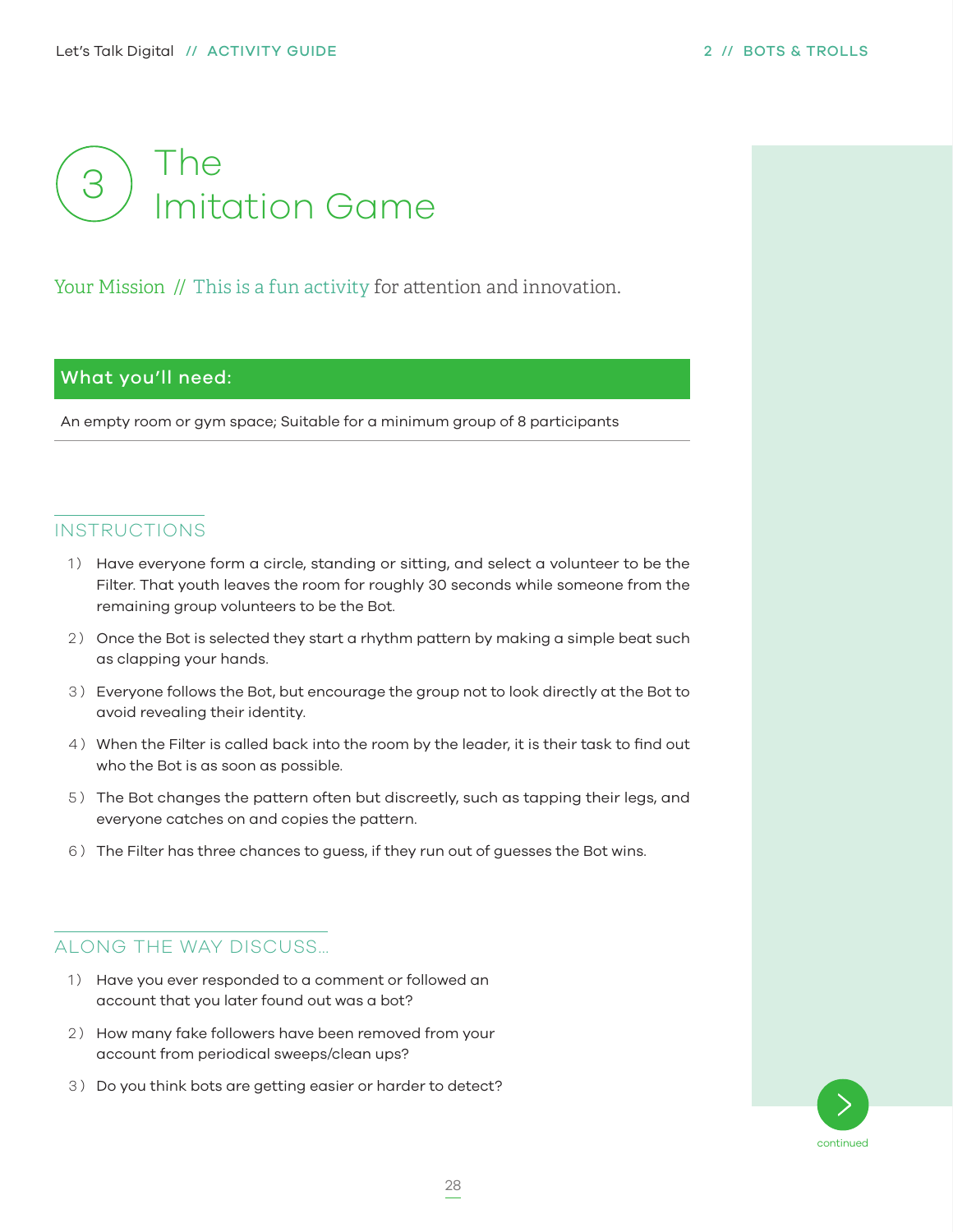

# 3 The Imitation Game

## WHAT'S THE POINT?

With so many players online it can be hard to tell where information is coming from and if it's legitimate. In this game, you'll have to find the bot who is influencing change in your feed, subtly but rapidly.

There is infinite information online, and so the point is to better understand how it is processed, distributed and manipulated. Social media bots can automatically generate messages, advocate ideas, act as a follower of users, and act as a fake account to gain followers for itself. It is estimated that 9-15% of Twitter accounts may be social bots.

#### Resources

#### #BOTSPOT: TWELVE WAYS TO SPOT A BOT

https://medium.com/dfrlab/botspot-twelve-ways-to-spot-a-bot-aedc7d9c110c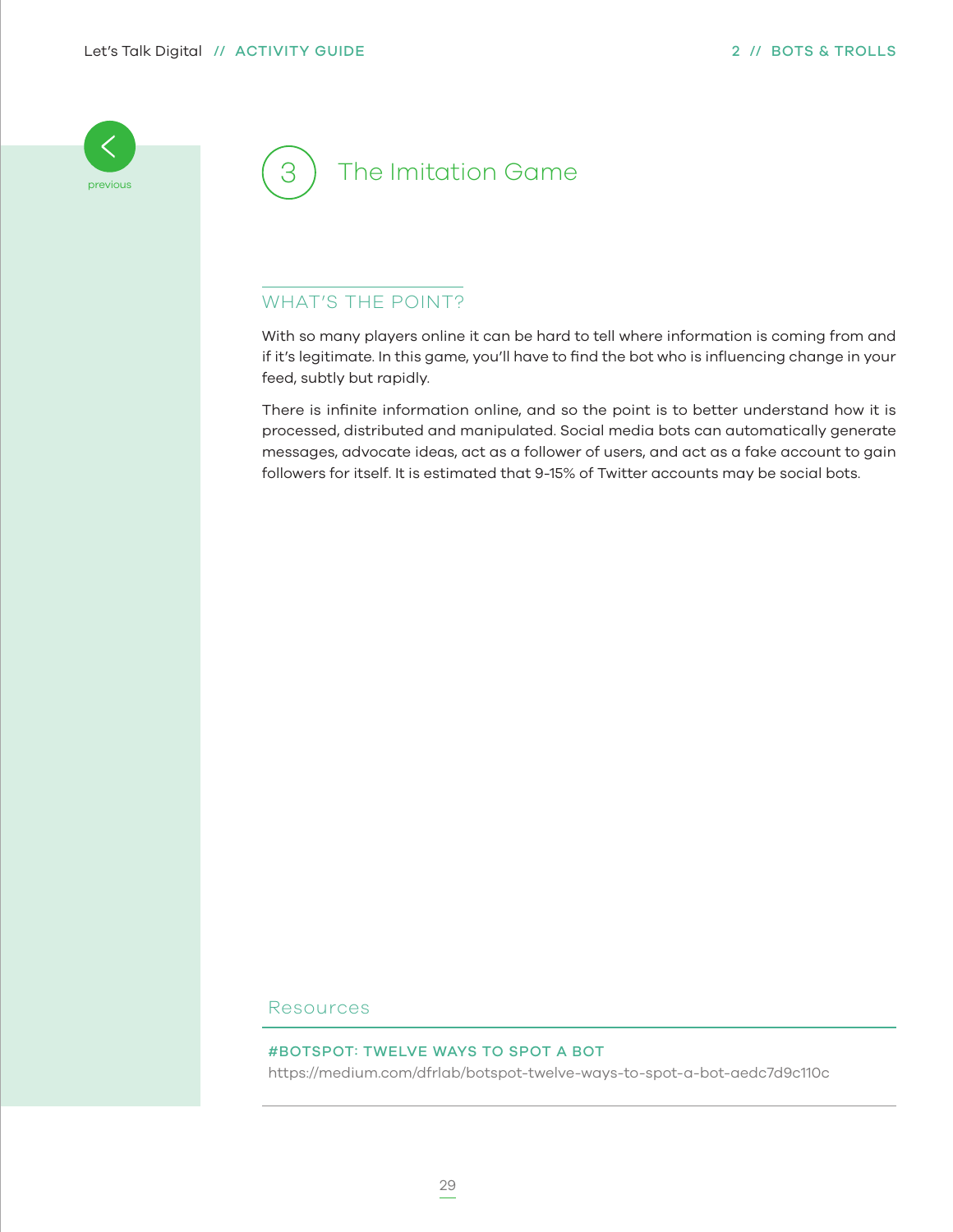

Your Mission // Cyborg bots are bots that are operated at least in part by a human. This is done to help throw off suspicion that any of their posts are automated. The more lifelike the dialogue the better. In this game players will attempt to persuade the user to believe they are someone they're not. Pick three volunteers for the first round: the 'Bot,' the 'Real Person,' and the 'User' who will have to guess who is the real person.

## What you'll need:

Cue cards and pencils to keep the writing as discreet as possible.

Fitting for a close-knit group. Minimum 6 participants.

Ensure that the leader checks each response before reading it aloud so that they can flag any inappropriate or mean words.

## **INSTRUCTIONS**

1) The Real Person, for example, Terrance, will keep all of their characteristics and respond naturally. The Bot will attempt to emulate Terrance when answering to appear convincing as a real person.

#### EXAMPLE

- › Question: Do you prefer Coffee or Tea?
- › Terrance's answer: I prefer tea, especially peppermint.
- Chatbot's answer: Tea because it's less caffeinated.
- 2 ) The Real Person and the Bot both get cue cards where they will write answers down to the questions that are asked by the User in front of the entire group. The leader will take the answers, shuffle and read out loud for the User to decide who is the Real Person. You can keep score of how many guesses are correct with a small group.
- 3 ) Rotate among the group so that everyone has a turn in each role even if some people go twice. For added fun, randomly pick a Bot every few rounds to include a robotic giveaway in their response such as sharing a link, asking a question back (like, did I answer your question), or unnatural speech.

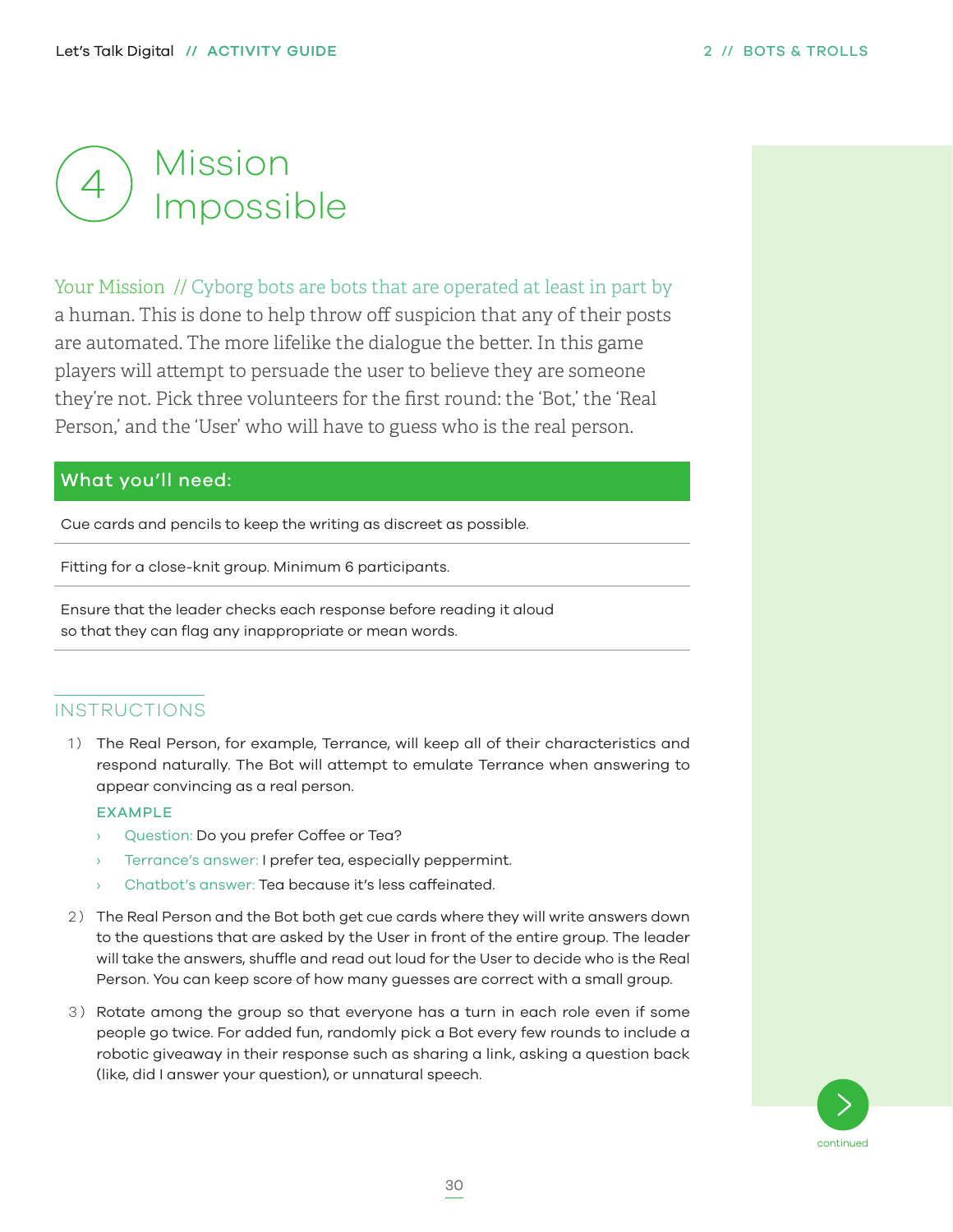

## 4 Mission Impossible

#### SAMPLE QUESTIONS

- › What could you spend all day talking about?
- › How many times a day do you look in the mirror?
- › If you had to live a week without internet, what would you do to keep yourself busy?
- › What's your dream job?
- Describe yourself in 3 words.

#### ALONG THE WAY DISCUSS…

- 1 ) What were some giveaways that you could tell the real person from the bot?
- 2 ) How often do you use chatbots for customer service and what has been your experience?
- 3 ) Have you ever been fooled by someone in your comments that you responded to that turned out to be a bot?
- 4 ) Have you ever received an automated text, call or email claiming to be a company that ended up being fake?
- 5 ) With so much of our personal information online, how easy do you think a sophisticated bot would be able to imitate your writing style?

#### VARIATIONS

Have the group come up with 20 questions that anyone can answer.

#### WHAT'S THE POINT?

The more adaptive artificial intelligence becomes the more difficult it will be to know online human interaction from bots. Social media platforms are deleting concerning amounts of Facebook accounts that engage with everyday pages. This game will bring awareness to pay greater attention to unfamiliar messages and comments that could be bots.

#### Resources

#### HOW TO TELL IF YOU ARE TALKING TO A CHATBOT

https://phrasee.co/how-to-tell-if-you-are-talking-to-a-chatbot/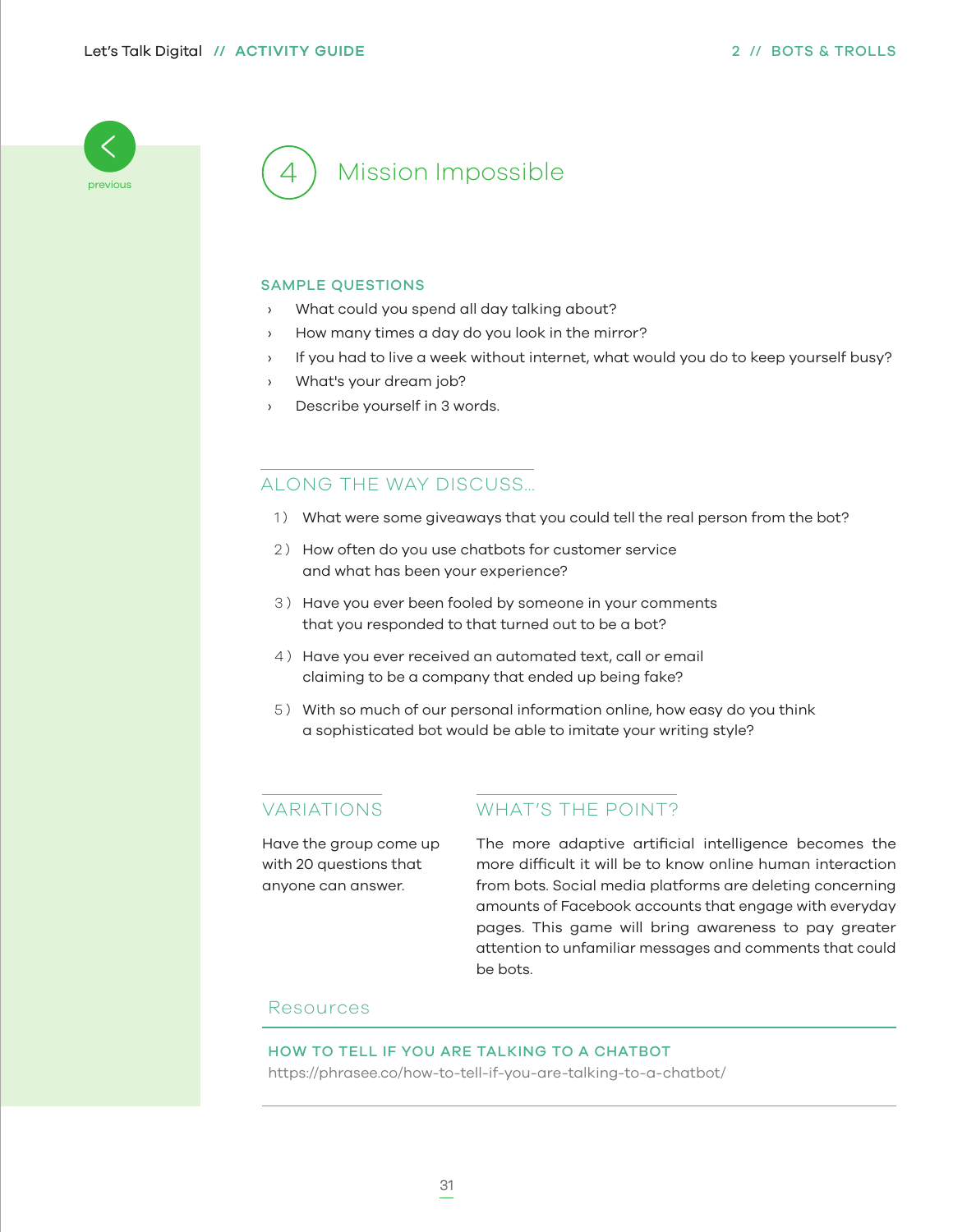# 3 // Disinformation & Misinformation

Bad information, spread innocently or with the intention to deceive, is not a new problem. However, in a digital world where it has become cheap and easy to produce and broadcast false information, information of all kinds can be shared widely in an instant. As a result, traditional gatekeepers of truth have lost ground and there are new concerns about the potential impact of misinformation or disinformation. Bad information shared online can influence the attitudes and behaviour of millions. Knowledge of the threat of misinformation can also contribute to a general lack of trust in any information, making it hard to build a shared sense of what's real. But there are tools and approaches available to help us distinguish good information from bad.

# What is it?

What is misinformation and disinformation and what is the difference? Misinformation is false information that is spread. This is done regardless of whether there is an intent to mislead or not. Disinformation is more problematic, as it involves the deliberate spreading of false information. A blending of the two is also possible, where malicious actors can take misinformation that they see spreading and perpetuate it or twist it for political or personal gains. Essentially, disinformation can be seen as either someone fanning the flames of a fire of misinformation that is already spreading with the intent to cause more damage or starting a new fire altogether.

According to Michele Rosenthal from the New Scientist, there are three especially important problems for

researchers, policy makers and the public to consider when it comes to misinformation in television, radio and online content. First, people who encounter misinformation tend to believe it. Second, media systems often do not block or censor many types of misinformation before it appears in content available to large audiences. Third, countering misinformation once it has reached the public is extremely difficult and expensive. Misinformation was a major theme in the most recent Canadian and U.S. federal elections, and it continues to be a worry moving into the upcoming Canadian federal election. It is important to understand how misinformation can impact us and our politics, and it is equally vital to know the steps that we can take to fight it.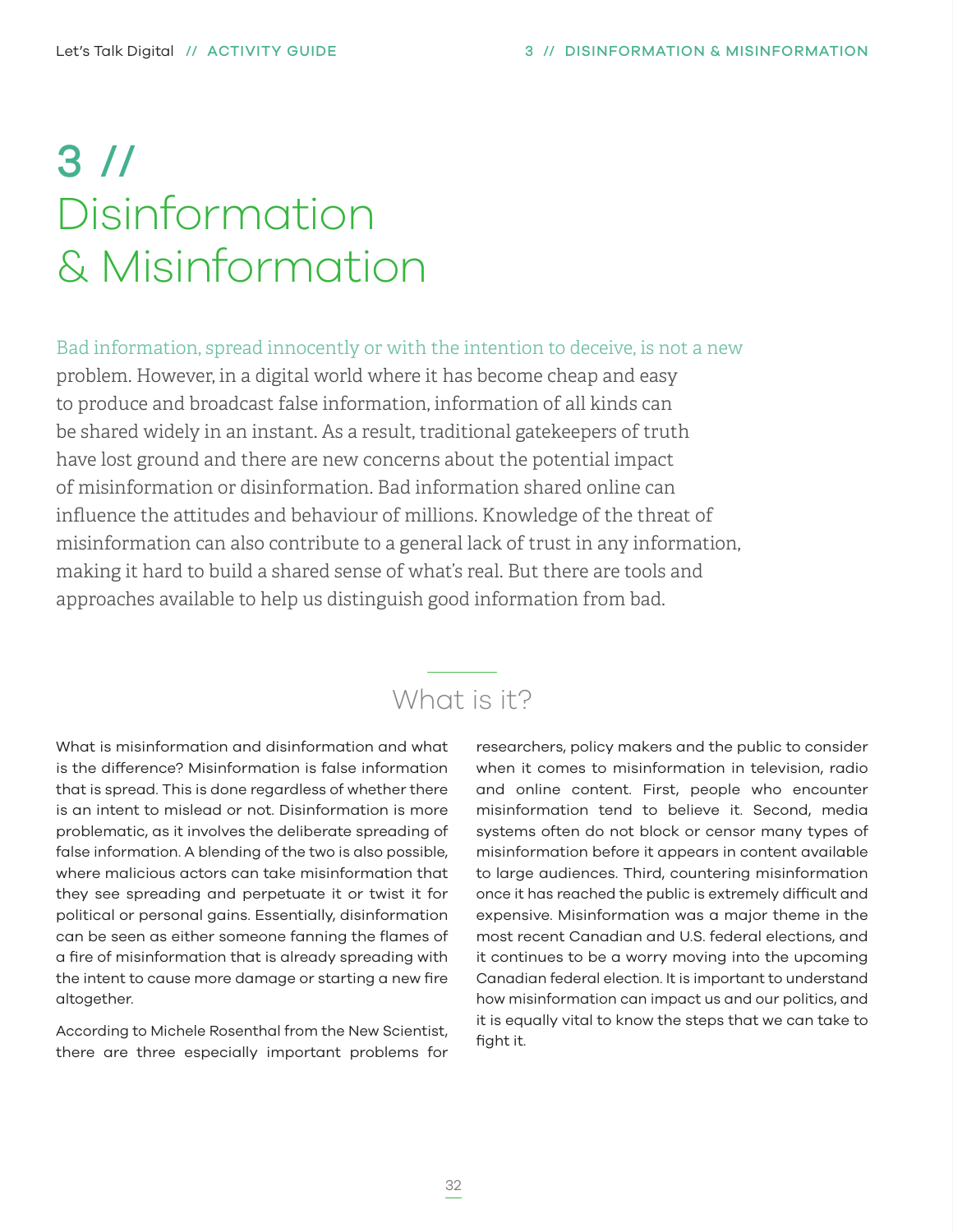## How Does It Impact Our Lives?

There is no doubt that misinformation has affected your life in a variety of ways. You may have unintentionally shared a story full of falsehoods, you may have retweeted something misleading or you may even be learning about how to spot it through classes at your school. Disinformation and misinformation are everywhere, and our technology-driven world is spreading it at lightning speed.

It has become common knowledge that the Internet is full of lies. Despite this, society still has a trigger finger when it comes to sharing and perpetuating misinformation or "fake news." Despite warnings about fake news and misinformation online, society still has a knack for sharing them.

To understand this, it is important to consider the creator of the story. Most of the time, "fake news" creators are not loyal to any one ideology, nor are they limited by geography. They monitor the pulse of society and seize on whatever the conversation is, usually to make money. Misinformation is part of the online economy, allowing bad actors to profit from users' clicks and shares. And despite the ostensibly great efforts from tech companies like Facebook to stop it, it persists.

There are a number of reasons behind why we share misinformation. First, seeing is believing. In 2018, a video of a plane doing a 360-degree turn went viral. It was viewed over 14 million times on Facebook. In this case, someone had combined a real news story of a plane making an emergency landing in China and combined it with a fake video of a plane doing a 360 degree turn on YouTube. In this instance, they combined a real news story, some real news footage, and a fake video to create something believable enough to trick people. When created effectively, misinformation featuring manipulated photos and videos is among the most likely to go viral. Moreover, when friends and family share videos online, they become more credible to us and we are more likely to share. The design of Facebook actually perpetuates the sharing of fake news because it fosters community-building online. People and companies with a lot of followers and likes generally develop some trust with their audience. And if a trusted person or company shares something, we

instantly become more likely to do the same.

The Internet presents many challenges to users in confronting deception. Sometimes it is more obvious than others. It can be much more difficult for us to defend against political deception and disinformation. When we receive an email from a "Nigerian Prince" offering to pay millions of dollars or see a website that offers to make one's lips "puffier than Kylie Jenner's", we are likely to be highly skeptical. However, many people have yet to apply that same kind of thinking and scrutiny to political disinformation. This is especially true when disinformation conforms to someone's preexisting views. Years of social psychology research show that humans tend to pay greater attention to information that confirms their existing beliefs. We also tend to spend time with people who have similar experiences, are exposed to similar ideas, and hold similar views to us. To decide what to trust and what to question we also rely on cues like how often we have seen a given idea or how recently we personally experienced something similar to an idea that we are confronted with.

Activists and politicians, including Prime Ministers and Presidents, are not immune to peddling conspiracy theories and false promises. In fact, many such figures often gain a wide following by doing so.

The problem we have with misinformation concerns trust. When a private company presents us with an offer, we have been taught to be skeptical. However, when the offer comes in the form of a promise from a trusted politician, elected official or established political party, you are more likely to believe it. If you were to send the Nigerian Prince your personal information and he stole your identity, you would instantly learn never to do that again. But if you were to find a website or Twitter feed that promises to promote some form of social justice, "Make Canada Great Again", or something that aligns with your political beliefs, your skepticism may be lower.

For example, the vote that you cast on election day or your support for the "wrong" candidate feels much less significant than losing your money in a scam. The impacts of buying into political or newsrelated misinformation are not as immediately felt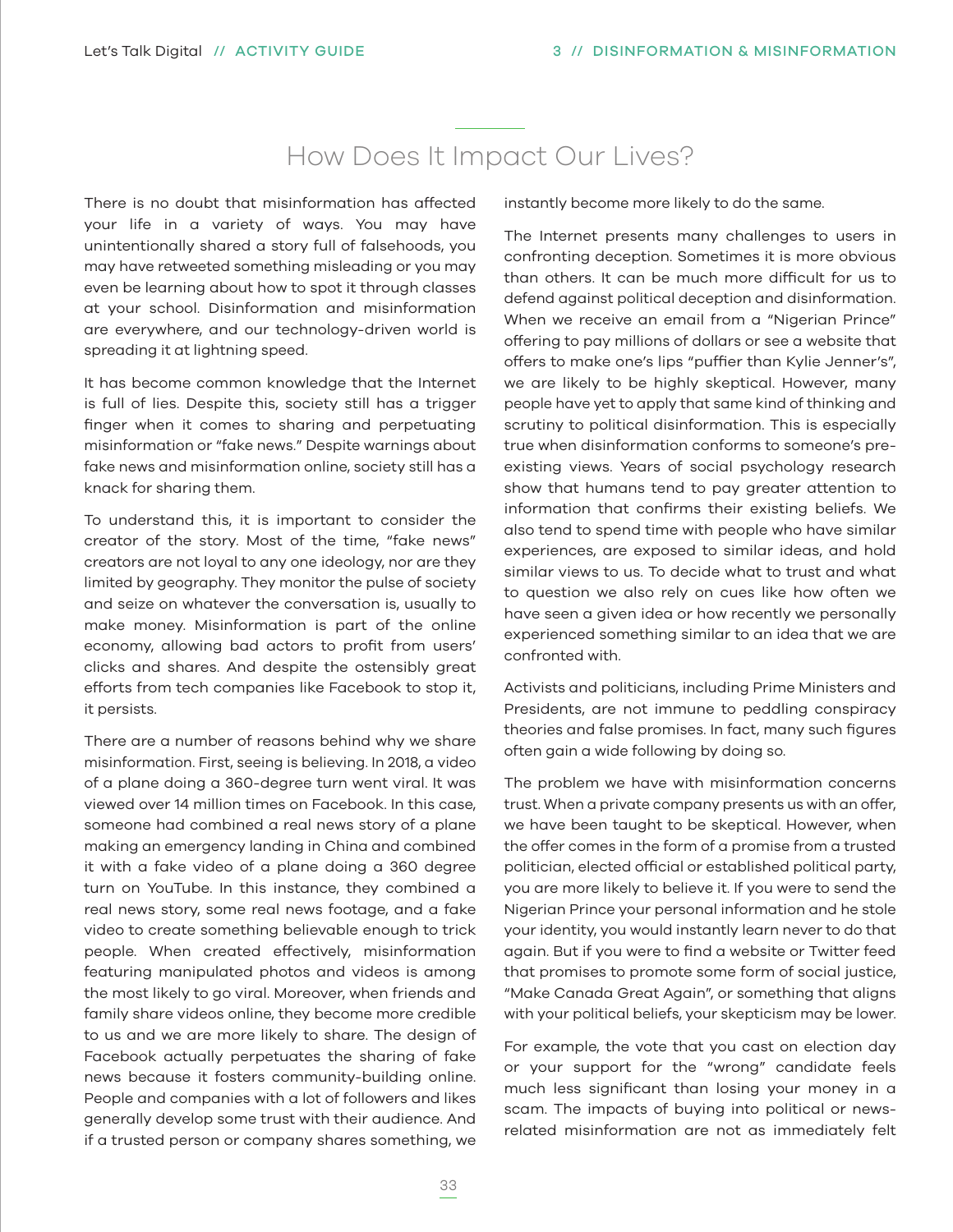because you could blame your error on the rest of society, the media or someone else, rather than on yourself. This also makes people feel less responsible for having behaviours that limit them from spreading misinformation.

Consequently, many voters don't feel the pressure to be super informed about politics. In many cases, voters remain unaware of basic information or rely on secondhand knowledge that is passed on to them from other people. Many people have not learned the skills necessary to evaluate the things they read and watch online. Often times, people end up believing dubious claims that reinforce their views on an issue without seeing evidence that may cast doubt on those beliefs.

If one voter is misinformed when going to the polls, it is a problem. Now imagine that a huge chunk of the Canadian population has been duped into believing falsehoods—the consequences could be monumental. It is important to understand that politicians and parties are well aware of voter ignorance and bias and have an incentive to use it to their advantage. Politicians end up promising this, that and the moon if their words will win your vote. A politician unwilling to do so is at a disadvantage, either spending all of their time fighting against misinformation or struggling to find an audience.

## How Does It Impact Politics?

How disinformation is impacting politics is an ongoing discussion in academia, media and society. As mentioned, misinformation and disinformation have existed in our society since the beginning of human communication, but technology has shone a light on the problem. Moreover, political operatives and foreign adversaries have recognized the Internet's potential for spreading disinformation, and they are using it to their advantage. The 2016 U.S. presidential election was a wake-up call for all major democracies in terms of how foreign influence can impact domestic politics.

The Russian government created "troll farms" to spread disinformation and sow public discord in the U.S. during its 2016 presidential election season. Canada is not immune to this problem. Karina Gould, the Minister for Democratic Institutions, warns that disinformation campaigns similar to those involved in the 2016 U.S. presidential election and elections across western Europe could target Canada in 2019. Moreover, the Canadian Communications Security Establishment recently published its 2019 Update on Cyber Threats to Canada's Democratic Process. The report highlighted that the attempts of foreign entities to influence our election will mirror what has been observed in other advanced democracies around the world. Additionally, experts believe that most Canadians will encounter some form of foreign cyber interference related to the 2019 federal election. The goal of these trolls will be to sway the ideas and decisions of voters by polarizing social and political issues, promoting the popularity of one party over another and trying to shape the public statements and policy choices of a candidate.

Having a hard time picturing how disinformation can be used to impact politics? Here are a few examples.

Lobbyists and special interest groups are able to use disinformation to impact our civic life. In 2015, an anti-abortion group known as the Centre for Medical Progress posted videos allegedly showing an aborted fetus at a Planned Parenthood clinic. The videos purported to prove that Planned Parenthood was selling the fetuses to researchers. These videos sparked a huge backlash and a wave of protests across the U.S., leading to a Republican push to defund the organization. It was later proved that the videos were doctored, thus presenting a narrative that was in many ways inaccurate. The Centre for Medical Progress admitted that the videos contained misinformation but it was too late; the damage was done. The videos were used by anti-abortionists to raise funds and fight against Planned Parenthood. Since the videos' release, Planned Parenthood has lost a significant amount of funding, which has led to the closing of many of their offices.

Another example of disinformation in politics was the "birther" campaign against Barack Obama, perpetuated by Donald Trump. In 2011, Donald Trump pushed an unfounded theory that Barack Obama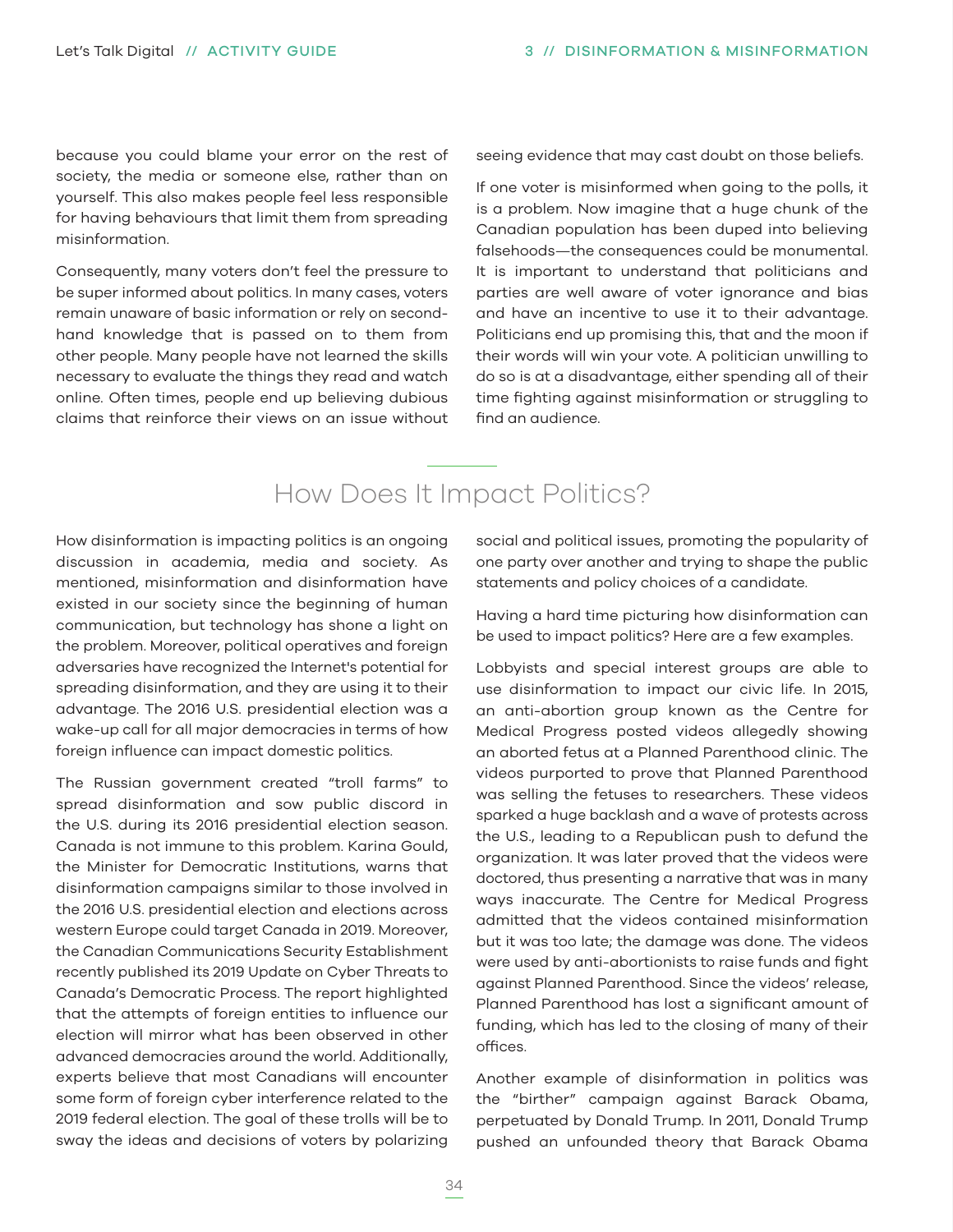was born in Kenya, not Hawaii, and was therefore ineligible to be U.S. president. The accusations gained traction among many right-wing conspiracy theorists, culminating in repeated calls for Obama to reveal his birth certificate. Trump even claimed that he had seen Obama's birth certificate, which would prove that he was indeed not American. Many claim that Trump's use of the birther claim helped launch him into the political sphere and gave him a platform to run for president. Trump's peddling of disinformation about the Obamas gained him a huge following on Twitter and a legitimacy in influencing public discourse. The term "birther" gained so much steam that it is now in the dictionary and is even an obscure political affiliation.

A closer to home example of a disinformation campaign is the Canadian robocall scandal of 2011. During the 2011 federal election in Canada, many residents in Guelph, Ontario complained about automated calls giving false information about voting locations. They were being told that their polling stations had been moved to different locations. Believing these phone calls were real, voters went to the new locations to find that they were empty fields or other locations and not their voting station. An investigation found that the campaign was created by a party staffer with the intent to influence a tight MP race in Guelph and swing the outcome in favour of his party. In the end, the party staffer was convicted.

# What Can We Do About It?

As previously stated, misinformation & disinformation have existed since human beings have been able to communicate. Misinformation can occur unintentionally, whereas disinformation is intentional. However, technology is becoming a powerful tool to harness in an effort to misinform the public. So what can we do about it? Both the Canadian government and the public can take action in trying to combat it.

The Canadian government has launched a task force to fight misinformation ahead of the 2019 federal election. The task force has created a media literacy campaign to fight foreign influence and misinformation in our election. A government agency has been created to monitor and notify other agencies and the public about disinformation attempts. The task force is led by five nonpartisan political officials and is housed within the Department of Global Affairs. The government is also putting pressure on social media platforms to combat misinformation and disinformation before the election. The government has created laws to encourage tech companies to be more transparent about their antidisinformation and advertising policies. Finally, the

government announced that \$7 million would be given to projects aimed at increasing public awareness of misinformation online.

Despite the government's efforts, it is still very likely that you will encounter misinformation or disinformation in your day-to-day life. So what can you do as an individual to combat it? There are a number of things.

- 1) READ MORE THAN JUST THE HEADLINE. How often are you scrolling through your social media feeds, then read a headline and assume you understand the story? Sometimes you may even like and share the story without reading it. It is important to dive a little deeper and actually read the article to make sure you understand it.
- 2) CONSIDER WHY THIS CONTENT MADE IT TO YOUR FEED AT THIS MOMENT. What algorithms might be at play? How do they work? Might there be bots or trolls affecting whether this content was served to you?
- 3 ) READ LATERALLY, look for other places you can find information on the topic.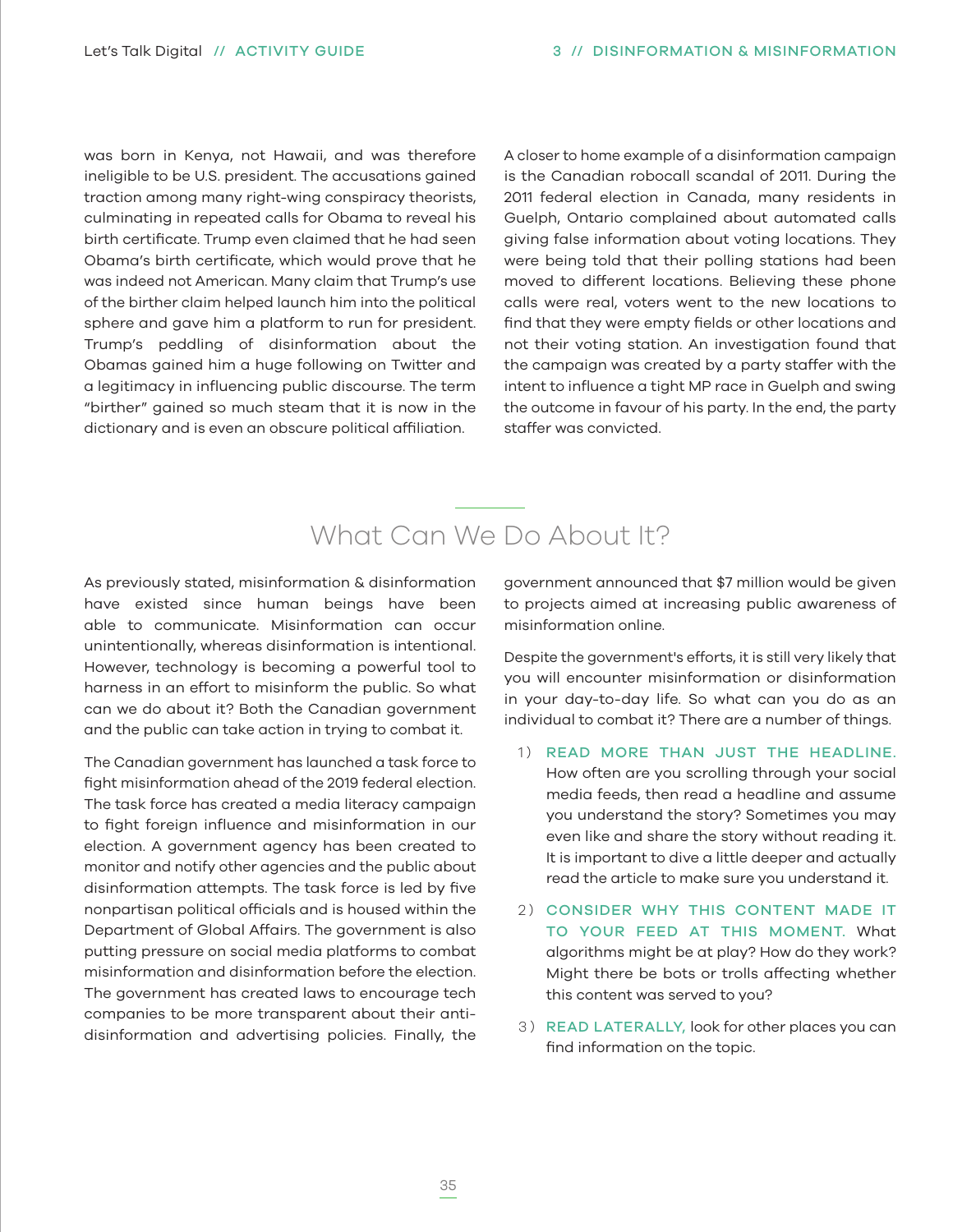- 4) CHECK THE WEB ADDRESS for strangesounding or looking web addresses that end in extensions like ".infonet" and ".co" "instead of ".com", ".ca", or ".org". While the web address of fake news websites will often look very close to the news site they are trying to mimic, a close eye to the details will allow you to catch it. For example, instead of "www.abcnews.com", a fake news website is "www.abcnews.com.co"
- 5 ) ARE THERE TYPOS OR SLOPPY WRITING? Fake news websites are more prone to spelling and grammatical errors as they often do not have copy editors like most credible new sources.
- 6 ) ARE OTHER NEWS SITES REPORTING ON THE SAME STORY? If it is a major story there should be more than one news site reporting on it so read multiple stories on the same subject to verify that the information is indeed the same across multiple outlets.
- 7 ) CHECK THE PUBLICATION DATE. Sometimes news stories from several years ago get recycled and people share it as if it is recent news, this is also a form of misinformation. For example, a politician may have been accused of a committing a crime a decade ago but was ultimately found to be innocent. If the old story is recirculated now without the context that the politician was found to be innocent, it may damage their reputation.
- 8) BE A CRITICAL THINKER. Don't just accept something as fact. Question it, talk about it with friends and ask experts. Media has a tendency to blend opinion and news at times, and it is best to always question what you are reading or watching.
- 9) TALK TO FRIENDS AND FAMILY. Find someone with a differing political perspective than yours and ask them what they think about a topic that fascinated you or about a story you read. See what their perspective is, trade notes and have a more rounded view on the topic.
- 10 ) BE CURIOUS. MEDIA CAN BE BIASED. The next time you are interested in a breaking news story, try this little experiment. Read an article about the same topic on CBC, CNN, MSNBC, BBC and FOX. You will see a huge difference in the style of reporting and pick up on the different biases in the media. Sometimes these things are obvious just by reading the titles of the articles. This demonstrates the importance of looking at various sources when educating yourself about current events.
- 11 ) BE CALM. There are so many examples of people perpetuating misinformation by having a trigger finger online. If a story makes immediately gives you a strong emotional reaction, then there is a risk that it is misinformation. So take a breath or step away from the story and read it at a later time when you feel you can approach it calmly.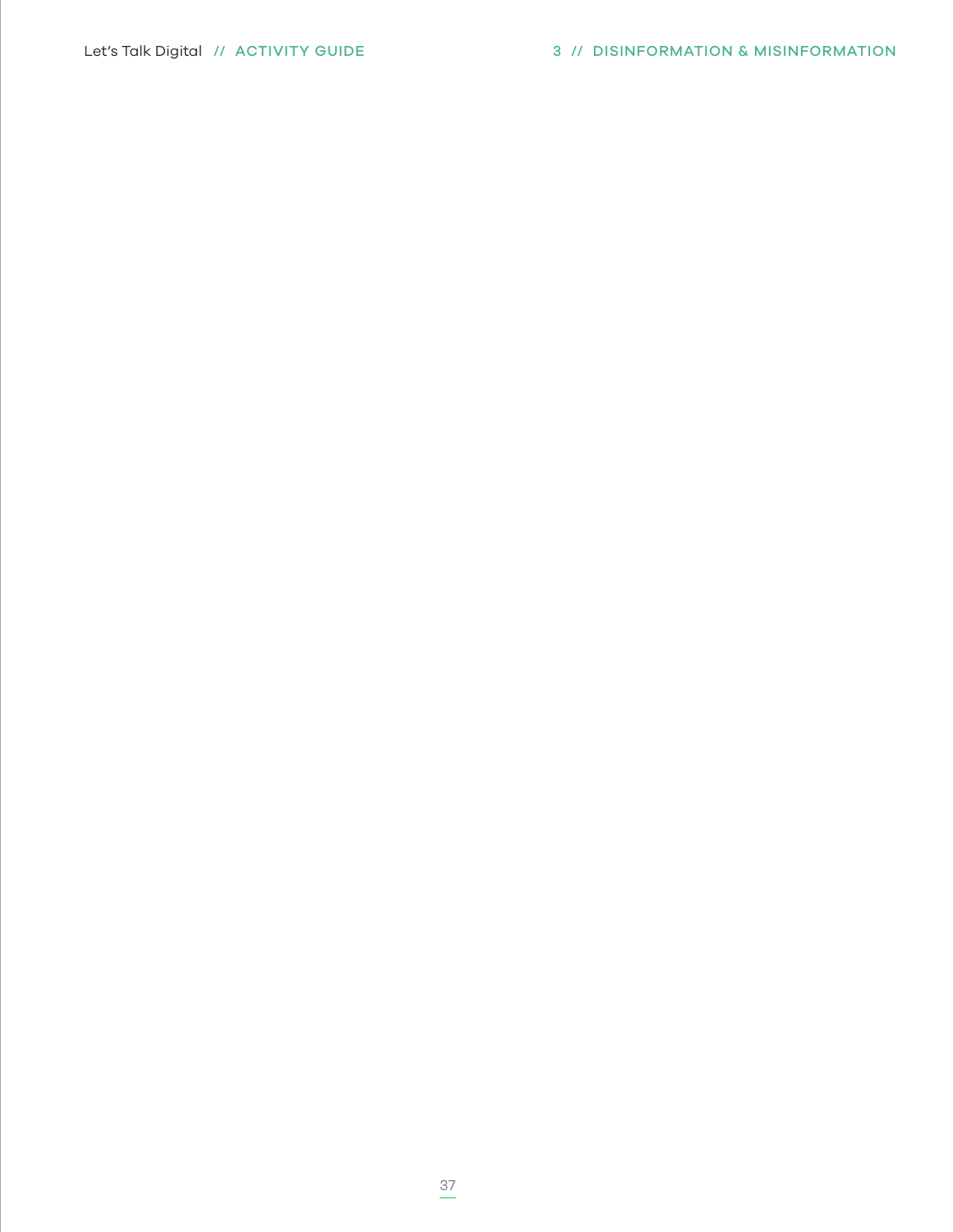# 2 Truths & a Lie Remix <sup>1</sup>

Your Mission // Sort fact from fiction with a new twist on this classic game. While the point of the traditional 2 truths and a lie game is to tell truths and lies that do not necessarily have anything to do with each other, in our version, the truths and lies are woven into the same story. This is more reflective of how disinformation stories are built, based on the weaving of truths and lies, making it hard to just say the whole story is made up.

## How long will the activity take?

Each round takes about 4 minutes to play. For a group of 15 people this activity lasts about 20 minutes.

## INSTRUCTIONS

- 1) Everyone is given 3 minutes to think of a story they would be comfortable telling about themselves.
- 2 ) Pair off randomly or with the people next to you. (If there is an extra person, or too few people, the facilitator can jump in or out of the game.)
- 3 ) Pairs tell each other short autobiographical stories which include 2 truths and 1 lie. The form of the story should be: ONCE I...  $\rightarrow$  THEN... → NOW I...

#### EXAMPLES:

- › 01 // Once I had braces (truth). Then I got nerve damage in my cheek (lie). Now I can't feel anything on an area of my face (truth).
- 02 // Once I had two cats (truth). Then one of them ran away from home (lie). Now, I don't like cats (truth).
- 03 // Once I was riding my bike to school when I saw a skunk run by (truth). Then I chased the skunk down the street on my bike and it sprayed me (truth). Now, I don't chase skunks down the street (lie).
- 4 ) Each partner tries to identify the other's lie.
- 5 ) Those who guess the lie incorrectly are eliminated from the game.
- 6 ) If both players guess the lie incorrectly then they have to try again until one of them guesses correctly and can be paired up with another winner.

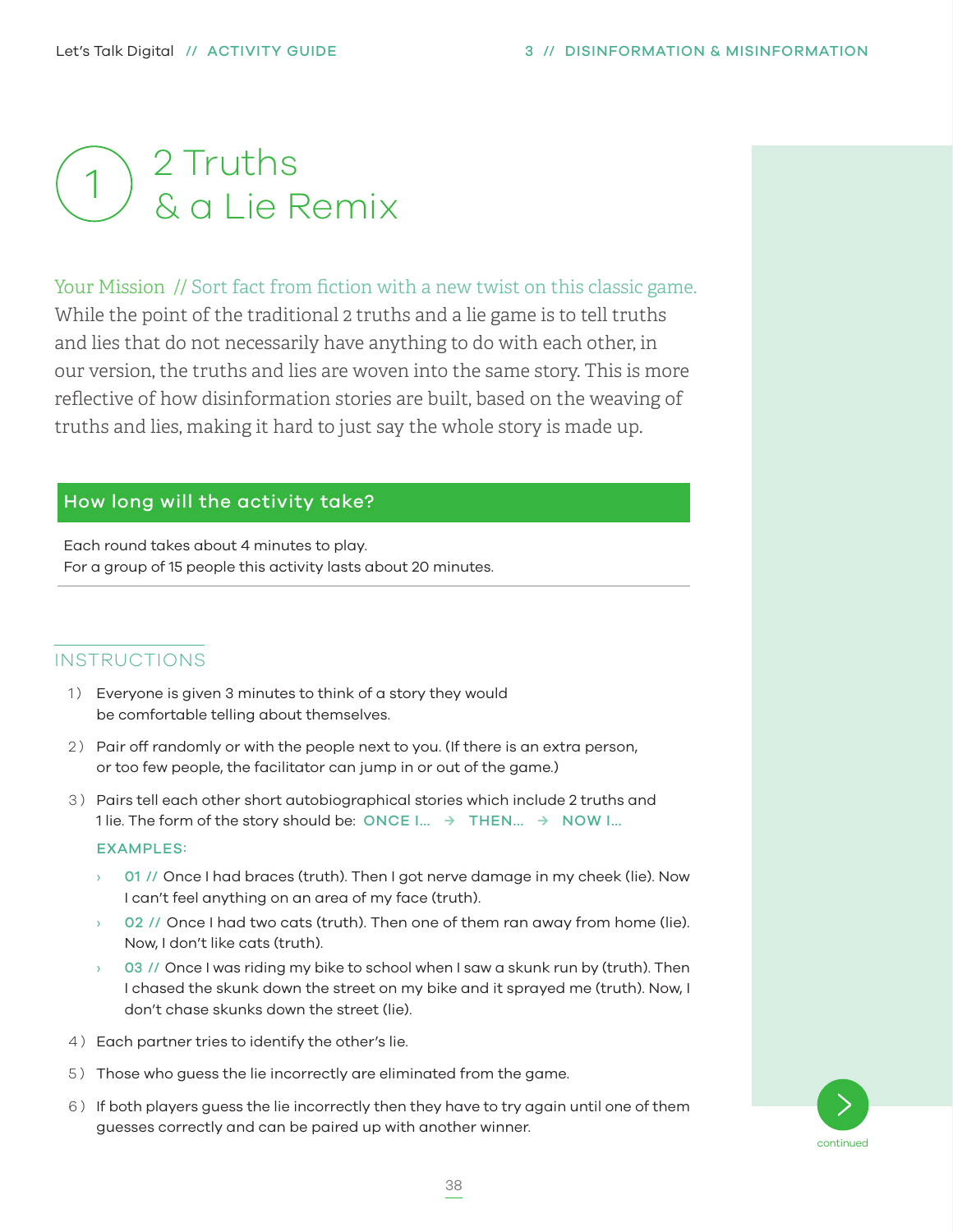

# 2 Truths & a Lie Remix

7 ) The winners of each pair continue to face-off against each other until there is only one pair left. The game is over when there is only one liar left!

NOTE // Facilitators are encouraged to make up a story of their own as an example.

#### ALONG THE WAY DISCUSS…

- 1) How did you know if something was a truth or a lie?
- 2) Was it hard to tell the truths and lies apart when it is all part of one story?
- 3 ) What strategies were you using to get away with your lie?
- 4 ) Do you remember a story that you heard on the news or one that someone had told you before that was similarly hard to figure out what was true and what was false?
- 5 ) What does this all mean for the media and our ability to understand the truth, particularly when it comes to politics?
- 6 ) Most many media organizations are not in the business of spreading disinformation, but of those that do, which strategies can we use to identify bad stories?

#### VARIATIONS

If you have more time, or the game finishes quite fast, try a round where people get to ask follow up questions about the stories. How does this change the game?

#### WHAT'S THE POINT?

One of the most common strategies used by disinformation organizations is to embed disinformation within many accurately reported stories in order to disguise disinformation. Playing this game brings your group's attention to this in a fun way. It's a jumping off point to talk about how to address that.

#### Resources

N / A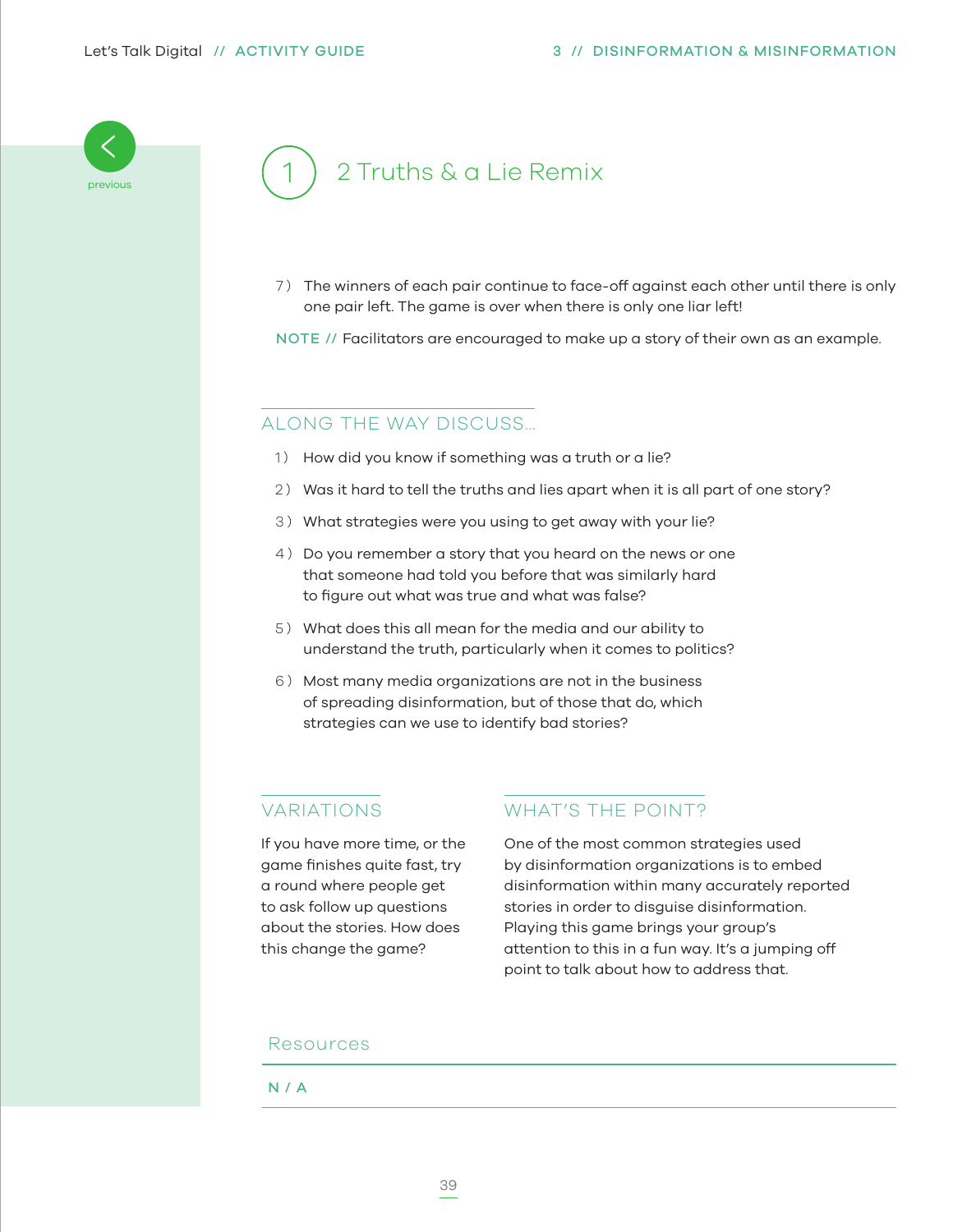# Fake News  $2)$  Face Off

Your Mission // We are on the hunt for 'fake news' in media. Everyone and their granny has an online opinion, making it difficult to tell the difference from what's hearsay to what's shared with journalistic integrity.

## What you'll need:

Computers or smartphones.

See VARIATIONS below if there is no Internet access.

### INSTRUCTIONS

- 1) Set your group into teams of 2-5 that will compete to find as many articles and posts about a controversial topic online.
- 2 ) Each team gets 1 point for posts/news from civilian broadcasters (aka the average person) and 2 points for fake news from independent sources (example: dailynews. com).
- 3 ) Provide the group with 20-30 minutes to search, checking on their progress and offering tips.
- 4 ) Give another 20 minutes to go through each group's findings, select the winning team, and leave room for discussion.

### ALONG THE WAY DISCUSS…

- 1) What are some of the patterns of misinformation?
- 2) How do you address your peers sharing fake news?
- 3 ) Can you share a time when you were a victim of innocently sharing news you thought was real but turned out to be false, and what would you do differently?

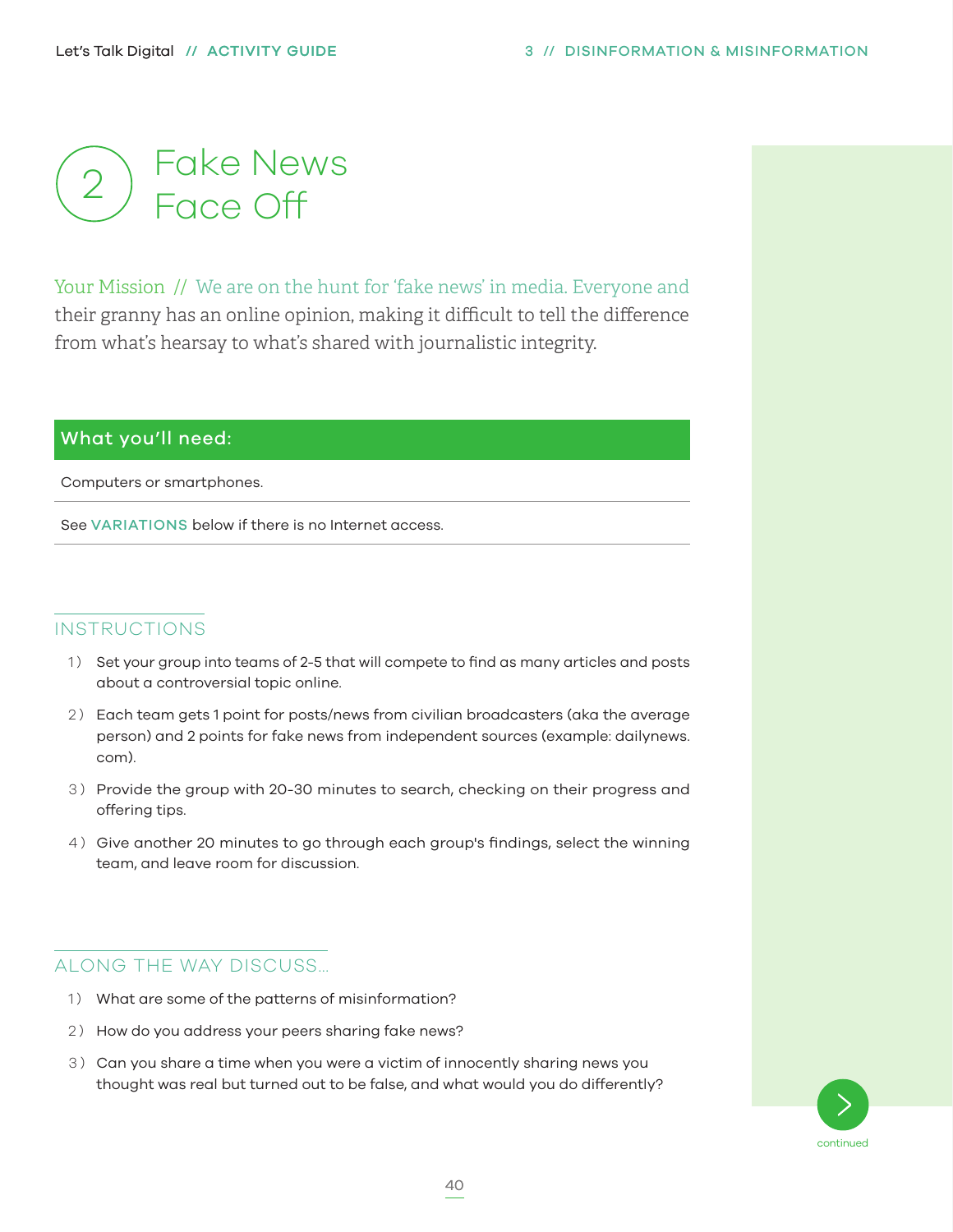

# 2) Fake News Face Off

### VARIATIONS

Make sure news sources are age appropriate. Pre-select and print three news stories from three different sources, such as Twitter and Facebook. Point out giveaways in the posts/articles that make the story false.

### WHAT'S THE POINT?

Get the youth to identify the difference between speculation, opinion and fact.

#### Resources

#### WIKIPEDIA - BASIC FACT CHECKING RESOURCE

https://www.wikipedia.org/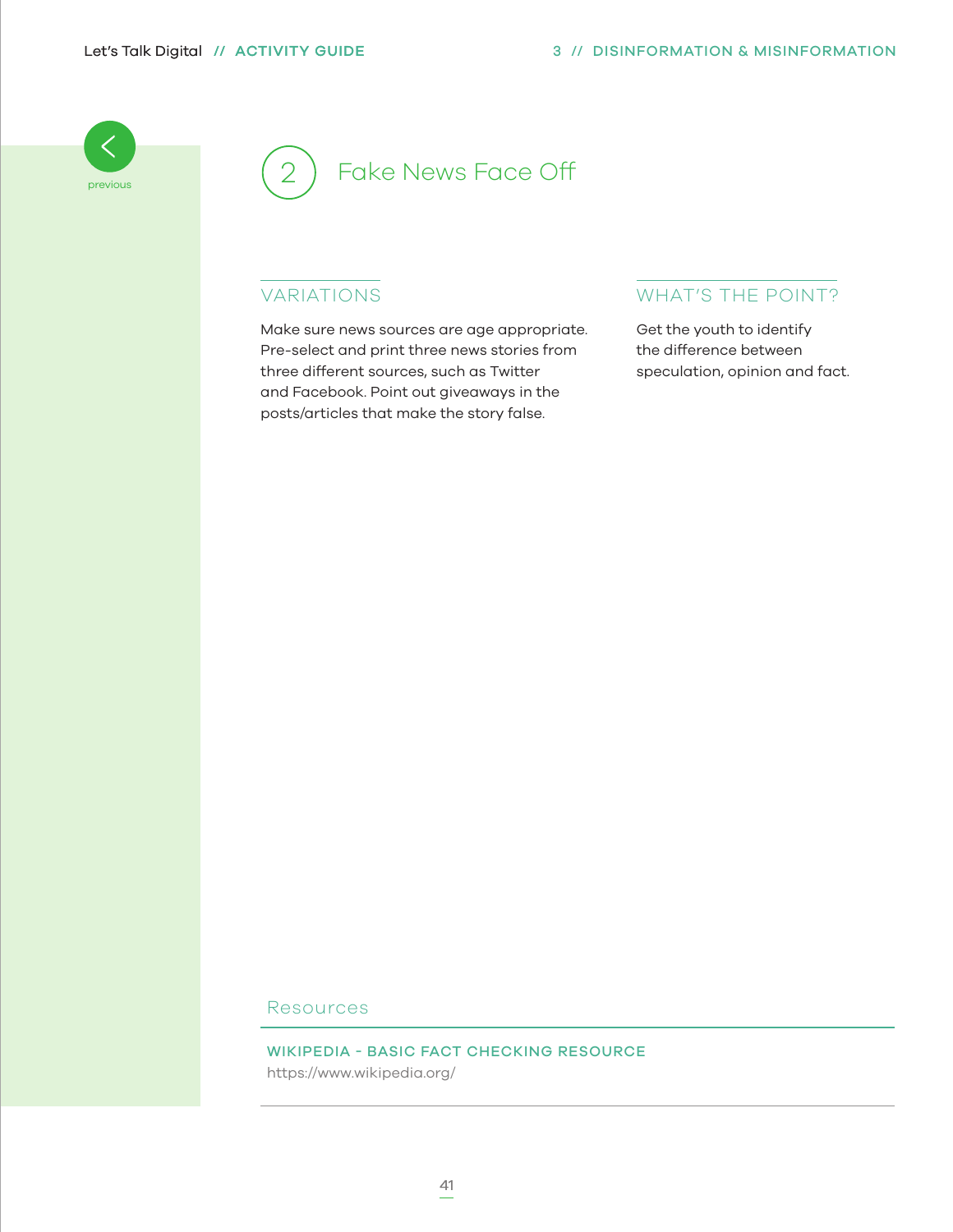# )ecepticon

Your Mission // Share something in your own words about a person, place or thing that is newsworthy BUT swap in one fake piece of information and have the group guess what it is.

### What you'll need:

Computers, newspapers, or smartphones to source current articles from.

### INSTRUCTIONS

- 1) Break out individually for 10-15 minutes to have each person read an article from a credible news source about a current event, no older than 7 days old.
- 2) Each participant goes over the article and creatively re-tells the story by including two truths and a lie by raising their hand each time they present a 'fact'. Have them write it down, no longer than a paragraph is needed.
- 3) The listeners have to guess which part of the story is untrue.

#### EXAMPLE:

*"According to the 2019 report Canada's Changing Climate Report (CCCR) which was commissioned by Environment and Climate Change Canada, Canada's annual average temperature over land has warmed by [1.7 C] since [1968 (False, correct answer: 1948)] . The rate of warming is even higher in Canada's North, in the Prairies and northern [British Columbia]."*

In this example, the temperature, date, or location are all easy to falsify. Participants should choose articles where facts can be manipulated to make the game challenging.

#### ALONG THE WAY DISCUSS…

- 1) Have you read a news source that didn't make sense?
- 2) Has anyone ever written something false about you, from a simple misspelling of your name to saying you were from a different country or part of town?
- 3 ) What are giveaways that something isn't true in an article?

## WHAT'S THE POINT?

Getting the facts right may not always seem like a big deal but other times getting the facts wrong can cause huge issues. It is particularly important to have the right facts when governments use those facts as the basis for making policies that affect peoples' lives. For example, facts about climate change and how to find solutions to stop it need to be as accurate as possible for our policies to be effective in stopping climate change. Unfortunately, there is a lot of disinformation that needs to be combed through with critical thinking.

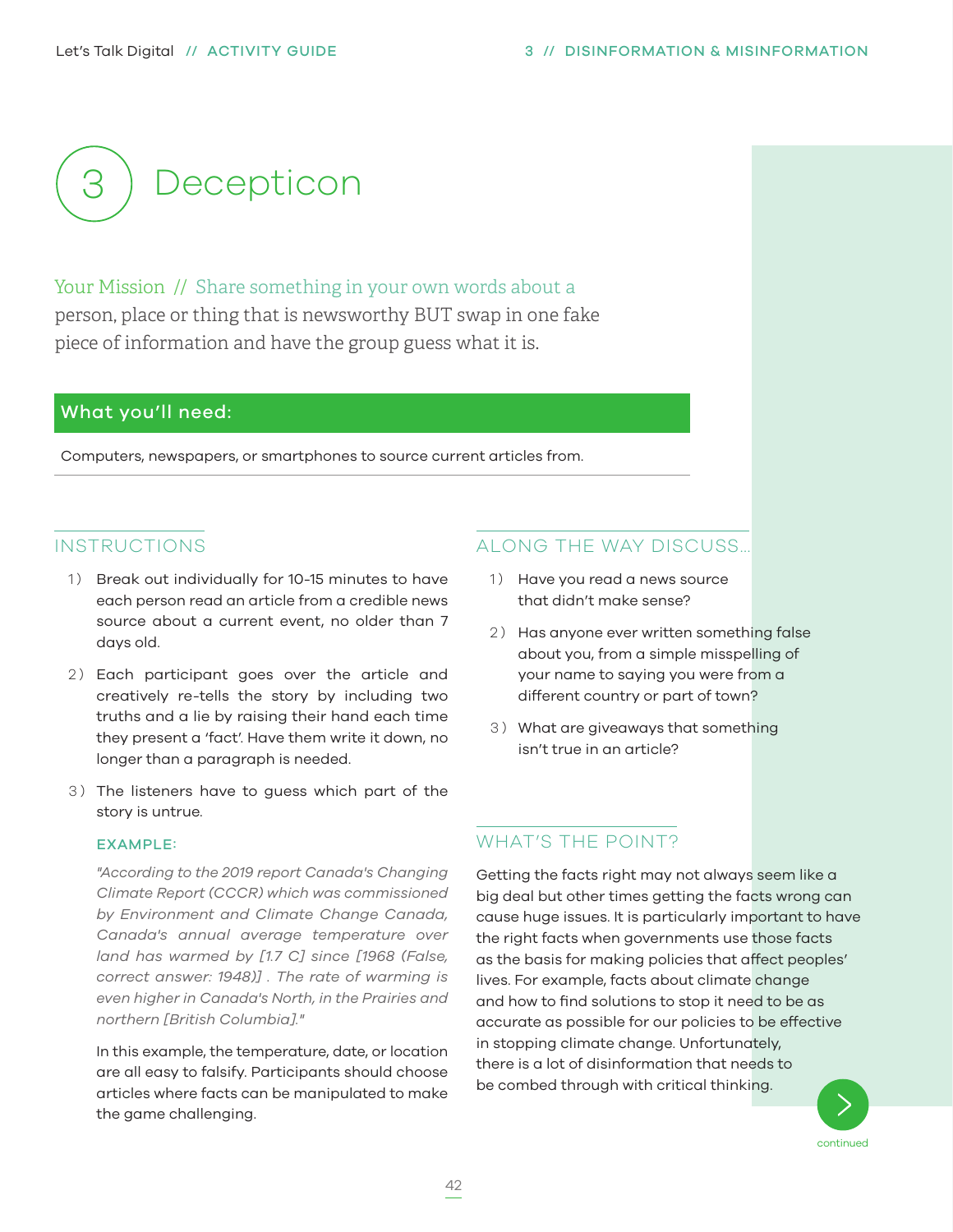

# Decepticon

### VARIATIONS

For younger participants provide a couple of preselected examples that are simple to guess.

#### EXAMPLE #1

On May 1, 2016, a wildfire began southwest of Fort McMurray, Alberta, Canada. On May 3, it swept through the community, forcing the largest wildfire evacuation in Alberta's history, with upwards of 88,000 people forced from their homes.[12] Firefighters were assisted by personnel from the Canadian Forces, Royal Canadian Mounted Police, and other Canadian provincial agencies, to fight the wildfire. Aid for evacuees was provided by various governments and via donations through the Canadian Red Cross and other local and national charitable organizations.

SOURCE: https://en.wikipedia.org/wiki/2016\_Fort\_McMurray\_wildfire

#### EXAMPLE #2

The Toronto Raptors of the National Basketball Association (NBA) are a professional basketball team based in Toronto, Ontario. After the Vancouver Grizzlies moved to Memphis in 2001, the Raptors became the only Canadian team in the NBA. Since its founding in 1995, the team has won six division titles, made the playoffs 11 times and won the NBA championship once. Star players have included Damon Stoudamire, Vince Carter, Chris Bosh, Kyle Lowry, DeMar DeRozan and Kawhi Leonard. In 2017–18, the Raptors finished atop the Eastern Conference regular season standings and set a franchise record with 59 wins. They won another division title in 2018–19 and advanced to the NBA Finals, where they defeated the Golden State Warriors in six games for their first NBA championship in franchise history.

SOURCE: https://www.thecanadianencyclopedia.ca/en/article/toronto-raptors

#### EXAMPLE #3

Members of the community of Quinte West near Belleville showed off their Canadian pride and in the process set a new world record. A total of 3,942 dressed in red t-shirts gathered at Centennial Park to form the largest human maple leaf as part of Canada Day long weekend celebrations. An official with the Guinness World Record organization was on hand to verify the new record.

SOURCE: https://toronto.citynews.ca/2019/06/29/almost-4000-gathernear-belleville-to-form-largest-human-maple-leaf/

#### Resources

Globe and Mail, Huffington Post Canada, Maclean's, CBC, NOW Magazine, VICE Canada, National Observer, Salut Bonjour, The Coast, The Guardian, etc.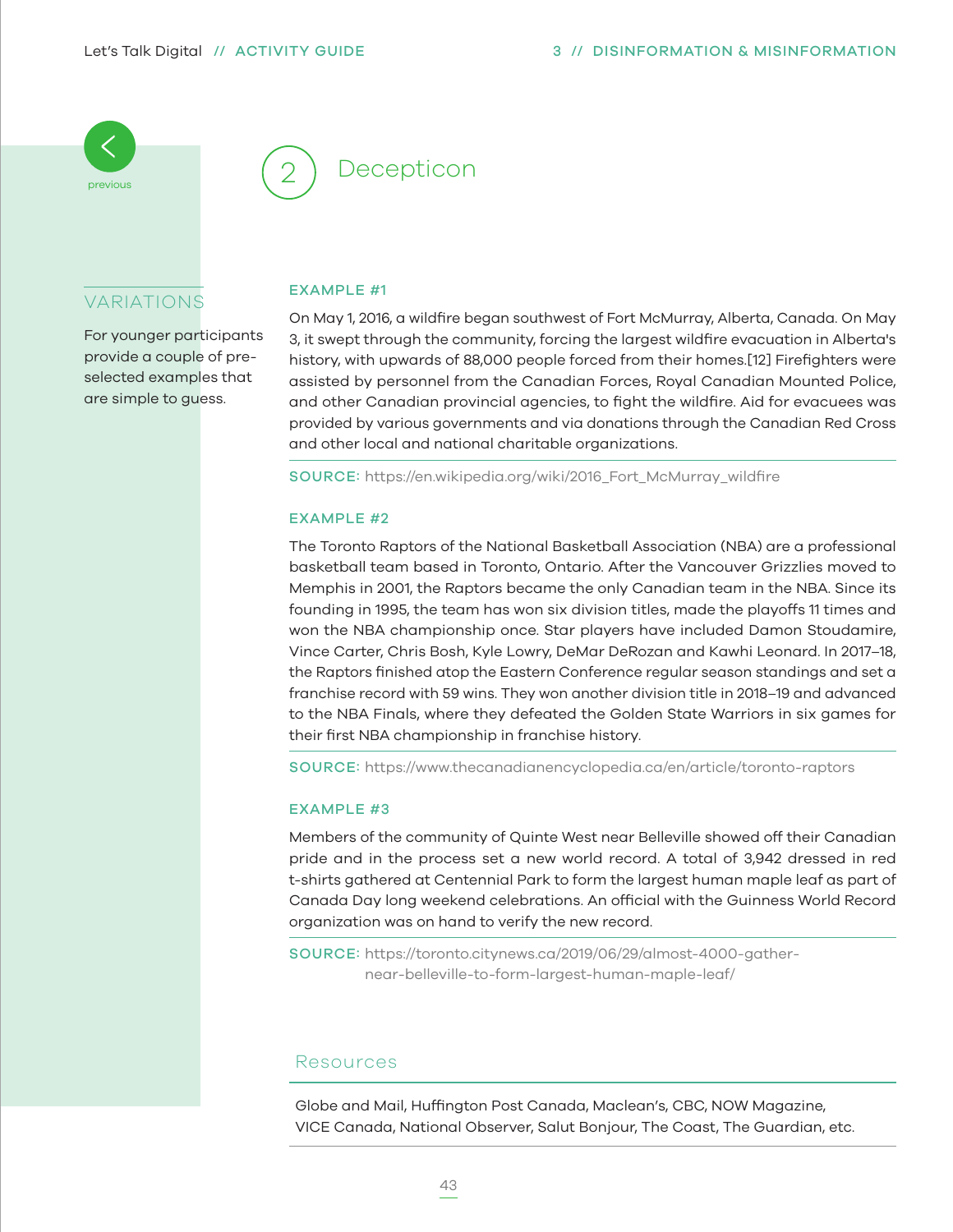# 4 // Privacy

We keep some of our most important and personal information on our phones and the online applications we use. But we don't always know who is going to end up seeing that information, or how it is going to be used. Since our politics and economy is increasingly being driven by our data—that personal information we share, knowingly or unknowingly—people are beginning to pay more attention to whether our privacy is being respected by the sites, apps, and platforms we rely on. There are techniques and tools available to us to guard our own privacy better online.

# What is Privacy?

Privacy is the ability to choose who you share personal information with. It is the freedom from unwanted intrusion. The Canadian government considers it a violation of your privacy if businesses collect, use or disclose your personal information without your explicit consent. As technology develops, protecting our privacy becomes more complex as the use of the Internet and social media allow for digital trails and the sharing of your personal information without your knowledge or consent.

Now more than ever, Canadians have more opportunities to connect and communicate with one another. Websites, emails, discussion groups and social media sites are wonderful ways to stay in touch with friends, families, and chat with people around the world. However, even with the toughest privacy settings in place your online activities are never entirely private. This is because every time you visit a website or click on a link, you are leaving a digital trail. This digital trail leaves breadcrumbs that shed light on who you are, what you are interested in, what you do, and what you like and what you dislike. Companies, organizations and even political parties are then able to gain access to this information and use it in ways that you may or may not like.

So what personal information may you be sharing? The Canadian government defines personal information as data about an "identifiable individual. It is information that on its own or combined with other pieces of data, can identify you as an individual." This includes information about: contact information, race, national or ethnic origin, religion, age, marital status, medical, education or employment history, financial information, DNA, identifying numbers such as your social insurance number, or driver's license, views or opinions about you as an employee.

In the new age of big data, the discussion on privacy has generated a lot of attention. These trails that we create online and the identity we forge on social media is deemed as valuable by organizations. Many Canadians may not actively be considering or aware of who is actually interested in the pages we like on Facebook, or the celebrities we follow on Instagram. Moreover, many Canadians are unaware of how their information is being used in advertising and politics. Political campaigns have become more and more involved in acquiring mass amounts of data on voters in an effort to win votes. It is important to know how this new economy of big data impacts your privacy.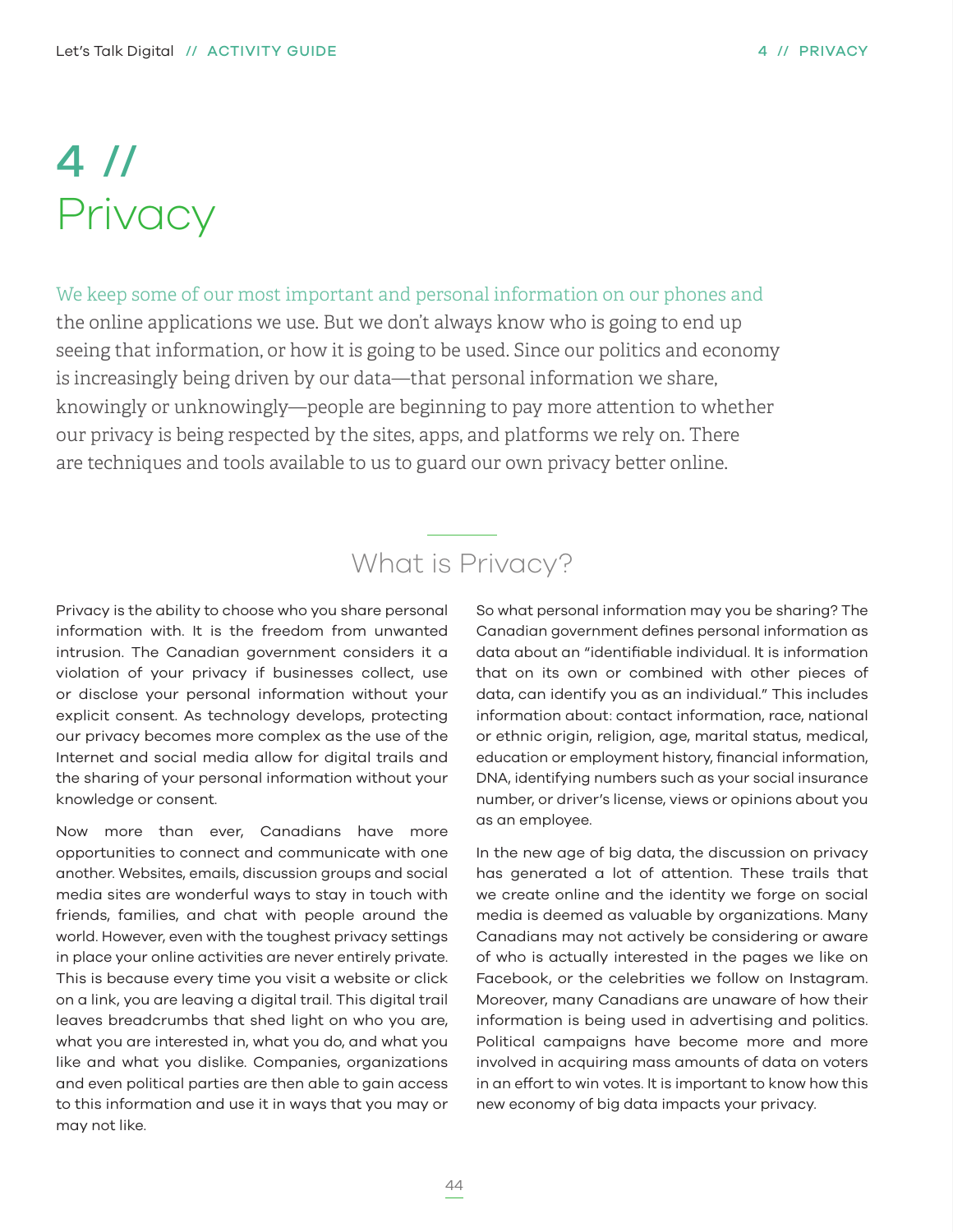# How Does It Impact Our Lives?

The protection of our privacy is becoming more difficult with technological advancements. There are many ways in which it can affect our lives, whether personal or political. The use of social media and the privacy concerns that stem from it are important to highlight.

As Canadians, we are well aware of the information we share willingly online. This may be an impassioned Facebook post, or a super cute picture on Instagram. However, we are not all aware of who owns our content, and what they can do with it once we share it. Every photo, message, video, snap or story we share on Facebook, Twitter, Snapchat, Instagram or any other sharing service is technically owned by the service on which it's posted. Although this doesn't mean that they can share or use your content in literally any way they like, it does mean that they can analyze that content to create new data about you, that they can share however they like. This data about data, or "metadata", can contain a lot more personal information than we might think. This metadata is highly sought after for companies and political parties as it allows them to make more targeted ads directed at you online.

Here is a real-life example. As reported in Forbes, the company Target was able to guess that a teenage girl in the United States was pregnant before her own father knew. Her father went to his local Target furious that his daughter had been sent coupons for baby clothes, and demanded to know why they were encouraging her to get pregnant in high school. In reality, she was already pregnant, and Target had gathered as much. Combining artificial intelligence, statistics, and mountains of consumer data, they knew that the things she was searching for and buying online indicated she was pregnant. Social media tracks our behaviour with a lot of detail for the same reason. Every activity we engage in leaves behind digital breadcrumbs that social media websites collect in order make predictions about our behaviour which they can sell to advertisers. Next time you search for a particular clothing item on Google, look to see if you are being shown ads for similar products on your social media sites.

Social media sites and websites deal with data brokers. Data brokers are companies that collect personal information from individuals and then sell that data to outside organizations. Data brokers make deals with outside organizations that they can use mass amounts of collected data to create specific ads that target certain demographics of people. In the past, social media companies have sold mass amounts of data to data brokers who have then used it to help political campaigns, politicians, or companies. This means that you are knowingly or unknowingly allowing third party companies access to your information to create political advertisements that can influence our democracy. The issue is, many Canadians unknowingly agree to give up some of their privacy without fully knowing how it may be used to shape the national discourse around politics. Moreover, your giving up of online privacy allows companies to target you with specific ads tailored to your interests.

There are some potential benefits of giving up some of your online privacy. Predictive advertising offers some potential health benefits for users. Artificial intelligence has been proven to have the ability to identify users who are struggling with bipolar disorder, depression or mental health issues. If used correctly, predictive advertising can help people in need find services that could save their lives. From a business or political perspective, giving up some of your privacy means that content and information that you are interested in will be catered and sent to you directly. As AI gets better, and you share more content online, organizations can send you more and more relevant content to simplify or streamline your life.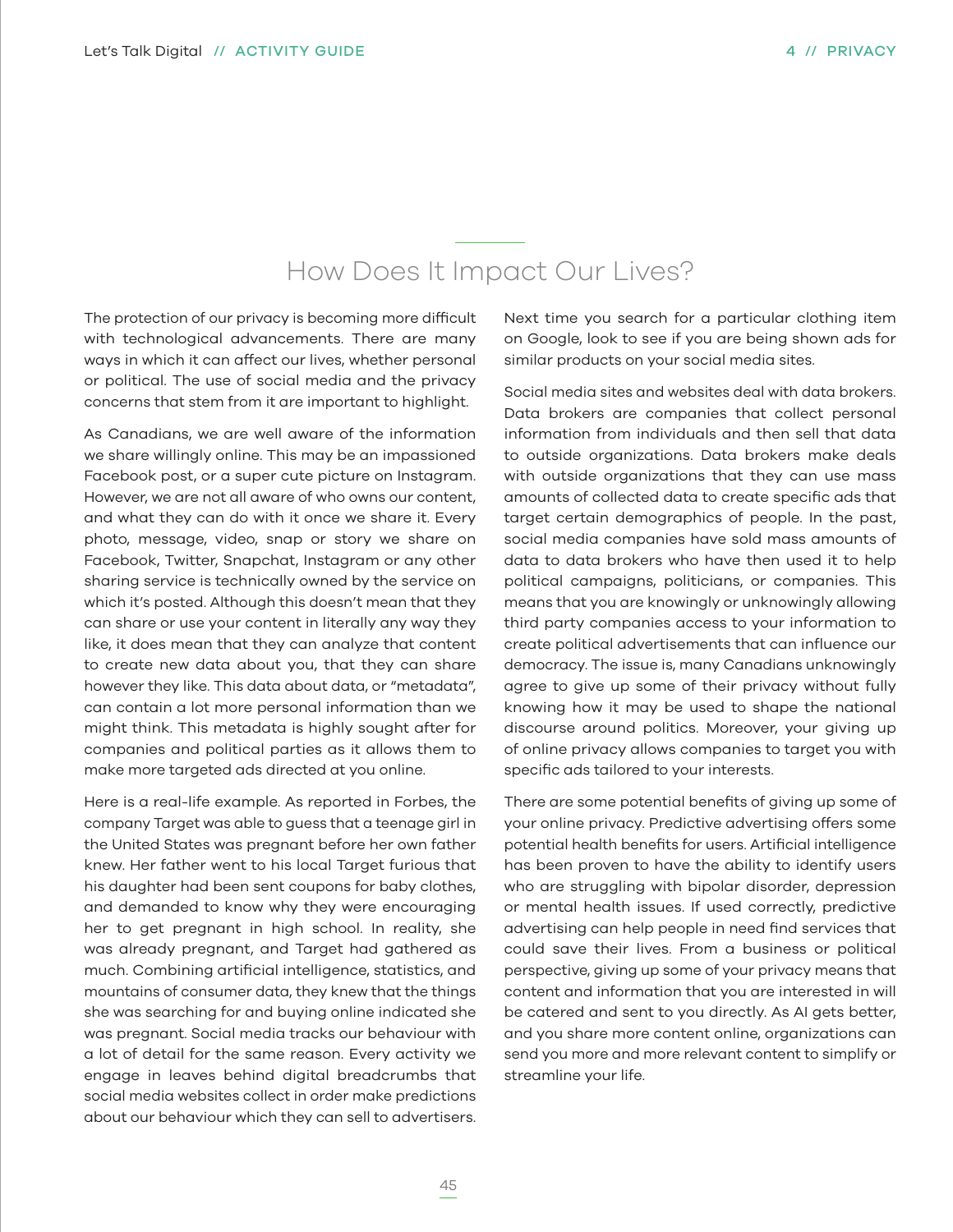# How Does It Impact Politics?

Political parties collect a massive amount of information about voters. They start with our names, addresses, phone numbers, and extend to our social media handles, political leanings, jobs, education, history of participation, and observational data about us like religion, ethnicity or sexuality. They collect this information in a variety of ways. They may collect it from their own canvassing, Elections Canada, or from third-party companies like data brokerages. They are able to do this with or without your consent. They are able to invade your privacy, depending on existing privacy laws and standards.

Political parties collect this data to create campaigns and advertisements that would persuade us to support them, vote for them, donate to them, or even volunteer for them. The data they collect on us gives them the tools they need in order to figure out exactly what they should or shouldn't say to us.

This is where the conversation on privacy becomes very important. Political parties are able to do all of the above with basically no oversight. There have been some developments in protecting Canadians' privacy. A digital charter was created to help protect our online rights. Additionally, the Trudeau government invested over \$500 million in cyber security. Finally, in 2018, Parliament passed the Elections Modernization Act, which did create some new privacy rules on how political parties use our data. However, all of these developments have been heavily criticized as not going far enough.

Most of these policies target businesses exclusively, and leave out rules and regulations for political parties around Canadians' privacy. The Elections Modernization Act now requires political parties to have their own privacy policy and to make it available on their website. However, the responsibility then falls on the voter to go to a party's website to view the information they are collecting about you—which is asking a lot from the average Canadian. There is currently no obligation for Canadian political parties to limit themselves on data collection. Furthermore, if you have a complaint or issue with a political party regarding privacy there is no mechanism in place to force the party to respond or address it. If you wanted to lodge a complaint against a company, you could do so to the Privacy Commissioner. Critics have argued that political parties are unwilling to legislate on this matter, as the collection and use of our personal information is highly valuable for their own self-interest.

Another important factor in how our online privacy impact politics is a discussion on the companies that have emerged to harvest information on us. Data brokerages, which buy and sell our information, also attempt to influence our political decisions. Limitations on our privacy rights allows for the emergence of data brokerages into the political sphere. They now have a tremendous amount of power to influence politics.

An excellent example of this occurred in 2016 when the company Cambridge Analytica gained worldwide attention for their involvement in the U.S. presidential election. They are a British consulting firm that "mines" or collects data on people, and then uses it to make strategic political communication to impact election results. Cambridge Analytica was notoriously involved in a scandal with Facebook. They gained improper access to around 87 million users' personal information, which they used to assist political parties during the 2016 U.S. presidential election. Cambridge Analytica found a loophole in Facebook's privacy policies on data gathering and used it to collect a huge amount of data on unknowing users. Essentially, if your friend took a quiz administered by this company, it gave Cambridge Analytica access to your personal information. To many, this felt like a huge violation of privacy. Cambridge Analytica was able to use this data to create political advertisements for their clients and influence the 2016 presidential election. This scandal created a huge uproar and cause for a re-evaluation on protecting our online privacy.

Firms like Cambridge Analytica can use our data in a variety of ways. It can be used by political parties to reach out to new demographics and increase voter turnout. It can also be used to conduct voter suppression in key battlegrounds and tip the results in favour of one candidate over another. Many Canadians probably never considered how giving up some of their privacy online could be used to shape the minds of thousands of others.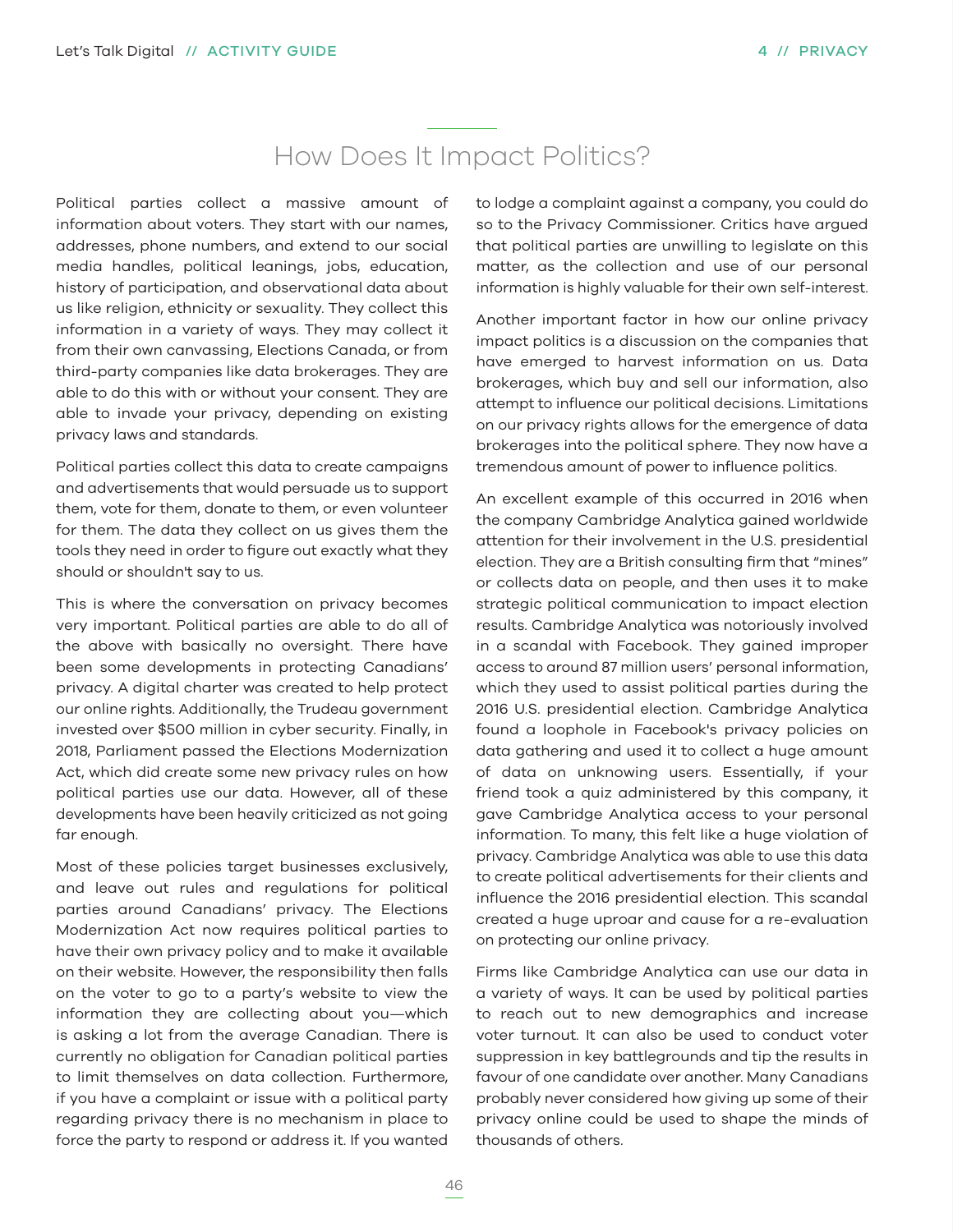# What Can We Do About It?

The Internet has never been more convenient, to connect with friends, shop for products and educate yourself about anything imaginable. However, many people are becoming painfully aware of the need to consider the risks the Internet poses to our privacy. Organizations that collect and use your information have a responsibility to protect it, but there are certain things you can do to protect yourself from the misuse of your information. It is important for you to have your privacy respected in the way that you want. Ultimately, if this is something you are passionate about, you can take action. Below we outline a few things that can help you avoid the risks of sharing your information, while keeping the benefits.

# Threat Modeling

Threat modeling means understanding what information you want to protect and who you want to protect it from and then planning accordingly. You might be alright with your friends seeing your search history but not your mom. So, using private browsing on a device your mom borrows occasionally is a good idea. To practice threat modeling, there are five questions you can try to answer:

- 1) What are you trying to protect?
- 2) Who are you trying to protect it from?
- 3 ) How likely is it to be taken?
- 4 ) How bad are the consequences if you fail?
- 5 ) How much trouble are you willing to go through to keep that information private?

Once you've identified the kinds of information you'd like to protect (i.e. Your impulsive spending habit, your health, your psychological profile, where you live) there are many tools to help you protect your information.

#### PRIVATE BROWSING

› Using Incognito mode or private browsing mode is a good way of limiting the number of cookies used to track you. This may seem like a simple step but it can be quite effective.

#### DO A PHONE AUDIT

Audit the apps on your phone. Many of them will collect a lot of information about your online and offline activities. Go through and remove access to any information that your apps don't absolutely require and decide which apps you can live without.

#### USE ANTI-TRACKING SERVICES

Privacyio.com recommends many different services to help prevent your online behaviour from being tracked. For instance, Duckduckgo. com is a search engine that does not track your search history.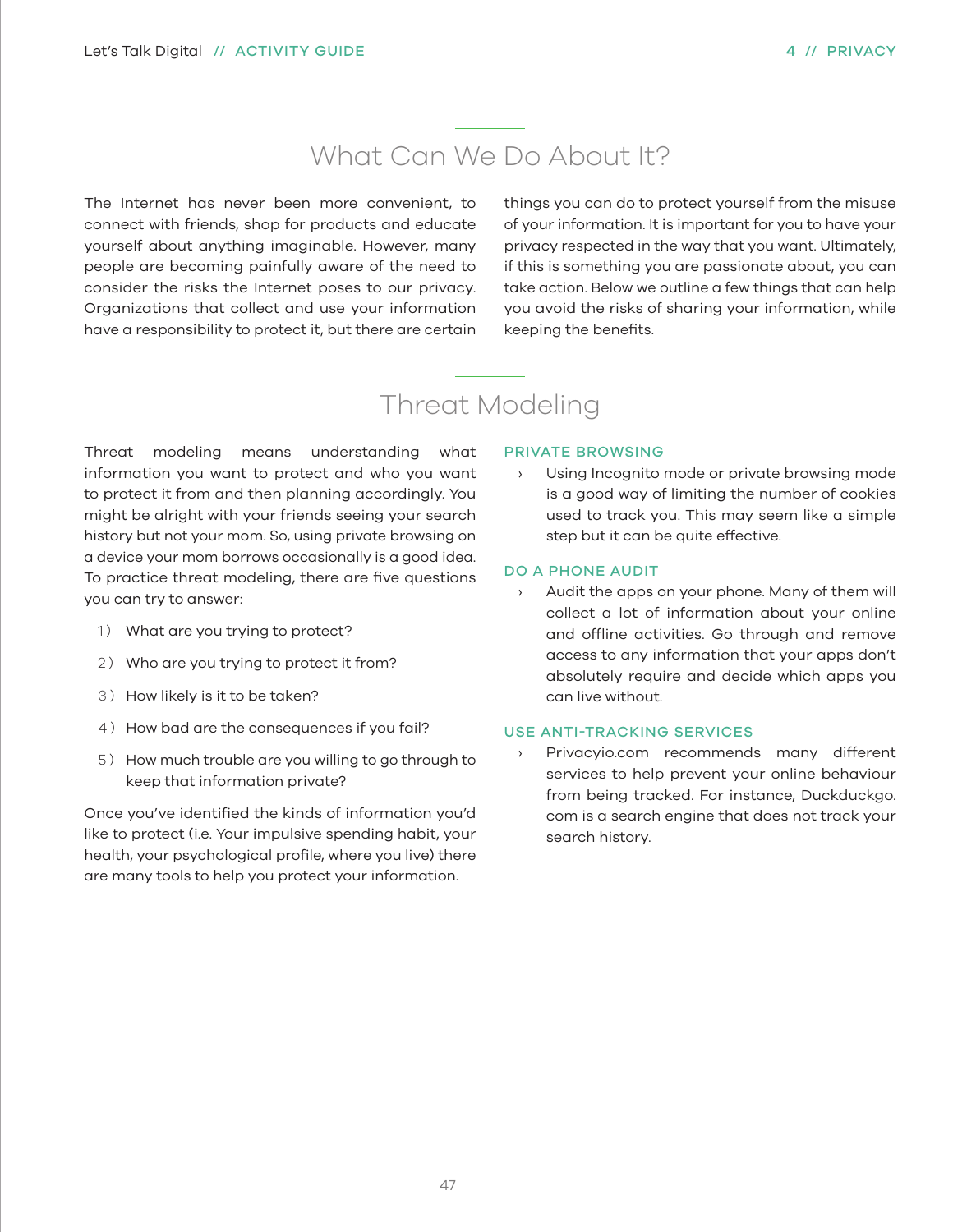# **Cellphone** Chicken

Your Mission // To convince your members that you're all going to play a game called "Cell phone chicken". (In reality you won't actually play this game as it's a huge invasion of privacy). The point of this exercise is to recognize how uncomfortable it can be to give up your privacy to people you don't know, but do not let your group know this until the end.

### What you'll need:

Phones, or computers with Internet access.

## How long will the activity take?

Roughly 5 minutes to introduce the activity and then 10 minutes for discussion.

## INSTRUCTIONS

- 1) Get everyone sitting in a circle, with you standing in the middle (around a table or just on the floor is fine).
- 2 ) Instruct everyone to unlock their phones. To do this go to your setting and change your auto lock settings.
	- › FOR iPHONES, go to "Display & Brightness" and change Auto-Lock to "Never".
	- › FOR ANDROID users, go to settings, then "Screen" or "Display". Then go to "Timeout" or "Screen Timeout". Then select a longer time.
- 3 ) Wait until everyone has done so, then verbally confirm with everyone that they have. (For those who don't have phones, have them log in to a social media account of theirs on a computer, or participate in it as a mental exercise).
- 4 ) Now, instruct everyone to make sure that their phone will stay unlocked for at least 10 minutes by going into their phone's settings. Again, confirm everyone has done it by asking everyone.
- 5 ) Ask everyone to place their phones in the center of the circle.
- 6 ) Tell them the name of this game is "cell phone chicken".
- 7 ) Ask everyone, by show of hands, how many people think we shouldn't be worried about our privacy on our phones? Note whether it's the majority or minority of people.
- 8 ) Tell them that, the point of this game is to invade your privacy.

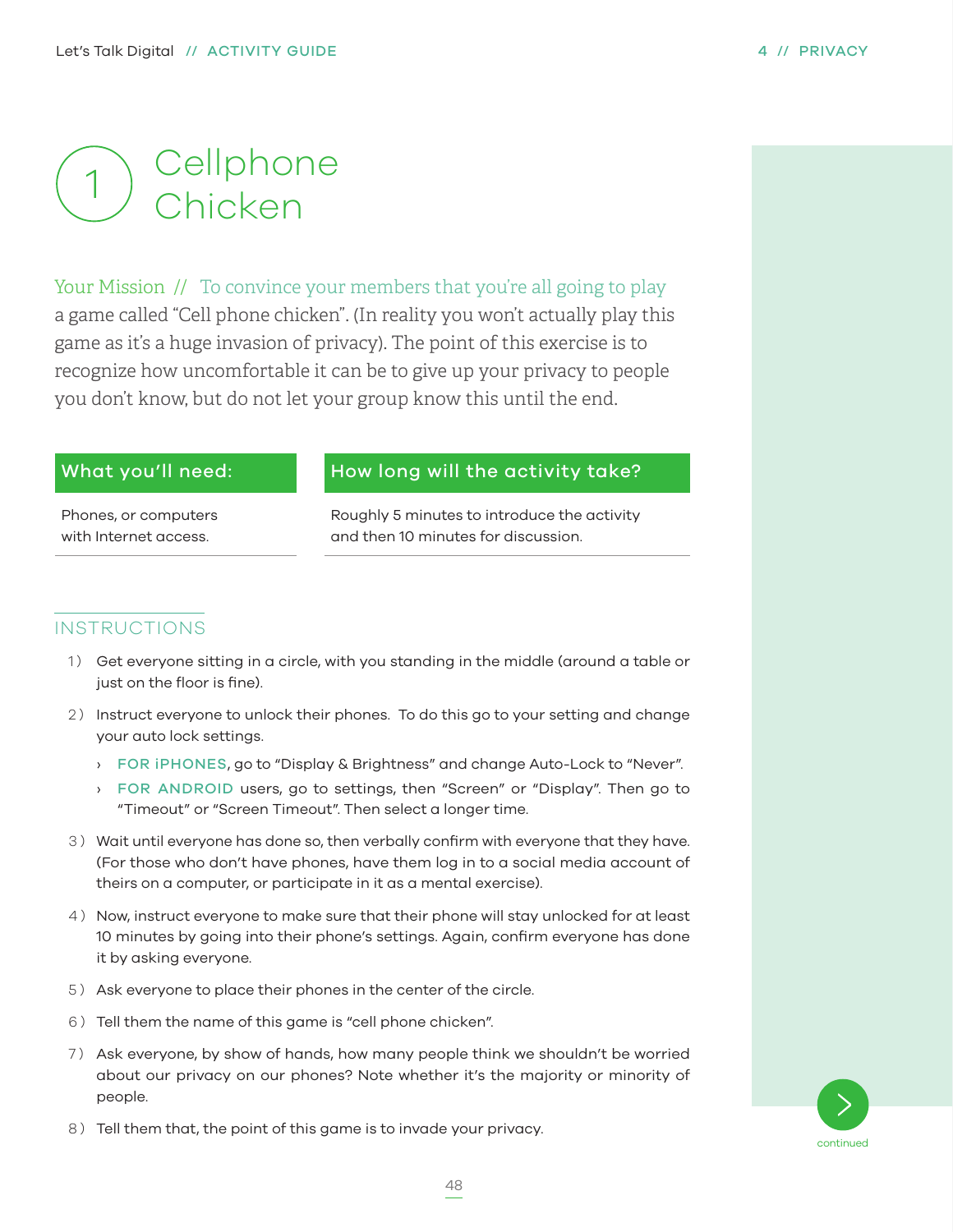# Cellphone Chicken

- 9 ) You will give a countdown from 5 and when you get to 1, they'll each take someone else's phone and go through it. People can go through photos, messages, Internet search histories, contact lists, Facebook accounts, Snapchat accounts. Whatever they like on your device.
- 10 ) Then tell them, when one person freaks out too much and asks for their phone back, the game ends.
- 11 ) Start to count slowly down from 5 but stop at 2.
- 12 ) At this point, some youths will start to panic and question the exercise, there are two ways that the game can go:
- A // **The youth put their phones into the middle willingly** and no one objects or freaks out by the time you get to 2. At this point, you stop the game and tell the players: "Alright so this is when the game stops. We do not actually want you to look at each other's phones. What we wanted was for you to go through the mental exercise of deciding to give away your private information. Now let's talk about what thoughts were in your head when you were going through this exercise?" Then please engage in a conversation about privacy, what they put online, what they allow apps to read and see, why are they uncomfortable or comfortable with corporations reading their private information?
	- › Ask how people are feeling about playing the game.
	- $\rightarrow$  Ask how many people would be nervous about playing the game right now.
	- › Ask how many people would be nervous about playing with their parents.
	- › Ask how many people would be nervous about playing the game with teachers.
	- › Ask how many people would be nervous about playing the game with strangers.
	- $\rightarrow$  Ask how many people know that most of the information on their phone is already available to strangers.
- B // **The youth do NOT put the phone in the middle** and start to question the exercise even before you start to count down. At this point, you engage them in a conversation about privacy, what they put online, what they allow apps to read and see, why are they uncomfortable when another human does it vs a robot? Here are some examples of questions/interactions that might take place:

#### EXAMPLE #1

- › **Youth:** "I don't want people to look at the stuff on my phone."
- › **Facilitator:** "Why not?"
- › **Youth:** "There is private stuff on there!"
- › **Facilitator:** "Then why are you so comfortable giving away the same private information online?"

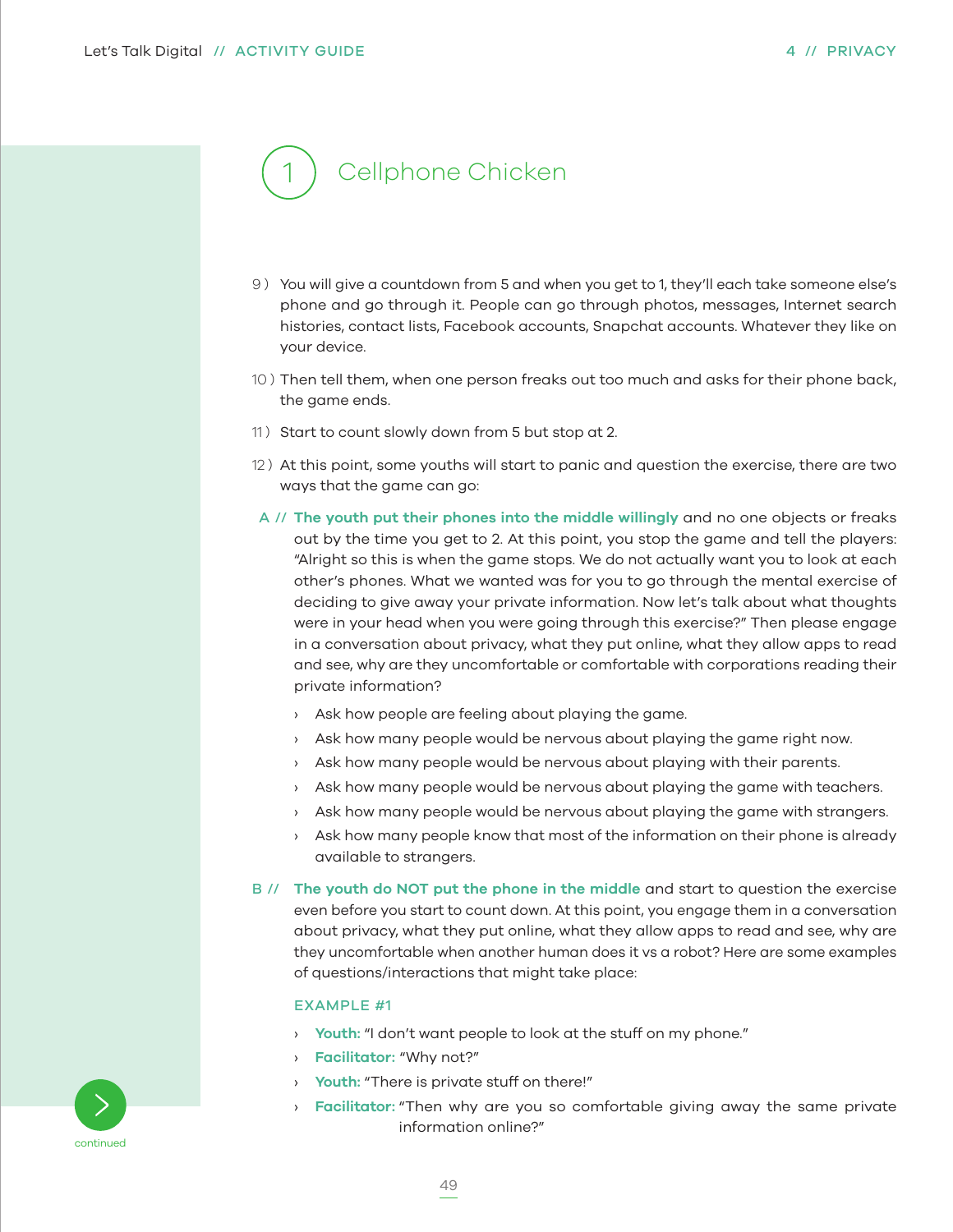

#### EXAMPLE #2

- › **Youth:** "What are the rules about what people can do when they are on my phone? What are the boundaries and limits?"
- › **Facilitator**: "There are none, they can do anything they want when they are on it, look at your photos, read your messages, looking at your banking info."
- › **Youth**: "That's not cool, I don't want them to do that."
- › **Facilitator**: "But why is this any different to you allowing apps to read and look at all of your photos and messages on social media?"

### ALONG THE WAY DISCUSS…

- 1) What is privacy?
- 2) What do they put online?
- 3 ) What do they allow apps to read and see?
- 4 ) Why are they uncomfortable when another human sees and reads what's on their phone vs a robot or algorithm?
- 5 ) What are some ways they can protect themselves from giving away their private information?
- 6 ) What are data brokers?
- 7 ) What is advertisement targeting and how do they use my data to target me with ads?

## VARIATIONS

If the youth do not have cell phones please use the computer room and they can log on to their Facebook, Instagram or email instead), if some of the youth do not have cell phones they can just do the exercise in their head. When using computers to log on, the point is still not to actually let other youth click on anything. We just want them to go through the process of logging on and thinking about the prospects of others seeing their private information.

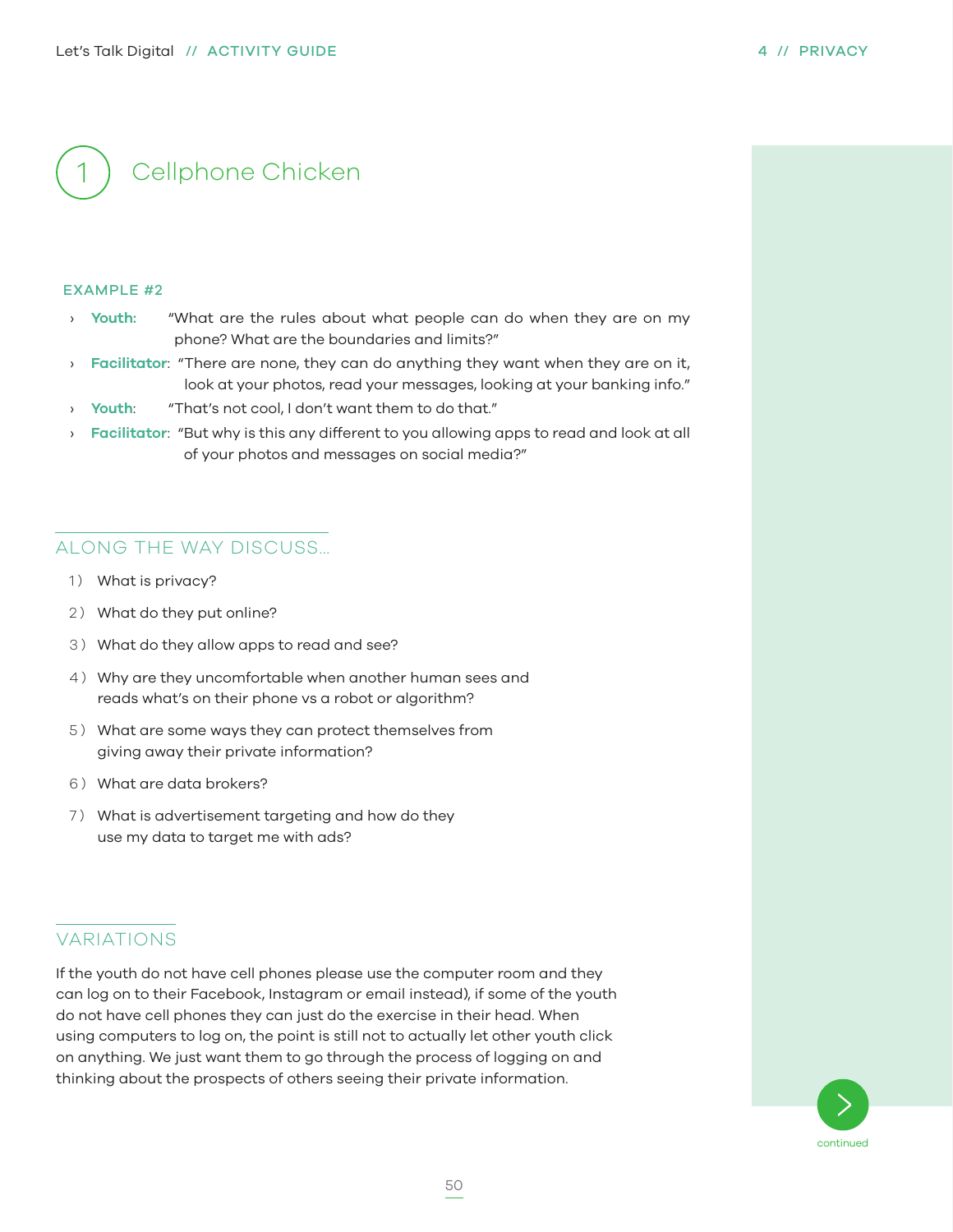

# Cellphone Chicken

## WHAT'S THE POINT?

This activity gets youth to think about what is on their phones, what information they may want others to know and what information they may not, the access they are giving away to big corporations like Facebook and Google when they allow access and what the dangers may be of not being fully aware of what privacy policies say. We want to make the youth feel a bit uncomfortable about having others look at their phones and ponder why they may not feel this discomfort when a robot or algorithm is involved as opposed to a human.

Remember the point of the game is not to frighten the players. We all give up our privacy under certain circumstances and for good reasons. Your doctor for instance knows a lot about you, and you really want them to. Giving up privacy under controlled and consenting circumstances can be a good thing. We rely on it as a society. But for the selective sharing of private information to be good, we have to have consent.

So, the point is not to frighten. It's to drive home how much of our information we give up to various groups without even realizing we're doing it. Most people think that when their Snapchat stories or photos disappear, they are gone for good. What they don't know is that Snapchat can keep your photos and data for up to a month after they've been "deleted" from your phone. Most people don't know that Facebook and Google track you even outside of their services across the websites you visit. Most people don't know how huge amounts of personal information are collected, bought and sold about you. And you should. And from there, you can make consenting decisions.

#### Resources

N / A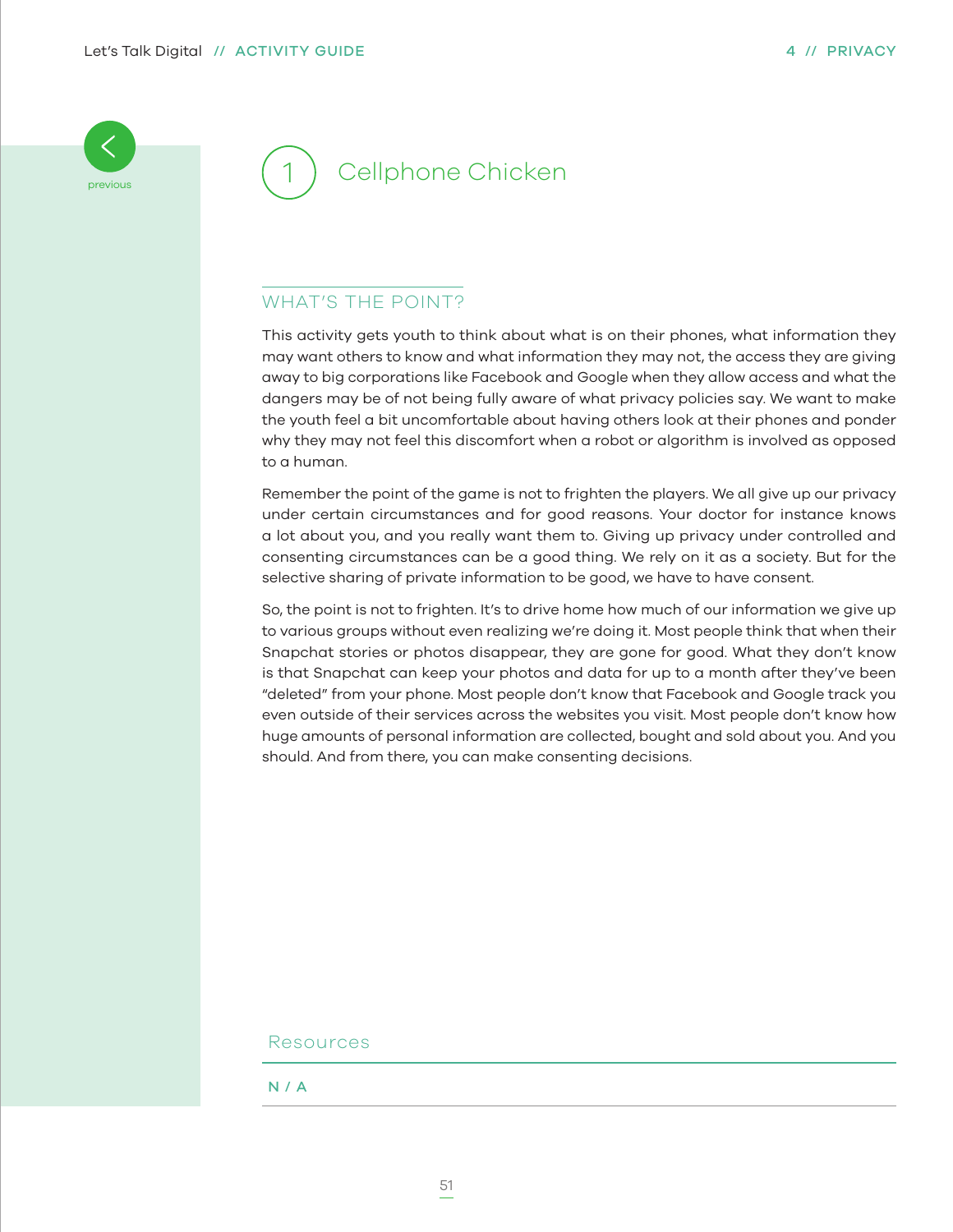# **Security** 2) Breach

Your Mission // Prevent a security breach by working together to protect gaps that make information vulnerable.

## What you'll need:

Before you start you will need an equal number of chairs to the number of participants.

Review safety rules (no diving, no head-first lunges, one person to a chair). This game can be easily played in a classroom, with tripping hazards cleared.

#### INSTRUCTIONS

- 1 ) Have every player bring a chair and arrange them randomly throughout the room with space in between each and have everyone start seated.
- 2 ) The leader chooses a volunteer to be the Security Breach and stand away from their chair so that one chair is left open. The goal of the security breach is to get past security and sit in the empty chair.
- 3 ) All seated players must work together to stop the person in the middle from sitting in the open chair. Someone next to the empty seat tries to beat the Security Breach to it by shuffling over, creating a new empty seat.
- 4 ) The game continues until the person in the middle makes it safely to the open seat. The facilitator then picks someone new to stand.

### ALONG THE WAY DISCUSS…

The importance of protecting your privacy by closing the gaps on threats like sharing your password, not signing out of your account, using the same password for every login, etc. Bring the conversation home with examples of how everyday people including youth can be victim to hacking.

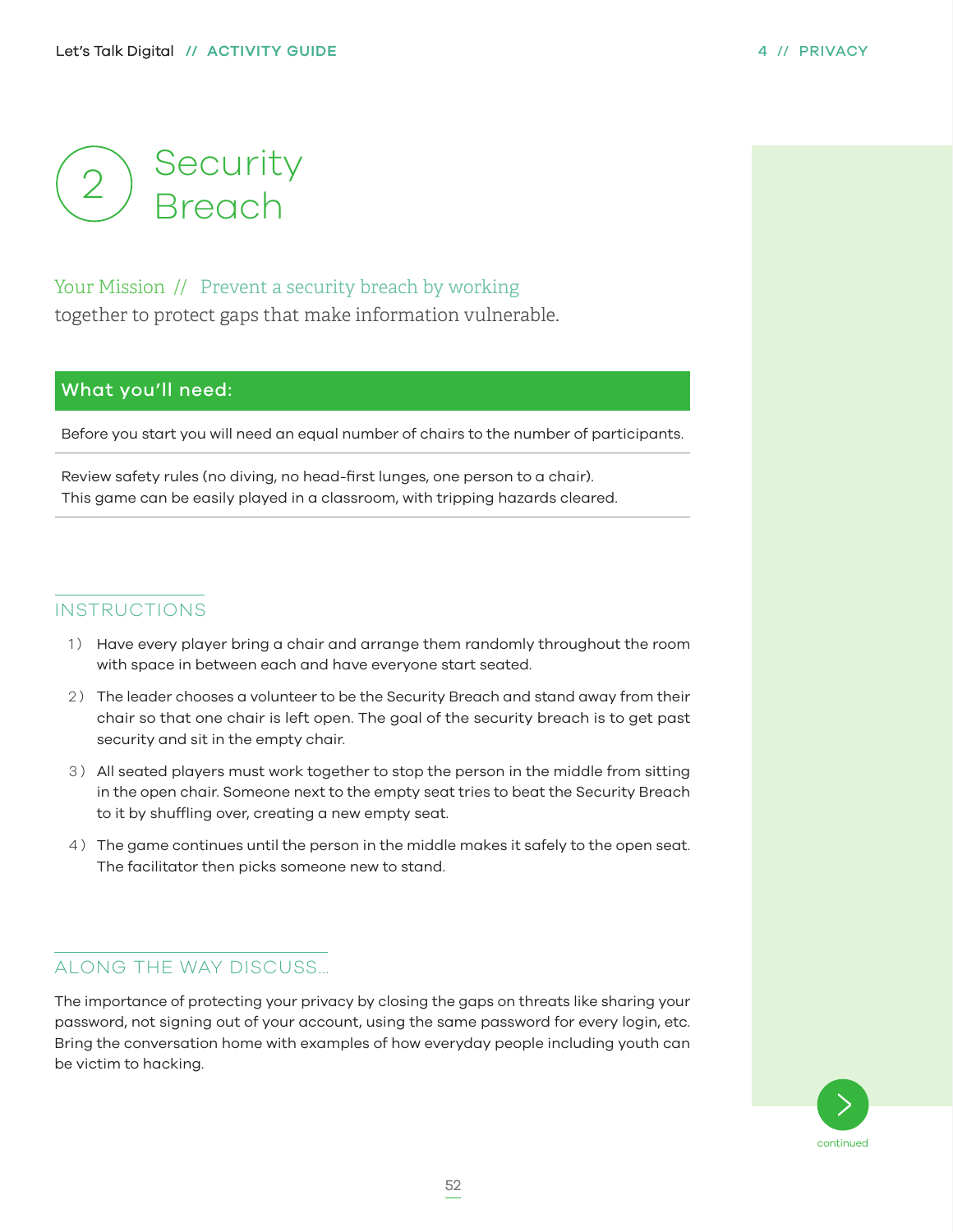

# 2) Security Breach

#### GUIDING QUESTIONS:

- › Have you ever had your account hacked, and if so what did you do?
- › If you had to create a new account, how do you feel about all the old data you lost access to?
- › Do you know the ways that you can make it easier, or harder for hackers to break into your account?
- › Have you shared your passwords with friends, parents or significant others currently or in the past?
- › Have you had access to someone's account and did some snooping they didn't know about?

### VARIATIONS

For a challenge add two volunteers to be the security breaches or play in slow motion.

### WHAT'S THE POINT?

There is no foolproof security system but companies have the responsibility to keep collected confidential/ sensitive information safe. This is a fun group activity that requires everyone to work as a team to avoid a security breach.

#### Resources

#### PRIVACY TIPS FOR TEENS

https://staysafeonline.org/stay-safe-online/managing-your-privacy/privacy-tips-teens/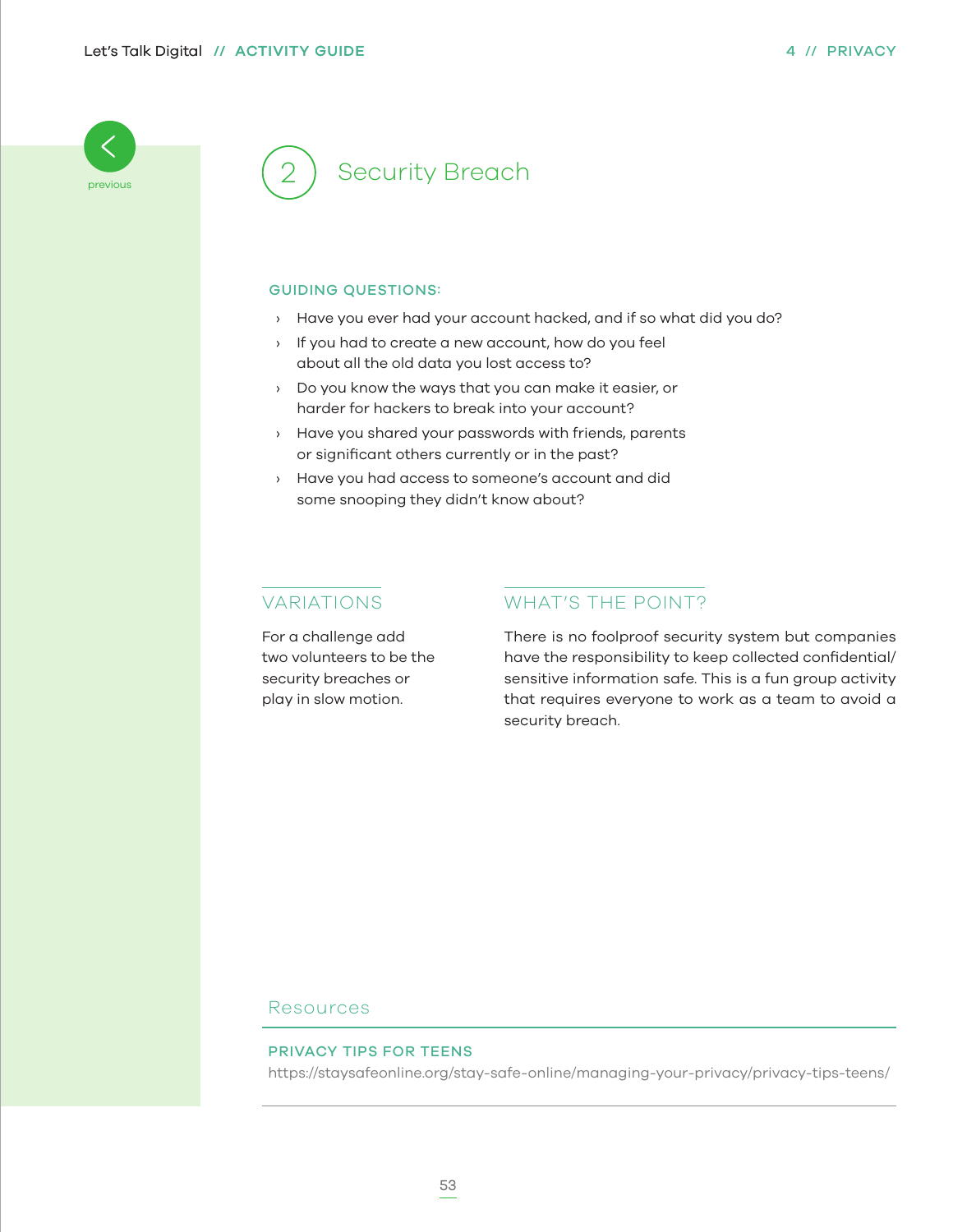# )ctopus 3) Cookies

Your Mission // The Internet is filled with tracking cookies, try not to get tagged. This is an adapted version of the "Octopus Tag Game" that some may have played in gym class.

## What you'll need:

A large open space for a group to run

Something to mark off safe zones

## ROLES

- **The Data Broker** (facilitator) turns people into cookies.
- › **Cookies** stand in place trying to collect data by tagging them.
- › **Data** try to avoid being "collected".

### INSTRUCTIONS

This game is played in a large open space with safe zones at each end and room to run.

- 1) Everyone begins as "Data" on one side of the room known as a safe zone.
- 2 ) When the Data Broker yells "Data Dump", all the pieces of "Data" try to get from one side of the room to the other without being caught by the Data Broker.
- 3 ) If any of the Data are tagged by the Data Broker, they become Cookies. The Cookies stand in place where they were tagged and trying to tag additional data using just their hands and not moving their feet.
- 4 ) The game continues until there are no pieces of Data left.

## ALONG THE WAY DISCUSS…

Define and discuss how data brokerages work and how social media sites track your behaviour across the net.

**Data brokers definition:** (aka information brokers, data providers, and data suppliers) are companies that collect data themselves or buy it from other companies (like a credit card company), crawl the Internet for useful information about users—legally or otherwise and aggregate that information with data from other sources.

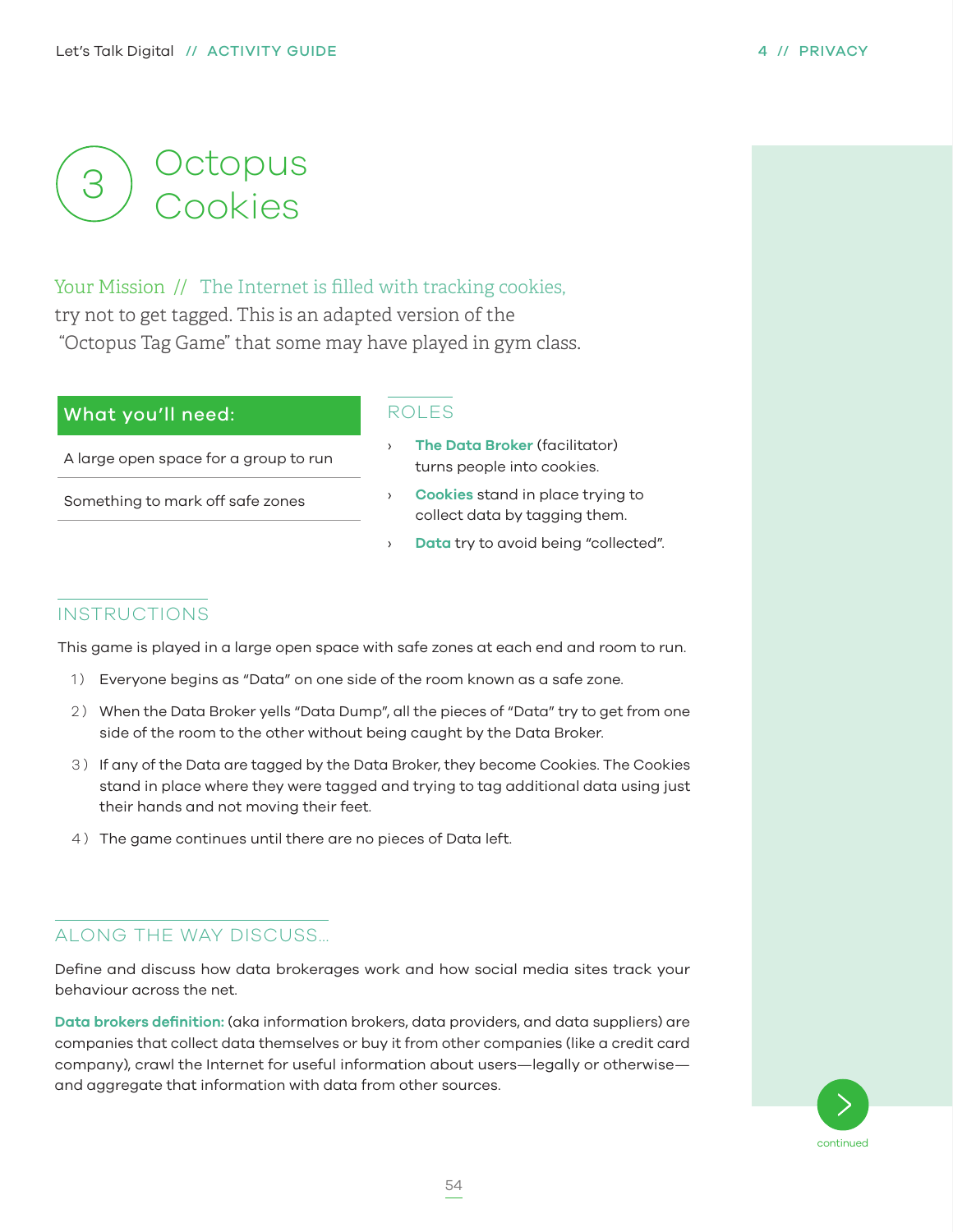

# 3 Octopus Cookies

## WHAT'S THE POINT?

There is no foolproof security system but companies have the responsibility to keep collected confidential/sensitive information safe. This is a fun group activity that requires everyone to work as a team to avoid a security breach.

### VARIATIONS

A version that brings in "clear browsing history": the facilitator (data broker) sees that lots of students have been tagged and wants to refresh the game without it ending, so he or she shouts "Clear Browsing History!" and all of the data are now free and the game restarts.

### What you'll need:

Open space or a gym

Even teams

#### ALONG THE WAY DISCUSS…

- 1) Do you ever use a privacy browser when online?
- 2) Have you gotten ads from websites you visited on other sites that you were surprised to see?
- 3 ) Are you concerned with how much of your information and preferences are being tracked online?
- 4 ) Do you ever clear your cookies cache?

#### Resources

WHAT IS A DATA BROKER AND HOW DOES IT WORK?

https://clearcode.cc/blog/what-is-data-broker/

#### IT'S TIME TO SWITCH TO A PRIVACY BROWSER

https://www.wired.com/story/privacy-browsers-duckduckgo-ghostery-brave/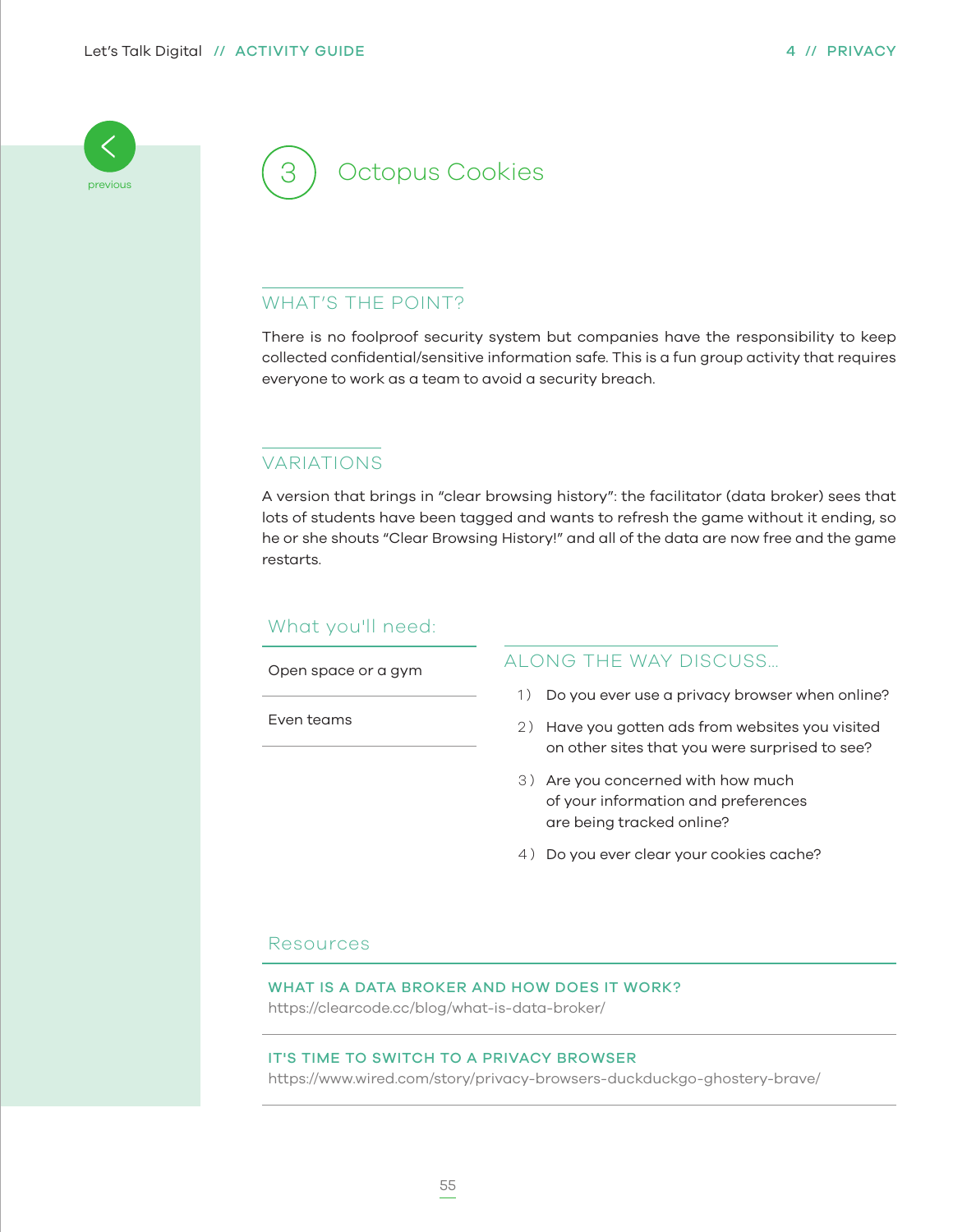# The Entire 4) History of You

Your Mission // To understand just how much data social media platforms can collect about you to buy and sell to others.

## What you'll need:

## How long will the activity take?

Access to the Internet and/ or communal computers.

This will vary quite a bit depending on which service you're downloading from. Some apps take seconds, others can take up to 48 hours.

## INSTRUCTIONS

1) Instagram, Facebook, Snapchat, Google and Twitter all allow people to download the information that has been collected on them.

#### › INSTAGRAM

- Navigate to **Instagram.com** and select your profile.
- Click the gear next to your name and select **"Privacy and Security."**
- Scroll down to **"Data Download"** and click **"Request Download."**
- Then enter the email to which you'd like to receive the download link and verify the request by entering your Instagram password.
- Instagram collects:
	- · My profile information
	- · Everything I've searched on Instagram
	- · Everyone I follow
	- · Every post I've ever liked
	- · Direct messages I've sent to other users
	- · Every video I've ever posted
	- · Every photo I've ever posted
	- · Every story I've ever shared (Stories are Instagram's Snapchat-like feature)

#### **SNAPCHAT**

- Log into your account on **accounts.Snapchat.com**
- Click **'My Data'**.
- Click **'Submit Request'** at the bottom of the page.
- If you have verified an email address with Snapchat, they'll send you an email with a link once your data is ready to download.
- Follow the link in your email to download your data.
- Click the link to download your data.

NOTE: You cannot download your data using the Snapchat app.

#### **FACEBOOK**

- Go to **Facebook.com/settings**
- Tap **"Download a copy of your Facebook data."**
- Tap **"Download Archive."**
- It might take a few minutes, but Facebook will alert you when your archive is ready.
- When it is, click **"Download Archive"**  again, and a zip file will download to your computer.
- Browse through that archive by opening each file inside the folder.

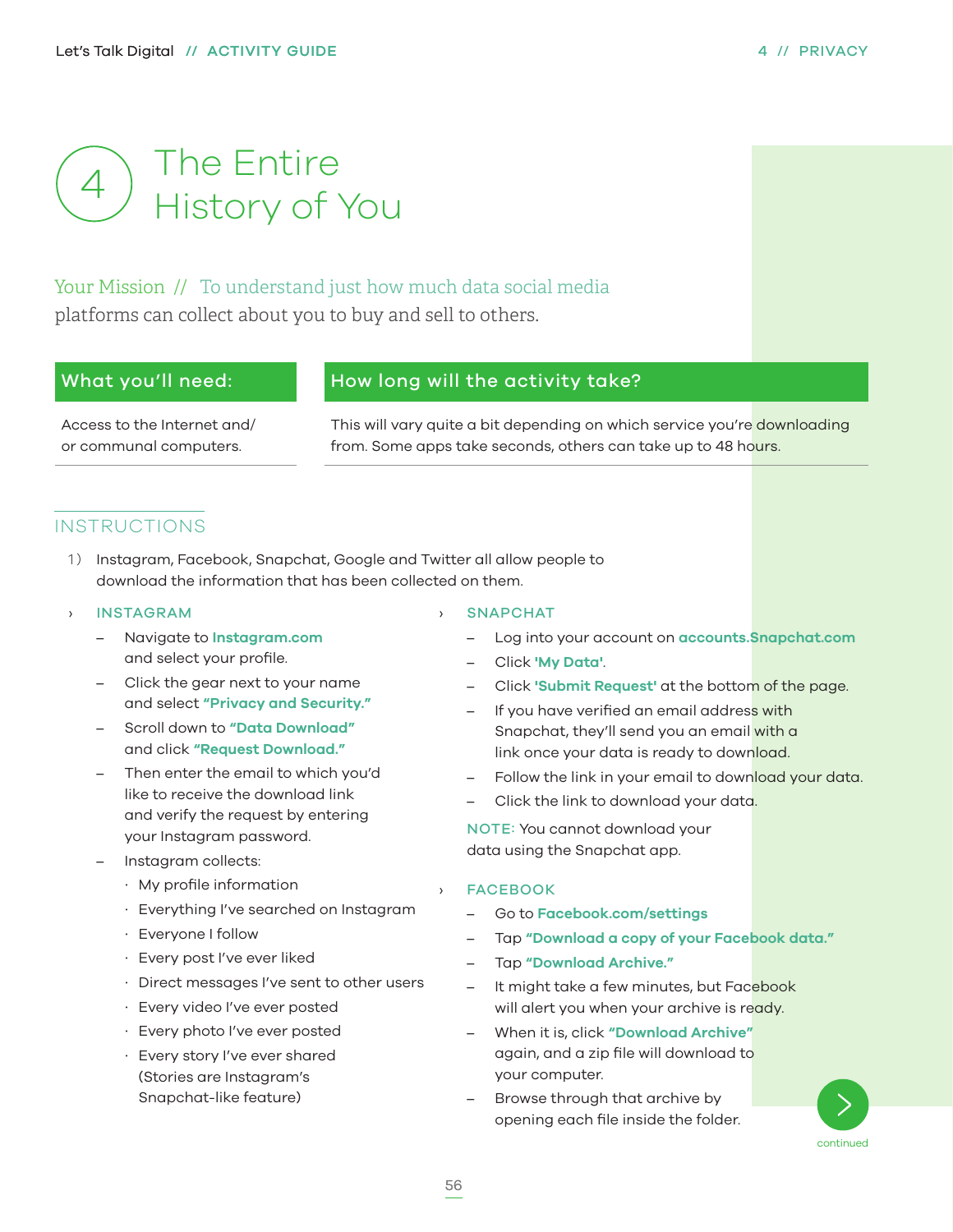previous

# 4) The Entire History of You

#### **GOOGLE**

- Go to **https://takeout.Google. com/settings/takeout**
- Google collects:
	- · Your personal profile: name, gender and birth date, personal cell phone numbers
	- · Your Google searches
	- · A complete map of where you've been at what date and time since you started using Google on your phone
	- · What apps you use
	- · Your advertising profile
	- · Your entire online and search activity across all your devices
	- · Your entire YouTube history
	- · Things you do
	- · Things you create
	- · Things that make you "you"
- 2) Youth will download information about themselves from any or all of these services to find out which ones have the most information about them.

#### ALONG THE WAY DISCUSS…

- 1) Was there anything collected about you that surprised you?
- 2) Where there any things in there you wouldn't want bought or sold?
- 3 ) Will this affect how much information you'll continue to share? Should it?

### VARIATIONS

Given that not all youth have phones, this is an activity that could be done more independently by staggering access to computers.

#### WHAT'S THE POINT?

Most people volunteer their information to these services with so much ease that they don't notice. The reach and scope of the data becomes apparent when you go back through it.

#### Resources

GOOGLE https://techstartups.com/2018/03/30/find-everything-google-knows-download-one-big-file/

FACEBOOK https://www.cnbc.com/2018/03/23/how-to-download-a-copy-of-facebook-data-about-you.html

INSTAGRAM https://www.cnbc.com/2018/04/27/how-to-download-everything-instagram-knows-about-me.html

SNAPCHAT https://support.snapchat.com/en-US/a/download-my-data

WHATSAPP https://www.gadgetsnow.com/how-to/how-to-check-everything-that-whatsapp-knows-aboutyou/articleshow/64048658.cms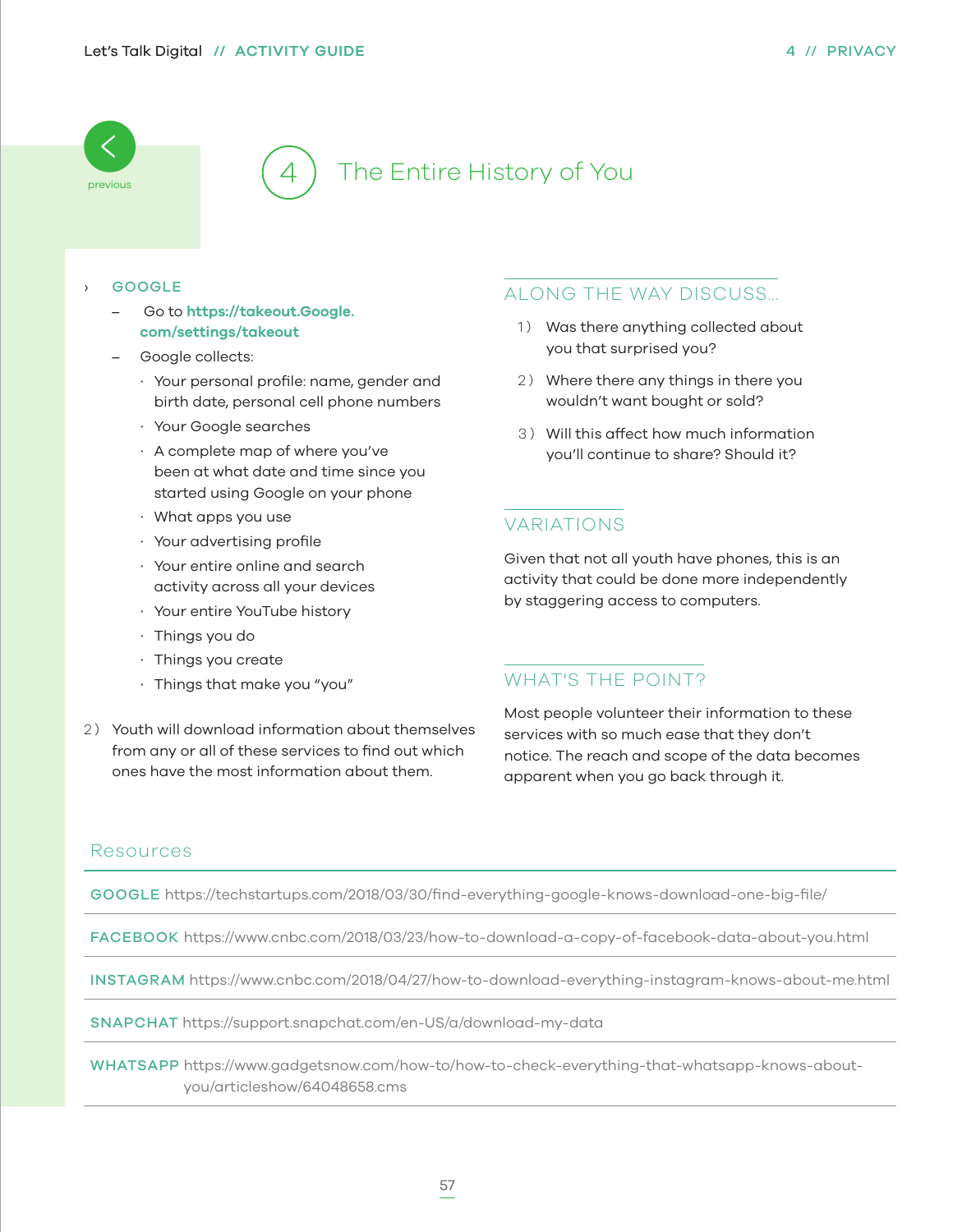# 5 // Attention & Emotions Online

In an era of almost limitless information, we can only pay attention to so much.

That makes our attention valuable, and social media platforms and online content creators are competing fiercely for it. Social media companies use a variety of techniques to ensure that we keep paying attention, through manipulation and by invoking strong emotions in us. By recognizing the techniques used to grab our attention, and changing how we use platforms, we can avoid the pitfalls of dedicating too much of our attention to the digital world.

# What is it?

Understanding attention and emotion is critical to understanding the online world, and the behaviour of people and groups online. A key concept in this theme is the so-called "attention economy". The attention economy is a way of thinking about the economics of the Internet age. This theory suggests that:

- › **Attention is a scarce resource.** In other words, there is only so much that we are able to pay attention to. There is also nothing that can replace attention. So there are hard limits on the amount of attention that is available.
- › **On the Internet, attention can also be measured**, in a way—by looking at things like clicks on links, downloads of material, 'likes' on social media, views, followers, and social media sharing.
- › **Because it can be measured, attention can be monetized**—it can be assigned a value in money.
- › **Because our attention is scarce, measurable, and valuable,** Internet companies and platforms, marketing firms, products, and political messengers are all competing with each other to gain our attention.

› **The attention economy is different from the traditional economy.** Prior to the Internet, information was scarce and valuable. Now there are enormous amounts of information—more than we can consume. So the real value lies in attention, rather than information itself.

What different online actors do to gain our attention is what makes the attention economy important for understanding the digital sphere. There is fierce competition for our limited attention. In order to keep us reading their content, or sharing their content so that it finds the attention of more people, or simply remaining on their sites and apps, online platforms will use a variety of techniques. For example, social media platforms work to hold our attention through:

› REWARDS // Social media platforms are designed to give users little rewards for participating. One of the most obvious rewards is a "like". Likes or retweets have been found to have a clear psychological impact on the people receiving them—they produce pleasure. Social media games are also designed to reward the player in unpredictable ways—a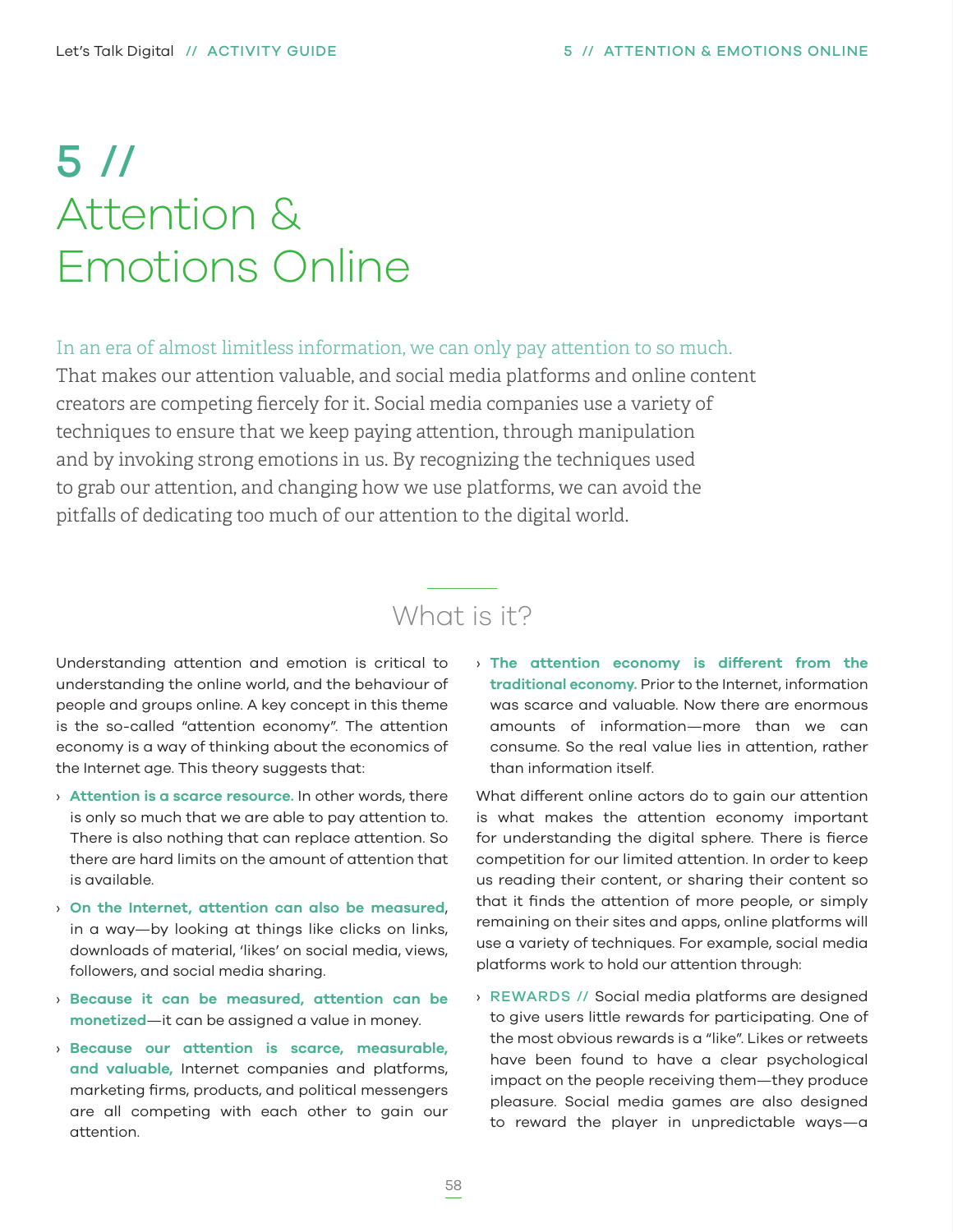technique long known in psychology to cause someone to increase that behaviour (in other words, to play the game more). Those are called "compulsion loops".

- › NUDGES // Platforms are designed to make things the companies want you to do easy, and things they don't want you to do hard. Amazon's one-click purchasing is an example of making an action easy so that we are more likely to do it. Platforms try to dissuade us from doing things that would reduce the attention we're paying to them by making those things complicated or sending strong psychological messages. For example, in the past when users try to de-activate Facebook they would be presented with a message with images of their friends, suggesting those people would miss them. These are sometimes referred to as "persuasive technologies".
- › MONITORING // Social media apps on smartphones recognize when we are using them less, and respond with notifications, sounds, feelings (like a vibration), or little dots designed to encourage us to log back in.

In other words, social media companies and other Internet actors try to attract and hold our attention with more than just interesting information. The examples above are just some of a range of tools and techniques designed to keep us engaged where otherwise we might direct our attention somewhere else.

Emotion is another key factor in why we pay attention online. We have strong tendencies to pay attention to particular kinds of content, and to ignore or overlook other kinds of content. Those tendencies have a lot to do with how the content makes us feel. Research has found that content which produces emotion is more likely to "go viral"—to be widely shared across the Internet. This is true for content that produces both positive and negative feelings, but it's most true for information that invokes strong emotions like awe, anger, or anxiety. News articles focused on highly emotional or divisive topics attract the most comments, for example. Content that produces a strong emotional response related to feeling in control is also more likely to go viral.

# How Does It Impact Our Lives?

The fierce competition for our attention affects how we live our lives in a variety of ways. The techniques that social media platforms use create strong online habits that are difficult to break—so much so that there are real concerns about social media addiction.

Research has identified some of the impacts that the competition for our attention can have on us. They include:

- › **An inability to "turn off" or "unplug"**—to cease checking social media, even for a short period. For example: A study asked 1000 college students in ten countries to stay logged out of social media for 24 hours. In every country, a majority of students admitted that they had failed to last the entire 24 hours. Around the world, students describe their reactions in similar ways, with words like "depressed", "jittery", and "restless".
- › **Constant distraction,** even when we're not actively online. For example: A study found that simply having your smartphone with you reduces your ability to

think about other things you're doing, even when you are not specifically paying attention to the phone.

- › **More limited in-person interactions,** in which making a close human connection is more challenging. For example: An experimental study found that the presence of a mobile phone changes the nature of a conversation between two strangers. When a phone was in the room, people felt less empathy and understanding from the people they were talking to, especially when they were talking about personally meaningful subject matter.
- › **Emotional contagion**—the strong emotions that capture our attention also affect how we feel overall, and what we pass on. For example: A very controversial study conducted by Facebook on nearly 700,000 users found that when users see more positive content they post more positive content, and when they see more negative content they post more negative content.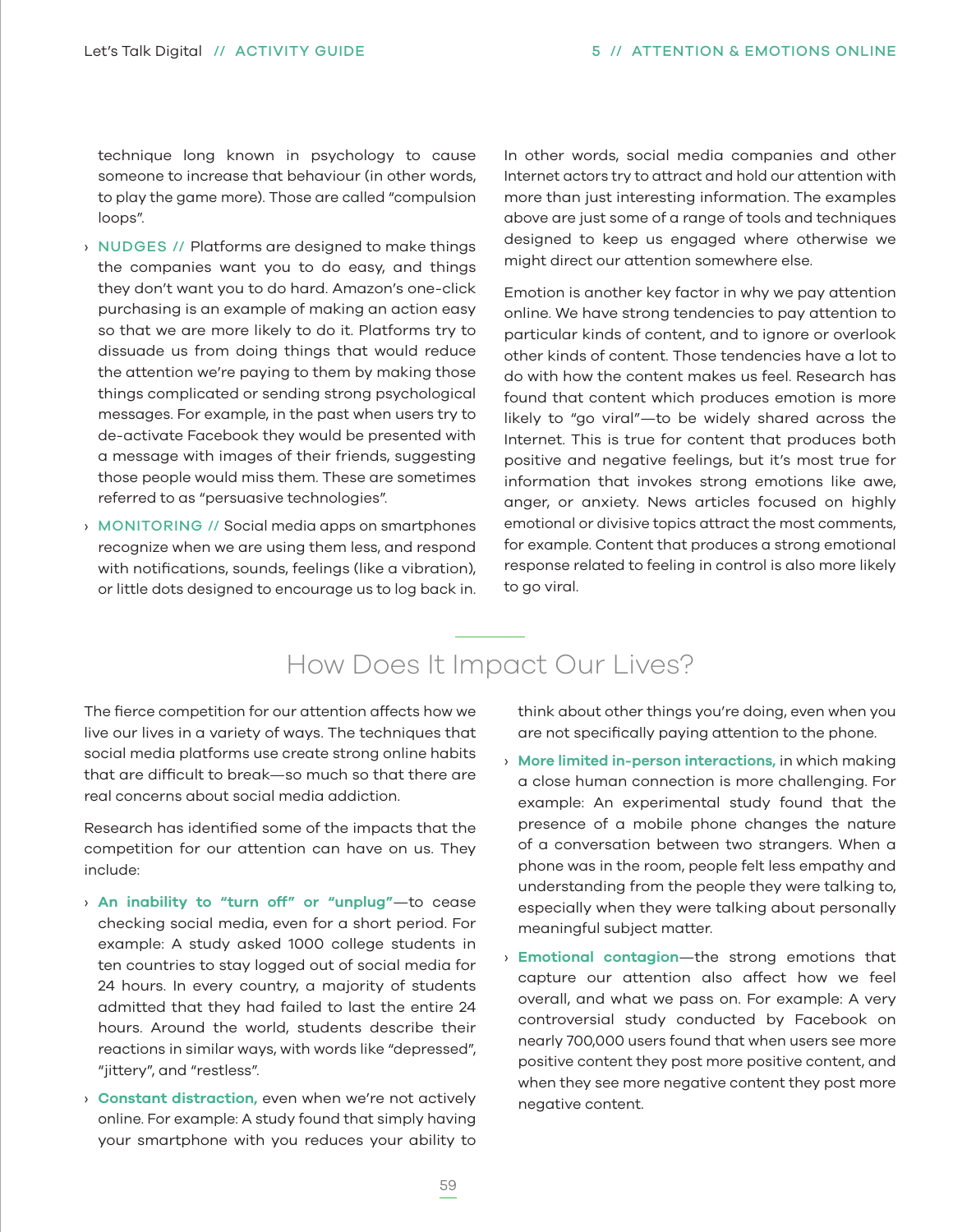- › **Worse sleep.** For example: A series of studies have documented evidence that using a computer or smartphone in bed reduces how much and how well you sleep, and increases your sleepiness during the day.
- › **Higher engagement and awareness of the news** along with negative impacts, the sophisticated

competition for our attention also ensures that we receive more information. For example: An experiment which asked nearly 3,000 Facebook users to deactivate their accounts for a month found that while people were happier having deactivated their accounts, they were also less informed about the news.

# How Does It Impact Politics?

The online attention economy, and the powerful emotional effects of online media, can have a range of effects on how citizens experience politics. As described above, one positive effect is in promoting awareness of the news and current events. By holding our attention, and feeding more information to us than we might otherwise seek out on our own, the online environment may result in a public that is more engaged and knowledgeable.

On the other hand, competition for attention can have several kinds of negative effects on how politics are experienced. For example, social media platforms will try to hold our attention by putting content in front of us that we are likely to want to spend time with. With respect to political media, that means serving us more of what we like—creating a "filter bubble" where we get more and more news and views that align with our beliefs, and less and less different perspectives. The result is that in competing for our attention, online platforms may be reinforcing the political bubbles we live in.

The importance of emotion in what holds our attention, gets shared, and goes "viral" can also have a big impact on politics. Stories and opinions that convey strong emotions get shared more widely than those which are more measured, or moderate, or based more in facts than in feelings. Because emotion is contagious online, that viral emotional content can change how we are all feeling about a given topic, and can inflame our own emotions. So, the attention economy can contribute to a more emotional political environment, which can mean more anger, anxiety, and polarization (or negative emotions toward the 'other side').

# What We Can Do About It?

Increasingly, researchers and activists—including former tech insiders—are providing tips and tools to allow us to shield ourselves from some of the more negative aspects of the attention economy. Some recommendations for how we can continue using social media while avoiding or minimizing its aggressive and addictive qualities include:

› **Change notification settings on your phone:** Apps use notifications to keep us returning to them, but it is possible to turn off many or most notifications. The Centre for Humane Technology recommends only permitting notifications of when a real person is trying to contact you (like when someone sends you a message).

- › **Change the way your phone looks:** You may have the option of changing your phone settings, so it only displays in black-and-white. Apps use bright colours to attract our attention, so changing our phones to a black-and-white display can reduce their effectiveness in doing so. Another strategy is to change what apps are displayed on your home screen, limiting it only to essential tools.
- › **Remove social media apps from your phone:** A stronger move is to simply remove apps like Instagram, Twitter, and Facebook from your phone so that you only access them from a computer. This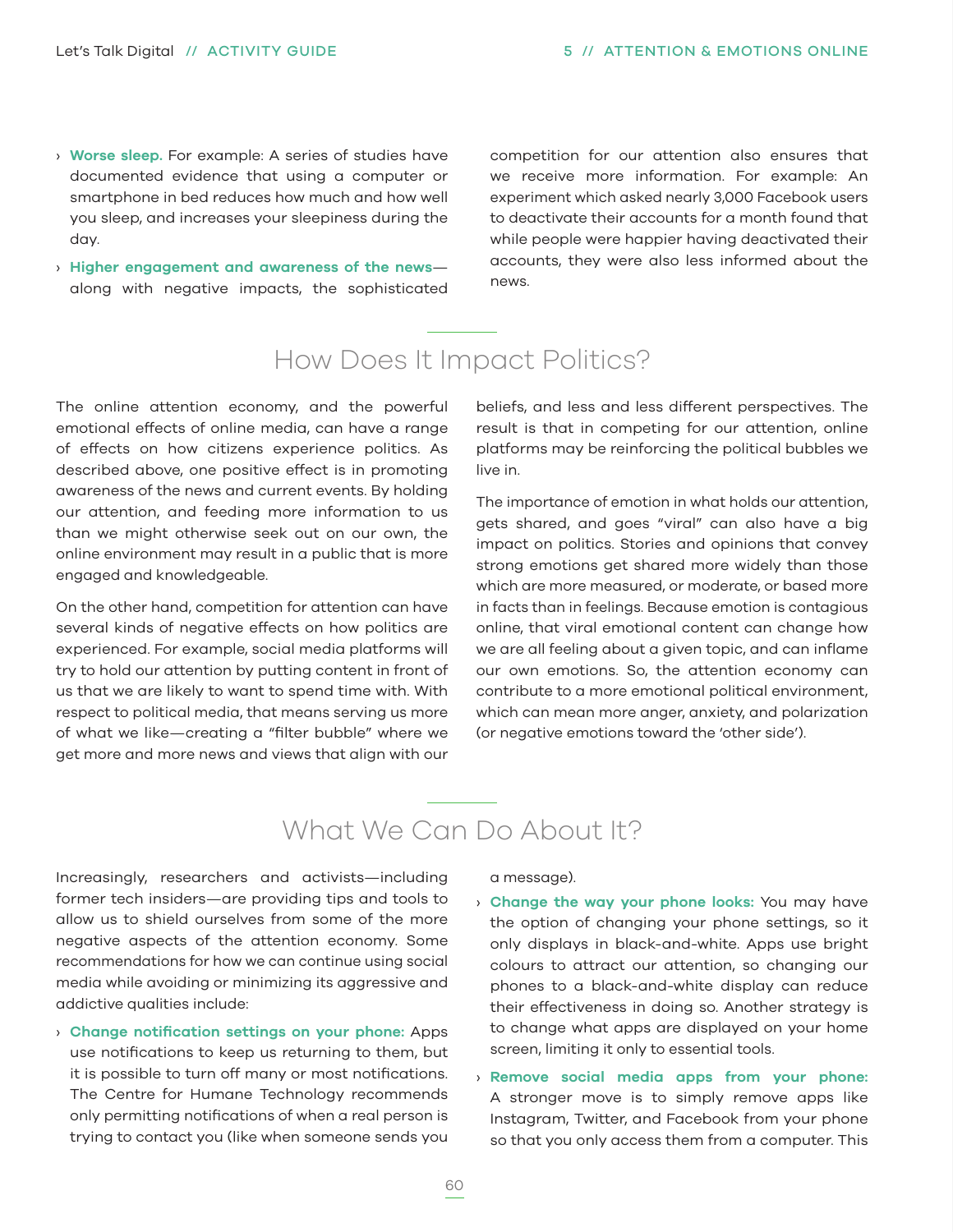can cut down on the constant distraction that comes with carrying a smartphone, and always having immediate access to that information.

› **An app for that:** There are now many apps that exist specifically to help cut down on distraction, break social media addictions, and help us focus on other things. They range from apps that simply tell us how long or how often we have had social media platforms open, to ones that put limits on how often or when we can open certain apps. People use these apps to limit their social media use to particular times of day, so they can focus on other things at other times, for example.

The goal of these tools and practices is to create a counterbalance to the strong efforts by online platforms to capture and hold our attention, and to allow us to pay more attention to our offline lives without necessarily shutting down our ability to benefit individually and as a society from the abundance of information now available to us.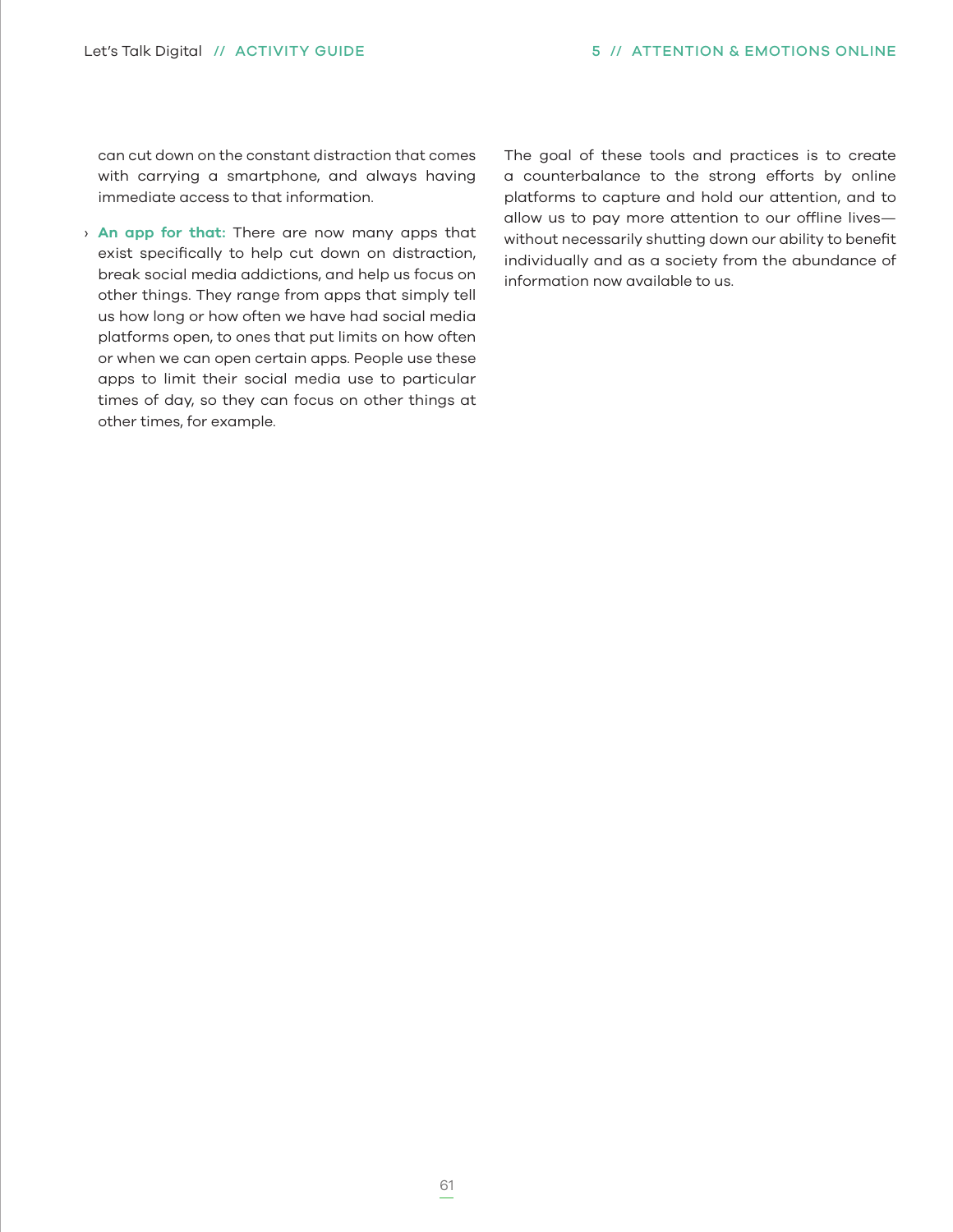

Your Mission // Learn to think for yourself instead of following the crowd of popular but dangerous viral challenges.

## What you'll need:

Paper for writing a script/outline

## INSTRUCTIONS

- 1) Ask the group to be good sports and play an easy round of Simon Says.
- 2) Then begin to add action that are from fun viral video challenges such as
	- › Simon says "water bottle flip" pretend to be flipping a water bottle in the air
	- › Simon says "the ice bucket challenge" pretend to flip a bucket of ice on your head
- 3 ) Then escalate towards dangerous challenges that cannot be actually acted out, such as:
	- › Simon says "Tide Pod Challenge" pretend to eat a tide pod and feeling unwell
	- › Simon says "Mannequin Challenge" pretend to freeze in a silly position
	- › Simon says "Cinnamon Challenge" pretend to eat a spoonful of cinnamon
- 4 ) After a few rounds of this game, have the youth sit down and talk in small groups of 2-3 about the pros and cons of viral video challenges. Have them brainstorm and share the pros and cons that their group came up with. A pro can be that viral video challenges are fun and unite people while a con can be that they are dangerous and can end up hurting people.
- 5 ) Then (if time permits) have the groups do some online research to create a campaign about viral challenge awareness picking one challenge to focus on. Encourage each group to draft a script or outline that covers:
	- A description of the viral challenge
	- › Where/how it originated
	- › What are the side effects/repercussions
	- › Create a slogan for how to decline to participate

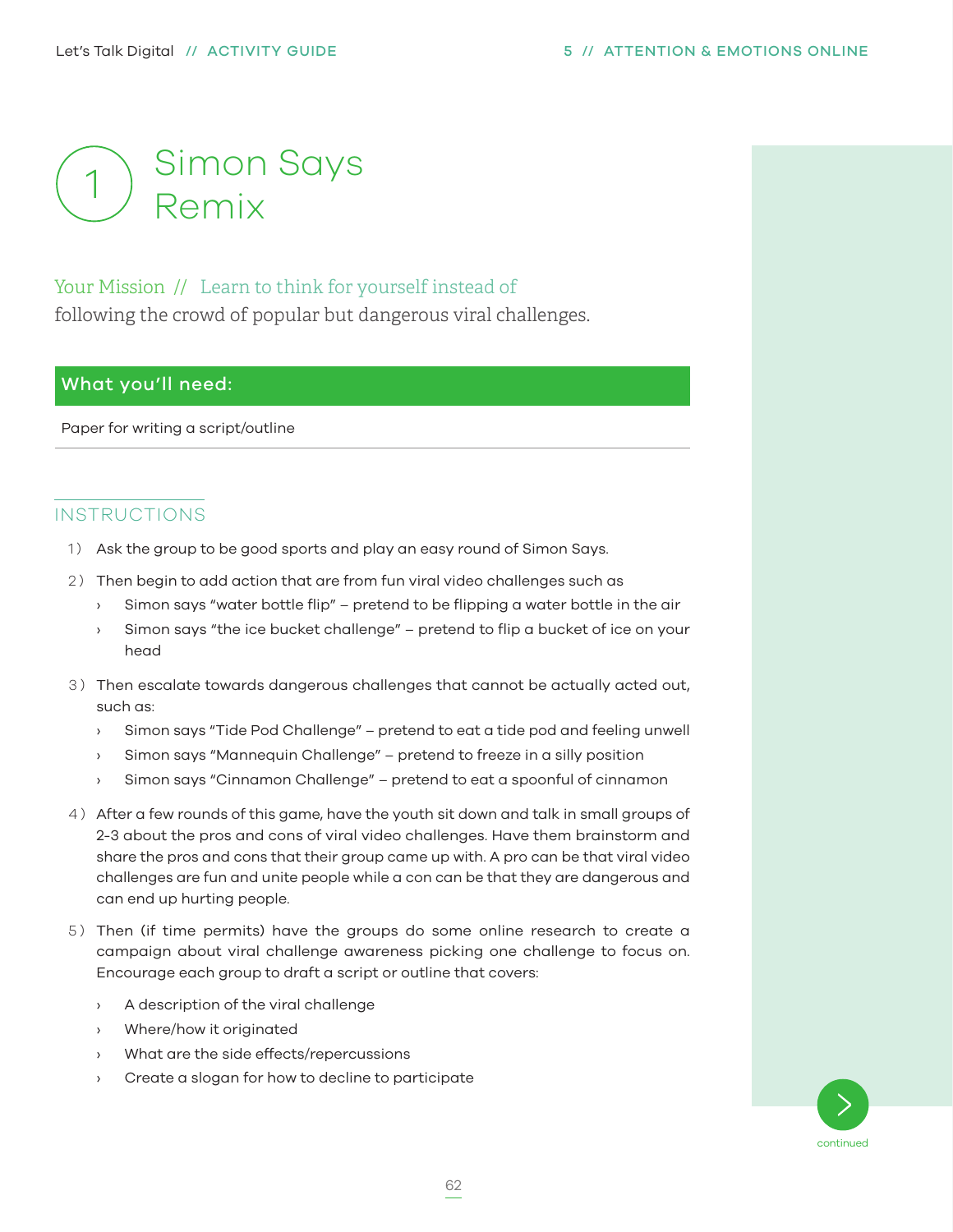

# Simon Says Remix

#### ALONG THE WAY DISCUSS…

- 1) What viral challenges have you taken part in?
- 2 ) Have you filmed a prank for or been pranked on social media and the prank did not turn out as intended?
- 3 ) Are teens any more susceptible to taking part in viral challenges than adults?
- 4 ) How can viral content like dangerous pranks be edited and misconstrued to be fun?

#### VARIATIONS

Pre-select dangerous challenges, dares or pranks that are relevant to your youth.

### WHAT'S THE POINT?

There are countless dangerous/problematic challenges, dares, and pranks that gain viral status and, hence, a lot of pressure to join the bandwagon. Simon Says is a simple game to demonstrate the need to pay attention to online calls-to-action that do not 'sit right' and reinforce critical thinking/self-esteem.

#### Resources

YOUTUBE HAS BANNED DANGEROUS PRANKS AND CHALLENGES https://time.com/5504295/youtube-bans-challenges/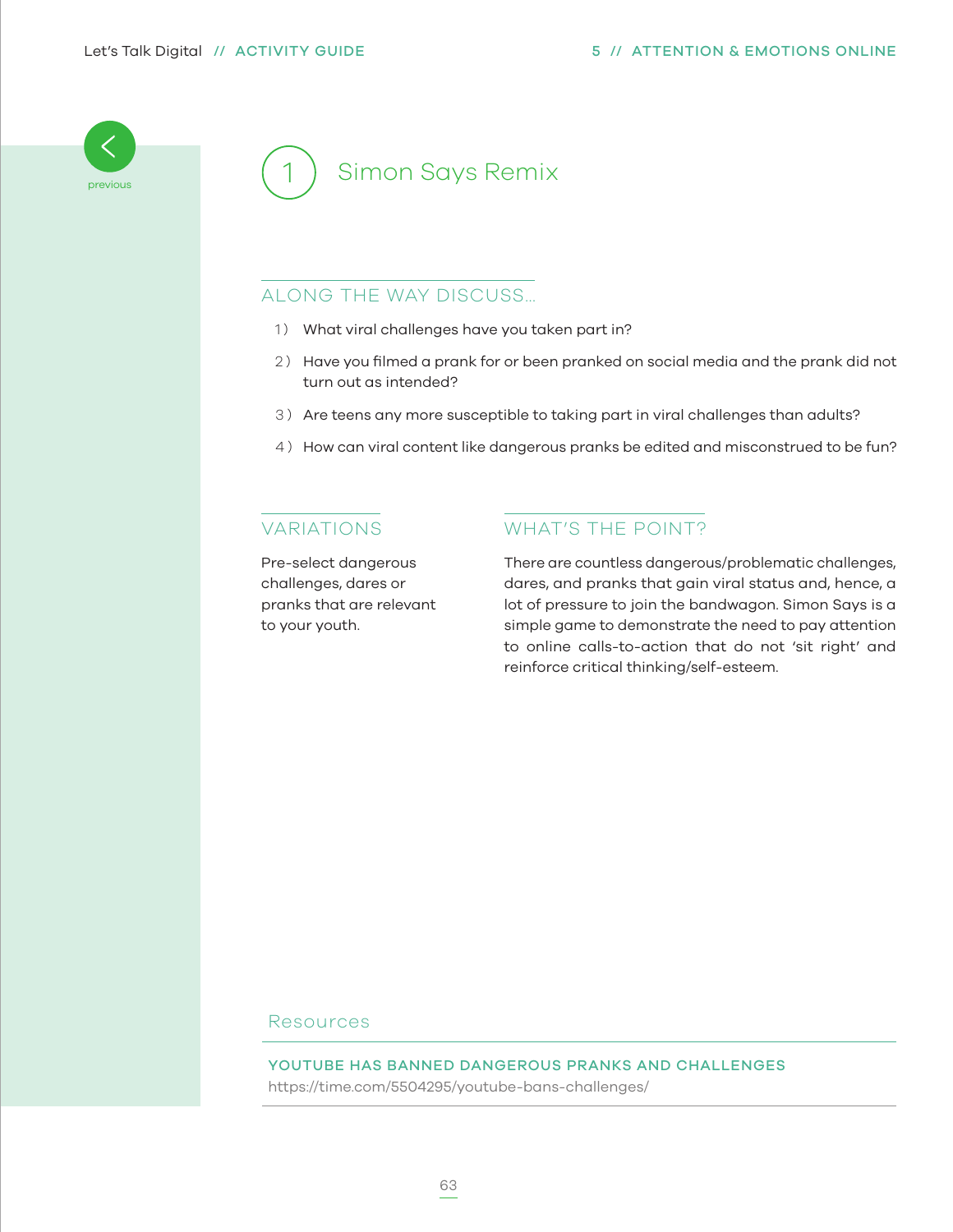# **Clickbait**

Your Mission // Compete for the title of "News Room Champion"! Everyone has 3 minutes to write the most eye catching and appealing news headlines you can.

### What you'll need:

Either access to the Internet or a bank of recent news stories that your youth would be interested in.

A whiteboard and whiteboard marker.

Paper/pens.

### How long will the activity take?

Each round of the game takes about 2 minutes to read plus 3 minutes to find a story and write a headline. For a group of 15 it will take about 20-25 minutes.

## INSTRUCTIONS

- 1) Hand out pencils and paper to everyone.
- 2 ) Explain that in this game, they'll be news room editors. So, their job is to keep people interested in their news stories.
- 3 ) Explain that each of them will have 3 minutes to think of or find an event that they want to write a news story headline about. They will then write a one-sentence headline for it.

NOTE: Group members may go through their normal sources for news to find a story that you think is newsworthy (try reddit, CBC, Fox news, 6ixbuzz, YouTube, Facebook or any other site you get news). It can even be a story from their memory. The key is that the story **MUST BE A REAL STORY.** 

- 4 ) Explain that the group will then compete 3 at a time for the best headlines.
- 5 ) Instruct them to begin finding and writing their stories.
- 6 ) On a whiteboard (or large piece of paper readable to the room) write everyone's name.
- 7 ) After 3 minutes stop the group writing to read their headlines.
- 8 ) Bringing 3 people to the front at a time, read the headlines.

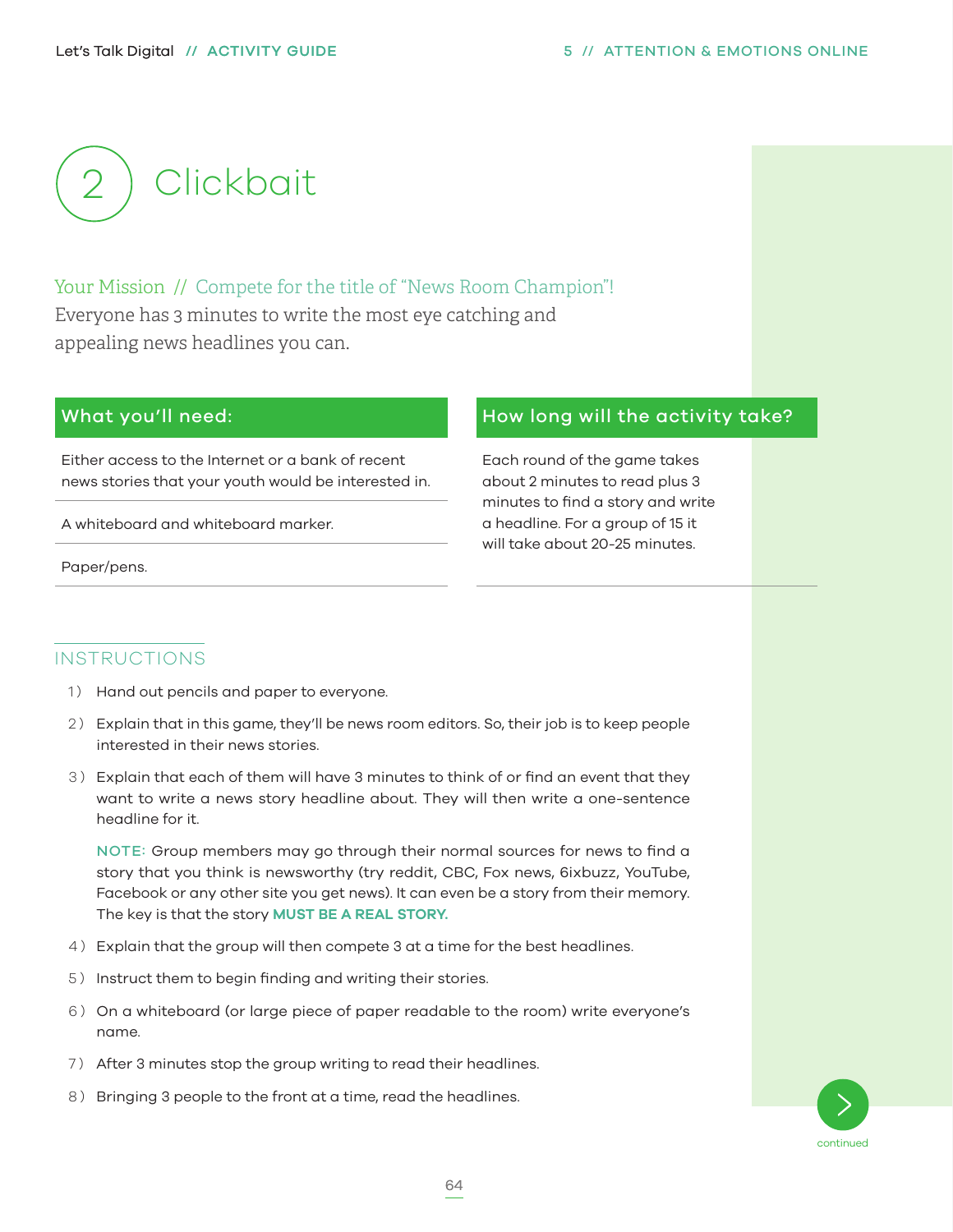

# 2) Clickbait

- 9) Then ask people to vote on their favourite story. (Note they cannot vote for their own).
- 10 ) Play as many rounds as you like.
- 11 ) The person with the most votes by the end wins the game.

### ALONG THE WAY DISCUSS…

- 1) What are the characteristics of the most popular stories?
- 2) How do the most popular headlines make you feel?
- 3 ) What are strategies you used to get your headlines selected?
- 4 ) Do you see any of these strategies used in media?

## VARIATIONS

Write stories about themselves instead of news stories.

## WHAT'S THE POINT?

To explore the reality that news organizations find themselves in. They have to balance writing accurate and enticing headlines in order to survive. You'll unpack and explore the techniques and strategies news room editors use and the pressures they face.

#### Resources

N / A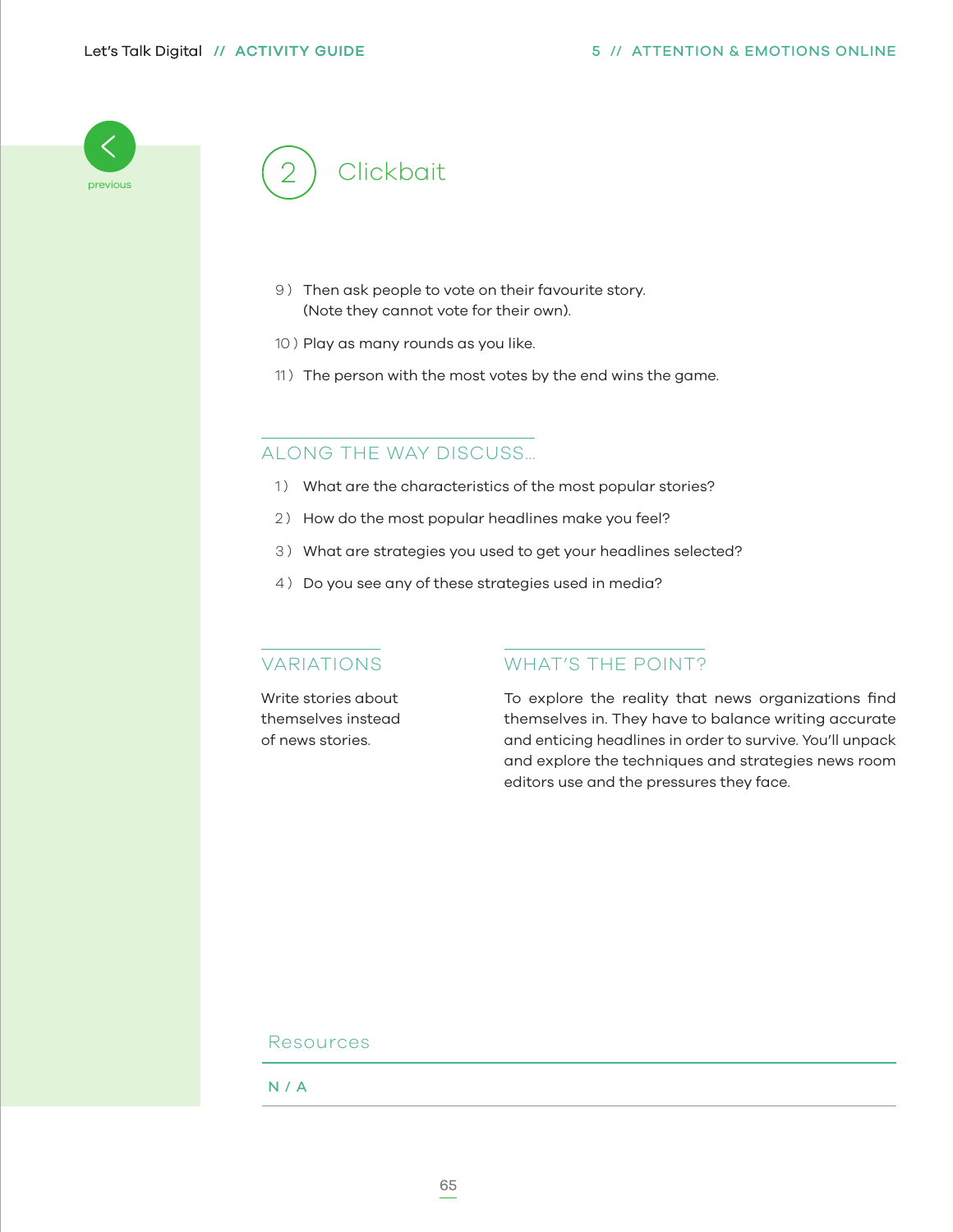# TMI - Too Much 3) Information

Your Mission // Try to share information without being overwhelmed.

## What you'll need:

Suitable for groups of minimum 6 participants.

3 dodge balls or similar in lightness or stuffed animals.

### INSTRUCTIONS

- 1) The group will stand in a circle formation and say their first name one by one. The second round will have the first person say their name, plus one piece of information about themselves called out by the facilitator such as favourite food or last book you read. The next person will say the first person's category and then their own. EXAMPLE
	- › Category: favourite food
	- › 1st person: Potato Salad
	- › 2nd Person: Potato Salad, Spaghetti
	- › 3rd Person: Spaghetti, Butter Chicken, and so on
- 2 ) Finally, do a quick round in the opposite direction with another category, for a total of (3) times so that everyone has become familiar with each other's information.
- 3 ) Choose someone to volunteer to start and say their own answer to the category and then say someone else's answer to the category that is not beside them (if possible) until everyone's answer has been said. Answer in the category that has been called. Do a rapid round of everyone going in the same order of answered. Introduce a ball or stuffed animal and do a one round. Introduce a second ball or soft toy. The game stops when the ball/toy drops. Introduce up to 6 objects depending on how large the group is.
- 4 ) Remind everyone to project their voice and to pass, not throw but pass the ball/toy.

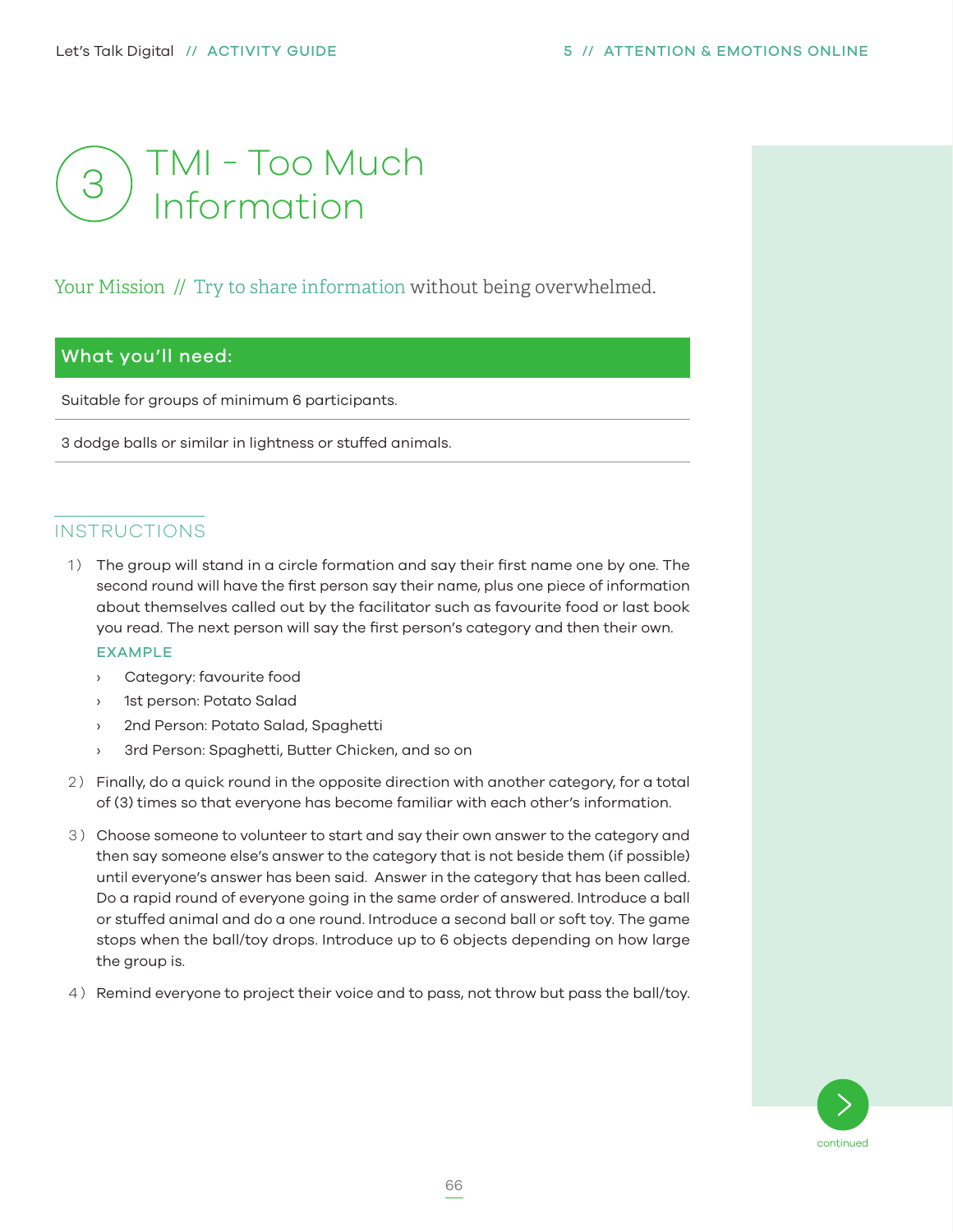

# 3 ) TMI - Too Much Information

#### ALONG THE WAY DISCUSS…

- 1) Do you ever get information fatigue?
- 2 ) Have you ever found yourself confusing details of a story by piecing together small bits of information?
- 3 ) Do you feel anxious when you are not up-to-date on a trending topic that everyone seems to know about?
- 4 ) How often do you put off an important task such as homework or getting enough rest because you have spent longer than intended online?

### VARIATIONS

For a more relaxed game, you can sit on the floor and roll one ball within the group.

### WHAT'S THE POINT?

This game encourages youth to be mindful of how much information they are consuming and how too much can be overwhelming/confusing to process and decipher. Many of us scroll through our timeline a mile a minute, being exposed to bits and pieces of information that seem to be created at an even more rapid speed.

#### Resources

#### EXCESSIVE INTERNET USE - MEDIA SMARTS

http://mediasmarts.ca/digital-media-literacy/digital-issues/excessive-internet-use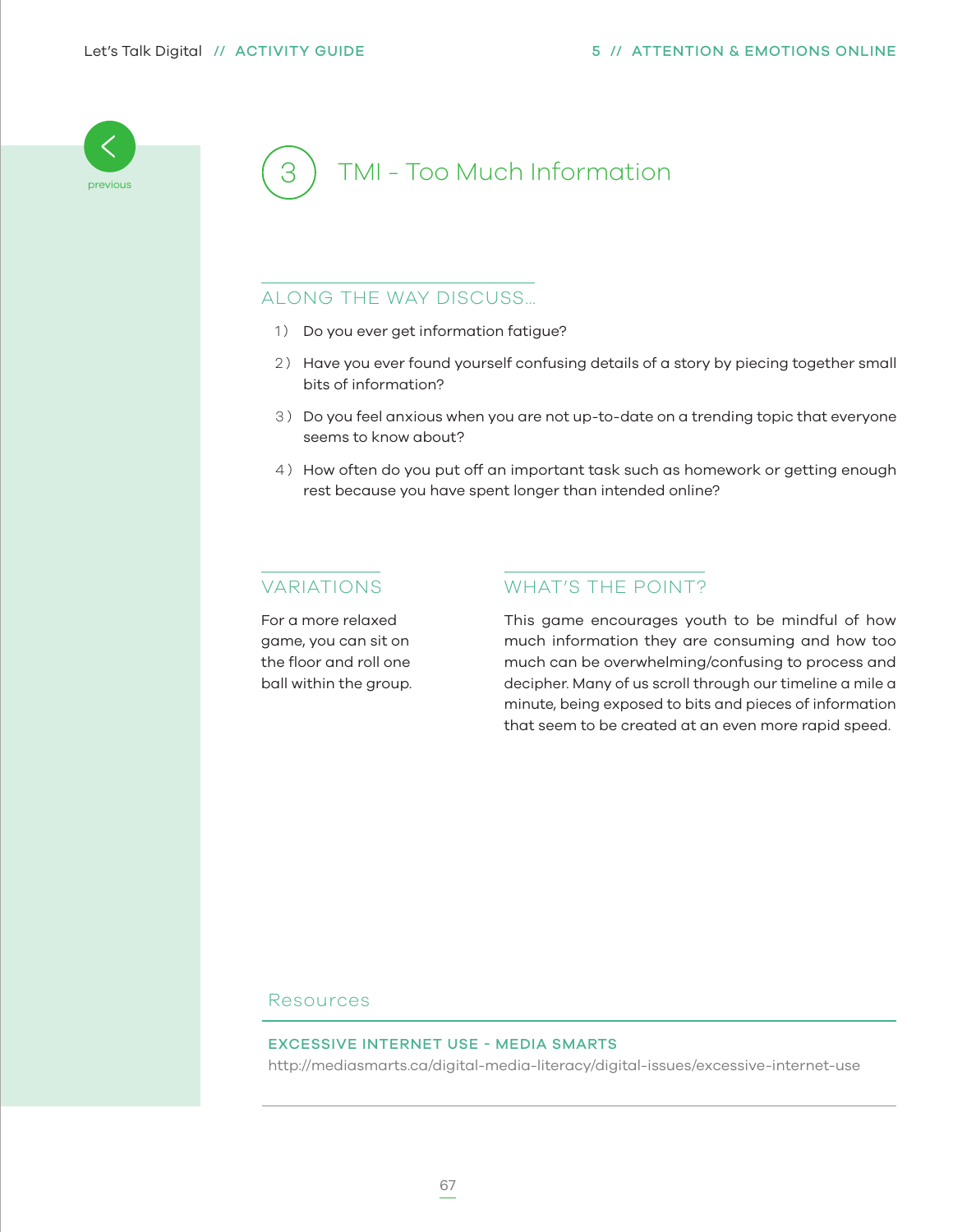# **Tipping**  $\overline{4}$  Point

Your Mission // Have a candid conversation about the ups and downs of social media by mapping out a graph that represents the point where online engagement shifts to a burden. This activity will point out the moment when we're no longer having fun and social media feels like an obligation.

# What you'll need:

Sheet paper, chalk or dry erase board or Smartphones (optional).

#### INSTRUCTIONS

- 1) iPhone instructions:
	- › Open up the Settings app.
	- Scroll down to the "Screen Time" section that's grouped with Notifications, Sounds, and Do Not Disturb.
	- › Tap on "Screen Time" to see your usage statistics.
- 2 ) Have participants in the group volunteer to share their Screen Time hours. Further sharing of what apps were most used are also welcome. Android users will need to reference a similar app for the equivalent to Screen Time or a similar one.
- 3 ) Ask the youth what platforms or apps they use most often and then write 4 to 6 horizontally at the bottom. Write numbers 1 to 10 vertically.
- 4 ) For each platform ask participants to share where their tipping point is between having fun to being unhappy. Average the numbers and correlate the point on the board. Repeat for all of the platforms/apps.

#### EXAMPLE

- › Natasha believes she no longer enjoys Facebook after 1.5 hours.
- › Stacy no longer enjoys Facebook after 4 hours.
- › Kenneth no longer enjoys Facebook after 30 minutes.
- › On average the group is not happy on Facebook after 2 hours.



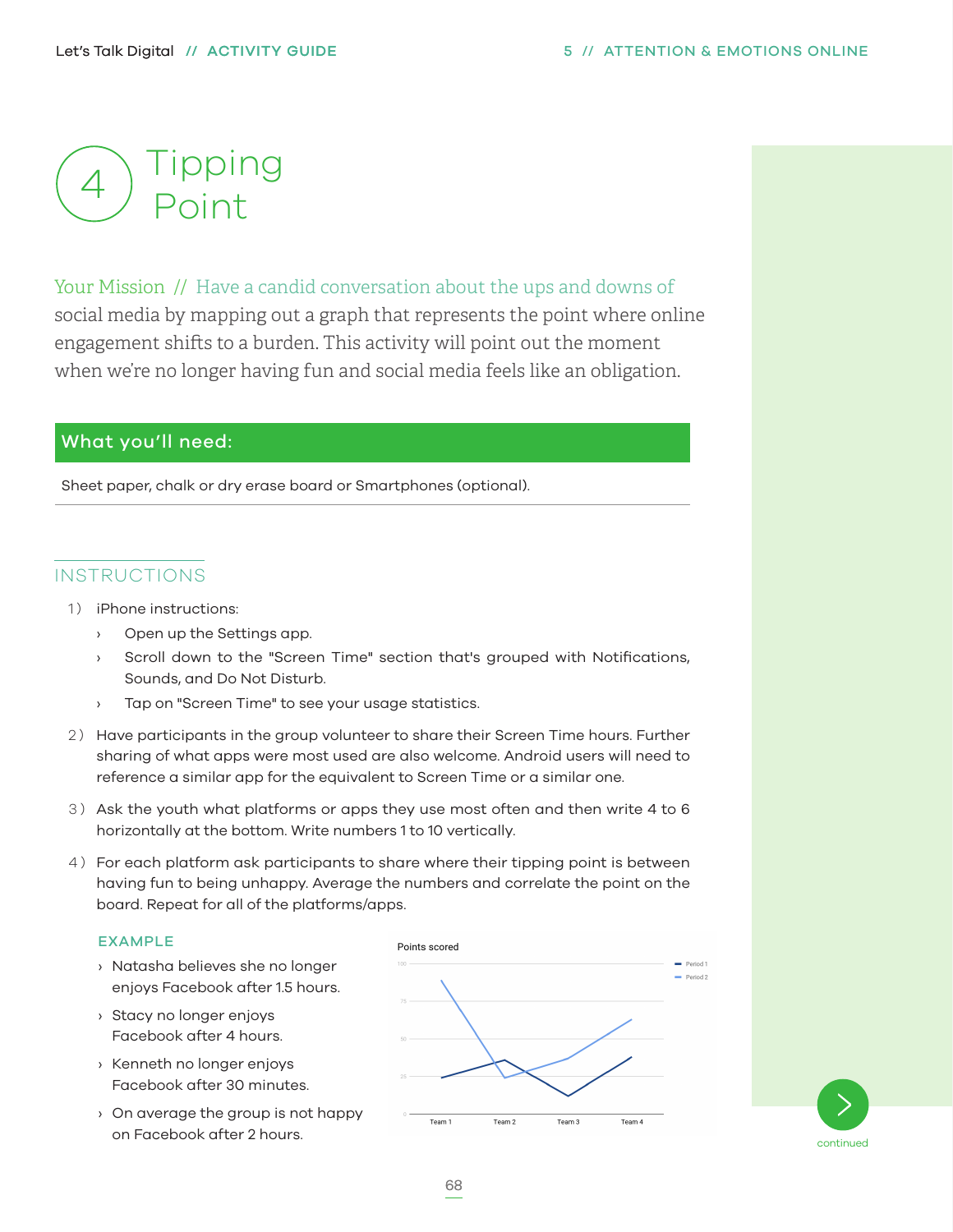

# 4) Tipping Point

#### ALONG THE WAY DISCUSS…

- 1) What are the signs that you know you are not enjoying using a platform?
- 2 ) What are your social media habits—generally, when is the first and last time you use social media each day?
- 3 ) How important are likes, comments, shares, saves to you?
- 4 ) Do you have a business account for your personal page, if yes, why?
- 5 ) What do you think about the number of likes being removed from Instagram?

#### VARIATIONS

Take out Screen Time exercise if participants do not have phones.

#### WHAT'S THE POINT?

Time flies when you're online but rarely do we consider how our mood and productivity changes. This activity will help put a number to the tipping point to help foster better online wellness.

#### Resources

#### THE MOBILE APPS WE USE THE MOST MAY BE MAKING US UNHAPPY

https://www.weforum.org/agenda/2018/04/do-the-mobileapps-we-use-the-most-make-us-unhappy/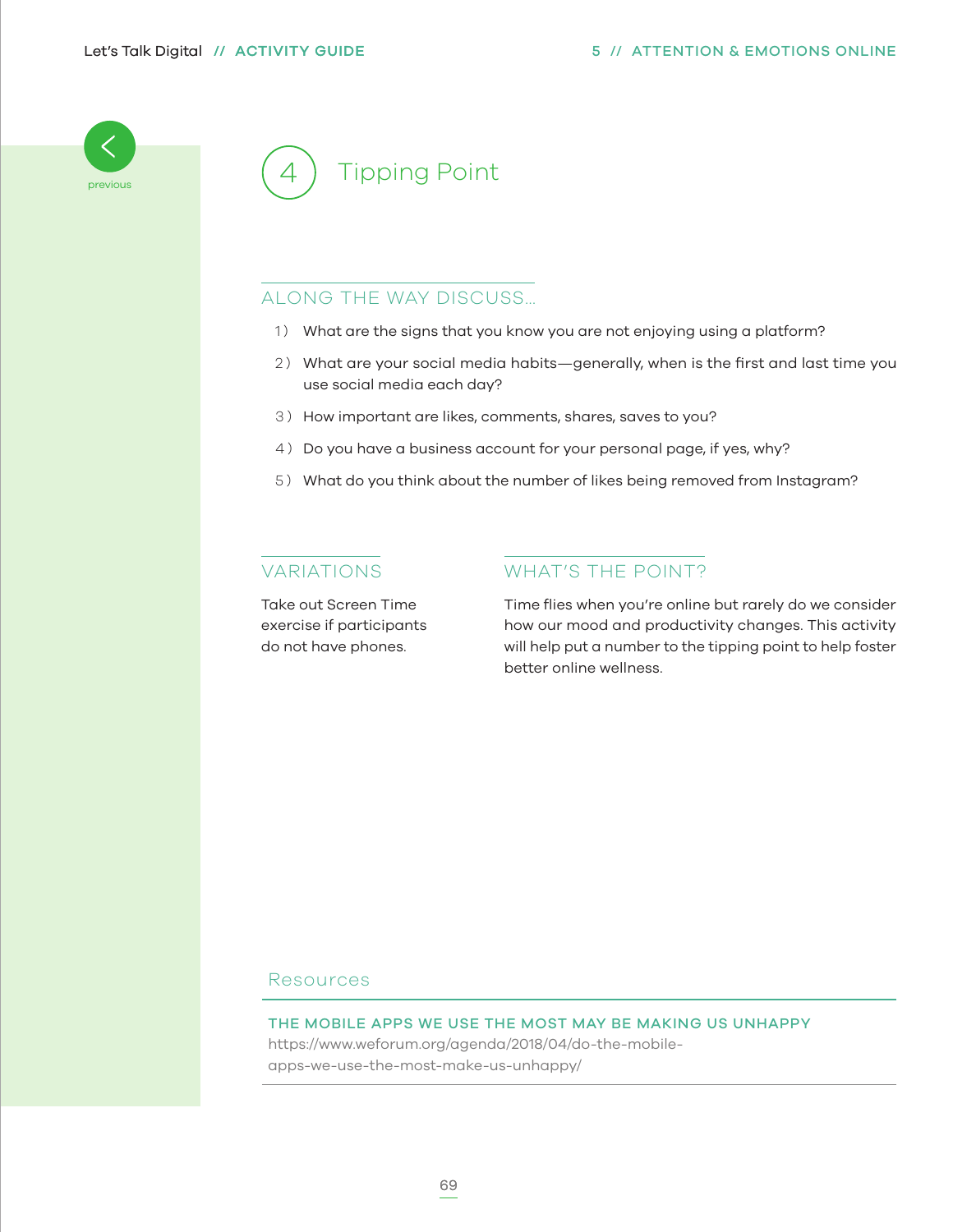# Screen Time Tetris

Your Mission // Form the perfect team to win!

## What you'll need:

Phones or computers to access social media accounts.

# How long will the activity take?

For a group size of 15 this activity will take about 25 minutes.

## INSTRUCTIONS

- 1 ) Players begin by reviewing their usage times for various social media services (Facebook, Instagram, Snapchat, etc.) on their phones.
	- › IPHONES: Head to your Settings, then click on Battery. A list of apps will appear below with their respective percentages of battery usage for the last 24 hours or seven days. In the upper right hand corner, you'll find a clock icon. Click on that, and the time you spend using the apps will be added beneath their names.
	- › ANDROID: Log on to Facebook on your phone. Click on "Settings and Privacy" Click on More > Settings and Privacy, then scroll down to Your Time on Facebook.
	- › INSTAGRAM: Go to Your Account > More > Settings > Your Activity, and you'll see the equivalent.
- 2 ) They then team up with other players trying to find a combination of screen times adding up to 1 hour **exactly**. The team that gets the closest to 1 hour wins.

#### EXAMPLE #1

- › If I was on Instagram for 34 mins today, I could look for:
	- Someone who was on Snapchat/Facebook/etc. for 26 mins.
	- One person on YouTube for 12 mins and another person on Reddit for 14 mins.

#### EXAMPLE #2

› Two people already have 48 minutes collectively. I can review my use times and see that I've spent 24 minutes on Instagram, and 14 mins on Facebook. I would team up with my Facebook time to put us at 62 mins.

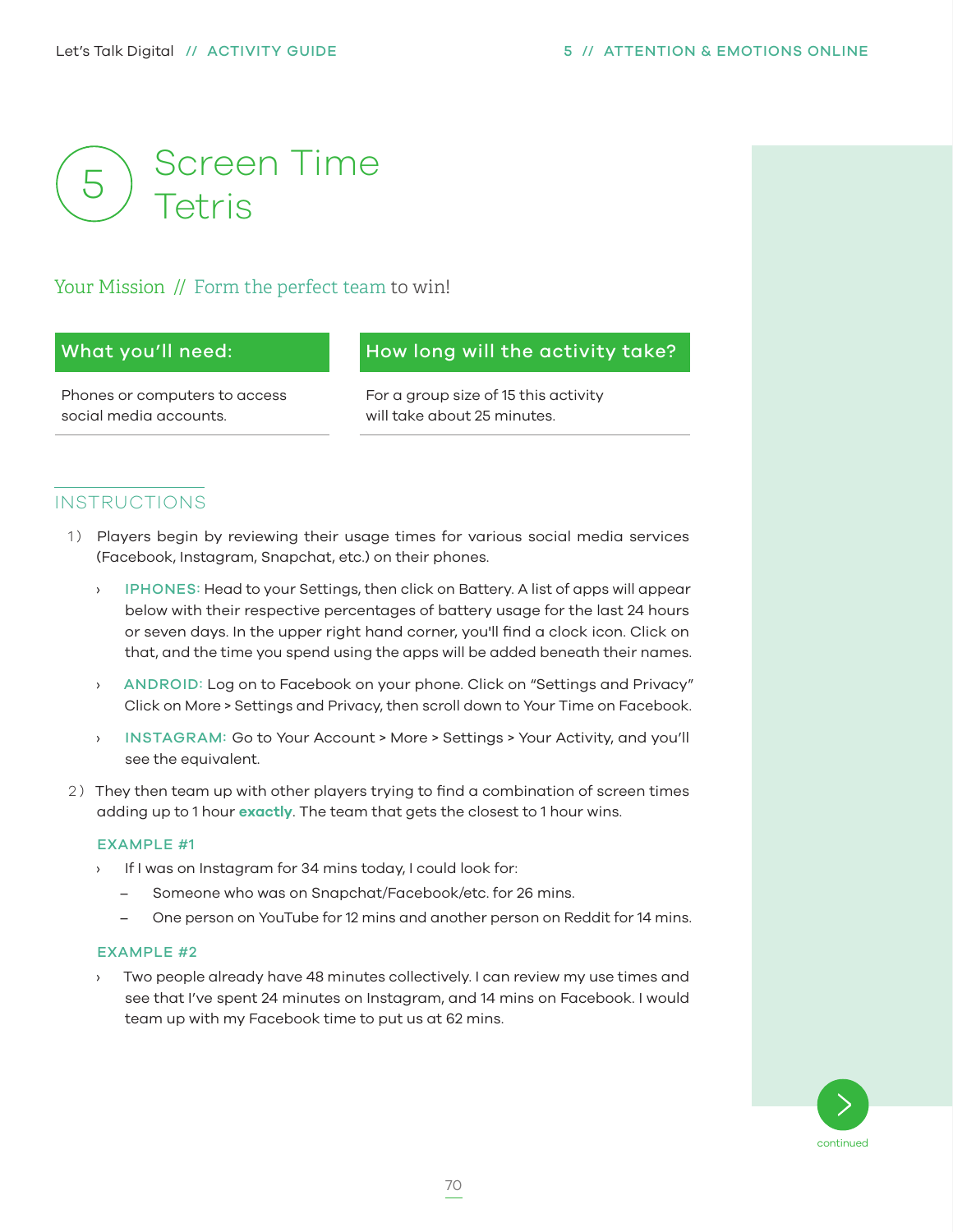

# 5 Screen Time Tetris

#### ALONG THE WAY DISCUSS…

The average usage times are 58 mins (Facebook), 49.5 mins (Snapchat), 53 mins (Instagram), 40 mins (YouTube).

- 1) How close are people to the average?
- 2) Are people comfortable with how long they spend on it?

### VARIATIONS

Try to add up to 2hrs, or 3hrs.

People can only select one account to use.

### WHAT'S THE POINT?

Many of us are aware that we are addicted to our smartphones. This game may help us recognize the degree to which these devices are able to capture our attention without us even realizing it. It will hopefully foster a conversation around just how much of our time we'd like to be on our phones vs. how much time we actually spend on it.

#### Resources

N / A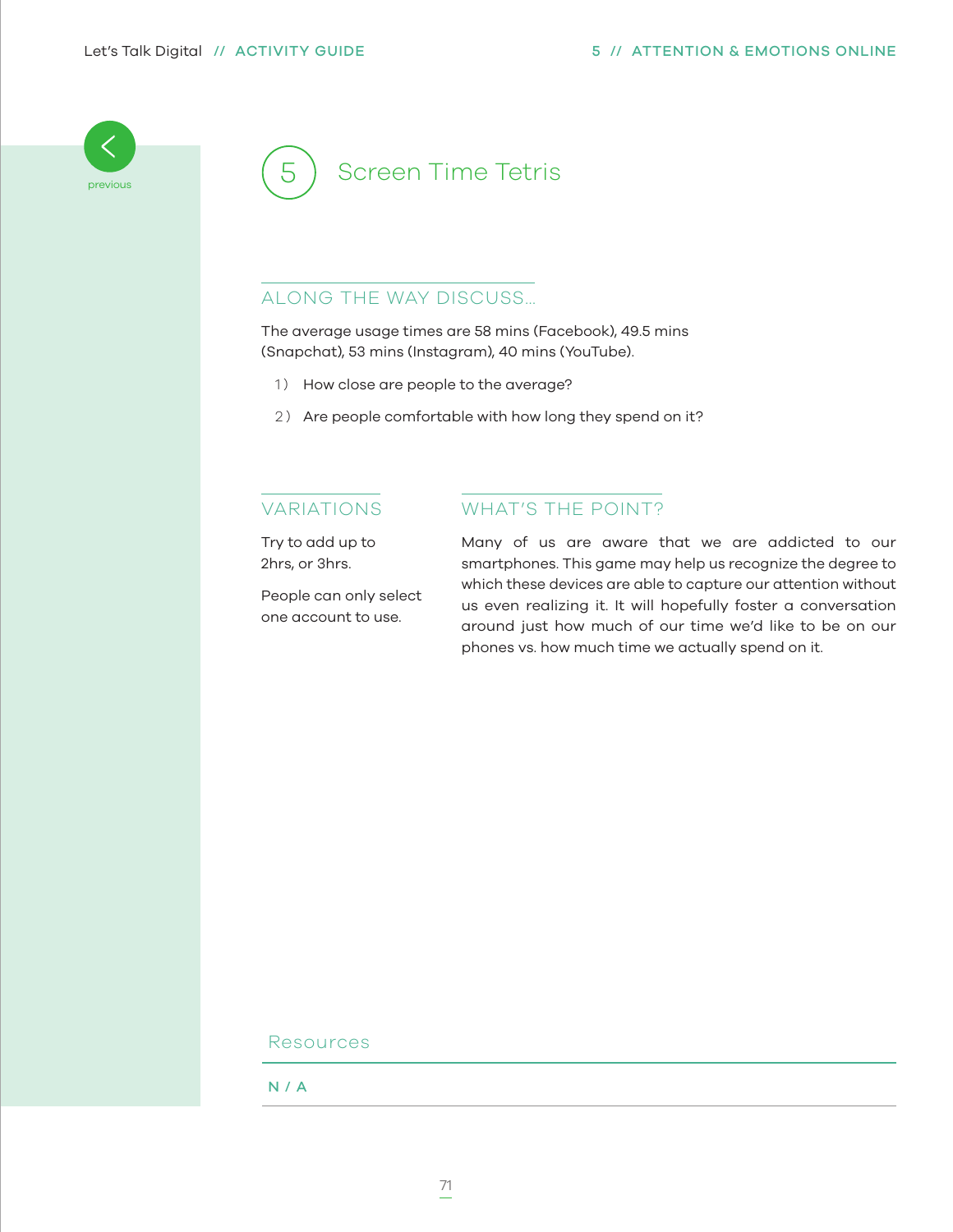# 6 // The Changing Media & Information Environment

Traditionally, mainstream media employing professional journalists (like television, newspapers, and radio) was the source of most information and opinion—on everything from restaurant reviews to political views. The rise of digital media has reduced the power and centrality of mainstream media, and allowed new voices to emerge. This is both positive and negative; the new media landscape is more open and accessible, but there is also less quality control in the information that is shared. These changes in how we access information require changes in media practices, and also for us to become more careful consumers of information.

# What is it?

Online reviews have changed how people shop and go to restaurants. Some influencers take money to provide favourable reviews. But can you trust them? What about news outlets? If they take money from advertisements, can you trust them?

In the past, most people got their news solely from traditional media like TV, radio, and newspapers. Today, many other types of media exist alongside them and have gained in popularity, but traditional media are still the source Canadians turn to most often for quality news.

With traditional media, stories are assigned to and reported on by professional journalists who have direct access to primary sources: politicians, public office holders, and celebrities, for example. These journalists have completed specialized studies and must adhere to certain journalistic standards, including a code of ethics and a commitment to share fair and accurate news. Media outlets are also subject to these journalistic standards.

Traditional sources of news are facing a very different media landscape today. Incomes from advertising—the lifeblood of traditional media—have plunged, and paid subscriptions, especially for smaller local newspapers, have fallen. This has led to drastic cutbacks in the number of journalists. Some newspapers have closed shop altogether.

As traditional media compete for advertising, some have turned to running "sponsored content" or "advertorials," where money is exchanged for producing content favourable to the sponsors. As newspaper staff numbers shrink, remaining papers have increased their use of wire services, purchasing stories from other papers to fill gaps in their news coverage. There are fewer "boots on the ground"—journalists free to go in the field to gather local stories or verify facts—and less money for newspapers to experiment with online models. There are also concerns that newspapers are decreasing their reporting of hard news and are instead providing more Op-Eds. Hard news refers to stories which focus on the reporting of events, with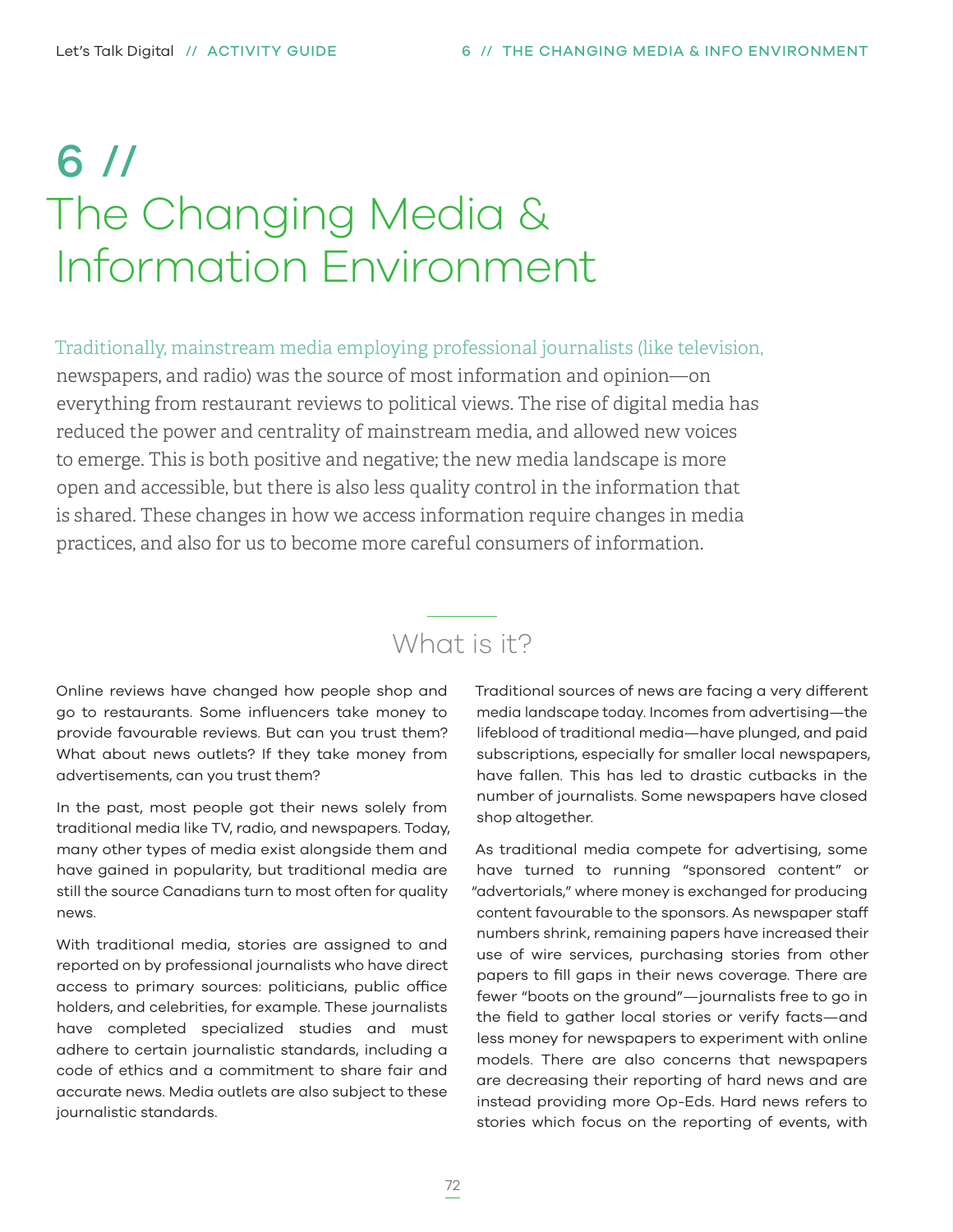the goal of informing the public. They are based on fact, with some analysis. Op-ed is short for "opposite the editorial page" and are intended to persuade the reader on an argument. Op-eds communicate the opinion on the columnists who write them. The concern is that Op-eds are becoming blurred with hard news, and fact and opinion become blurred together.

An additional strain on traditional media is that there is an increasing concentration of ownership in the mainstream media market. The concern is that the political bias of the owner impacts the reporting of the news. If local papers and radio stations are bought by larger companies, we may lose the unique voices we have reporting on local stories and focus on other matters.

Another defining characteristic of the changing information environment is the rise of new media. New media is the use of digital technology (computers or the Internet) to share information. They are interactive, using two-way communication. Stories can be easily shared, linked to, viral, and accessed. The public is no longer solely relying on traditional media for its news. For example, information can come from online-only publications, personal blogs, social media, messaging apps, or YouTube.

The rise of cell phones and smartphones has made it easy for anybody to take pictures and videos and share them instantly. In some cases, these "citizen journalists" are people who are in a certain place at a certain time, like those who happen to observe a house fire, a terrorist attack, or an altercation with police. Citizen journalists are people who are not related to a news agency but share information. They record what they see and share it with the world on a one-off basis. Although this type of journalism is not held to the same journalist standards as other forms of news, the information shared is not necessarily false or biased.

Others are involved for the longer term. They may share the stories of their communities on an ongoing basis, or regularly attend events to share their perspectives. Over time, these ongoing citizen journalists can build up a following. As they build a following, their content becomes available to a larger audience and their impact on news sharing grows.

Such citizen journalism bypasses the filtering imposed by the traditional media. As with other new media, it allows a direct relationship between the producer and consumer but does not adhere to the journalistic standards of traditional media. Without these safeguards, there is more room for mistakes, bias and misinformation.

### How Does It Impact Our Lives?

Simply put, it's hard to say. Researchers disagree on whether trust in traditional media is rising or falling. An IPSOS 2019 survey found that 72% of Canadians trust traditional news media to give unbiased political coverage (up 7 points since 2018 and up by 3 points since it was first measured in 2008).

The Edelman Trust Barometer measures global rates of trust in key institutions in society such as media, government, NGOs, and business. In 2019, it found that 57% of Canadians trust the media (up 8% from 2018). On the other hand, a 2019 survey from CanTrust found that rates of trust in media had dropped to 40% (from 54%, when it first began measuring in 2016).

According to a study by the Reuters Institute at the University of Oxford, there is a general distrust in the

use of social media for the sharing of digital news. The 2018 report analyzed a survey conducted in 37 countries and found that only 23% of people trusted the news that was presented to them on social media. This is an all-time low for the study, which has been conducted since 2012. Additionally, 63% of respondents in Europe believe the government should do more to fight fake news in Europe.

What is clear in the research is that the likelihood of you trusting media (and other institutions) is affected by many different things: your education level, household income, age, or whether you consume a lot of media and regularly engage in public policy and business news. It has been found that perceptions of the media vary according to political affiliation and gender,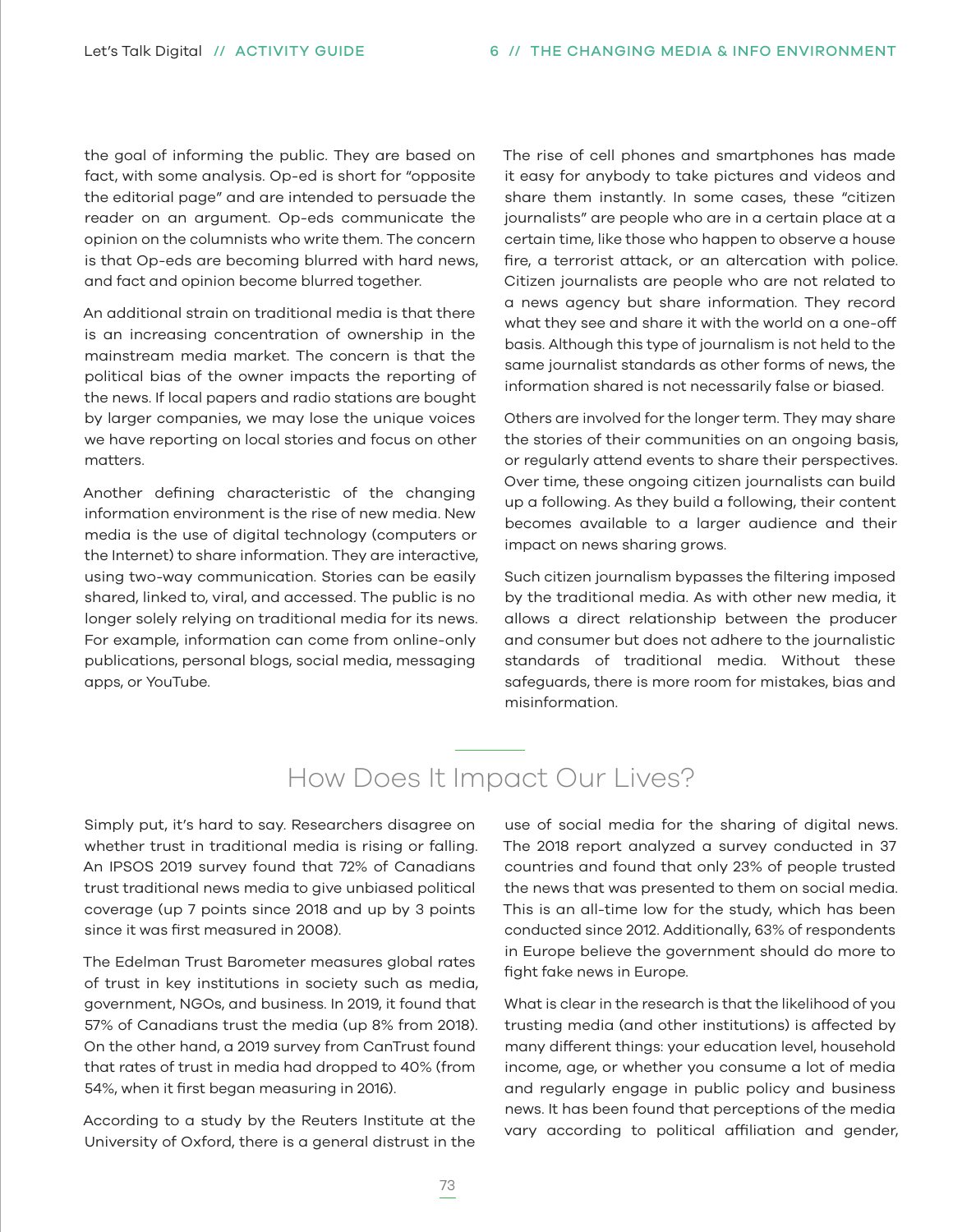too. So it's difficult to understand all the factors that influence trust in the media, as the way people view the world is related to a number of interrelated factors.

Looking a bit more closely at some of the data, certain groups of Canadians are more likely to trust the media than others, and the gap between these two groups is growing. For example, in the case of the Edelman Trust Barometer, researchers found that 74% of "informed Canadians" (25 to 64, college-educated, in the top-quarter for income, and often tuning in to the news) trust the key institutions of media, business, government, and NGOs. On the other hand, only 54% of the rest of the population feels the same. This "trust gap" is the highest it's ever been in Canada, and the second highest in the 27 countries surveyed. Canadians

are also more likely to trust traditional media over other types of sources. Social media, on the other hand, is the least-trusted source of news. This is a global trend.

In summary, Canadians are not tuning out—they are still seeking to stay informed and traditional media sources are still the go-to reference for Canadians to get reliable news. In fact, according to the latest Edelman Trust Barometer, more Canadians report consuming news every day (42%, up 11 points from 2018) and the number of people disengaged from the news has also dropped (from 54% in 2018 to 33% in 2019). But the same group no longer wants to pay for its news, and would like to access it at any time, leading people to increasingly consult digital sources.

### How Does It Impact Politics?

Today's information environment is much more open and diverse. Citizen journalists cover stories that might never have been discovered. Anybody armed with a smartphone can report the news!

However, the more saturated information environment means that we're also getting more clickbait, recycled stories, and fake news. It's more difficult for Canadians to discern ads from opinion pieces, or even from hard news stories.

Citizens should have a say in how they are governed. But citizens can only take part in democracy if they have credible information about what the government is doing, and the feasibility of the options provided by those competing for their votes. A significant number of Canadians are worried of the possible effects of disinformation being used to thwart democracy. Since new media are not regulated by journalistic standards, and traditional media are struggling, Canadians find that they have fewer and fewer trusted sources of information to turn to. If Canadians no longer feel that they have access to fair and accurate news, their capacity as citizens to participate in democracy is undermined.

Traditional media, especially newspapers, are struggling. When the market or business logic of news outlets becomes their sole preoccupation, the normative component of sharing the news—that people should be given accurate information to stay informed and take part in decision-making—takes a hit. Small local news outlets close, resulting in certain regions becoming "news deserts." These communities lack the information they need to make educated political decisions. Larger papers are now dominating the market, but they are increasingly owned by fewer and fewer companies, with less room for original news coverage. Most are unable to cover very local news.

New media are both a blessing and a curse. They allow for more interactive content, and they're accessible as we mentioned, anyone can take part. But they occupy a digital space with very little oversight. Traditional media are required to fact-check, use multiple sources, be fair, and they are edited by professionals. New media do not play by the same or by any—rules. Can new media be trusted? Do they show the whole story? And who are they accountable to, especially when the content is anonymous?

Although anybody with a blog or social media account can contribute to the information environment, it does not mean that everyone will be heard. New media spaces are still dominated by large companies. What the public gets to debate online is largely dominated by what appears on Facebook and Google. Companies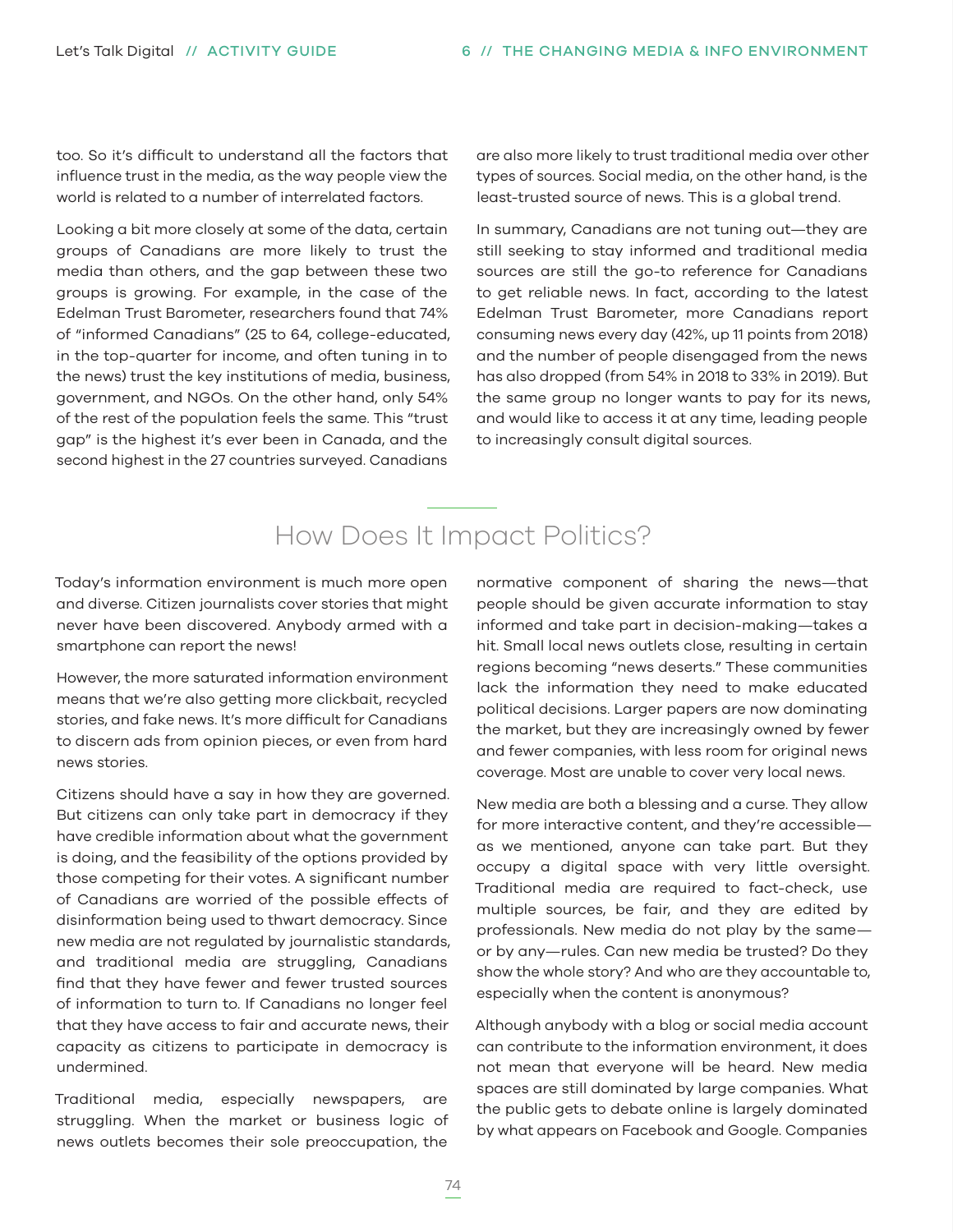are also able to pay in order to have their news seen by larger masses of people. On Facebook, if you have the money, you can pay for social media companies to target users in order to grow your audience and have more eyes on your stories.

Like citizen journalist, governments and political parties have also taken advantage of new media platforms to speak directly to citizens, without having to go through traditional media. While this is allowing a direct connection between politicians and citizens, this content can be shared without the fact-checking performed by news organizations. For example, some governments and political parties have created TV shows, newsletters, or websites that look like real news but provide biased information that furthers their political agenda.

### What We Can Do About It?

There are a number of actions that citizens can take to combat the harmful effects of changes to the media landscape:

- 1) Support reputable, accredited, peer-reviewed news media by paying for subscriptions, especially for local media. It takes significant resources for news outlets to prioritize rigorous journalistic standards.
- 2) The "trust gap" in media is related to many different factors, but having media cover different social groups—and not solely publish stories that the "informed Canadians" are interested in—could result in the rest of Canadians not feeling left behind.
- 3 ) Encourage media to be pro-active in explaining how they do their job and the lengths they go to be accurate and fair. If media sources make greater efforts to be more transparent, there will be fewer reasons for Canadians to doubt them.
- 4 ) Some media sources have successfully made their funding models more transparent, or sought alternatives to the ad-funded model. For example, some media are turning to crowd-sourced funding.
- 5 ) News that is fact-checked more openly is more trustworthy.
- 6 ) Demand honesty, integrity and transparency from our public leaders. When they attack the media, unfounded, they undermine much more than the media outlets—they undermine citizens' ability to get information and hold them to account.
- 7 ) When you hear that a reputable news source is being unfairly criticized, stand up for them. A recent US study found that when journalists ignore attacks on their profession, people tend to believe they're conceding to the fact that their coverage is slanted. We're social creatures, and respond to what others say and do. Your voice could lead someone to verify the facts surrounding criticism.
- 8) Train yourself in civic literacy. Those who are more skilled at spotting fake news online are also more likely to trust the news.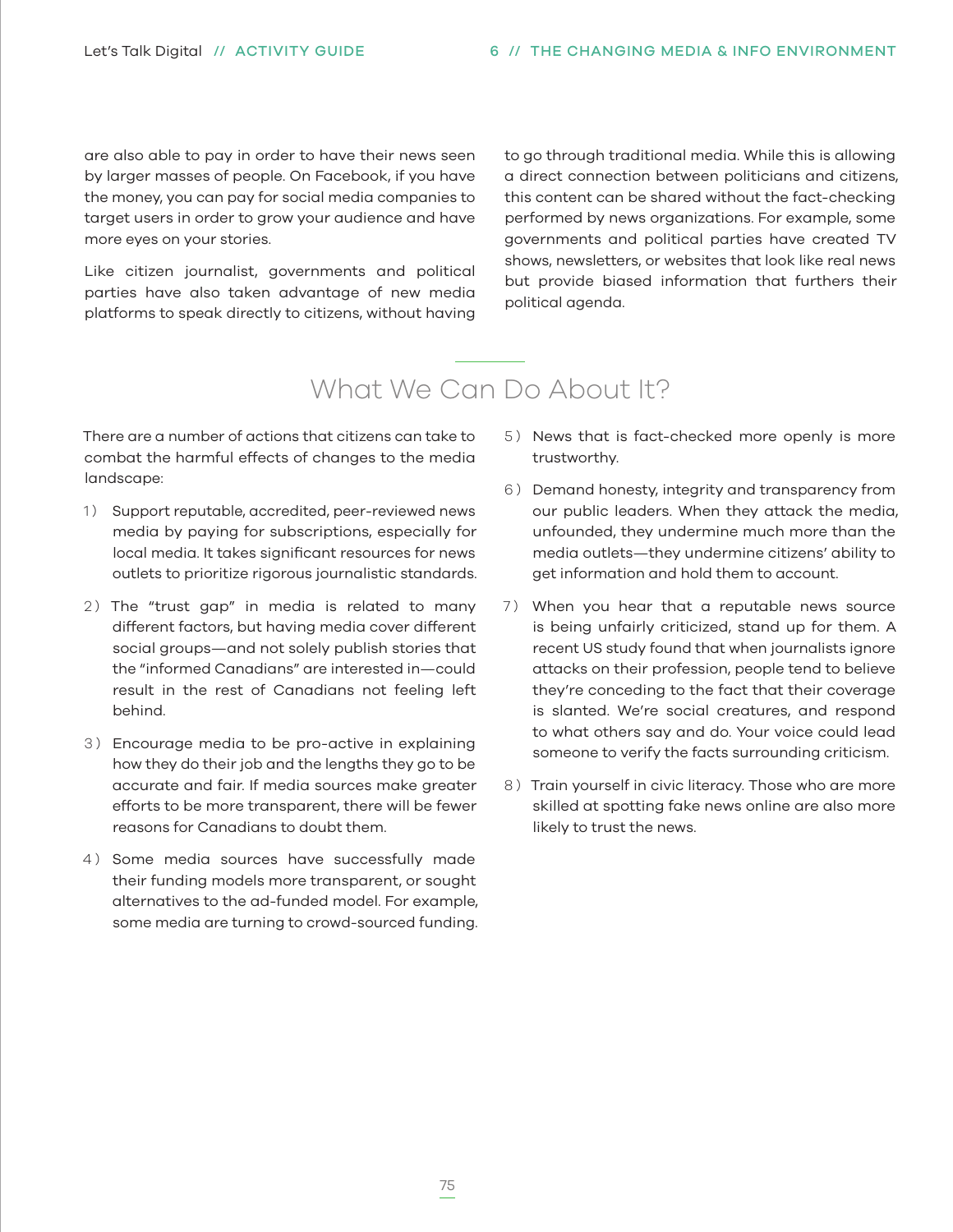

Your Mission // Convince others that you're telling the truth (even when you're not).

### What you'll need:

### How long will the activity take?

Access to the Internet.

For a group of 15 this activity will take approximately 10 mins (with additional 3 per additional round).

### ROLES

- FACILITATO a BGCC staff member
- › REPORTER one volunteer
- › PUBLIC the rest of the group

- 1) The Facilitator provides the Reporter with a weird stock image to review for 5 seconds.
- 2 ) The Reporter and the Facilitator play rock, paper, scissors. If the Reporter wins, they have to report the truth about the image they saw to the Public. If the Reporter loses, they have to lie and invent a photo to describe to the Public. In either case, they must try to convince the Public that they are telling the truth.
- 3 ) Three members of the Public (selected by the Facilitator) can then ask the reporter one follow-up question to catch the reporter if they're lying.
- 4 ) The Public records their guess on a piece of paper.
- 5 ) Every correct guess earns a point. After everyone's had a turn as the Reporter, the person with the most correct guesses wins.

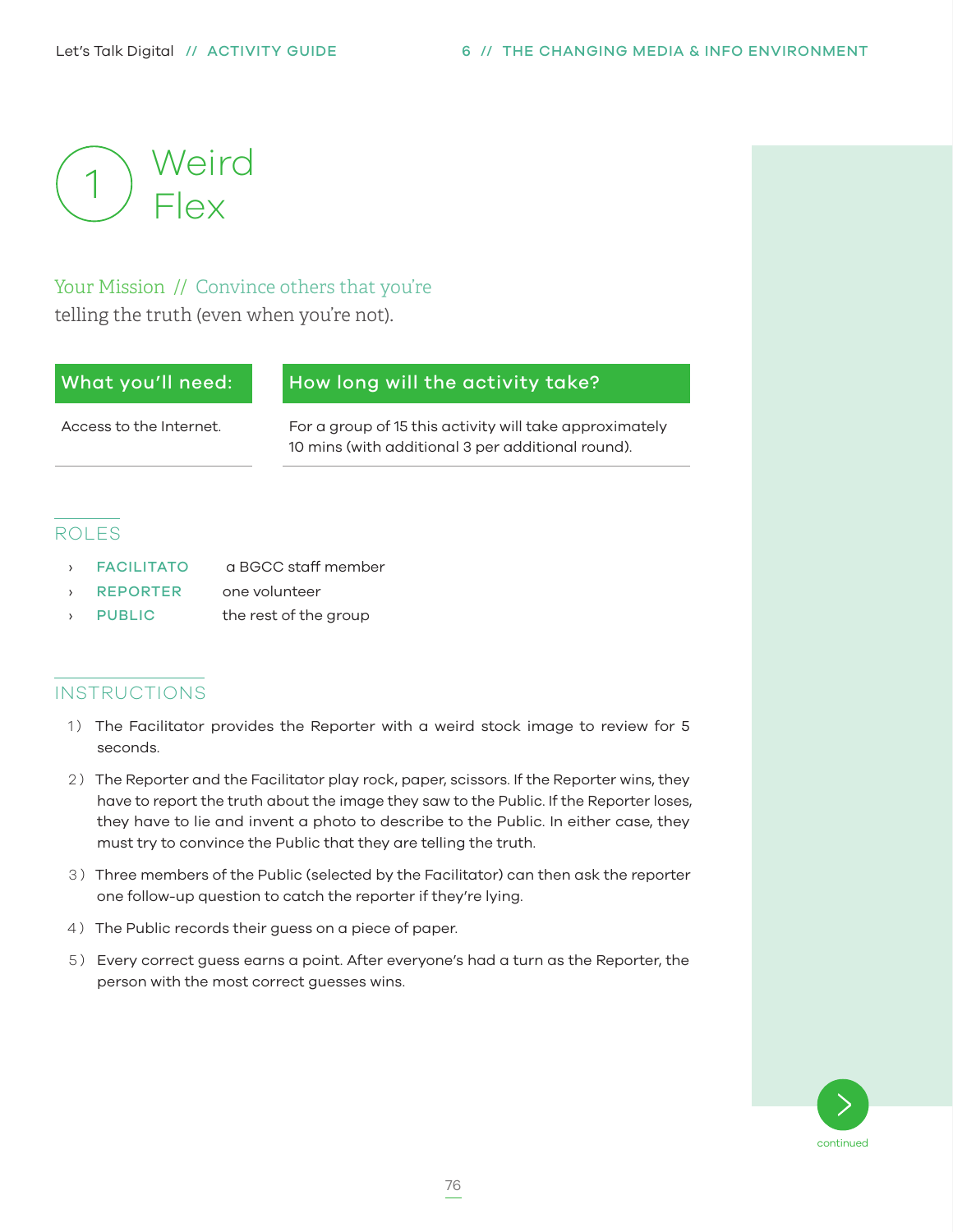

### Weird Flex

### ALONG THE WAY DISCUSS…

- 1) What are the cues you're using to tell if people are telling the truth? Are they working?
- 2) News sources can't always be right. Note the sources that issue corrections when they realize they've gotten it wrong.
- 3 ) How do you tell when real media sources get their stories wrong on purpose or by accident?

### WHAT'S THE POINT?

The point of this game is to recognize it can be hard to distinguish mis/dis/information. There are cases where disinformation is the goal. However, misreporting can easily be unintentional (as is the case in this game). That is often how misinformation spreads. This game brings attention to the fact that different motives can produce the same kinds of dis/misinformation spread.

### Resources

#### WEIRD STOCK PHOTO COLLECTION

https://www.Google.com/search?q=weird+stock+photos&client =firefox-b-d&source=lnms&tbm=isch&sa=X&ved=0ahUKEwj4u-XLvfTiAhVIXK0KHaL6APwQ\_AUIECgB&biw=1280&bih=645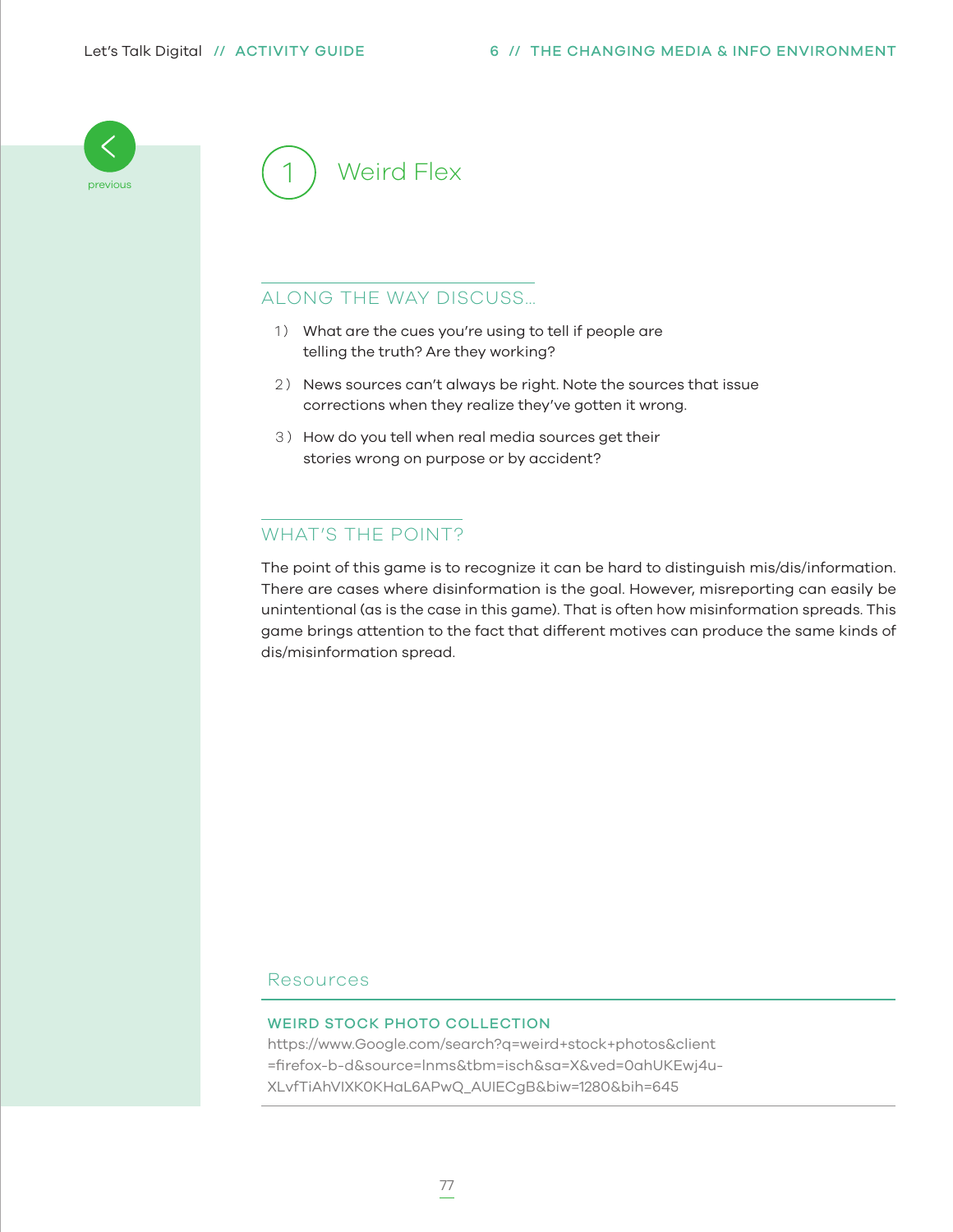## Rear View  $2)$  Mirror

Your Mission // To describe and report the news as accurately as possible.

How long will the activity take?

With a group size of 15 this will take about 10-25 minutes.

### What you'll need:

Access to the Internet.

Weird stock photos.

Pencils and paper.

### ROLES

- › FACILITATOR: Assigns roles and distributes photos.
- › WITNESSES: Describe a weird stock photo to a reporter.
- › REPORTERS: Reporters try to draw the image being described to them.

- 1) Reporters and witnesses pair off, and sit back to back.
- 2 ) A facilitator provides the witness a weird stock photo (i.e. someone dressed in a onesie of a Pokémon in a silly pose).
- 3 ) The reporter has 3 minutes to draw what the witness is describing in the most accurate manner possible
- 4) CONCLUSION: The Reporters try to describe what they drew to the group. Then the original image is shown to the group. We get to see the ridiculous difference between the two and hilarity ensues.

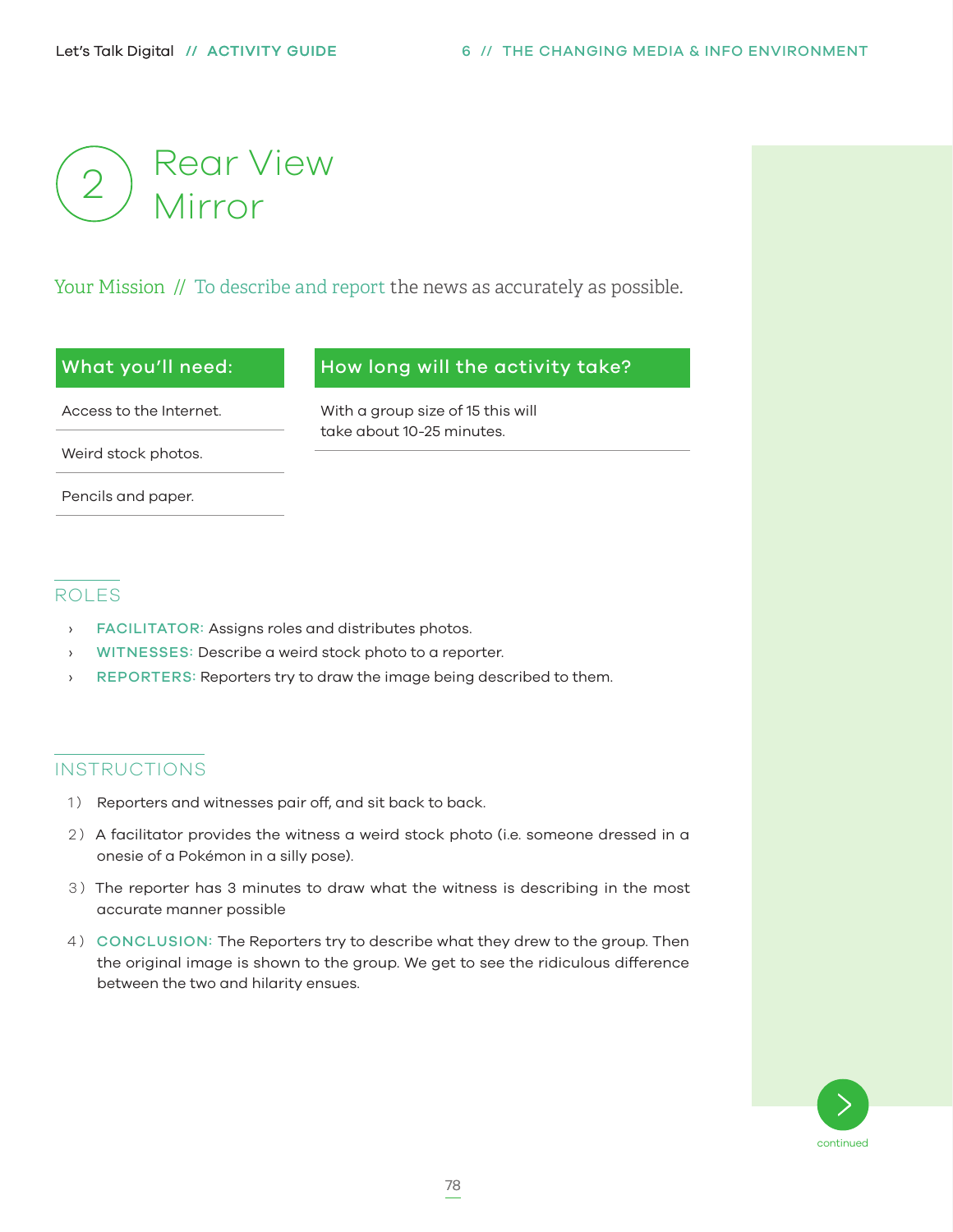

### 2 **Rear View Mirror**

#### ALONG THE WAY DISCUSS…

- 1) How the drawings don't need to be perfect. Not everyone's an artist.
- 2) The difficulty of explaining simple things to someone. Someone is wearing a Pikachu onesie in a silly pose may seem straightforward but how big is the person? What does that silly pose look like?
- 3 ) How our bias stops us from seeing where or what our blind spots are.
- 4 ) The amount of focus and concentration it takes to describe something accurately.

### VARIATIONS

Add two or three more rounds to see how bad the drawings get. Decrease the number of minutes the reporter has to draw from 3 minutes to 1 minute.

### WHAT'S THE POINT?

With cell phones, citizens are now reporters by default. They frame stories as best they can, but it's easy to misinterpret these stories and distort reality. This game helps to recognize how one's interpretation of things is not the same as others. Despite the witness's best efforts to describe something they are looking at right in front of them, someone who is not looking at the same thing can understand it very differently.

#### Resources

N / A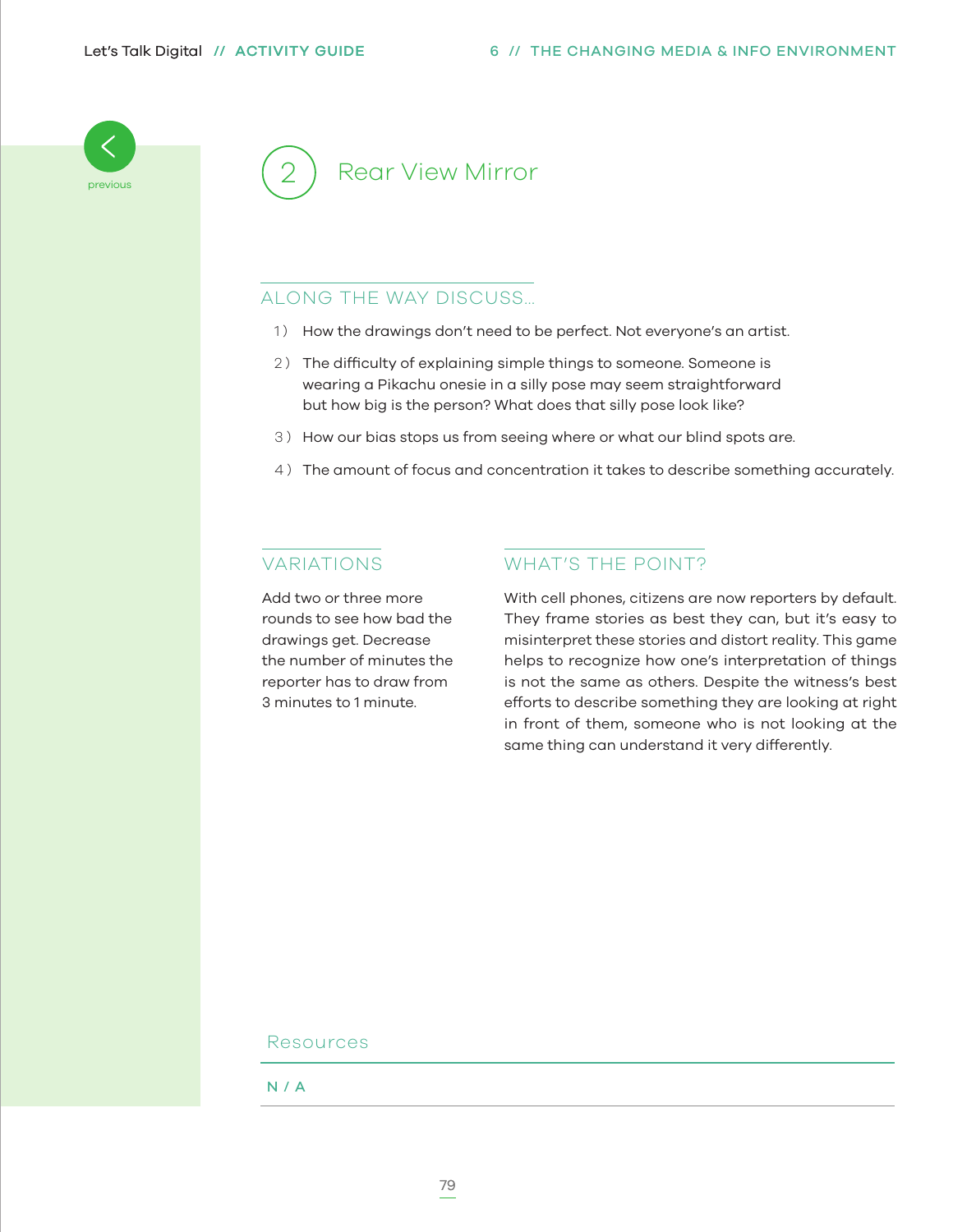

Your Mission // Write a story… with some help. Fold over stories are stories written one line at a time, by people who never have the full story.

### What you'll need:

How long will the activity take?

Pieces of paper

Pencils

With a group of about 15 people, this activity takes about 10 minutes.

### INSTRUCTIONS

Give each youth a sheet of blank paper. Write the following words on the board in a vertical line: WHO, WHAT, HOW, WHERE, WHEN, WHY. Explain that everyone will be writing a sentence story. Write an example on the board, explain, asking for suggestions.

- 1) Tell them to write someone's name at the top of their paper, i.e., their own, a friend's, the facilitator's, a famous person that everyone knows; fold the paper over once so no one can see it, then pass the paper to the person on their right.
- 2) Write on the received paper what the subject did (suggest funny or outrageous actions), fold it over and pass it on to the right.
- 3 ) Continue to write one line, how they did it (adverbs), fold and pass; where-pass; when-pass; and last of all, why (because...) and pass it one more time.
- 4 ) Have the youth unfold their stories, and read them silently. Help anyone who cannot read what the others wrote, or doesn't understand.
- 5 ) Ask one youth at a time to read "their" story aloud, or turn the stories in for the facilitator to read. Funny!

### ALONG THE WAY DISCUSS…

- 1) How reliable is social media for getting information about breaking news?
- 2) Have you ever heard/passed on information on social media about breaking news that turned out not to be true?

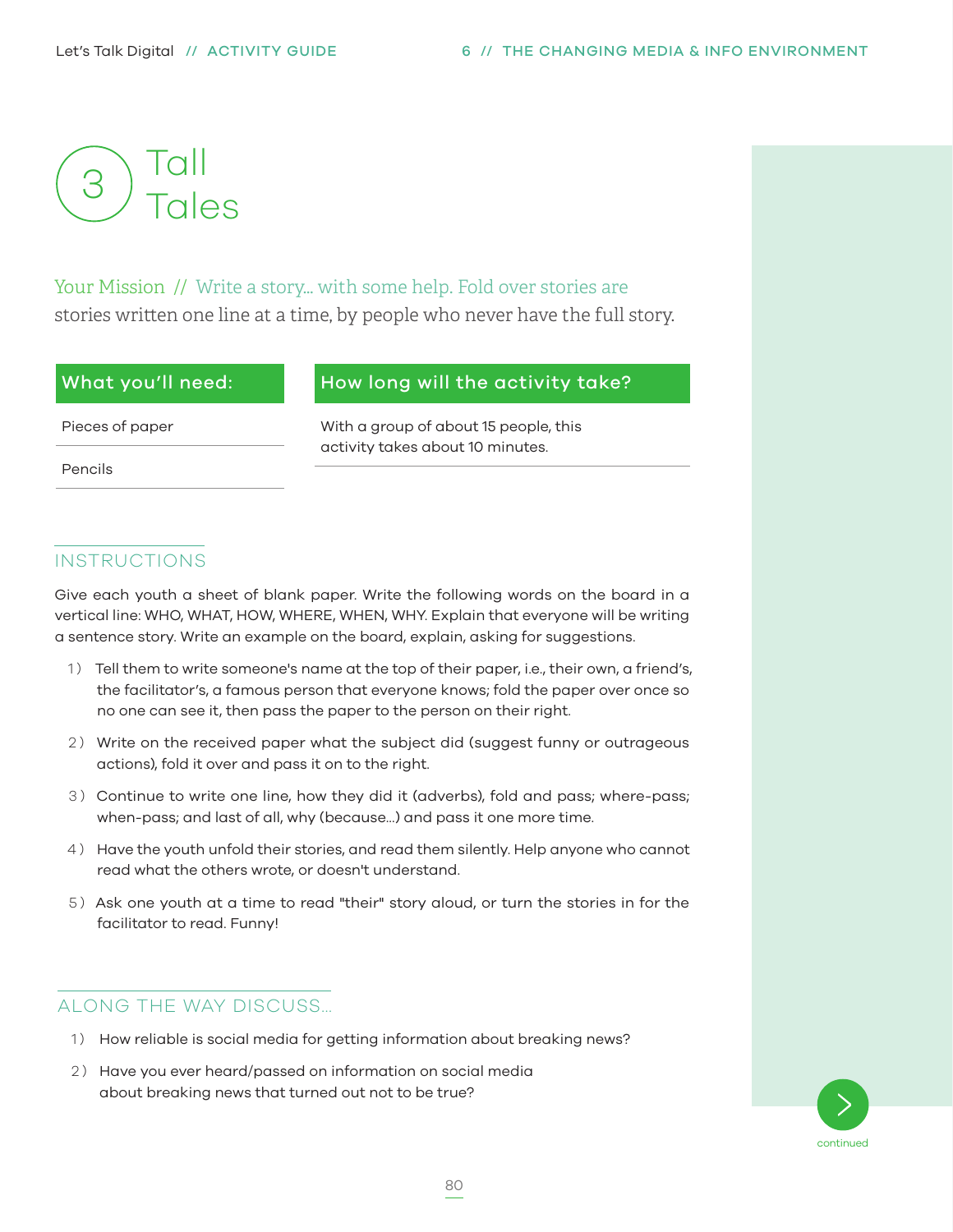

3 ) Tall Tales

### VARIATIONS

When you get to the why, you can add "Then" to bring new characters into the story.

Try a version where you try to write reasonable stories. Does it work?

### WHAT'S THE POINT?

The most common source of news for youth is social media. This means that people only hear bits and pieces of stories from people on their feeds at a time. In particular for breaking stories, no one will have the full picture to be able to communicate the story effectively. This leaves room for all kinds of miscommunications and misunderstandings. This activity is designed to highlight the importance of context in information sharing. When there is no context, the story can be hilariously misinterpreted.

### Resources

N / A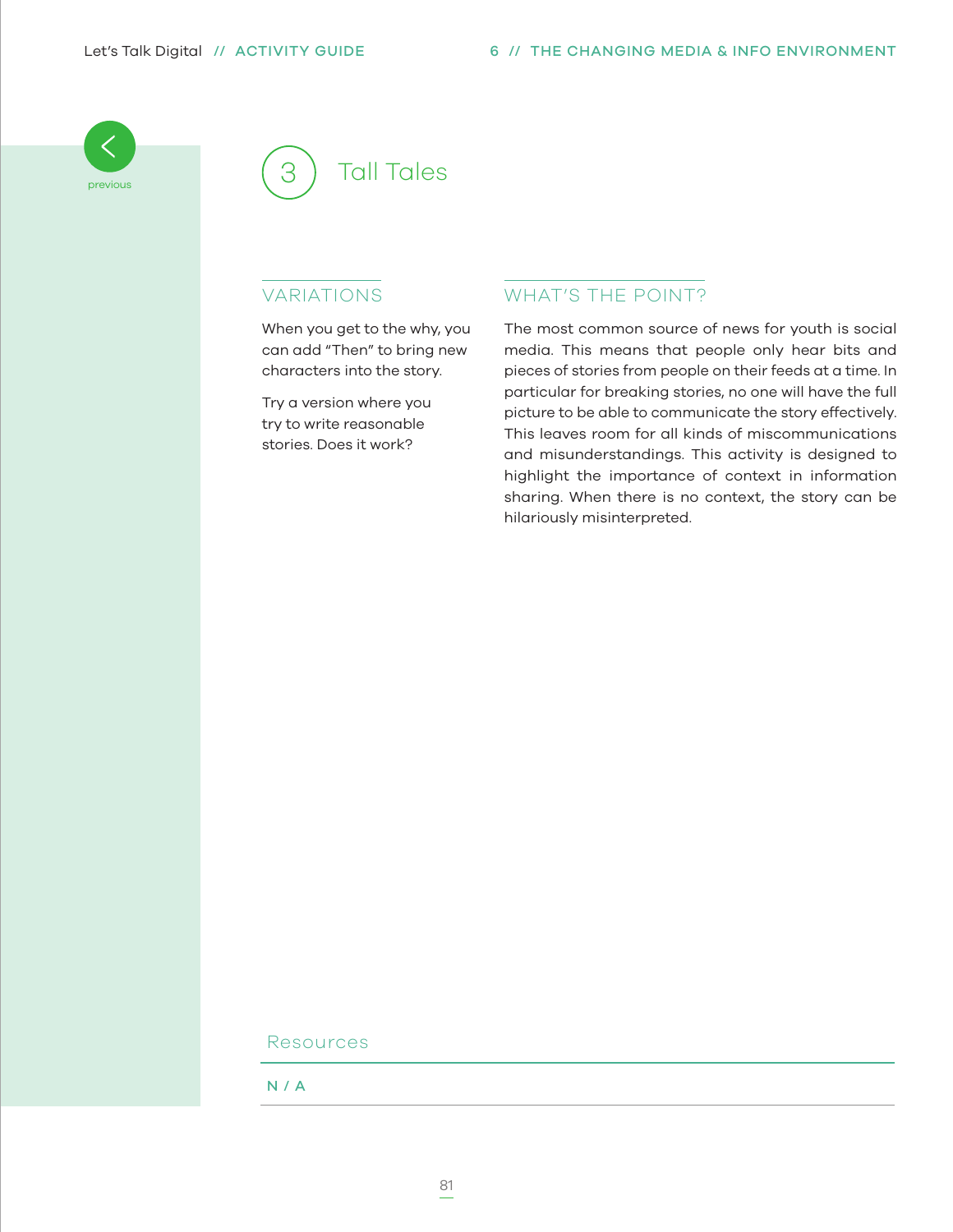

Your Mission // Create a collaborative Zine that reflects the vast interests of your group.

### What you'll need:

Surface(s) that you can use art supplies on.

Art supplies: paint, pastels, non-permanent markers, and/or crayons.

Diverse magazines (sourced from local thrift store).

Scissors

Glue or tape, Pens or pencils

### INSTRUCTIONS

- 1 ) Ask each person to pick a topic to focus on and provide 30-45 minutes for them to create one to two zine pages.
- 2) By the end of the session everyone combines their pages for one complete club Zine. Suggested topics include:
	- › Community
- › Human Rights
- › Environment
- › Wellness
- › Youth Activism
- › Digital World

### ALONG THE WAY DISCUSS…

- 1) How you piece together different perspectives and styles into one Zine.
- 2) Have the groups provide input into the layout/order of the zine.

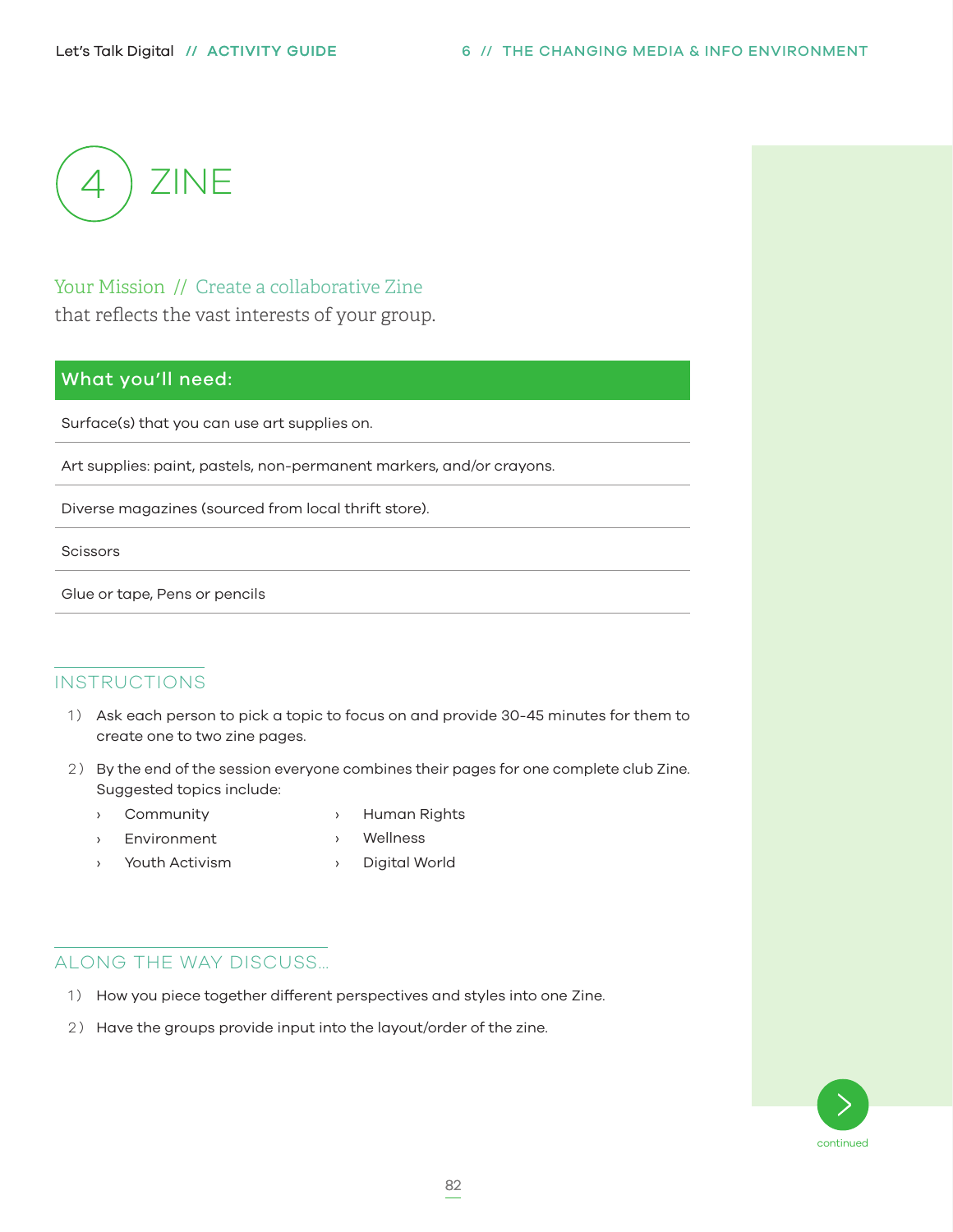

4 ) 7INF

### VARIATIONS

If resources allow it, collect the individual pages, photocopy and compile into one Zine for your club.

### WHAT'S THE POINT?

There are countless ways we learn and engage with information. This is a youthful activity that gives participants an opportunity to explore alternative ways to talk about topics outside of social media and school assignments.

Much like a newspaper or magazine, information is pieced together by topic. From a creative standpoint, the group will have plenty of creative outlets to share information from their own perspective. Zines are selfpublished materials with limited print runs. Besides creating collages of magazine clippings, Zines can include original artwork, games, poems, articles, short stories, and/or journal entries—the more curated and creative the better.

### Resources

### HOW TO MAKE A ZINE FOR THE INTERNET AGE - FADER

https://www.thefader.com/2015/10/27/how-to-make-a-zine-born-n-bread

#### EXAMPLE: BORN N BREAD

https://www.instagram.com/bornnbread/?hl=en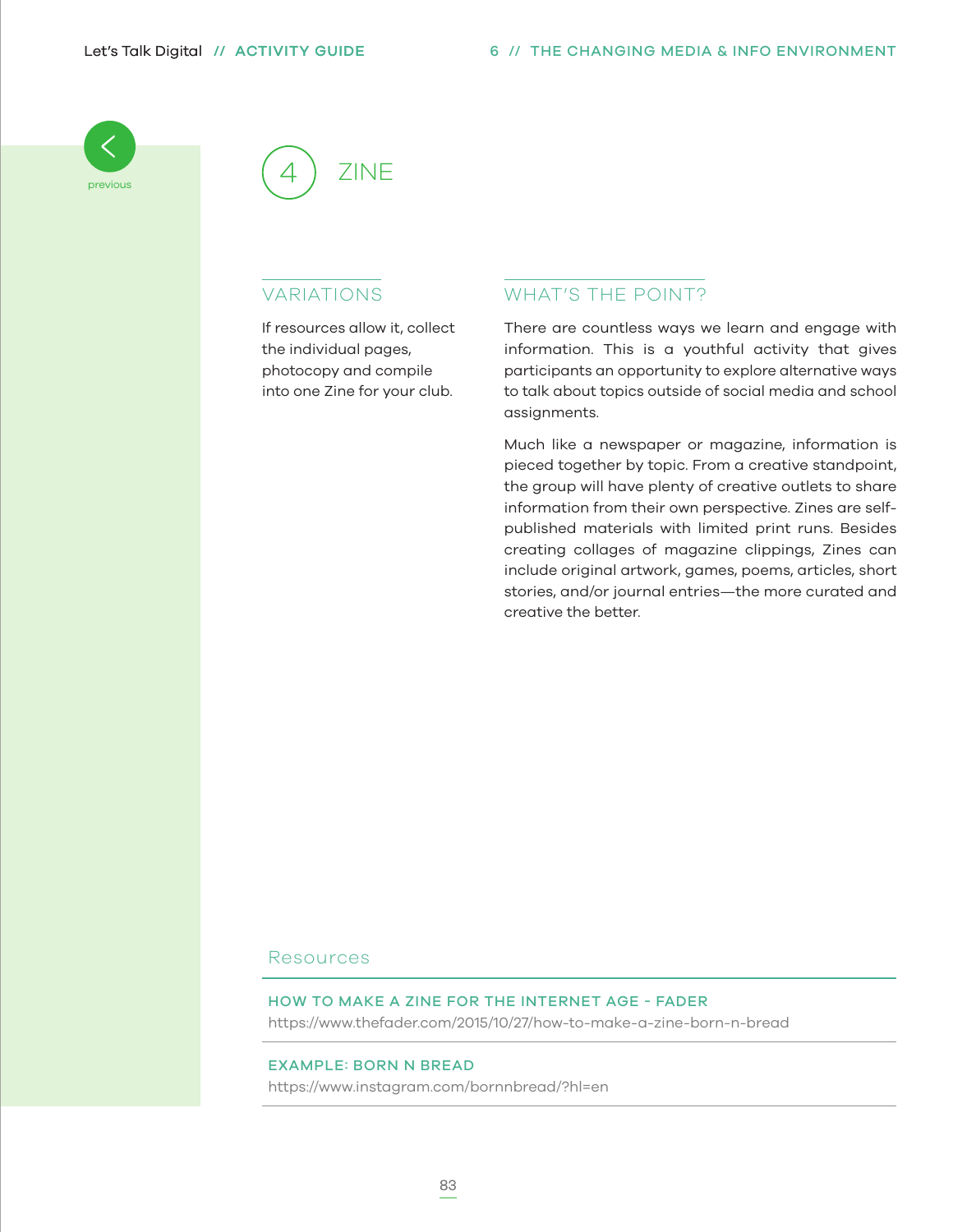# 7 // Political Targeting

Recent decades have seen a dramatic advancement in information and

communication technologies that allow political parties and campaigns to refine data and target voters in unprecedented ways. Political parties now have the ability to collect personal information on voters, analyze them to understand what each person cares about then create strategies and messages that target them directly. These abilities allow political parties to use their data-driven voter research to microtarget individual voters who they are most likely to influence. It is important to understand the effects of microtargeting on how politics is done, and on how we as citizens are in communication with parties and candidates.

### What is it?

Political targeting, also known as microtargeting, is a type of personalized communication that involves collecting personal information about people and then using that information to show people targeted political advertisements. Politicians use microtargeting as a means of efficiency, believing that targeting makes their ads more effective. These ads are created in an effort to address issues that are important to individuals. These ads are adapted in their format, layout, and language in an effort to meet an individual's interest to a maximum effect. Research demonstrates that those exposed to political targeting and advertising are more likely to act upon it. The use of political targeting and microtargeting can be both a blessing and a curse to democracies like Canada. On one hand, it can enhance political participation and voter turnout by encouraging people to go to the polls, and it can help share knowledge on political topics. However, it also presents risks. A party could advertise itself as a one-issue party for voters, when they have a whole platform of other issues, which can mislead

voters. And the data collection used for political targeting presents privacy concerns.

In the 2018 Ontario election, the Conservatives, Liberals and NDP all had different strategies for the use of microtargeting. CBC News and the non-profit American news site ProPublica partnered during the provincial election to monitor the messages used by political parties and interest groups. Political parties and interest groups used social media platforms such as Facebook and YouTube to micro-target ads at potential voters. They based their advertisements on users' interests, age, and location. In the lead-up to the election, the Conservative party was running 23 ads, the Liberals had nine, and the NDP had none. The Conservative party focused their advertisements on middle-aged men and people over 65. The Liberals focused on a wider spectrum. The Conservatives used targeted ads in certain communities, focusing on very specific issues. For example, in a Scarbourough-Agincourt by-election, they ran ads claiming that the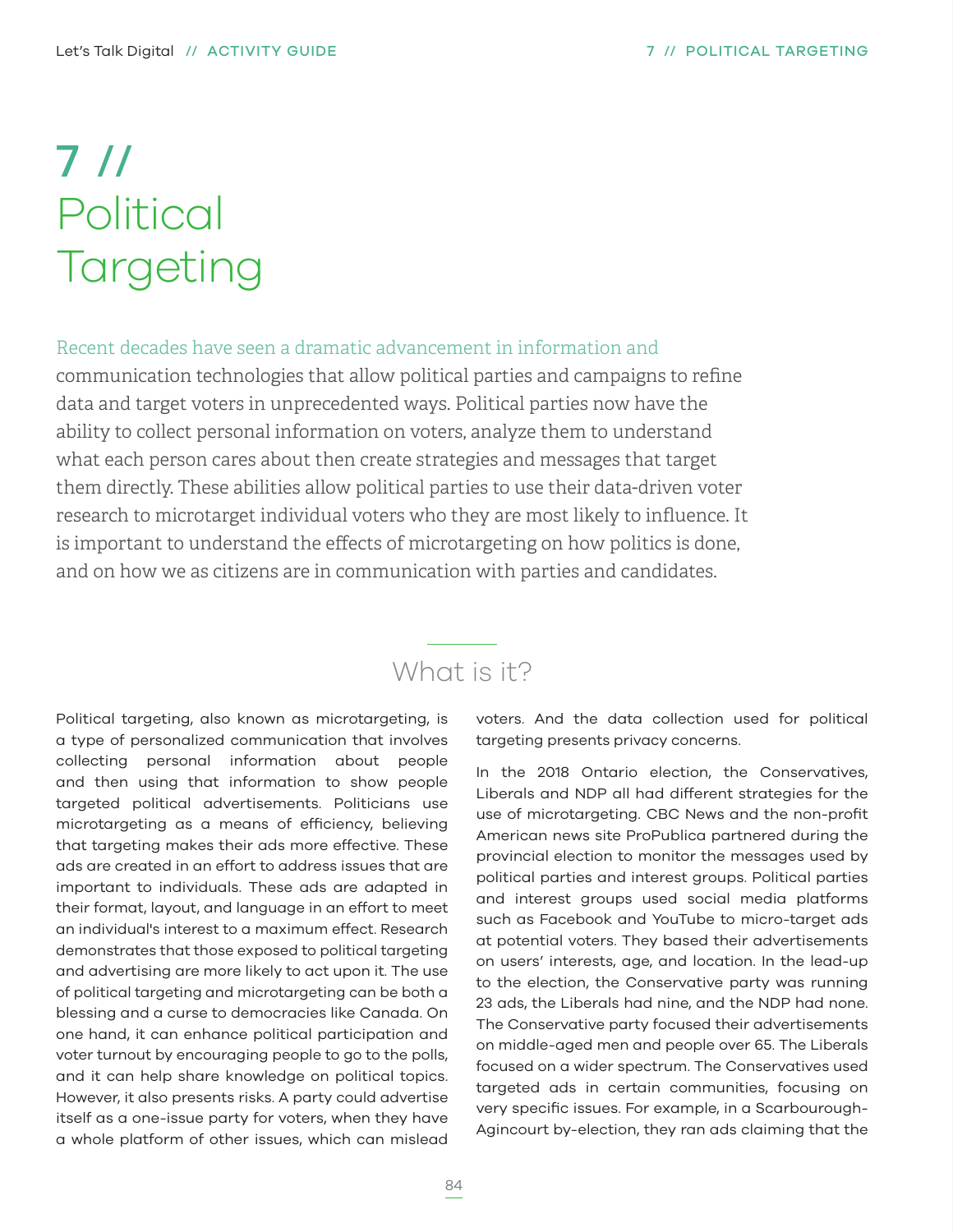Liberal's support for safe injection sites would bring more drugs to that community. The Conservative party knew that this was a wedge issue and, in this instance, created a campaign to focus on that issue in particular.

Moreover, special interest groups also use microtargeting to speak to specific demographics. An example would be the "Working Ontario Women" group, which ran attack ads against Doug Ford claiming he would cut nursing jobs. Also, "Ontario Proud" created targeted campaigns for people who liked the Canadian Taxpayers Federation on Facebook, claiming billions of dollars had been lost in Ontario because of Liberal Government scandals. The use of microtargeting by political parties allows them to speak to very specific demographics of voters and appeal to them by either highlighting a small section of their platform, or by attacking another party's record.

Currently, online political advertising is receiving a heavy amount of scrutiny. This is a result of the

ongoing debate surrounding its influence on the 2016 U.S. presidential election and the hugely controversial Brexit vote in the U.K. Online political microtargeting involves the creation of finely-tuned messages on specific topics based on individuals' demographic characteristics and consumer and lifestyle habits. Online political microtargeting can take two forms.

- 1) Political direct marketing in which political actors target personalized messages to individual voters based on a huge amount of acquired voter data.
- 2) Behavioural advertising which involves analyzing people's online behaviour and using the collected information to display individually targeted ads.

Online political microtargeting is used to identify likely voters for a specific party and then targeted them with messages. Microtargeting also allows political parties to advertise policy stances to citizens that match their interests, i.e. Universal Healthcare, Environment, Gun Control, Women's rights etc.

### How Does It Impact Our Lives?

The impact of political targeting is difficult to measure. Microtargeting has an individual impact on people's lives and a collective impact on our society. From an individual perspective, the ads you view on social media may be filtered and organized in an attempt to shape your policy views or persuade your vote in an election. On a societal scale, political targeting can be used to impact society enough to determine the outcome of an election—whether at the municipal, provincial or federal level.

In theory, political microtargeting can be used to increase political participation, knowledge transfer, and strengthen democracy. It can create online debate and dialogue about political parties and political issues that matter to you. It can create a more engaged and informed population. Online media and social media can mobilize people during an election. Online mobilization was apparent during Obama's 2012 election, Trump's 2016 election and even during the 2018 Ontario election. Organizations or political parties can use political targeting to encourage voting on Election Day, attend a meet and greet with politicians,

discuss politics with family members, or go to a political fundraiser in their community.

Political targeting online is more personalized for the recipient. This means that a political party is able to target you with an ad that speaks to your specific interests. It can be argued that this is better for both you and the political party sending the ad. You are able to quickly absorb information about a topic relevant in your life, and the political party is better able to reach a potential voter. Political targeting online is more efficient in comparison to traditional advertising like television, in which ads are created to speak to a broad audience, therefore increasing the risk of the ad having no relevance or impact on your potential vote.

Moreover, political online microtargeting can have a greater impact on a wider audience than traditional media. Online political targeting allows for access to a greater or different audience than traditional media. Not everyone watches or consumes news through cable T.V. It would be difficult to find a millennial or Gen X who still listens to radio on a regular basis. Therefore,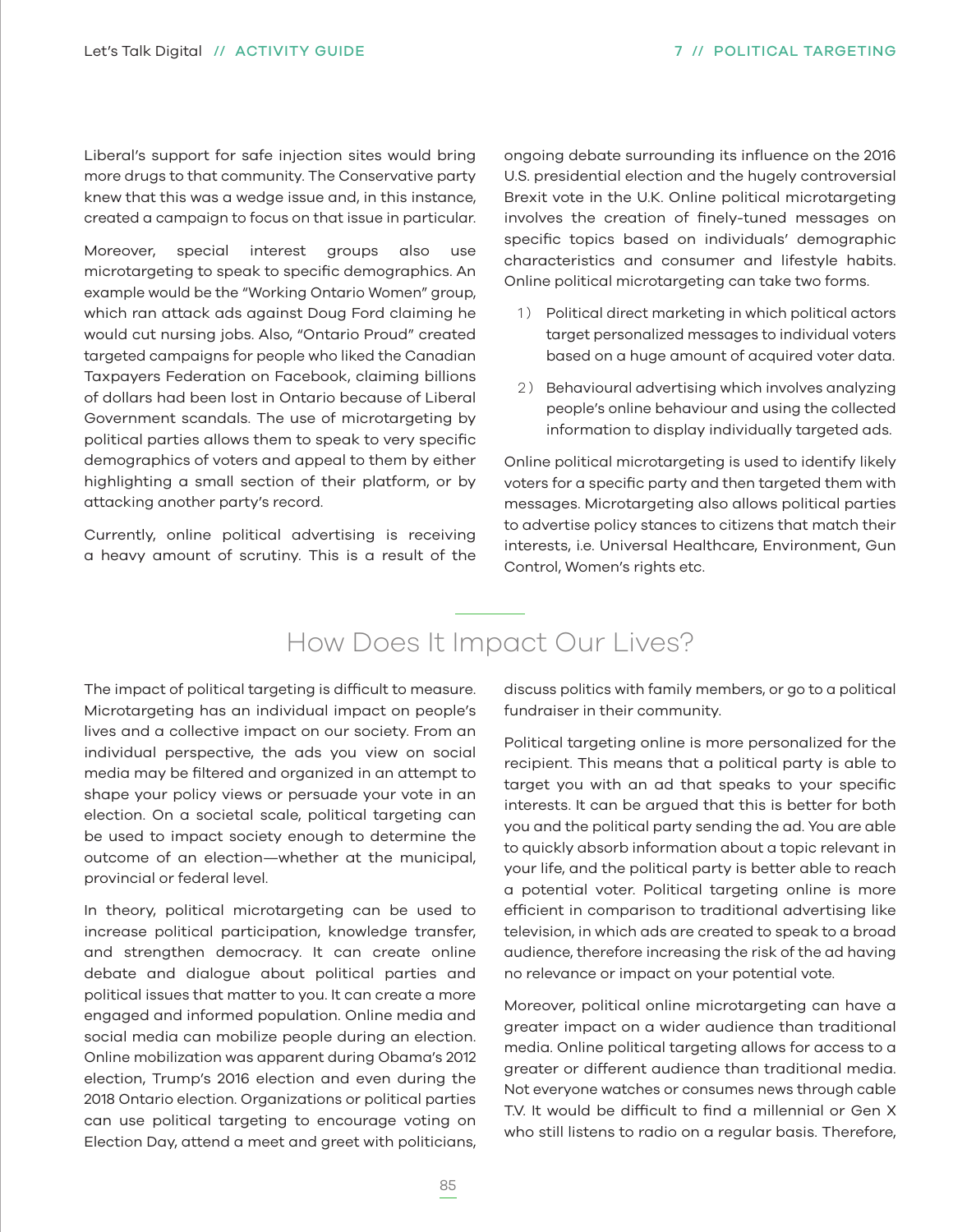online political targeting allows political parties to cast a wider net and affect a greater audience. Therefore, it could increase voter turnout for demographics who traditionally don't vote.

An example: Shruti is an 18-year-old first time voter. A provincial election is approaching. She is a first generation Canadian and her parents rarely talk about politics at home. Her civics teacher commonly falls asleep in class, and seems as uninspired to teach as Shruti is to do her homework on Friday nights. Shruti rarely watches T.V. and mostly engages with her friends on Instagram. Shruti plans on attending the University of British Columbia in the fall and her and her parents are concerned about paying tuition. She has been reading about student debt online. One night, Shruti sees an ad from a political party promising to address student debt and lower tuition. She looks for more information about the party and decides to perhaps vote for them. The advertising worked, and Shruti has become a more engaged citizen.

Political targeting presents a significant amount of possible threats for Canadian citizens. Primarily, your privacy can be invaded, manipulated or ignored. A major privacy threat involves the potential breach of personal data. Data breaches occur when hackers or other individuals access databases with personal data and release that information to the public. Data breaches have become a common topic in the news. A recent example occurred in 2017 when a marketing company contracted by the U.S. Republican Party had a data breach. The personal data collected on almost 200 million U.S. citizens was breached. Personal information was exposed, as well as suspected religious affiliations, ethnicities and political stances on topics like abortion and gun control. This information can then be used by other companies, individuals, and political parties to target citizens. In 2000 the federal government introduced the Personal Information Protection and Electronic Documents Act, which requires Canadian companies to follow mandatory rules with respect to how personal data is collected, stored, and used.

Beyond privacy threats, there is also the potential for the political manipulation of voters. Political parties could target particular voters with advertising or information that maximizes or minimizes voter engagement. A party could target xenophobic voters with misleading information about immigrants. Therefore, parties can increase political polarization between groups of people through the use of misinformation in their political targeting. Donald Trump's campaign in 2016 targeted African-American voters with ads about Hillary Clinton's earlier remarks calling African American males 'super predators.' The idea was to suppress the black vote. Microtargeting typically targets voters on one issue of importance to them. This presents parties as one issue parties, obscuring the priorities of that party.

Finally, political microtargeting could be used by parties to ignore certain voter groups or focus on very specific groups. If a campaign does not expect certain groups of people to be supportive of their party, they will not inform those groups about the election. This in turn leads to lower voter turnouts among certain demographics and a weakened and less representative democracy. For example, voter turnout for youth (18- 25 year olds) has historically been low so it is not surprising to see politicians focus less attention on youth and advertise to them less. This sort of political targeting isolated many Ontarians during the 2018 provincial election, resulting in many people probably having very little contact with these campaigns.

The main threats for Canadians from online political targeting is an invasion of privacy, the possible manipulation of their data and the exclusion of them by political parties.

86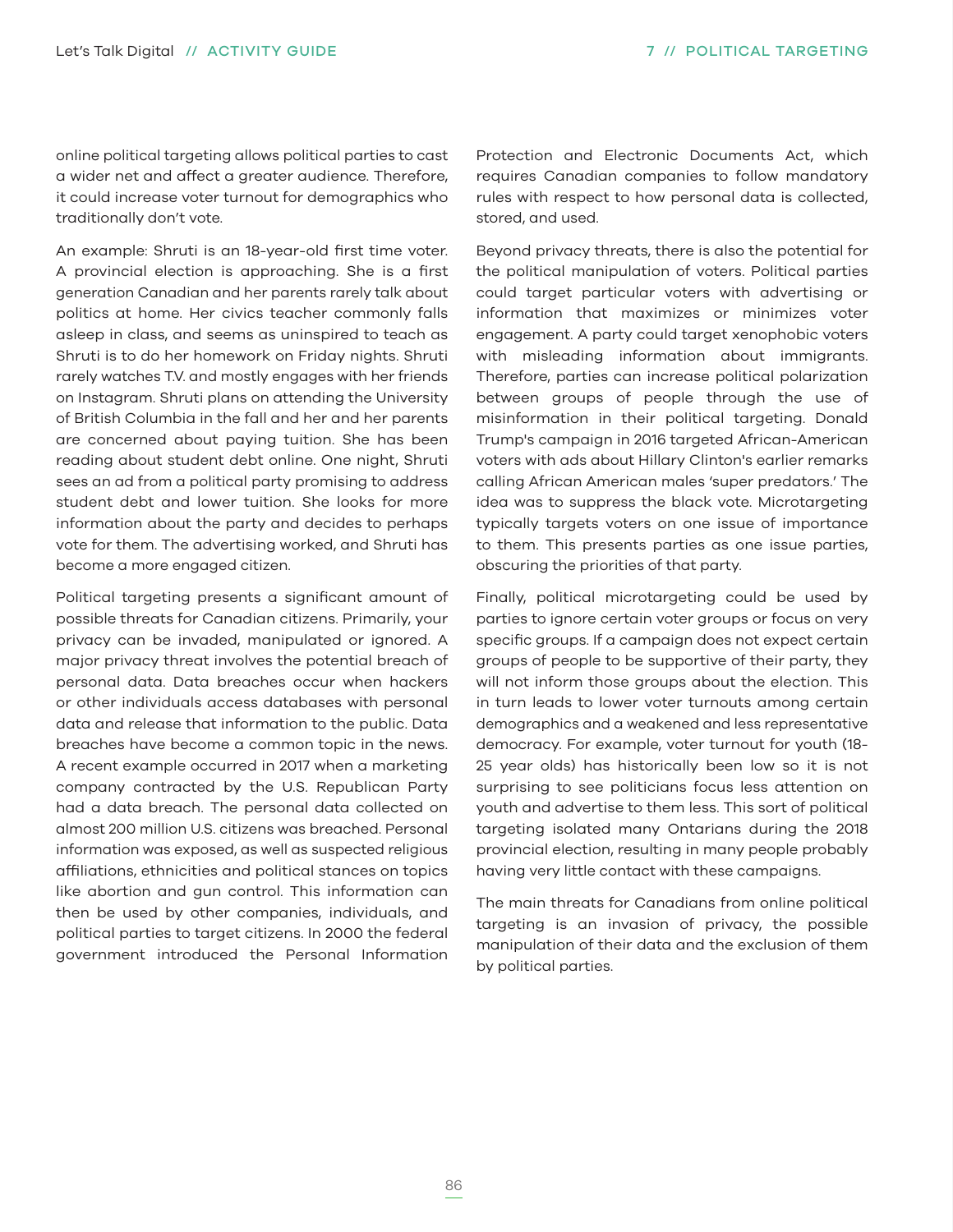### How Does It Impact Politics?

The advancement of technology and the emergence of social media have created big opportunities for political parties interested in using political microtargeting. Political microtargeting is cheaper than traditional advertising, more efficient in reaching an audience and also more effective in impacting voters. Political communication is becoming more reliant on incorporating social media to target voters, donors, volunteers and track engagement. Using social media has allowed for the emergence of smaller or more fringe parties to reach a wider audience and engage with more people.

In comparison with running television ads, using social media allows political parties to reach specific voter groups more effectively. Television ads reach a large audience at once, but the messaging has to be general. A political party could use political microtargeting to reach out to voters they know to be supportive to their party. They could also use political microtargeting to reach out to individuals in key swing ridings across the province or country. A party could also use political targeting on social media to reach out to a demographic of voters who have been ignored through traditional advertising or have not been formally engaged in politics. Theoretically, a political party could target first-time voters, or 18-year-olds in Canada to try and educate them about their party and their campaign.

There are many possible negative consequences for how political targeting impacts politics. Political targeting can be expensive to do properly and safely, it gives opportunities and increased power to political intermediaries and does not engage the public in meaningful debate.

To have a huge reach in an online microtargeting political campaign, you have to be able to buy large data sets from companies. These data sets can be very costly, and what ends up happening is only larger parties with large amounts of money can afford them. This means that the larger, more effective political targeting campaigns are more accessible by the

parties already in power, or the parties with a lot of cash. This is a disadvantage for smaller parties.

Microtargeting can also make intermediaries, or the companies that own your personal information, more powerful. Essentially, companies that own an incredible amount of data, whether it be Facebook, or Cambridge Analytica now become important actors in connecting political parties to Canadian citizens. As a result, a new industry has emerged filled with pollsters, digital strategists, social media experts and big data consultancies. These companies are hired to design and test political messages and make sure those messages end up on the right people's computer screens. The entry of these intermediary companies allows for a new gatekeeper to the public, with a tremendous amount of power to influence our democracy. The largest intermediaries, such as Facebook and Twitter, have billions of users giving them huge power to set prices, and influence the political parties with which they work. They can choose who they work with and who they don't, allowing room for bias.

Finally, the use of political targeting can affect the public by shaping a false image of a political party or campaign. If a citizen is receiving political ads about promises of job creation from a political party, they may not be aware of the larger party platform. If individuals are targeted specifically based on their interests or identity, they may only be shown the values and platforms that they support with that party. Political targeting does not allow for an extensive overview of a party or politician, and attempts to turn the public into one or two issue voters. It can also be used to slander a politician and gives rise to a new 'attack ad.' Political targeting allowed for the NDP in Alberta to label Jason Kenny as anti-LGBT, it was used to label Hillary Clinton as racist, and it was used during the Barack Obama birther scandal. Political targeting can be used to transform the debate away from policy to a focus on the individual and their character traits. Some of which may be true, or misrepresented.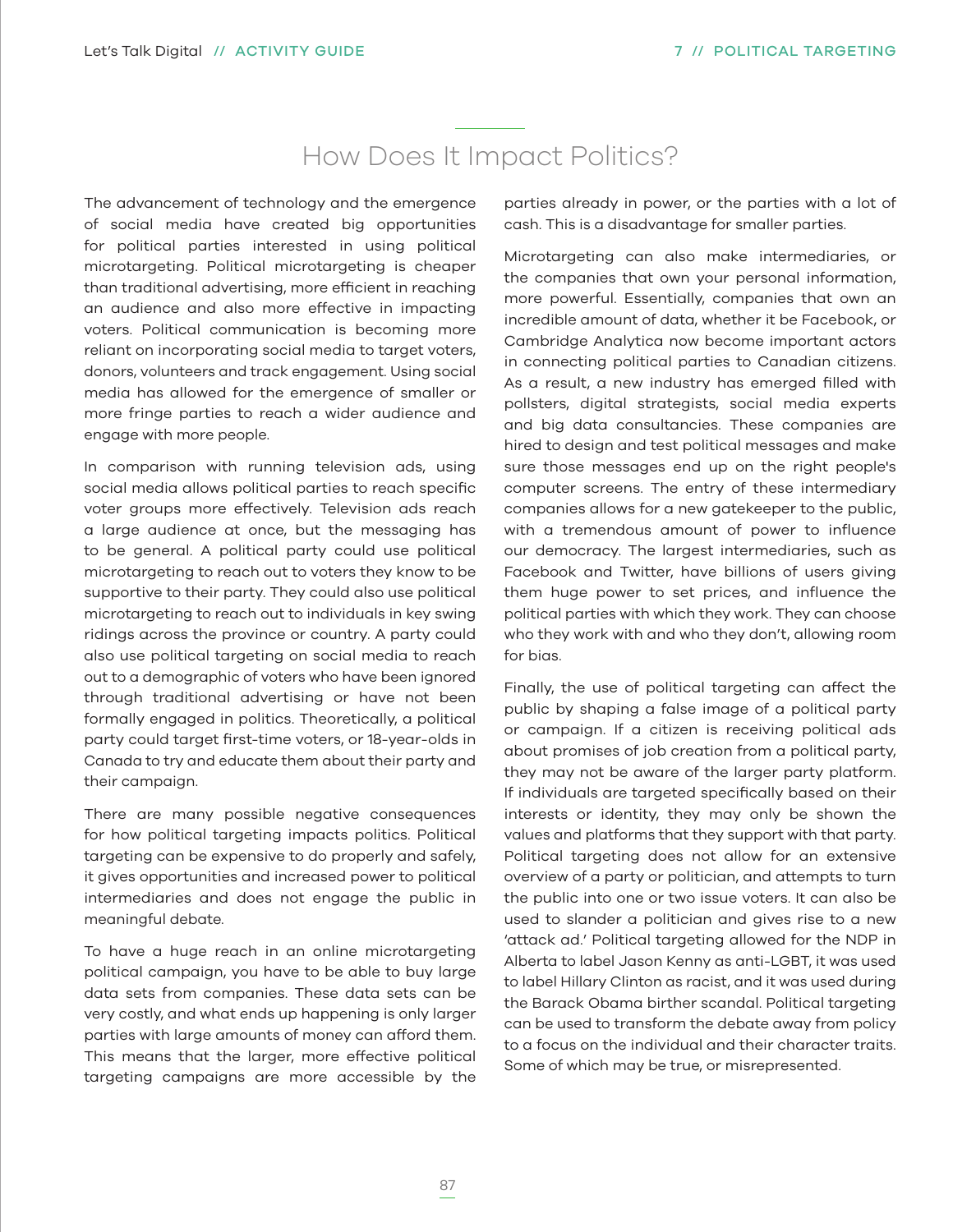### What can we do to overcome some of these problems?

### CREATING LAWS

Public policy seems to always be two steps behind technological advancements. It is hard to keep up! However, political targeting has been present in our democracy and others for long enough that our government has taken action and must continue to find ways to protect us.

The first responsibility the government has is to create laws to protect our privacy. Data protection laws puts responsibility on companies to protect the information they have on us. The Canadian government has taken steps to ensure our privacy leading up to the 2019 federal election. The Trudeau government has enacted a \$508 million dollar national cyber security strategy. Within this strategy, businesses that own information on Canadian citizens must follow a set of regulations in protecting and disclosing information if ever there is a data breach.

However, critics of this strategy, such as the Canadian Privacy Commissioner, Daniel Therrien, argue that it does not go far enough. There are not enough resources for enforcement and companies don't have a clear timeline to follow. Moreover, critics point out that this strategy does nothing to put pressure on political parties to take Canadians' privacy seriously. There are no limits on how political parties can collect and distribute political information on Canadian citizens. If a political party suffers a data breach, there are no guidelines or laws forcing them to disclose that information to the public. Privacy experts believe that we need to create stricter guidelines for business, and especially political parties in terms of handling data on Canadian citizens.

### EDUCATING OURSELVES

In combination with requiring more transparency from political parties on how they are microtargeting Canadian citizens, the public needs to take action in ensuring their own privacy safety. This starts with a general understanding on how political parties use microtargeting to influence your vote. Be critical and educate yourself on the issues you care about.

Moreover, take a holistic approach to understanding who you vote for. Don't turn into a one issue voter without knowing exactly what a party or a candidate proposes for other policy points. Political targeting does not allow you to understand the real identify of a party, or the complexity of certain political issues.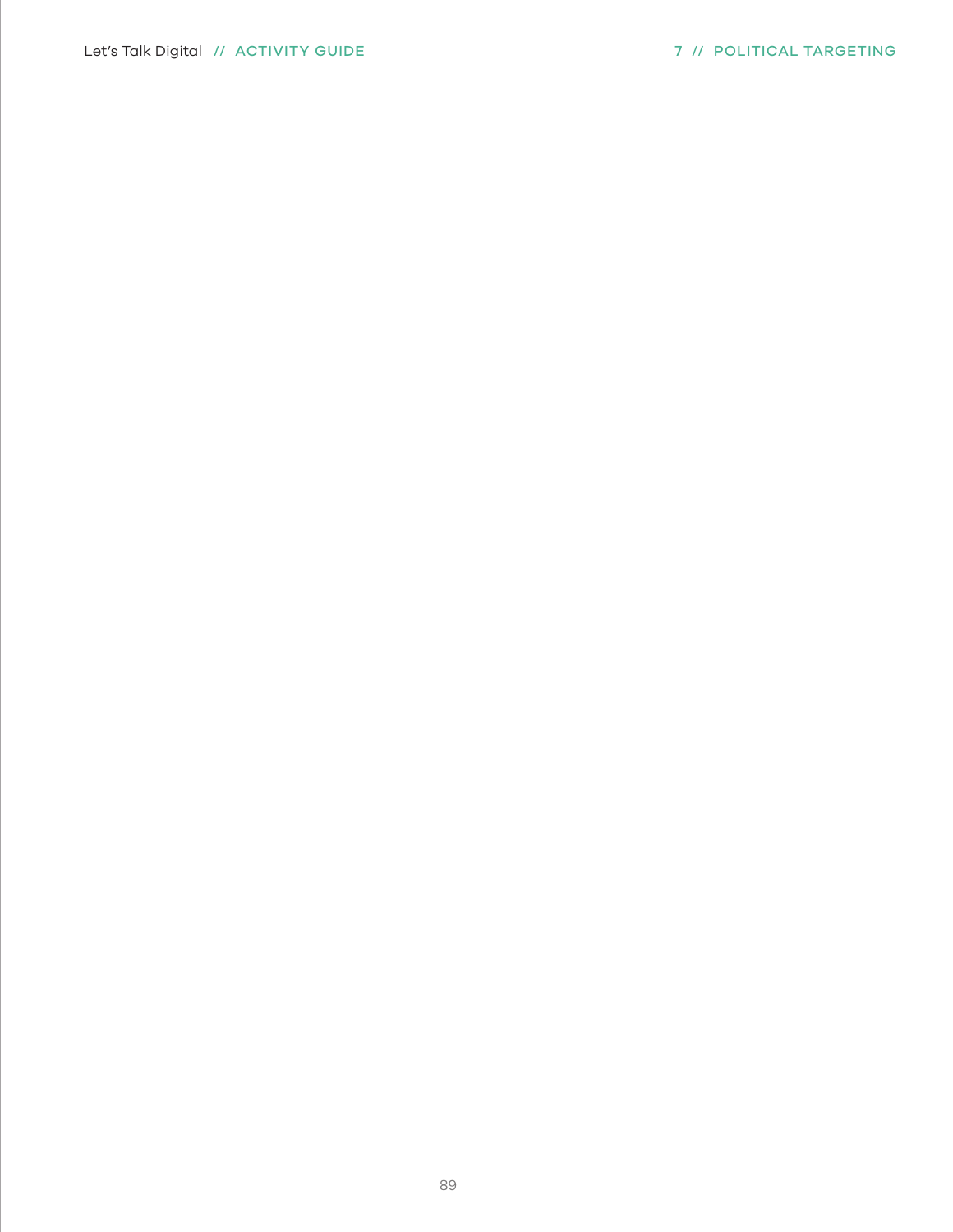# Vho Said It?!

Your Mission // See how well you know your community by guessing who-said-what! \*Works really well with groups who know each other somewhat.

### What you'll need:

### How long will the activity take?

Paper

Each round is about 10 minutes. For a group of 15 people it will take about 20 minutes.

Pencils

A score keeper

- 1) The facilitator hands out small strips of paper to write on.
- 2) They then provide a category description like:
	- › "*THINGS... you wouldn't do for a million dollars*", or "*THINGS...you wish grew on trees*", or "*THINGS... your parents forgot to tell you*"
- 3 ) Everyone then writes funny answers to these categories.
	- › EXAMPLE: things you wish grew on trees.
	- › ANSWERS: chocolate bars, cars, self-respect.
- 4 ) Everyone puts their strips in a hat, or basket or other small container.
- 5 ) Sitting in a circle, people will pull out a fact from the container and read it out loud. They will then make guesses about who wrote what. If they're right, they get a point. If they're wrong it goes to the person next in the circle (clockwise).
- 6 ) There are no right answers... There are no wrong answers. Just a lot of laughs. You won't believe the THINGS... you'll hear.
- 7 ) The youngest person goes first. And the game ends whenever you decide. Play as many rounds as you like.

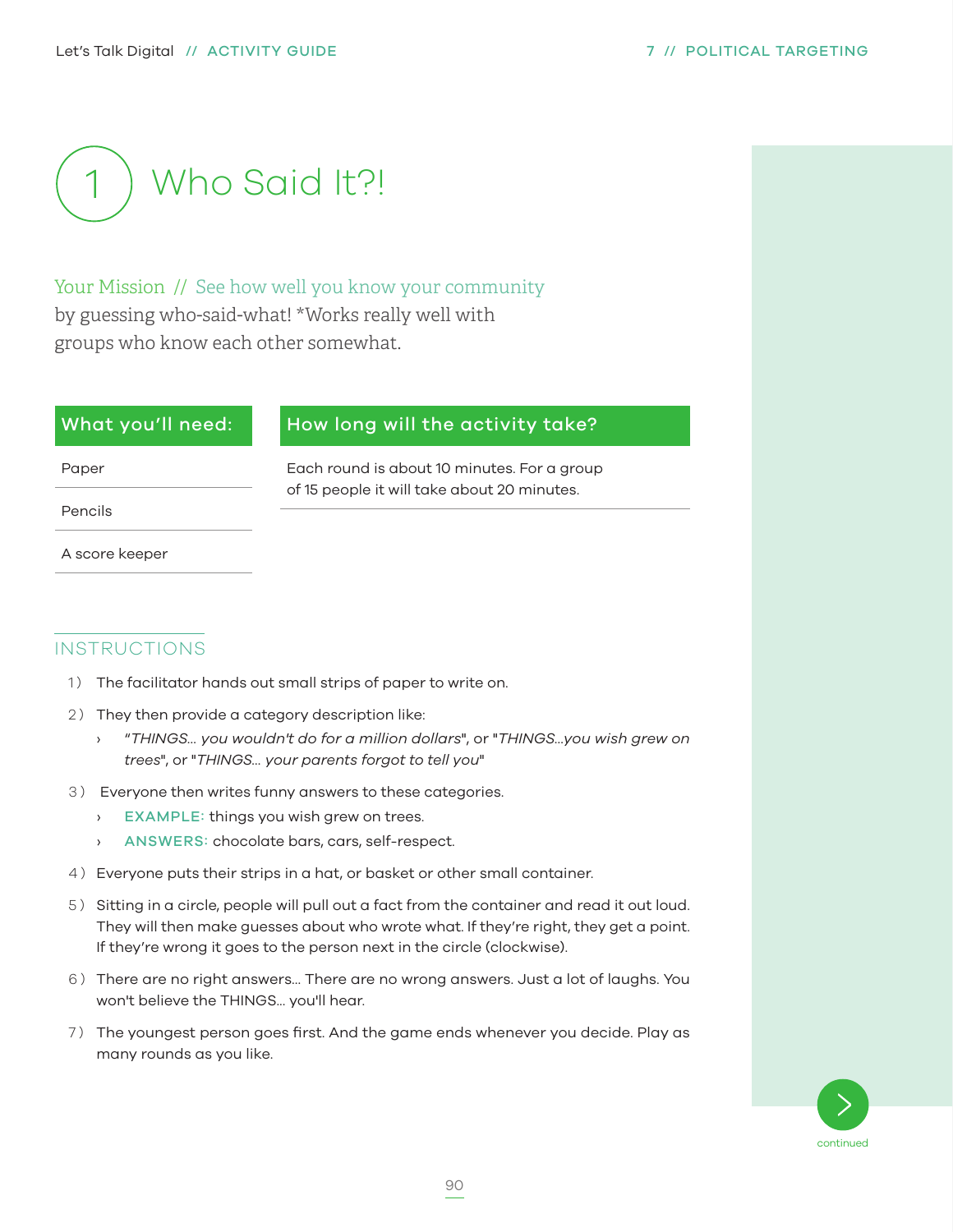

### $\rho_{\text{revious}}$  (1) Who Said It?!

### ALONG THE WAY DISCUSS…

- 1) Is political targeting always bad? Is it always good?
- 2) What assumptions do you make about other players? Why?
- 3 ) Are your assumptions ever incorrect? Are they ever correct?

### WHAT'S THE POINT?

This game requires players to understand the psychology of other players in order to make predictions about their behaviour. Political campaigns targeting voters do the same thing. This game is a fun way to reflect on that reality.

### Resources

### FOR MORE CATEGORIES:

https://www.thegameofthings.com/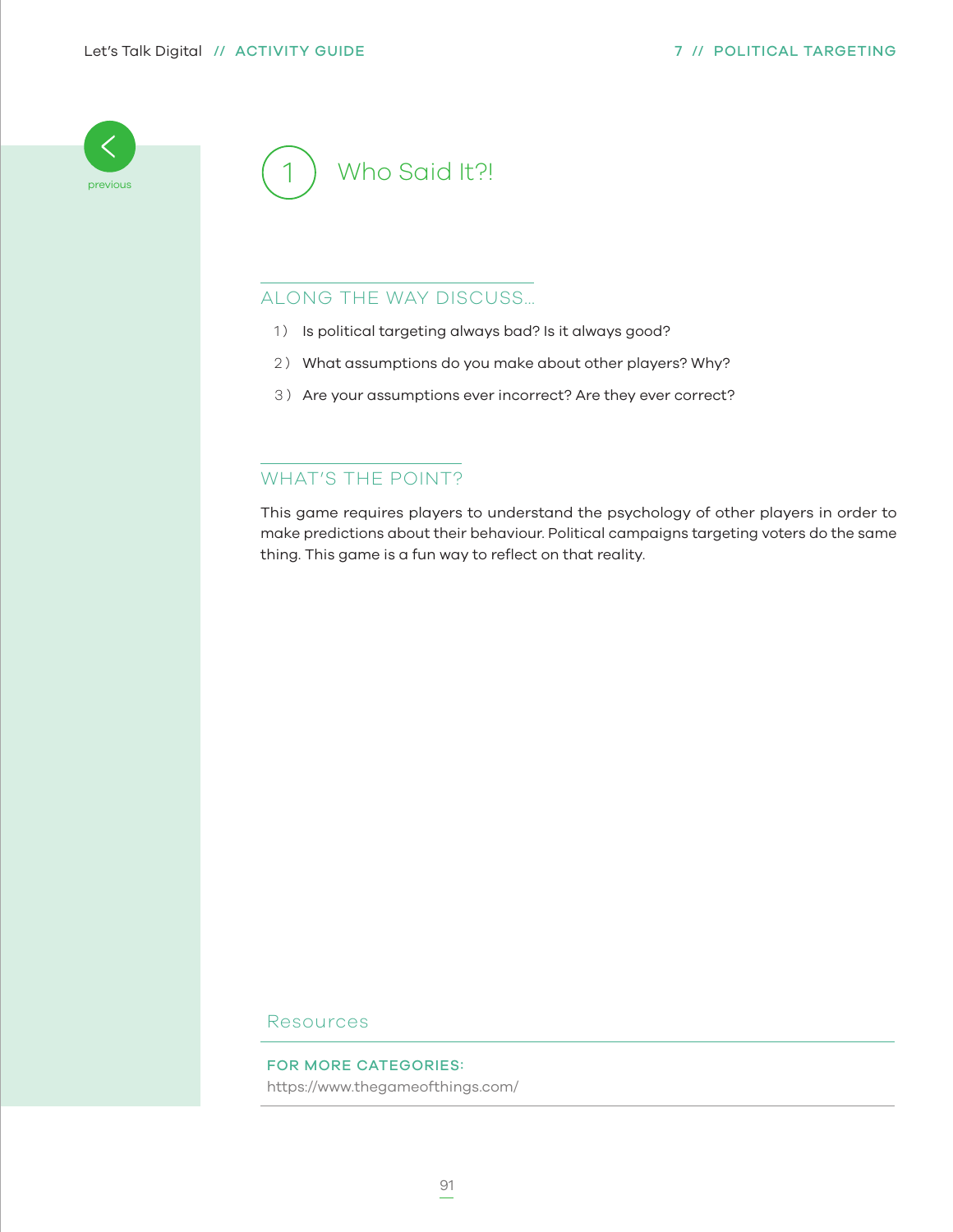

Your Mission // To find examples of municipal, provincial, and federal political targeting.

### What you'll need:

Computers or phones for searches. They can use their social media feeds and search there as well.

### How long will the activity take?

Each round is about 10 minutes. For a group of 15 people it will take about 20 minutes.

- 1 ) Form teams of 2 to 5 participants and provide them with the scavenger hunt list.
- 2) The first team to find them all wins.
- 3 ) Go around the teams to offer support and suggestions on anything they make be stuck on.
	- › Find an online campaign that targets young voters
	- › Find a news clip with a scandal in the title in relation to a candidate
	- › Find an ad that uses the word Canada and/or community
	- › Find a television show or web series with political satire
	- › Find a sponsored political ad
	- › Find a photo op with a politician and a celebrity posing together
	- › Find a fundraiser invitation letter for a political campaign
	- › Find a political meme
	- › Find political merchandise, such as a hat, book or t-shirt
	- › Find a campaign topic on jobs
	- › Find a campaign that uses fear as a tactic

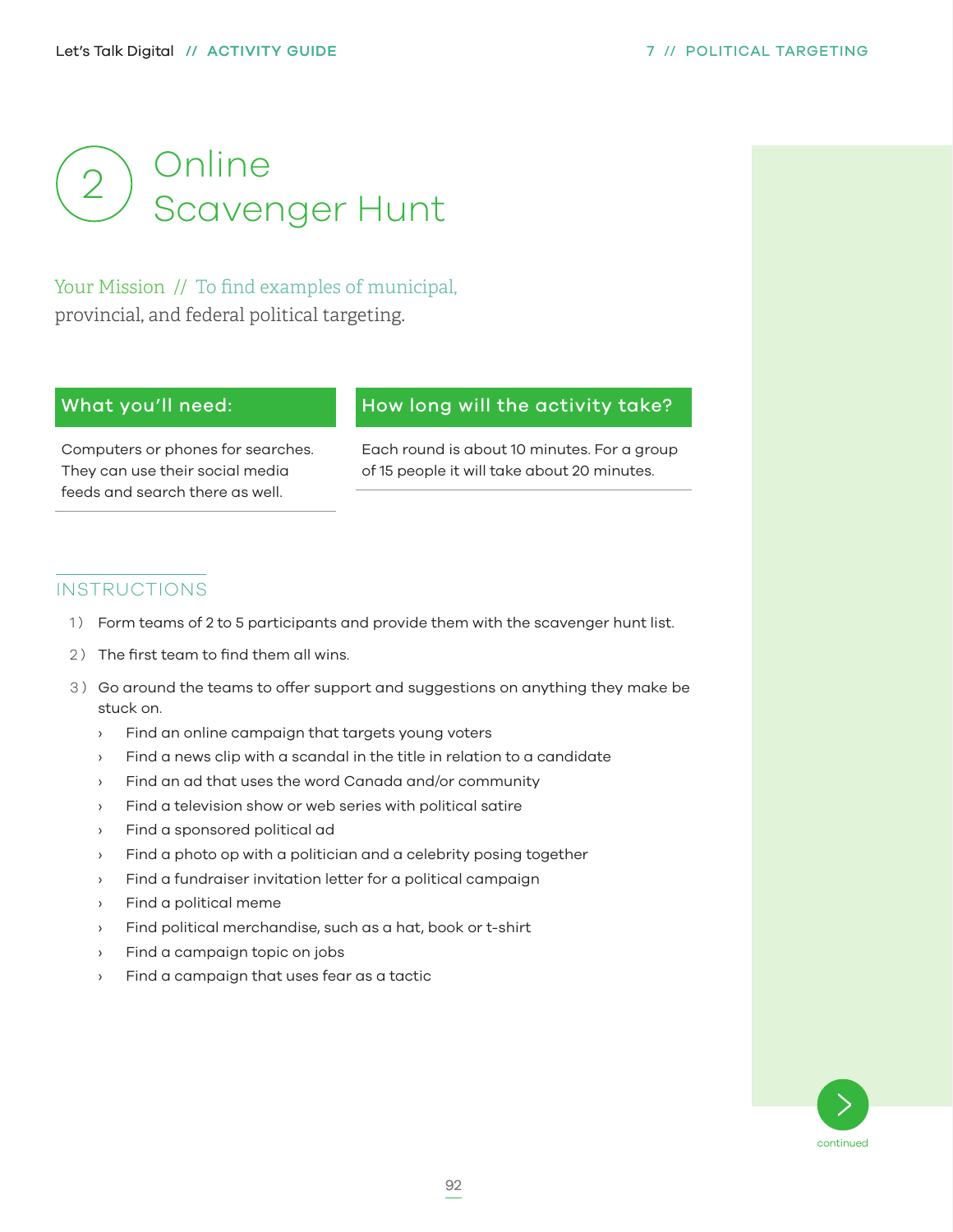

### 2 Who Said It?!

### ALONG THE WAY DISCUSS…

- 1) Describe the most recent political ads have you come across?
- 2) What kind of political ads attract youth? Besides online targeting, what do you think about door–to-door campaigning?
- 3 ) Do you think about how much it costs to run for an election?
- 4 ) Have you ever seen a commercial political ad on YouTube, Facebook, Xbox/Playstation, or Twitter?

### VARIATIONS

Have a discussion about what political targeting is and how to be aware if it is happening to you.

### WHAT'S THE POINT?

Youth independently search and filter through political messaging, from neutral to attack ads. Political targeting is benefiting tremendously from online advertising and endless data. When the majority of the world has a Facebook account with endless information about their personal lives, it's important now more than ever to pay attention to what political targeting shows up on our feed.

### Resources

FACEBOOK INTRODUCING MEASURES TO PREVENT ELECTION DISRUPTION

https://www.cbc.ca/news/politics/facebook-canadian-election-interference-1.5059626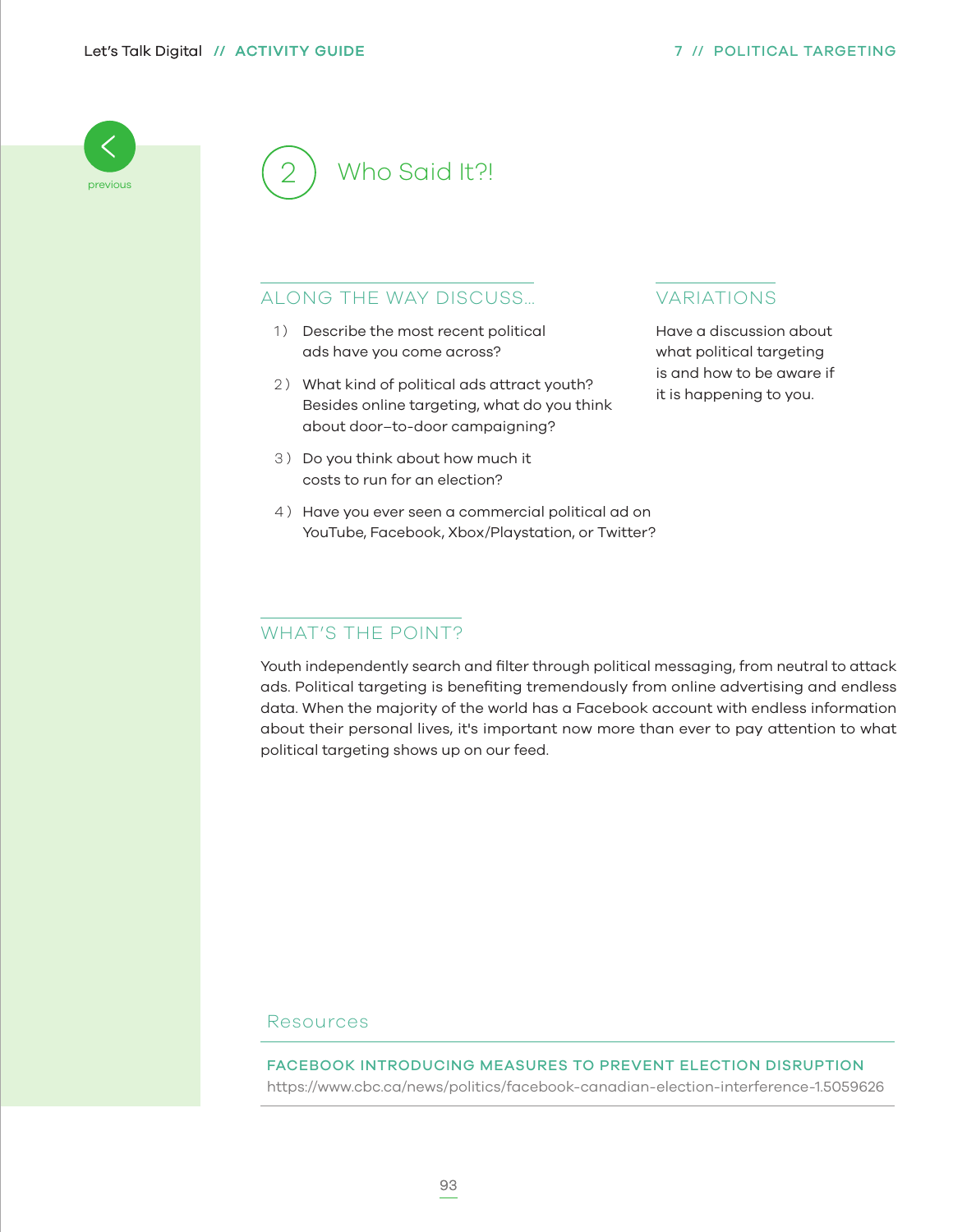

Your Mission // To save the townspeople from being eaten by werewolves… (unless you're a werewolf). This is very similar to the game "Mafia" if you have played that before.

### What you'll need:

Space to sit in a large circle.

### ROLES

- › MODERATOR Assign roles and narrate the game.
- › WEREWOLVES Try to kill all the townspeople without your identity being discovered.
- › TOWNSPEOPLE Try to save the townspeople by killing only the werewolves.

- 1 ) Everyone sits in a circle. The game is played in alternating rounds of night and day. Everyone puts their heads down.
- 2 ) In the first round of Night, the moderator secretly selects two people as werewolves by tapping them on the head. Otherwise the rounds proceed as follows:
	- › NIGHT: Everyone puts their heads down and closes their eyes. The moderator tells the werewolves to lift their heads and silently select someone to kill. The moderator then tells everyone that they can lift their heads and tells the room who has been killed.
	- › DAY: Everyone (including werewolves) has 1 minute to discuss and nominate suspected werewolves for elimination. After a minute, the moderator holds a vote and whoever the majority vote for is killed.
- 3 ) Once killed, players may not vote. Each round, the moderator announces who is killed until either all the townspeople or all the werewolves are killed.

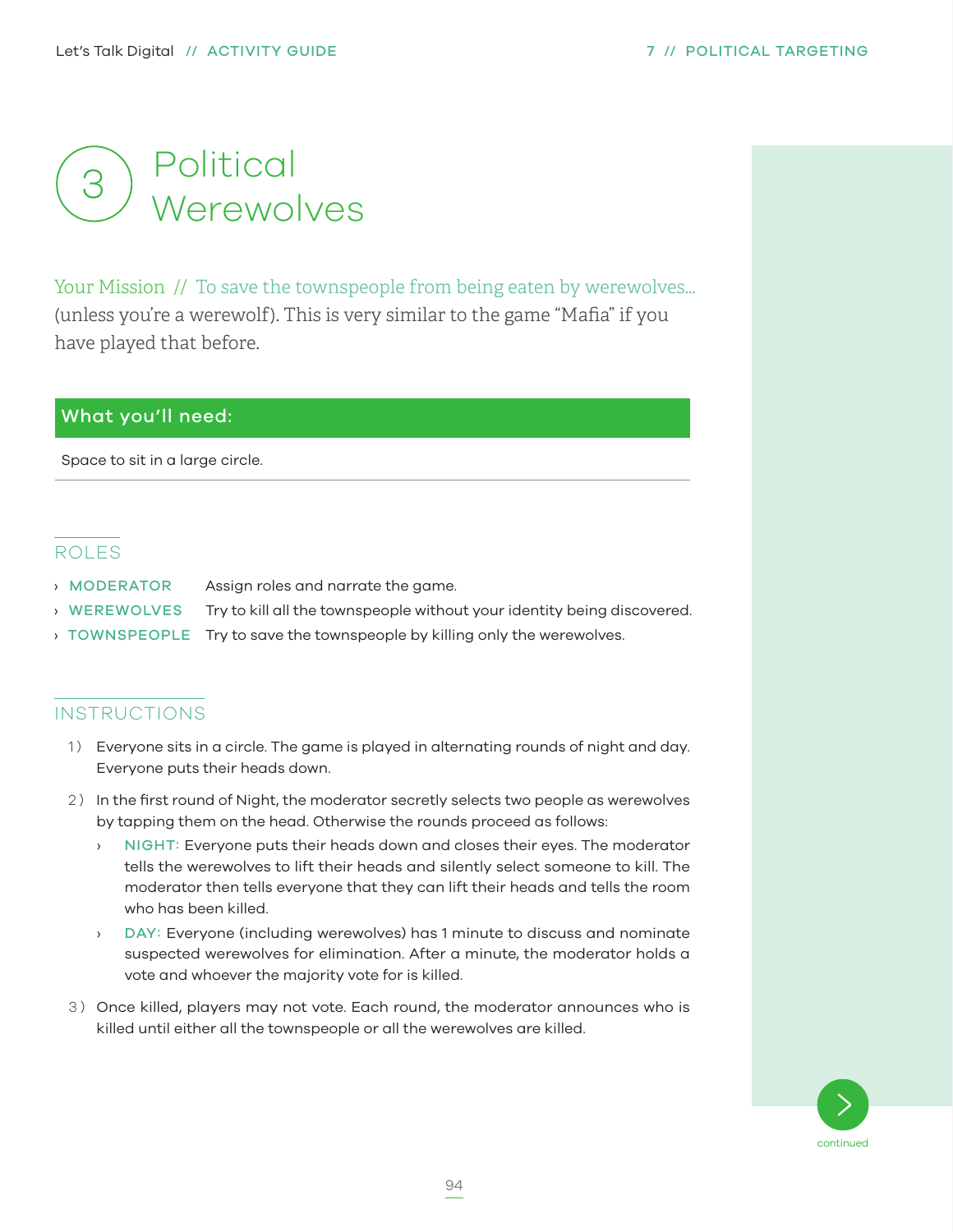

### 3 Political Werewolves

### ALONG THE WAY DISCUSS…

- 1) How do you know who you should trust?
- 2) Are their kinds of behaviours that give players away?
- 3 ) What would happen if we didn't trust anyone?
- 4 ) How do the werewolves decide who to eliminate?
- 5 ) How did the townspeople decide who to eliminate?
- 6 ) Which strategy would work best for eliminating werewolves?

### VARIATIONS

If there is a tie in the townspeople vote, then no one is killed.

The narrator does not reveal whether a townsperson or werewolf was killed.

### WHAT'S THE POINT?

It's one thing to read a politically biased article. It's another thing to not know who wrote it. Targeted political advertisements can try to sway your decisions in ways that you may not realize. Like the Werewolves, sometimes ads may have a hidden agenda for influencing our decisions without our knowledge. Knowing this means we should look for more diverse sources of information for stories we encounter.

#### Resources

N / A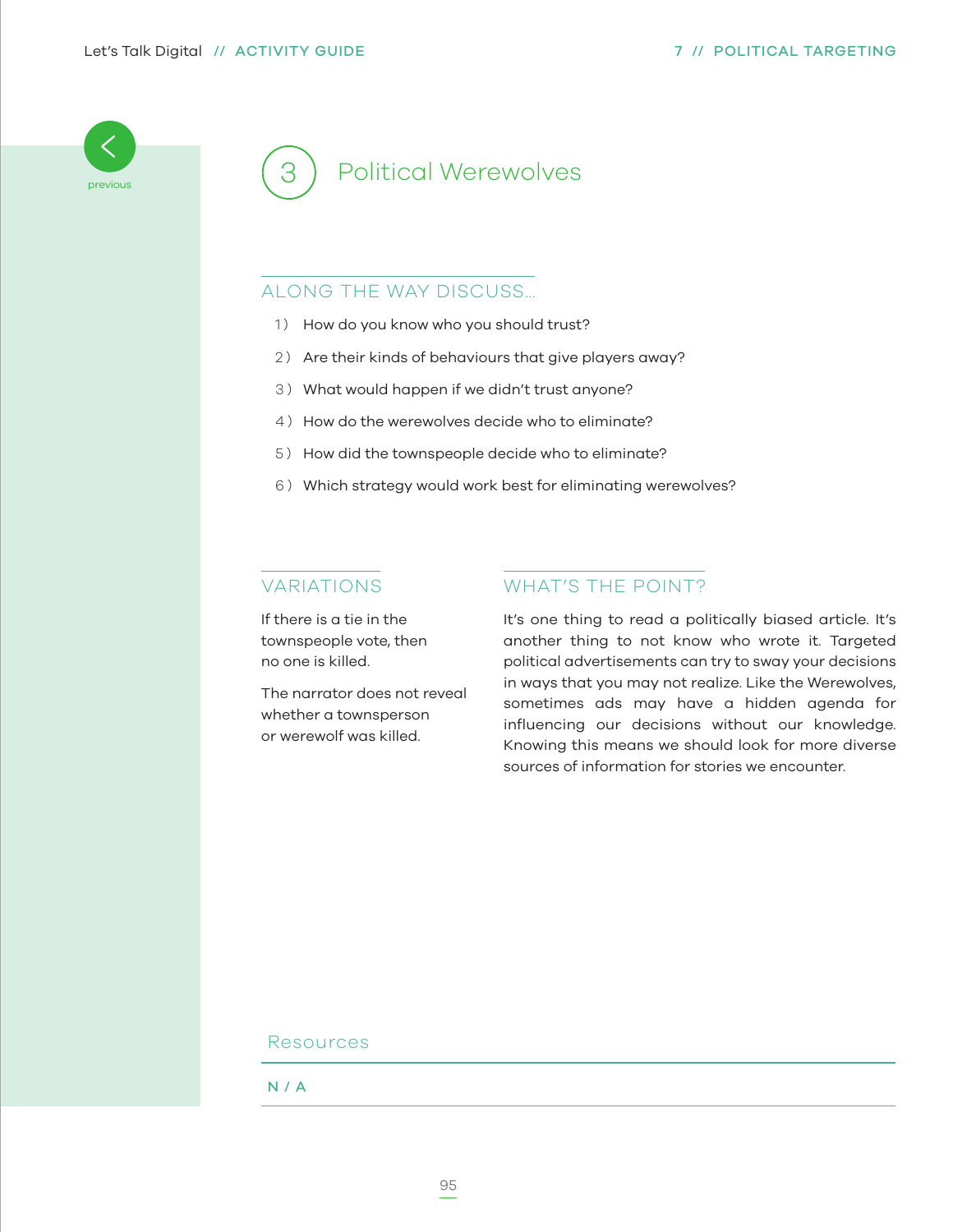# 8 // **Political** Polarization

Throughout the democratic world, there is a perception of increasing polarization. In other words, it appears as though divisions in society are growing, and that in politics there is harsher and more intractable conflict between parties. The perception and reality of polarization is critically important to how citizens experience elections, and politics in general. Reducing polarization requires citizens to look critically at how political leaders use divisive language for personal political advantage.

### What is it?

The Parliament of Canada is partisan in nature. We have five major parties with competing visions for our country. We may see overlap and collaboration between the parties, but each one seeks to differentiate itself from the others. Each does this by allowing officials within their parties to come together and shape policies and platforms. During elections, each party controls their own narrative and encourages voters to choose their own leaders.

For both candidates and elected MPs, their party shapes their identity. One's party provides training, resources, key messages and roles. The party supports you in representing your constituencies and supporting your riding. The party is very important for your success in Ottawa and your political survival and continued success in politics.

When thinking about political polarization, many people turn to the U.S. as a case study. It is easy to see; there are two major political sides with competing views of the issues in the U.S. However, the Samara Centre for Democracy recently published "The Real House Lives" report which highlights an increase in political polarization in Canada. For this report, Samara interviewed MPs who stressed that there has been a change in political cooperation in Ottawa. In the past, parties were more willing to work collectively and to find compromises.

The Samara report highlights that in the past decade, parties have become increasingly polarized. Parties are less likely to search for compromise and work together, and they are more likely to police their own ideological borders and postulate their own views. One can witness the decline in collegiality upon watching a debate in the House of Commons. Jeering and booing often echo throughout the room, and there has been a decline in decorum. Several MPs noted that partisanship has reached silly and dangerous levels in Canada. Political scientists have found that over the past two decades, Canadian political parties have become more ideologically polarized, with growing gaps between the policies and approaches of different parties. The polarization we are seeing within our political institutions is not isolated and is spreading to the public.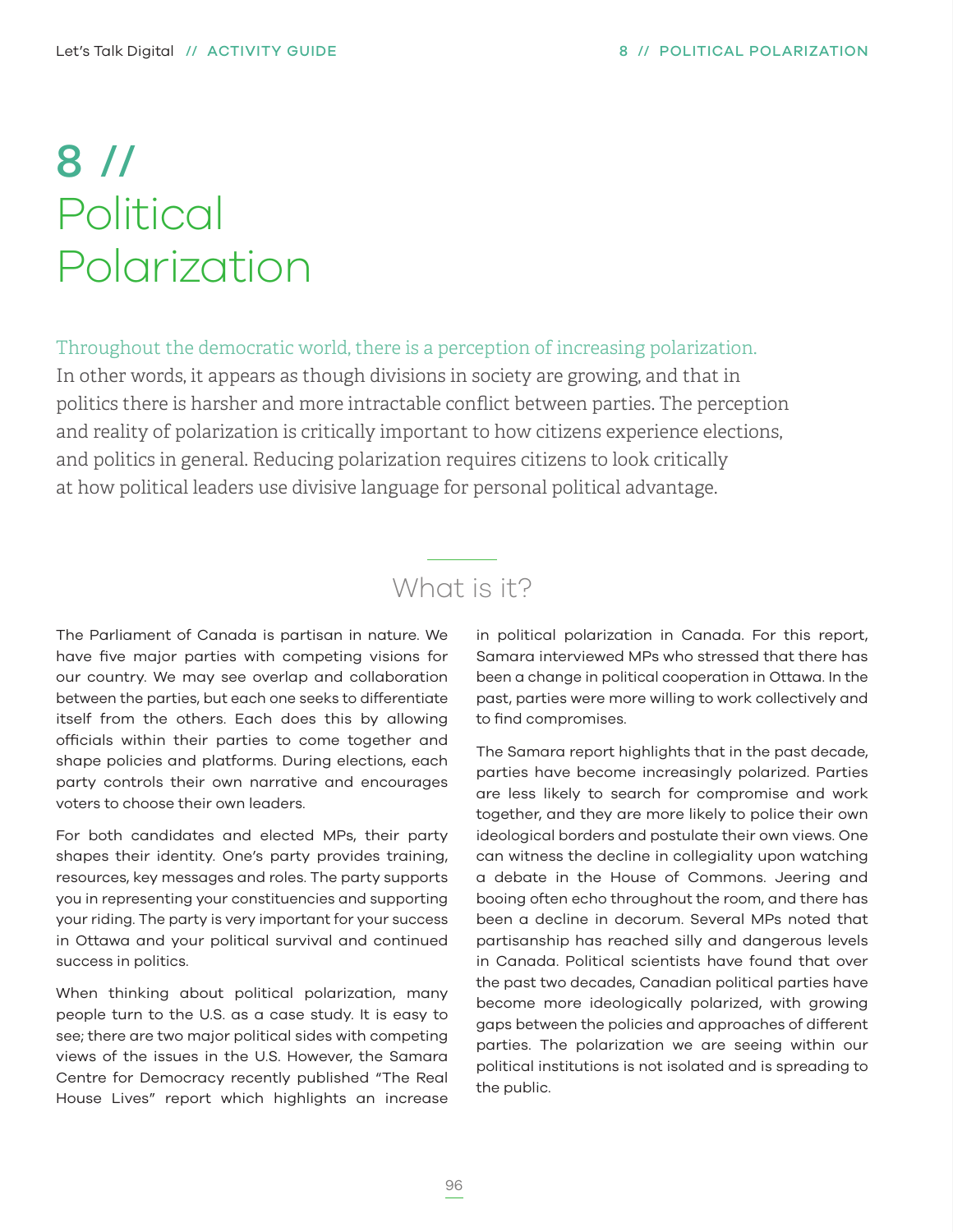### How Does It Impact Our Lives?

Social media and the Internet have been identified as possible drivers of polarization. We all have witnessed this. If you ever read the comment section on an article about Andrew Scheer, Justin Trudeau or Elizabeth May, you can see hate-filled vitriol and extreme polarization. The debate online is aggressive, dramatic and downright shocking at times. Moreover, the Internet and social media offer us opportunities to learn about and reinforce our political ideologies. Academics and the media sometimes refer to these as "filter bubbles" or "confirmation bias." Although it may be true that we follow like-minded people on social media, it has yet to be proven that this, in fact, increases political polarization.

A study by researchers at Duke University highlighted that showing highly partisan individuals different perspectives on political topics did very little to decrease polarization. In fact, in some cases, this reinforced these individuals' beliefs even more. These findings suggest that polarization may be occurring because of disagreement with a political party or politician, rather than because of the existence of filter bubbles.

Research on political polarization in the U.S. has also looked at this phenomenon through the lens of different age groups, thus attempting to determine which is the most polarized. Studies have found that as people age, they become more politically entrenched and polarized. Therefore, the most polarized age demographic (75+) was actually the group that used the Internet the least. This shows that further research needs to be done on how and if the Internet has a role in polarizing people.

What does seem plausible is that the narratives surrounding politics are changing. With the advancement of technology and the use of social media to broadcast political opinions, media is adapting. The debate on social media is transforming the discussion occurring among major media programs and outlets. Turn on any major news network, from the CBC to FOX, and you will see segments filled with pundits debating the latest headlines. Media outlets also create stories based on social media reactions to breaking news. These types of stories are used to reflect Canadians' sentiments towards different topics. However, are comments pulled from social media really reflective of how Canadians, or particular groups of Canadians, feel about a news story? It is dangerous to make huge assumptions like that based on such limited data.

Public opinion research demonstrates changing attitudes among everyday Canadians towards political parties. Many Canadians are noticing the stronger ideological differences between parties. "The Real House Lives" report suggests that Canadian voters for a given party have become increasingly like-minded and ideologically in-sync, with a growing divide between voters for parties on the "left" and those for parties on the "right". There is also evidence to suggest an increase in negative attitudes towards political parties other than those which a particular voter has supported. Data demonstrates a sharp decline in how Conservative party voters feel about Liberals politicians, and how Liberal voters and NDP voters feel about Conservatives politicians.

With the 2019 federal election fast approaching, we can begin to see polarization occurring online and everywhere else around us. A new survey conducted by Abacus Data provides interesting insights into where Canadians stand on the most polarizing policy and public opinion issues. The survey found that 26% of the population are deeply entrenched in their existing political views, while 74% are more open-minded. The polarized group (26%) is split between individuals who support parties on the so-called left (Liberals, NDP, Bloc, Green) and those who support parties on the right. As it stands, Andrew Scheer is viewed more favorably by those in the polarized group than Justin Trudeau.

The political sentiment and polarization stemming from Ottawa seem to be impacting Canadians' views of each other. This also seems to be changing the way Canadians are viewing the future. Nearly half (45%) of respondents to the Abacus Data poll stated that they were "fearful and frustrated" about their own future prospects. This fear and frustration regarding the future is much higher among the most polarized Canadians, at 63%. Such a finding shows that, among Canadians, hyperpartisanship creates a more toxic view of other Canadians as well as of our future as a nation.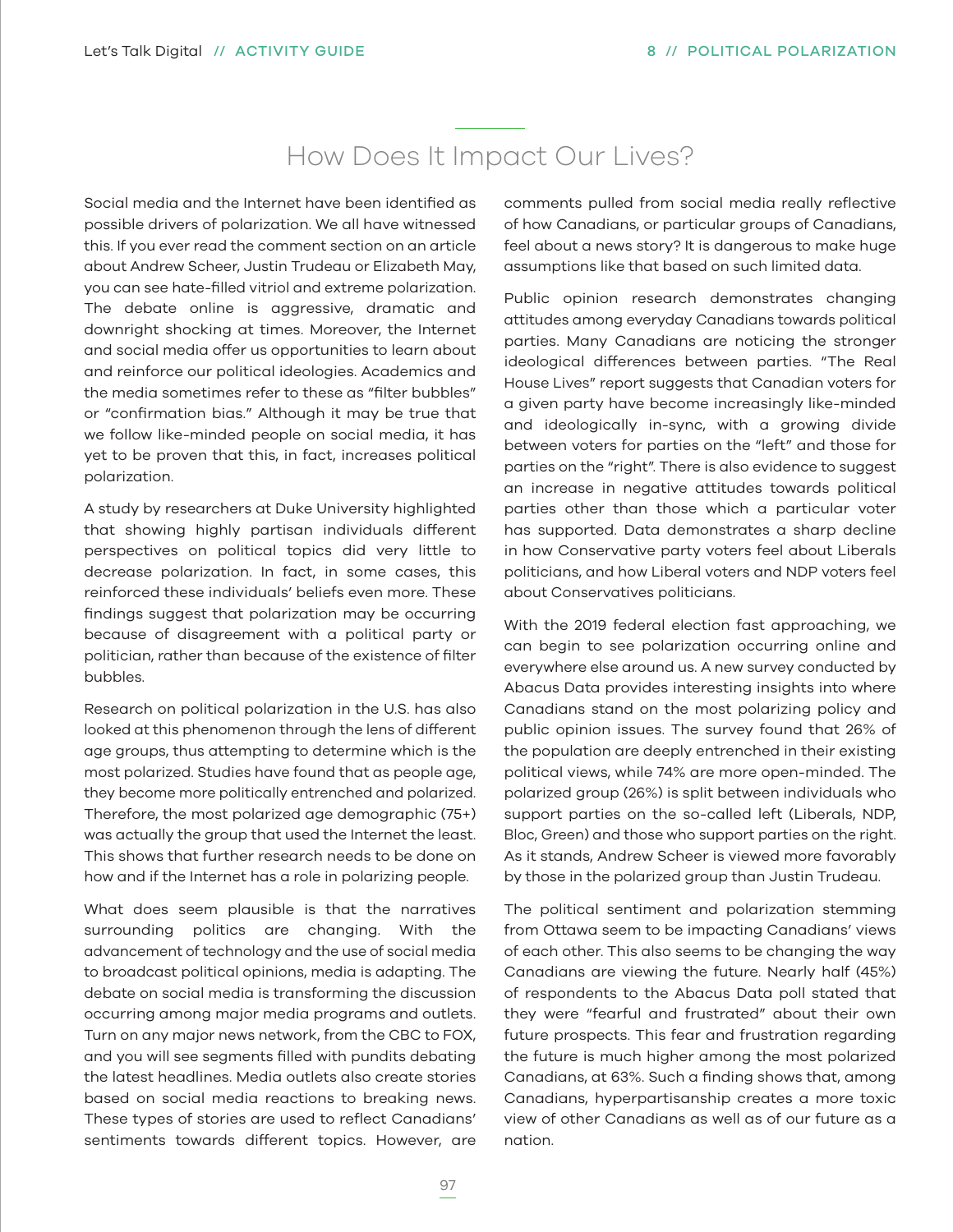### How Does It Impact Politics?

Political polarization is impacting the way we debate political and social matters online and in person. The polarizing tone in politics can be observed within our own Parliament and online. As noted in the "Real House Lives" study, debate within our Parliament has become more hostile, partisan and polarizing. Parliamentary polarization is shaping the ways in which our politicians interact with our institutions. The polarization of parties has a direct impact on the ability to pass policy that could benefit many Canadians. Moreover, the rhetoric which our politicians are using creates an "us" versus "them" environment that fosters a sense of fear and competition between Canadians.

We can observe this partisan debate and communication style online. Go to the social media page of a major political leader in Canada or the U.S. and study the language each uses. Politicians are meticulous in the way they craft their Tweets, Facebook posts, and Instagram Stories. Many use emotional and strong language to drive home their point. It resonates, but it is also polarizing.

There is ongoing research that focuses on the types of political messaging on Twitter and Facebook which receive the most interaction. Researchers analyzed Tweets from presidential, Senate and Congressional candidates during the 2016 U.S. election. Their findings were that Tweets with more emotive and moralizing words had a higher chance of being retweeted. Users responded more to words that evoked some sort of moral outrage. Findings indicated that emotive Tweets worked for increasing engagement among both Democrat and Republican voters but were somewhat stronger in the case of Republican candidates. Republicans were also more likely to respond to candidates who used emotional words involving patriotism or religion.

So what does this mean? This research suggests that if politicians and political candidates want to maximize their impact using social media, they need to use more emotive and passionate vocabulary. This form of communication style encourages politicians to share content that speaks directly to their base. Politicians are not encouraged to reach across the aisle but to reinforce their own positions. This can lead to further isolation and polarization from voters who have differing political views. Politicians have become more focused on moral issues like abortion, LGBT rights and religion, which are wedge issues for many voters. These communication styles could also help to explain why encouraging people to follow politicians with different political perspectives may actually make polarization more intense. By Tweeting moral and emotive language, politicians may get a positive reaction from their base but a strongly negative reaction from those on the opposing side.

The media reacts to these impassioned Tweets by turning them into news stories. These news stories then continue to stoke political divides. Many agree that Donald Trump is great at driving a narrative, but we have seen similar behaviour from Trudeau, Hillary Clinton and Andrew Sheer, among many others. When the media reports on these impassioned Tweets, their actions transform the news cycle into a more polarizing and emotionally-laden environment.

As politics become more polarized in Canada, what sort of implications will this shift have on our youth? Research shows that young people typically go in two directions; they either double down on their existing political beliefs, or they shy away from politics altogether. As political polarization heightens, we should be concerned about how this impacts future generations of voters.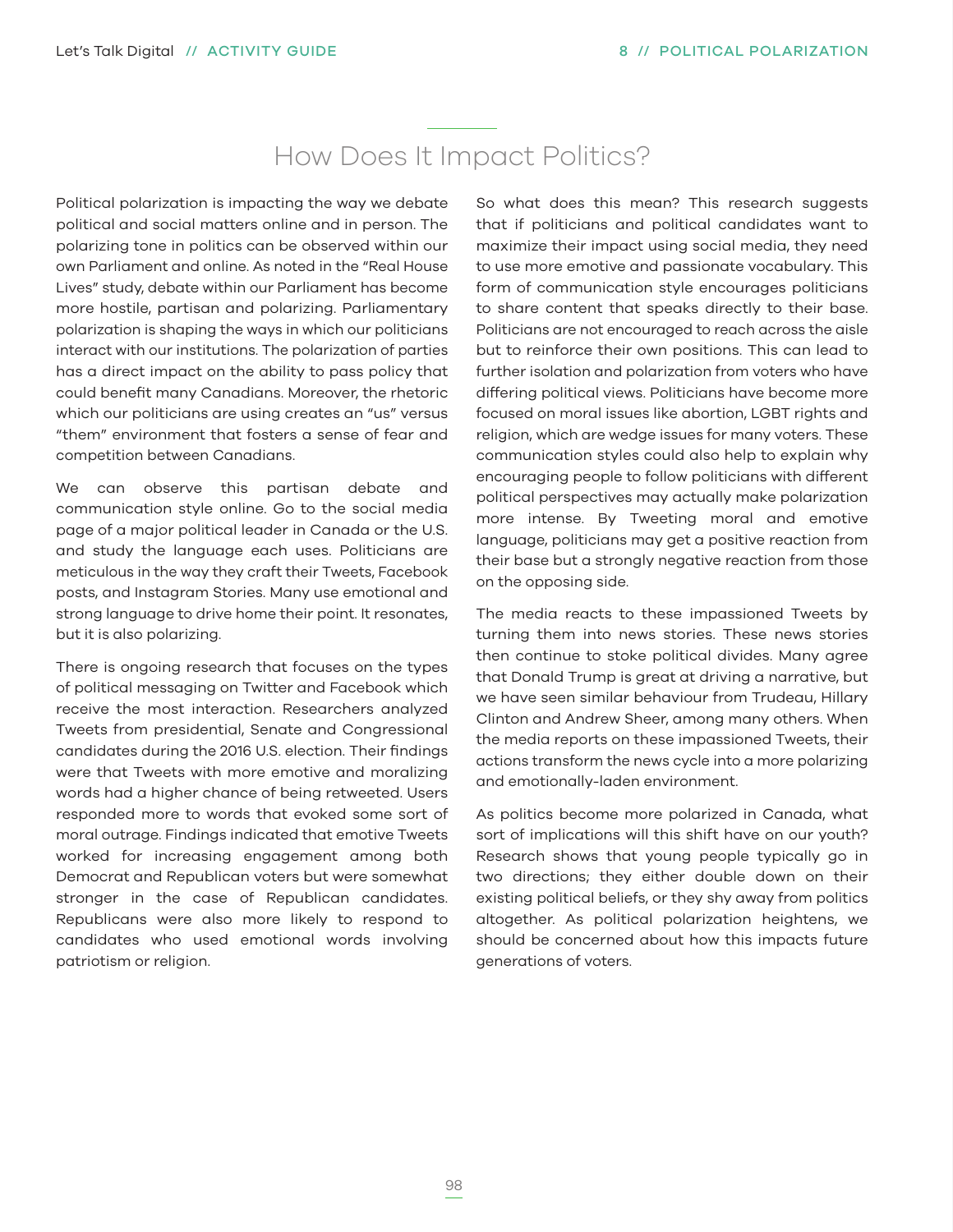### What Can We Do About It?

As we observe our society becoming more polarized, we need to start thinking about ways in which we can bridge the divide. Research demonstrates that as countries become more politically fractioned and polarized, these divisions lead to a harmful, selfreinforcing, pattern. What can we do about it? There are no clear answers. Simply withdrawing from politics does not seem to be the answer.

Canadian citizens should be aware of the politics of division. They should look for the political and psychological workings of polarization and democratic erosion. Canadians can refuse to participate in divisive politics that pit "us" versus "them" or "winners" against "losers." Moreover, political leaders have a responsibility to be mindful of their actions and words and of how these can fuel divides.

Additionally, social media companies have a role in helping to foster collaboration. They can crack down on extremism, disinformation and polarization by better regulating political targeting campaigns.

As individuals, we can try to cultivate a diverse network that extends past our immediate social circles. We don't need to increase the volume of information we receive from the people whom we already know well. Research shows that when we are not exposed to the "other side" of an issue, we have less of a chance to expand our own political diversity. If we have some exposure to other content, it may inspire political moderation.

There is no simple answer to solving the increasing polarization of politics in Canada. However, surely the answer starts with both citizens and politicians taking responsibility for their actions and being aware of the polarization that is happening around them.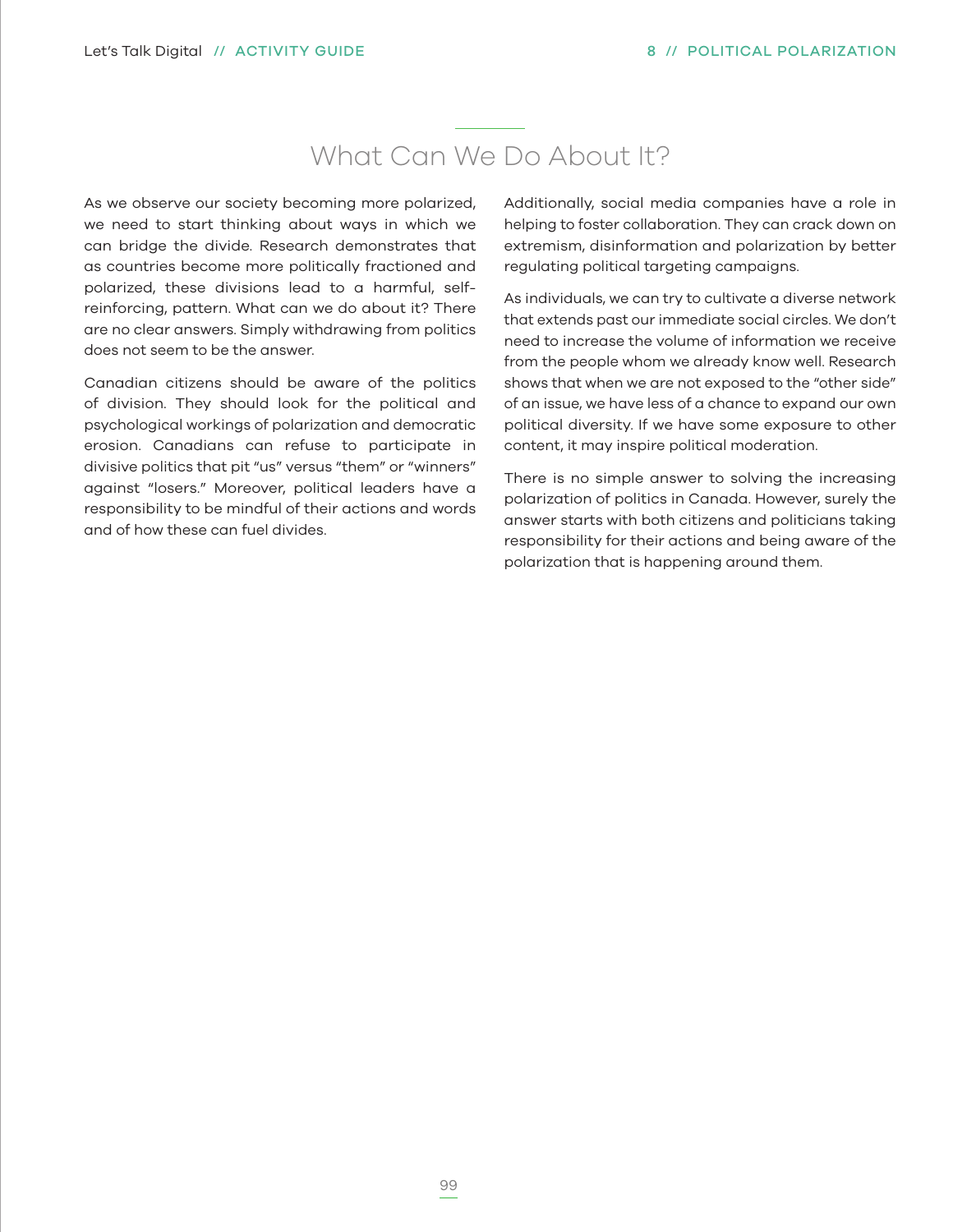# Wikipedia Control Room <sup>1</sup>

Your Mission // To use collective information gathering to convey a more accurate picture of a controversy.

### What you'll need:

A dry erase board/ chalk board

Dry erase markers/ chalk

Access to the Internet

### How long will the activity take?

For a group size of 15 this activity may take 20-30 mins. (Though you may choose to end it later or earlier based on engagement).

### INSTRUCTIONS

- 1 ) Everyone is given a whiteboard dry erase marker (ideally as few people have the same colour as possible).
- 2 ) The facilitator writes a controversial statement on the board. (i.e. "There is no evidence that GMOs are bad for human health" or "Russia attempted to hack the U.S. election", "There is no evidence of aliens", "There's no evidence of political bias in Facebook's algorithms.").

NOTE: At this point, it may be valuable to remind yourself, and your group that although many of you may personally disagree with these statements, **the purpose of this activity is to make the statement more accurate over time** by information gathering. It is *not* to have an initial statement that is necessarily 100% accurate.

3 ) Anyone in the group can propose changes to the sentence in whatever ways they want. FOR EXAMPLE:

The initial statement: "*There is no evidence that GMOs are bad for human health.*" might be modified to: "*There is no evidence that GMOs are worse for human health than non-modified foods*".

The person writing this might cite a study that supports this.

Another person might modify it to say:

"*There is no evidence that GMOs are worse for human health than nonmodified foods, although they do carry significant environmental risks*" after providing studies highlighting the risks of a lack of genetic diversity in crops.

4 ) Group members are encouraged to provide the rationale for their changes and to

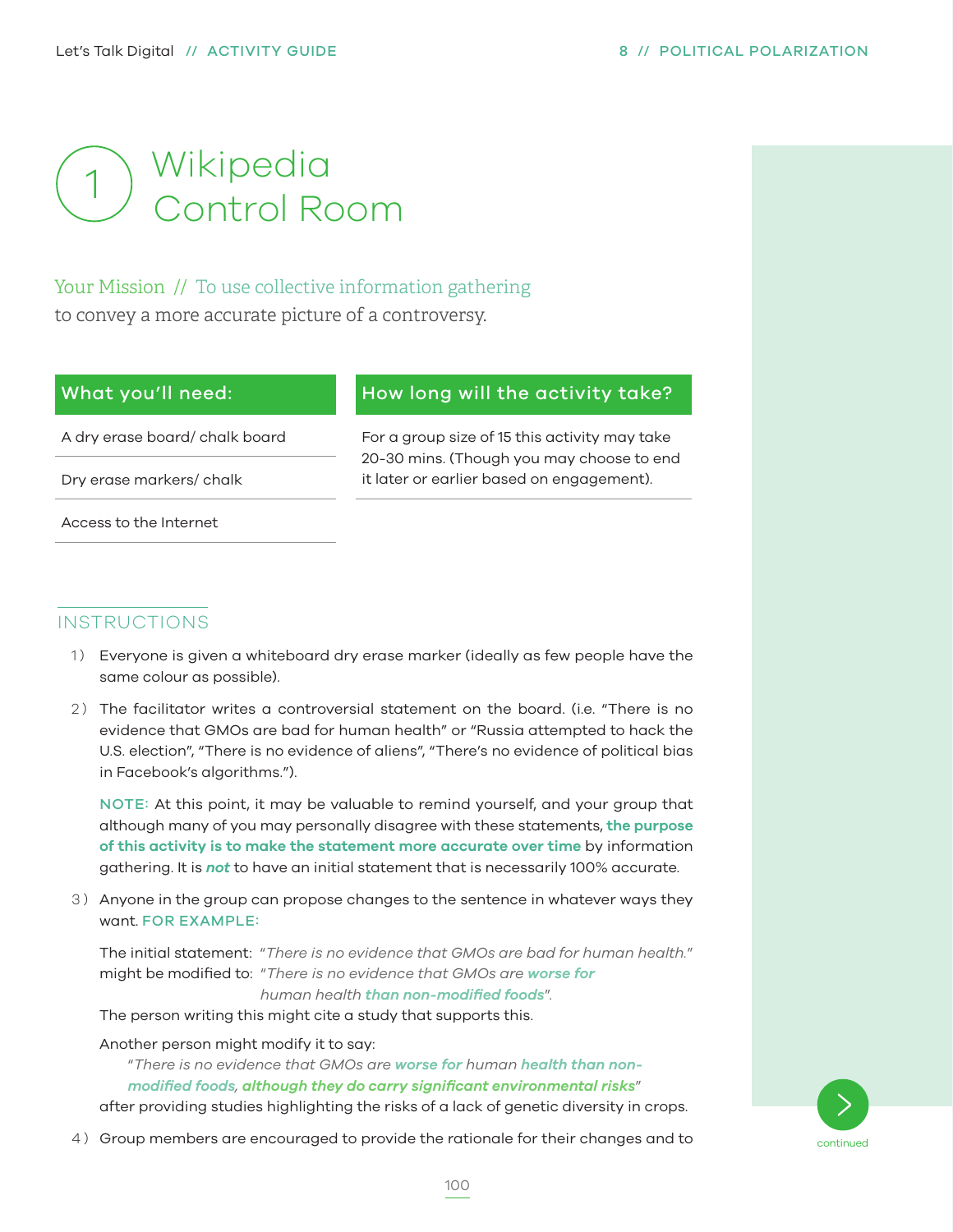

### Wikipedia Control Room

find evidence to support it.

- 5 ) In order to stay, any change they propose must be passed by a 2/3 vote of the group.
- 6 ) This activity should last about 6-7 mins per question.

### ALONG THE WAY DISCUSS…

- 1) What are the benefits of collecting ideas from many different sources?
- 2) Why do people disagree on what sources are trustworthy?
- 3 ) How do we move away from focusing on what we know towards focusing on how we know it?

### VARIATIONS

### WHAT'S THE POINT?

If you notice people getting stuck or too frustrated, it's good to have a couple of questions on hand to switch to.

One of the central features of misinformation is that people have a hard time building a shared sense of understanding. Instead, we tend to focus on what we disagree on. This activity helps understand the difficulty of reporting a news story when there are so many perspectives and interpretations of the same event. It also helps people move through controversial ideas in a way that focuses on consensus. We all have blind spots in our thinking that are invisible to us. Talking to people who see things differently is a great way to find them. Collaborate!

### Resources

N / A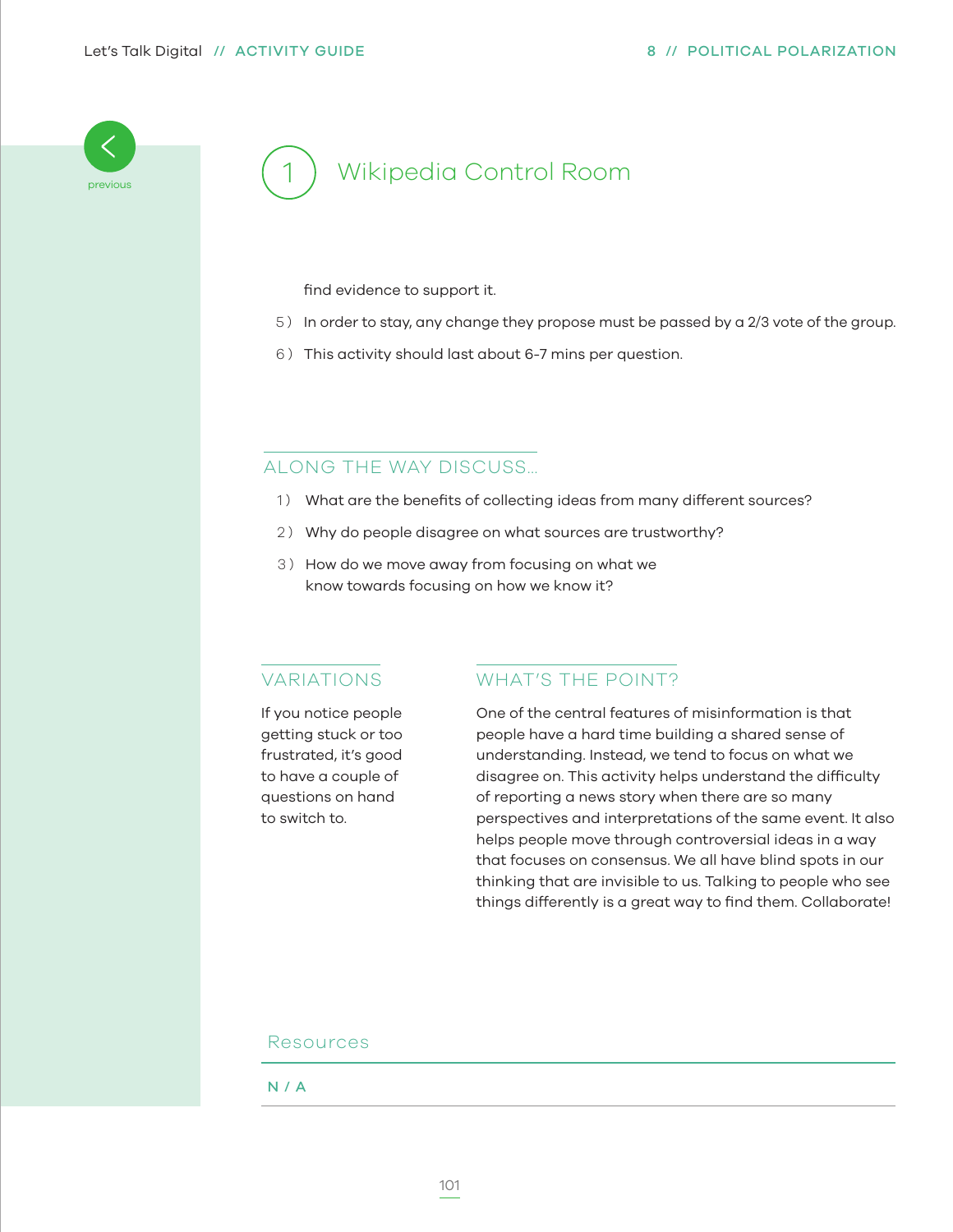

Your Mission // Come up with the most hilarious arguments to change minds (including your own!). Practice flexible thinking!

#### What you'll need:

How long will the activity take?

Masking tape.

Depending on the number of questions and your group's engagement, the game will last between 10-20 mins.

### INSTRUCTIONS

#### A FACILITATOR WILL ACT AS MODERATOR.

- 1) Put tape down the middle of the floor, dividing the room, and leave a square "talk box" in the middle.
- 2 ) Ask a two-sided question (i.e. is a hotdog a sandwich? Should we pee in the shower? Should we put pineapple on pizza? What's better: cake or pie?)
- 3 ) Give your audience 10 seconds to pick a side.
- 4 ) Have each side explain to the other why the other side should switch.
- 5 ) Make sure that only one person is speaking at a time (the person in the talk box).
- 6 ) Anyone and everyone is allowed to speak (including the facilitator), but they have to line up for the talk box to do so.
- 7 ) If you hear a surprising idea, you should switch sides. If you hear another surprising idea, you should switch sides again.
- 8) Play as many rounds as you like.

### ALONG THE WAY DISCUSS…

Encourage people to say their piece. If you're the only one on your side, there might be a blind spot only you can see. Change your mind if you hear a surprising idea. It doesn't have to be forever, you can always switch back.

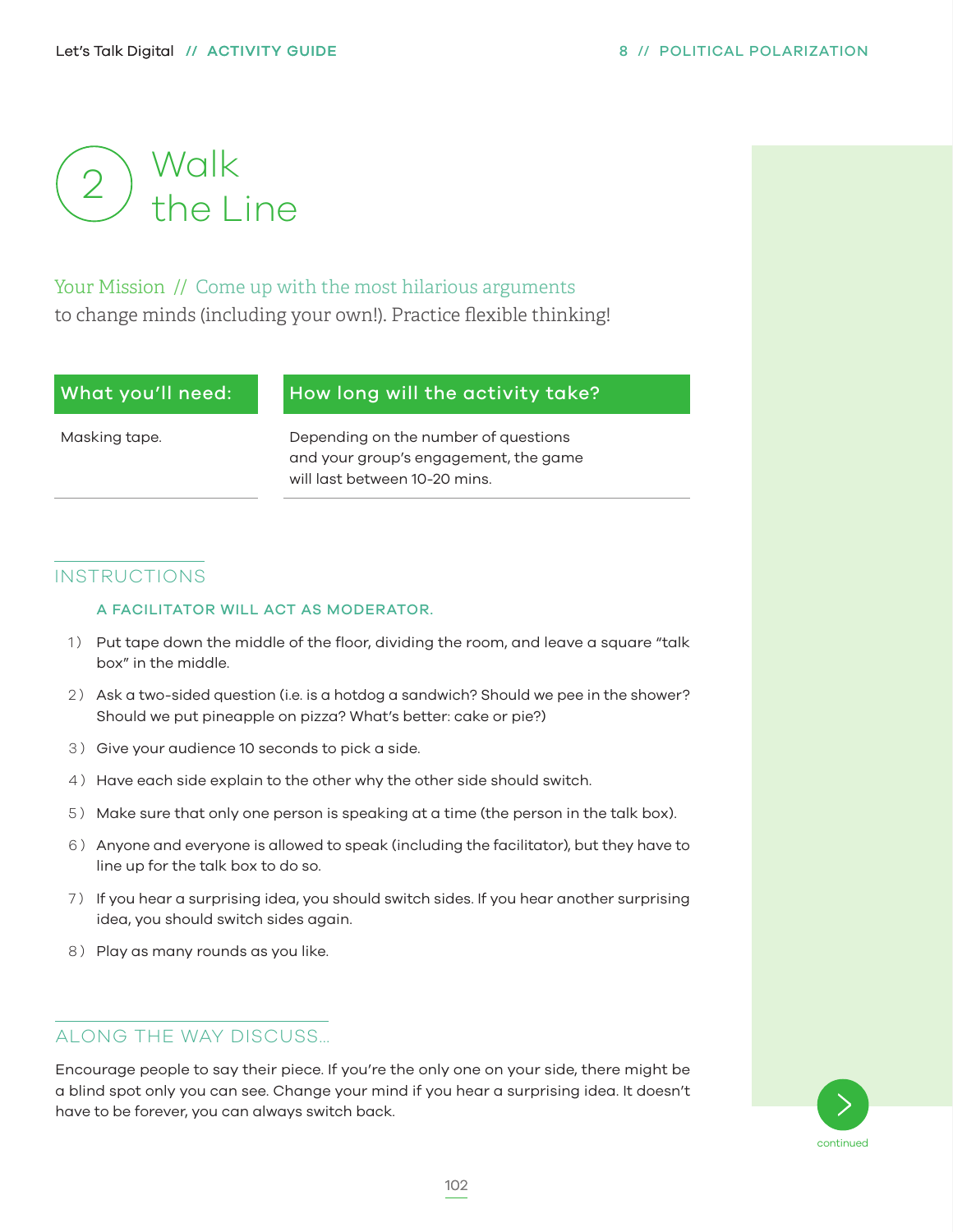

### 2 Walk the Line

- 1) Remember the goal here is to practice changing our minds.
- 2) When is it hard to change your mind?
- 3 ) When is it easy?
- 4 ) Are there ideas that surprised you?
- 5 ) Were you able to come up with ideas from a side that you were against at first?

### VARIATIONS

OTHER QUESTIONS: Would you rather…

- 1) Read the book or see the movie?
- 2) Binge watch a show or one episode a week?
- 3 ) Ice cream flavoured poop, or poop flavoured ice cream?
- 4 ) Zombie apocalypse or robot revolution?

### WHAT'S THE POINT?

We all have blind spots in our thinking that are, by definition, invisible to us. Polarization is the failure to talk to people who can best help us see our blind spots—people who see things really differently. A healthy democracy relies on people from different perspectives coming together to sort out confusing ideas through discourse. This activity practices the values that help us do that. Curiosity, collaboration, courage and calm (not taking yourself too seriously) help us practice the flexible thinking necessary for productive disagreement.

#### Resources

N / A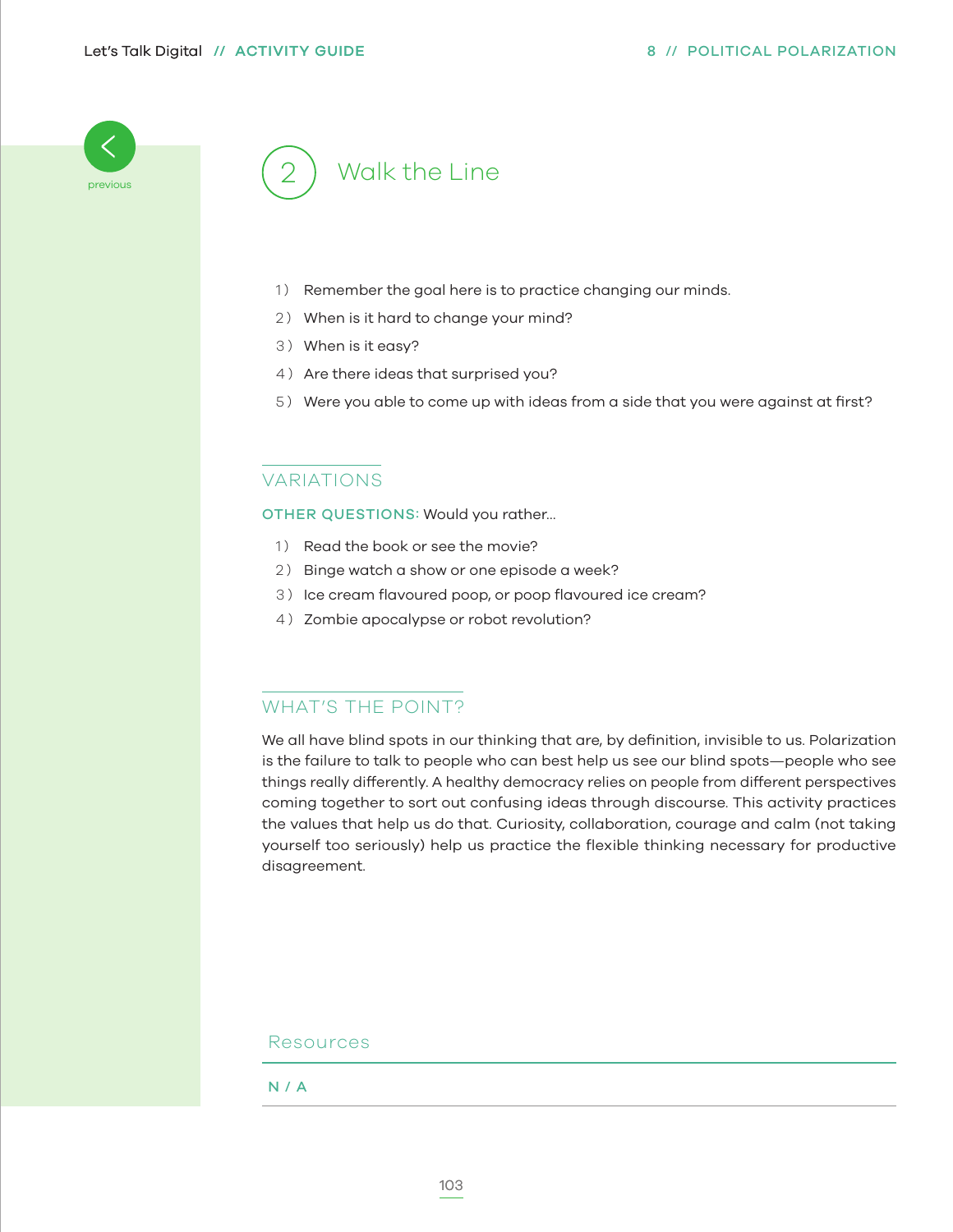

Your Mission // Battle rap in a friendly competition about fun topics.

### What you'll need:

#### BEATS

Two hip hop instrumental beats, one slow and one regular tempo

Speakers to play the instrumental, whether from a phone or Bluetooth speaker

YouTube sample instrumental: (URL in Resources section, page 106)

### INSTRUCTIONS

- 1) Choose two teams to battle rap on fun topics such as pizza versus burgers or lions versus tigers.
- 2 ) Play a hip-hop instrumental for individuals in each team and give them 15 to 20 minutes to write a battle rap that represents team's position.
- 3 ) Once finished, pair battle rappers to compete in a showdown where the goal is to 'dis' the opposition (not actual participants/players).

Encourage everyone to rap to the best of their abilities. The audience will show through a round of applause who wins the battle.

During the writing period,t choose an instrumental to play at low to medium volume in the background as well as the performance, if requested. Battle rappers can also get creative and beat-box their own rhythm for performance if working in pairs.

### ALONG THE WAY DISCUSS...

- 1) What do political attack ads and battle rap have in common?
- 2) Have you seen any attack ads that have 'gone too far' to make their opponent look bad?

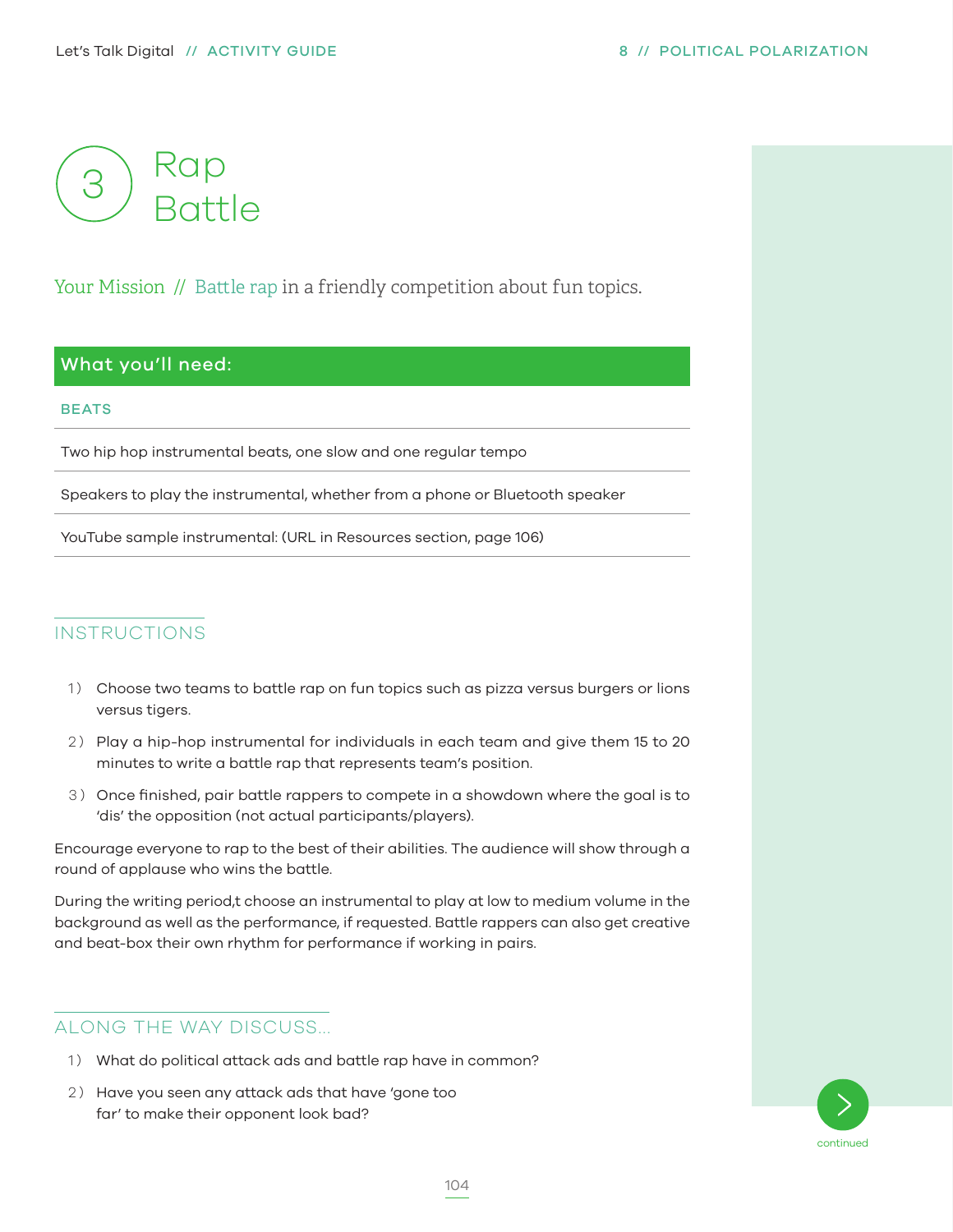

### 3 ) Rap Battle

- 3 ) What were some of the words or phrases in the speeches that stood out to you that made your rap 'dis' worthy?
- 4 ) If politicians don't use attack ads do you think it will positively or negatively affect their chances of winning?

#### VARIATIONS

Participants can work in pairs, writing and/or performing as a team. Battle rappers can choose to perform a capella, without a beat. Political speeches tend to use high level language.

### WHAT'S THE POINT?

It might seem like a stretch but political attack ads tend to make jabs at their opposition that go beyond policy and decision-making. From the background music, to the colour schemes, to the graphics, and beyond—attack ads are meant to evoke an emotional response from voters.

### Resources

### YOUTUBE SAMPLE INSTRUMENTAL

https://www.youtube.com/watch?v=-KPcFmn-oys

#### ATTACK ADS GET THE JOB DONE — BUT AT WHAT PRICE?

https://www.cbc.ca/news/canada/british-columbia/political-attack-ads-1.4036288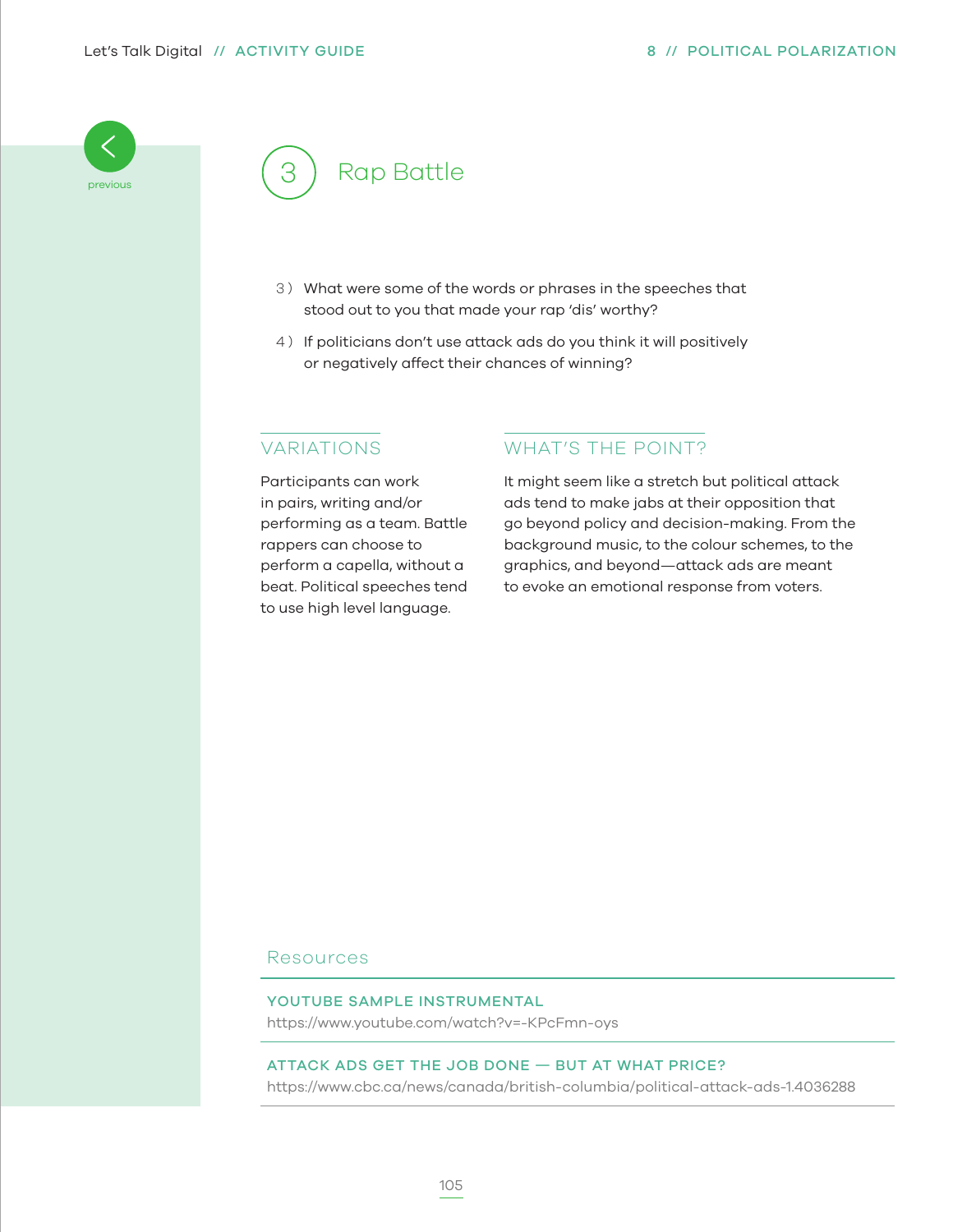

Your Mission // Using a polarizing topic such as immigration, create a biased survey that will sway respondents to agree or disagree with the topic.

### What you'll need:

REVIEW IN ADVANCE THE RESOURCE LINK AND LIST OF BIASED SURVEY EXAMPLES ABOVE.

Paper and writing utensils or a computer with word processing software.

- 1 ) Have participants get into teams of 2-5 and create 10 biased questions per team.
- 2 ) Have each team survey individuals and tally their score on a separate paper then allow each team to present the results of their survey as a brief report using statistics such as, "90% of respondents said climate change is not their number one priority."
- 3 ) Review each type of biased question and allow participants to take a try at giving an example as you go through the list for clarity.

| <b>Types of Biased Questions</b>                                                                                                        | Example                                                                                          |                       |
|-----------------------------------------------------------------------------------------------------------------------------------------|--------------------------------------------------------------------------------------------------|-----------------------|
| <b>1// THE LEADING QUESTION</b><br>ascribes a judgment and suggests<br>there is a right answer.                                         | Should pollution be allowed in Canada?:<br>a. Yes<br>b. Unsure<br>c. No                          |                       |
| 2 // THE LOADED QUESTION<br>makes an assumption about your<br>respondent that forces them to make<br>an answer they may not agree with. | What animals should be banned<br>from entering Canada?<br>a Snakes<br>b. Pit Bulls<br>c. Parrots | d. Ferrets<br>e Other |

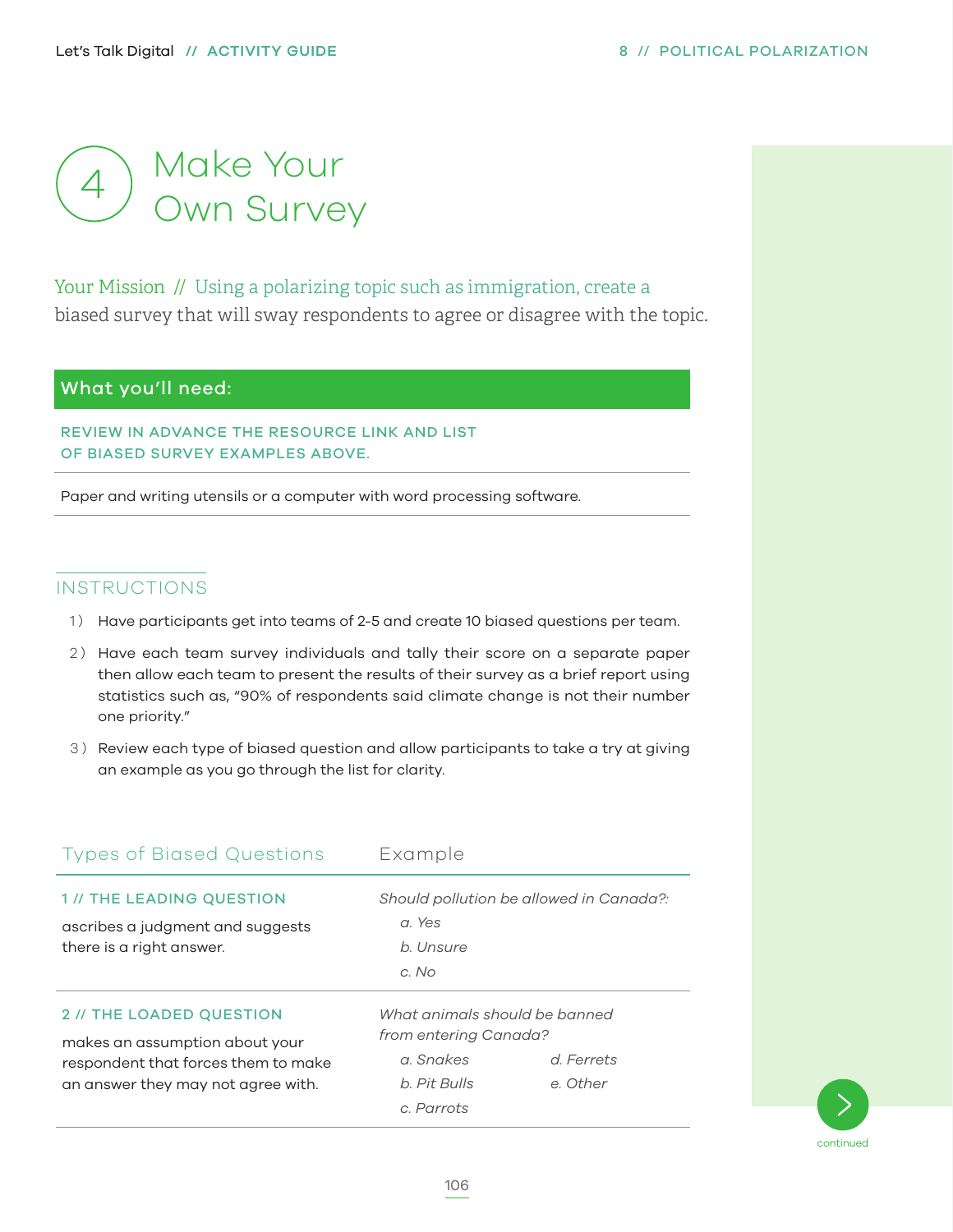

### 4 Make Your Own Survey

#### 3 // THE DOUBLE-BARRELED QUESTION

asks two questions in one.

#### 4 // THE ABSOLUTE QUESTION

has a clear yes or no answer that is better worded as a variable answer.

#### 5 // THE UNCLEAR QUESTION

using language or acronyms that are not commonly known.

*How safe or unsafe do you feel around Pit Bulls?*

*Do you always sing the national anthem?*

- *Yes*
- *No*

*Are you registered for CAIP?*

- *Yes*
- *No*
- *Unsure*

### ALONG THE WAY DISCUSS…

- 1) What is the most bizarre study finding that you have heard quoted?
- 2) Which questions are most likely to go unnoticed as biased?
- 3 ) Have you ever taken a real-life survey that you felt was biased?
- 4 ) Is there ever a reason to make a survey biased, such as political?

### WHAT'S THE POINT?

There are countless studies that news and other people quote but rarely do we know what questions were asked. This activity engages critical thinking to get youth to observe the detail in surveys they take and reports/findings they read.

#### Resources

#### 10 EXAMPLES OF BIASED SURVEY QUESTIONS

https://surveytown.com/10-examples-of-biased-survey-questions/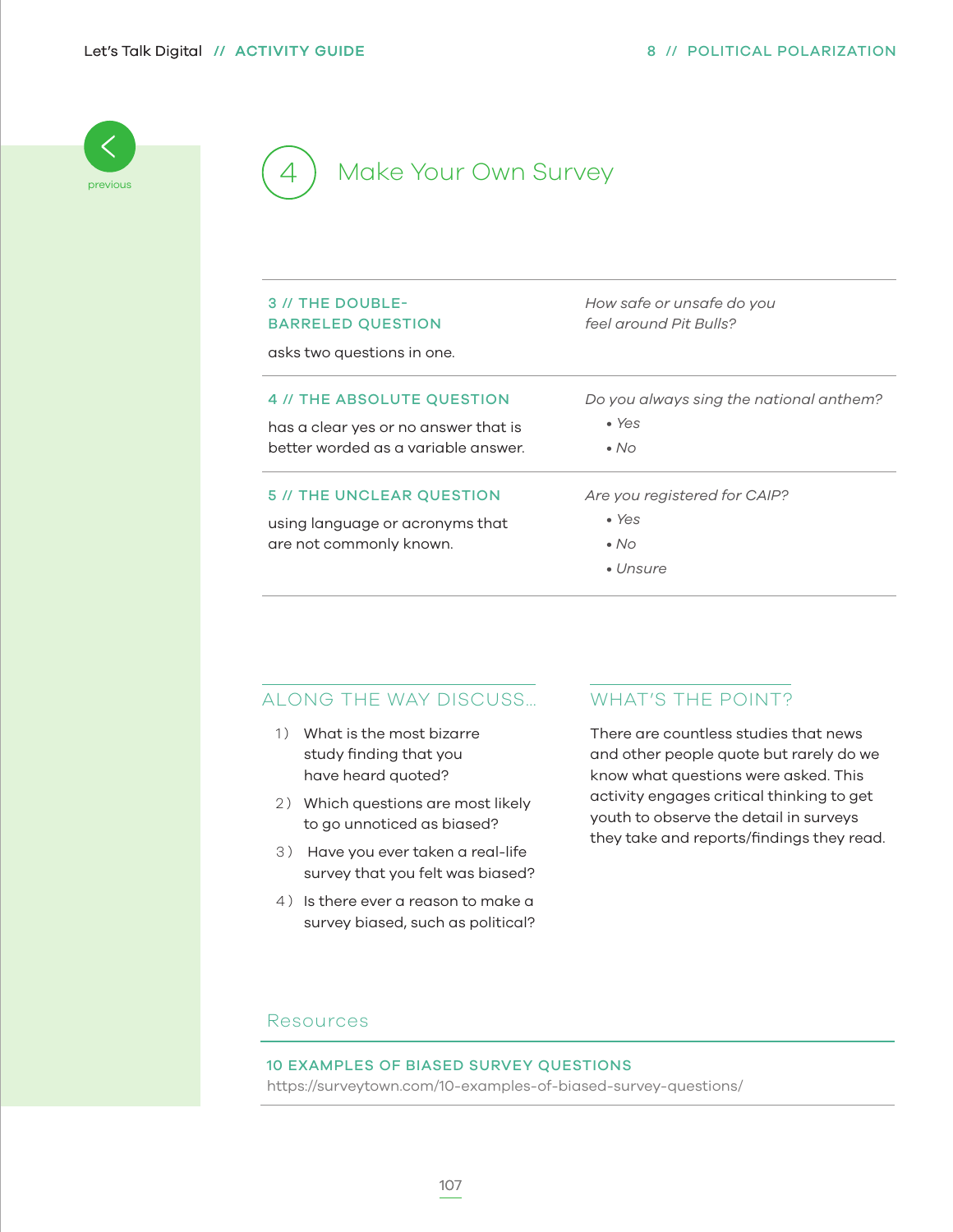# War 5) war<br>5) & Peace

Your Mission // To gain the most resources for your country over time.

### What you'll need:

A whiteboard with all the leaders' names on it.

Small pieces of paper with a "W" on one side or a "P" on the other.

### How long will the activity take?

Each round takes about 2 minutes. This game can be as long or short as you like, but it will generally last about 20 minutes.

- 1) In this game, each player is the leader of a country. (i.e. 11 players means 11 countries). The game is played in 10 rounds.
- 2) In every round, players pair off and simulate a conflict between their countries. Players can choose either to make peace or go to war.
	- › IF COUNTRY A AND B BOTH CHOOSE WAR, then they maintain their borders (0 points each).
	- › IF COUNTRY A GOES TO WAR, BUT B TRIES TO MAKE PEACE, (+2 points for A, -2 points for B).
	- › IF BOTH COUNTRIES CHOOSE PEACE both get (+1 points).
- 3 ) They have 30 seconds to discuss strategy.
- 4 ) Counting down from 5, all the players then make their decisions simultaneously (players can choose not to fulfill promises). Everyone's scores are updated on a dry-erase board each round.
- 5 ) The leader or leaders with the most points at the end of the game wins.

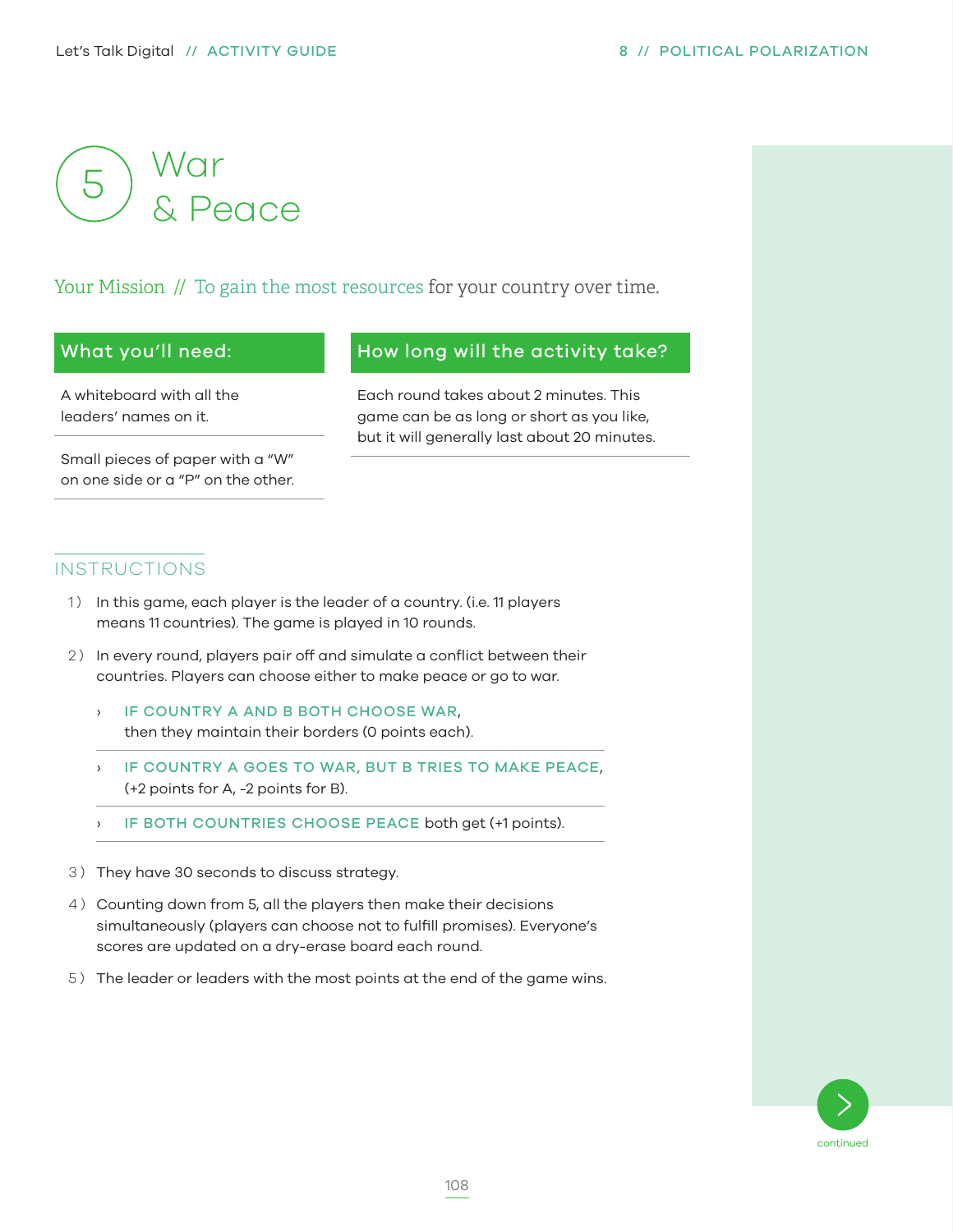

## 5 ) War & Peace

#### ALONG THE WAY DISCUSS…

- 1) What are the patterns of play you notice?
- 2) Do you play another round with players who chose war?
- 3 ) How do you decide if you should trust the other leaders or not?
- 4 ) Is it easy to build trust with others?
- 5 ) How do you build trust with others?

## VARIATIONS

- › Don't tell players how many rounds will be played before hand.
- › Tell players how many rounds will be played before hand.
- › Track the War vs. Peace decisions of each player on the board.

## WHAT'S THE POINT?

Polarization can make trust and cooperation difficult for democracies. The point of this game is to understand some of the reasons that polarization can occur. The degree to which we are willing to cooperate with others in good faith depends on the degree to which we trust that they share the same goals, values and beliefs as us. When we don't believe that this is the case, cooperation is difficult, even if it would be mutually beneficial. This game helps us explore the relationship of trust to polarization and our willingness to cooperate across time.

## Resources

N / A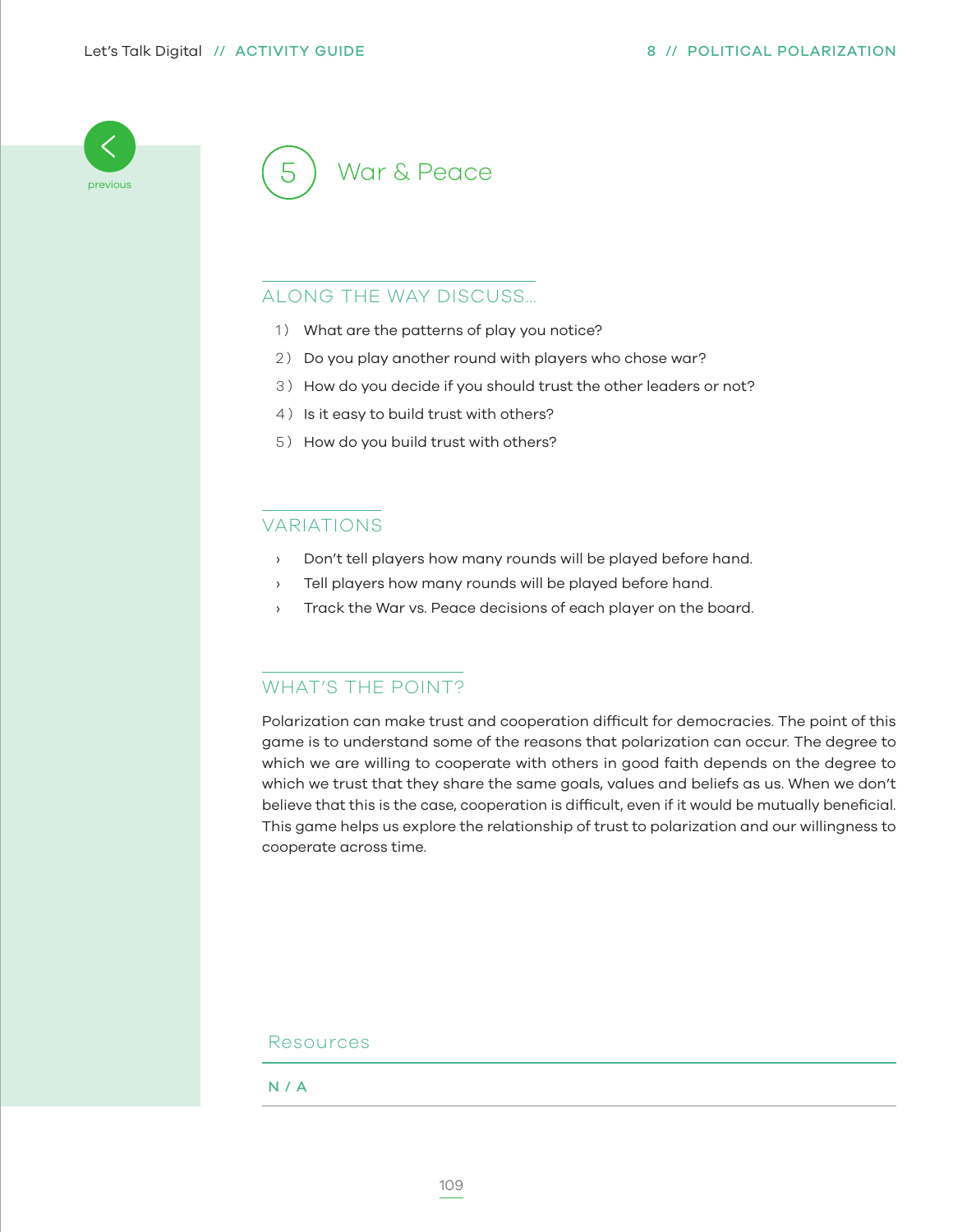# 9 // Civic Engagement in a Digital World

Technological developments are radically changing how we engage in our

communities and in politics. Social media has become one of the most important social and political spaces, and a tool used by a diverse range of individuals, organizations, and interests to advance change. This shift is especially profound in the lives of young people, who have grown up in the digital sphere. The digital landscape is a source of community and a powerful civic resource, at the same time that it supports extremism and makes mass surveillance possible. Citizens need to develop a new toolbox of civic skills to advance change in the digital era.

## What is it?

In an age of increasing democratic anxiety, some Canadians are doing their part for democracy by becoming politically involved and more engaged in their communities. Civic engagement is commonly understood as getting involved in some capacity in your community to make a difference in the civic life of our communities and country. This can be through activities like volunteering, signing a petition, protesting, voting, or donating to a cause. Civic engagement is often divided into two categories: formal political engagement and activism. Examples of formal political engagement are being a member of a political party,

attending political meetings, donating money to a candidate or party, volunteering for a campaign and giving a political speech in public. Formal political activities are important because they get citizens closer to political decision makers and decisionmaking. Examples of activism are signing a petition, boycotting products for ethnical, environmental or political reasons, and protesting or demonstrating. These activities are a way for citizens to immediately express their political support or opposition in between elections, without direct contact with their Members of Parliament.

## How Does It Impact Our Lives?

#### SHARING AND INTERPRETING DATA

The Internet and digital technologies can help generate data and foster communication. Technology allows this to happen extremely quickly, often in real time. This data generation helps to inform citizens and policymakers, allowing for rapid responses. Information shared online can also improve accountability, as citizens can often view updates from their elected representatives and view the progress of their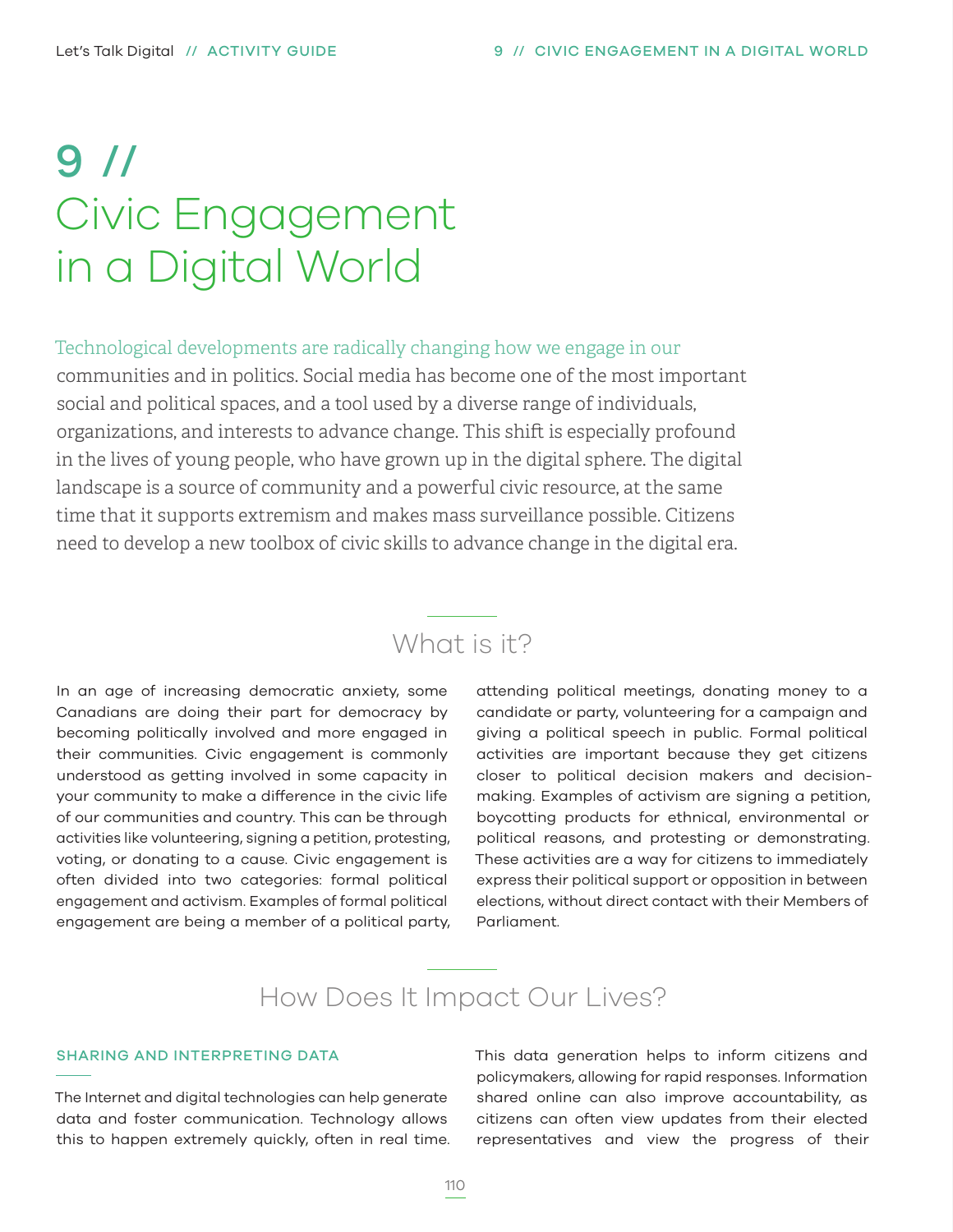proposed agenda. Citizens can hold their elected representative accountable and provide them instant validation or criticism depending on the outcome. Digital technologies also allow for politicians or organizations to disseminate information or data in accessible ways.

#### STRENGTHENING CITIZENS' VOICES

Digital technology has also provided new opportunities for citizens to get their voices heard in the public sphere. It gives them direct access to politicians in order to provide feedback. It also presents a platform for like-minded individuals to connect and organize. It allows users to share their perspectives and contribute to online dialogue. Citizens can connect on a horizontal level with other citizens. They can contribute to municipal, provincial, federal, and even global discussions. It also allows citizens to connect at a vertical level and communicate directly with politicians and institutions. Additionally, it presents a platform for citizens' voices to be heard by academics and policymakers, allowing the everyday person to potentially have a direct impact on the politics around them.

#### FACILITATING SOCIAL COHESION AND SUPPORT

Digital technologies can foster peer-to-peer support, mobilize various communities, and even create new communities. Communities built online can be big or small and are not limited by any physical boundaries. Communities with strong networks can use digital technologies to grow and better organize. For example, digital spaces can be harnessed to run effective petitions and fundraising campaigns. If executed effectively, these petitions and campaigns can influence community-building, political mobilization, and policy change.

Additionally, in the digital world, geography becomes less of a factor. This means that more people from remote communities are now able to access content and information to which they never had access before. In this way, digital media allows citizens to better connect and share valuable perspectives, shrinking the world. We are able to understand and respond to the needs of others more easily.

The Internet also provides opportunities for people to find communities of users whom they are unable to find in the physical world. Online communities are often based more on shared interests and values than on just geographic location. The Internet also provides a certain level of anonymity that you can't find elsewhere. This means that you are able to connect with people around the globe and seek support from people whom you may not be able to find in your school or town. Furthermore, as the Internet expands, the world becomes more exposed to communities that may be underrepresented in their society. An example would be LGBTQ+ folk. Some researchers believe that this increased exposure can lead to higher levels of acceptance for marginalized groups of people.

#### SUPPORTING DIRECT CITIZEN PARTICIPATION

Digital tools such as social media can support citizens' participation in the political process, thereby shaping public policy and changing political discourse. Online campaigns have greatly impacted the political process all across the world, from pipeline protests in Canada, to Brexit in the U.K., to the 2016 U.S. presidential election.

The Internet and the use of digital tools have played a tremendous role in the way politicians talk to their constituents. Look at how Justin Trudeau uses Facebook and Instagram to connect with Canadians, or at how Donald Trump uses Twitter to connect with his base. Social media creates a stronger connection between political groups and citizens and can inspire greater participation. Grassroots organizing has also benefited greatly from the Internet. One example would be Bernie Sanders' 2016 presidential run, in which he set records for small donor donations to his campaign. A lot of these donations were driven by online outreach.

#### DIGITAL TECHNOLOGIES FOR MOBILIZING ENGAGEMENT

The community-based nature of digital technologies and social media has been harnessed to impact political mobilization. Facebook has experimented with trying to increase voter turnout. They do this by running experiments and encouraging users to both vote and then post about voting. They rely on peer pressure and "FOMO" to inspire people to go to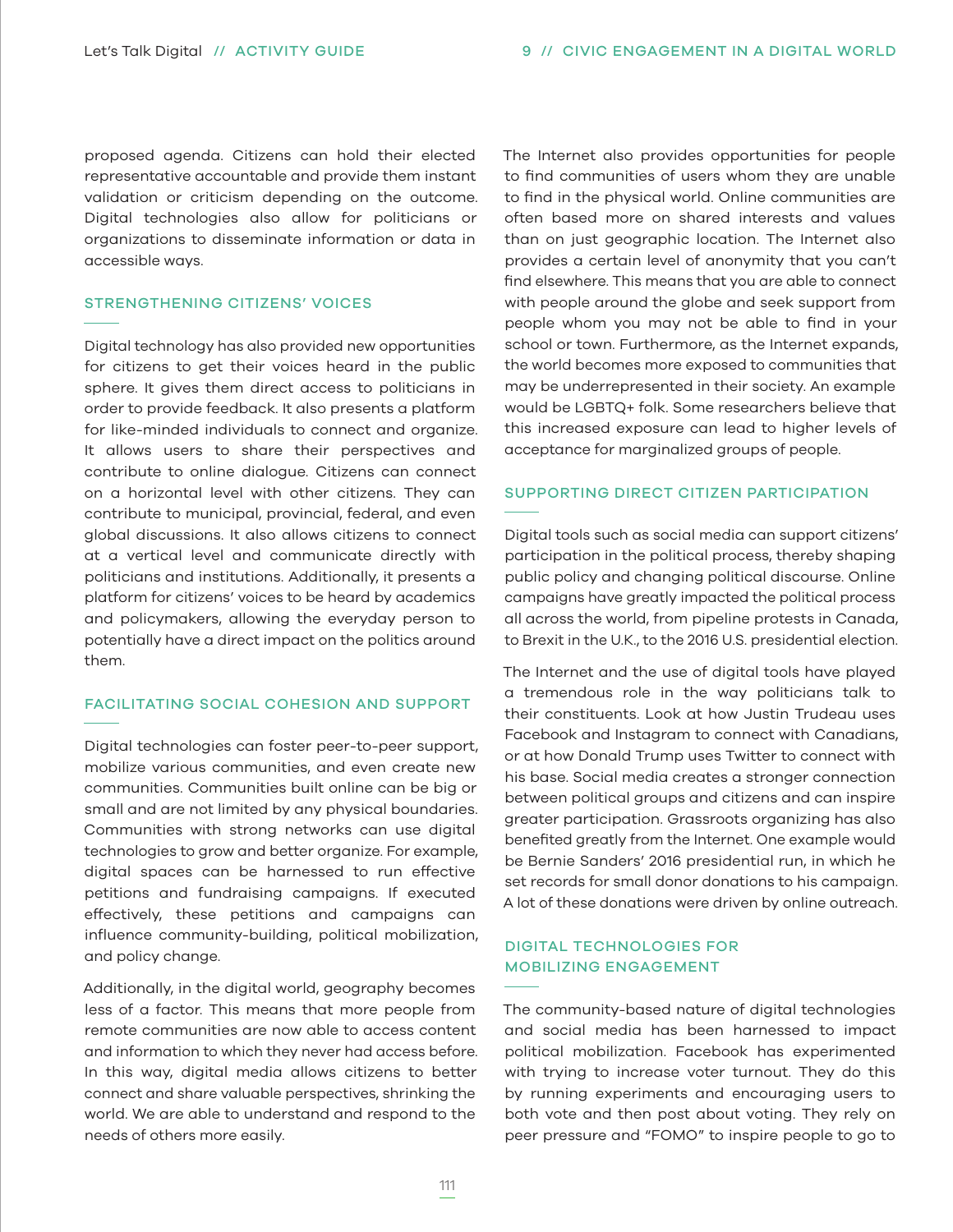the polls. Facebook reported that their experiments were successful when they implemented them in 2012 and witnessed an increase in voter turnout among participants. Politicians and companies have picked up on this trend and have begun using social media to create their own digital tools and advertisements to target people and influence their vote.

Digital technologies have also lowered the barriers that some people face in being civically engaged and politically active. For example, people can now become involved in political causes by donating to an online campaign or signing a petition. These platforms have invited people into the public sphere and allowed for a different type of engagement—one that is less time consuming and less demanding.

Digital media can also help to organize marginalized communities. It can connect people who are looking for a politician or party that shares their values. It also creates the opportunity for people to organize around the issues unique to their own identity. For example, there are many organizations that are now focused on electing LGBTQ+, women, and black candidates.

## How Does It Impact Politics?

#### LESS INCLUSIVITY IN DEMOCRATIC LIFE

The use of technology in promoting democratic engagement is promising. However, there are serious challenges. One potential problem is how the use of digital technologies in politics may prioritize some voices over others. Broadly speaking, different demographics use the Internet in different ways. Consequently, some voices may be prioritized over others. This prioritization could be perpetuated by levels of inequality or accessibility. Moreover, highly organized online groups can co-opt social media platforms to like, or share various people and organizations. Groups and individuals across the political spectrum have proven effective in these efforts.

## RADICALIZATION OF PUBLIC DISCOURSE AND POLITICAL OPINION

Lately, many academics and media figures have focused on the concepts of "filter bubbles" and "echo chambers", discussing how these phenomena have accelerated the spread of misinformation online. The way in which some digital platforms' algorithms are designed is to curate online content in a particular order. This filtering contributes to isolating Internet users from alternative perspectives or reinforcing existing ideas or prejudices. The argument is that this can lead to an increase in polarization and a decrease in social harmony. Additionally, these factors could lead to misinformed decision-making, increased radicalization, and in some cases violent extremism. More research is needed in order to determine how much of an influence "filter bubbles" and "echo chambers" have on reinforcing violent extremism and misinformation.

#### INAPPROPRIATE USE OF DIGITAL TECHNOLOGIES

Globally, there is a lack of laws that meaningfully enforce transparency on the part of social media companies. Additionally, there is a lack of public understanding about how digital technologies are created and used. There are also worries about the potential uses or misuses of technology by different stakeholders. Particular areas of concern include targeted ad campaigns that influence political preferences, the exploitation of personal data, and the use of social media platforms for spreading misinformation.

## LOW LEVELS OF TRUST IN DIGITAL POLITICAL PROCESSES

The general public harbours cynicism regarding participation in online political processes. There is general distrust of and concern about security, especially with aspects like online voting. Additionally, there exists a sentiment that online participation will not influence policy outcomes.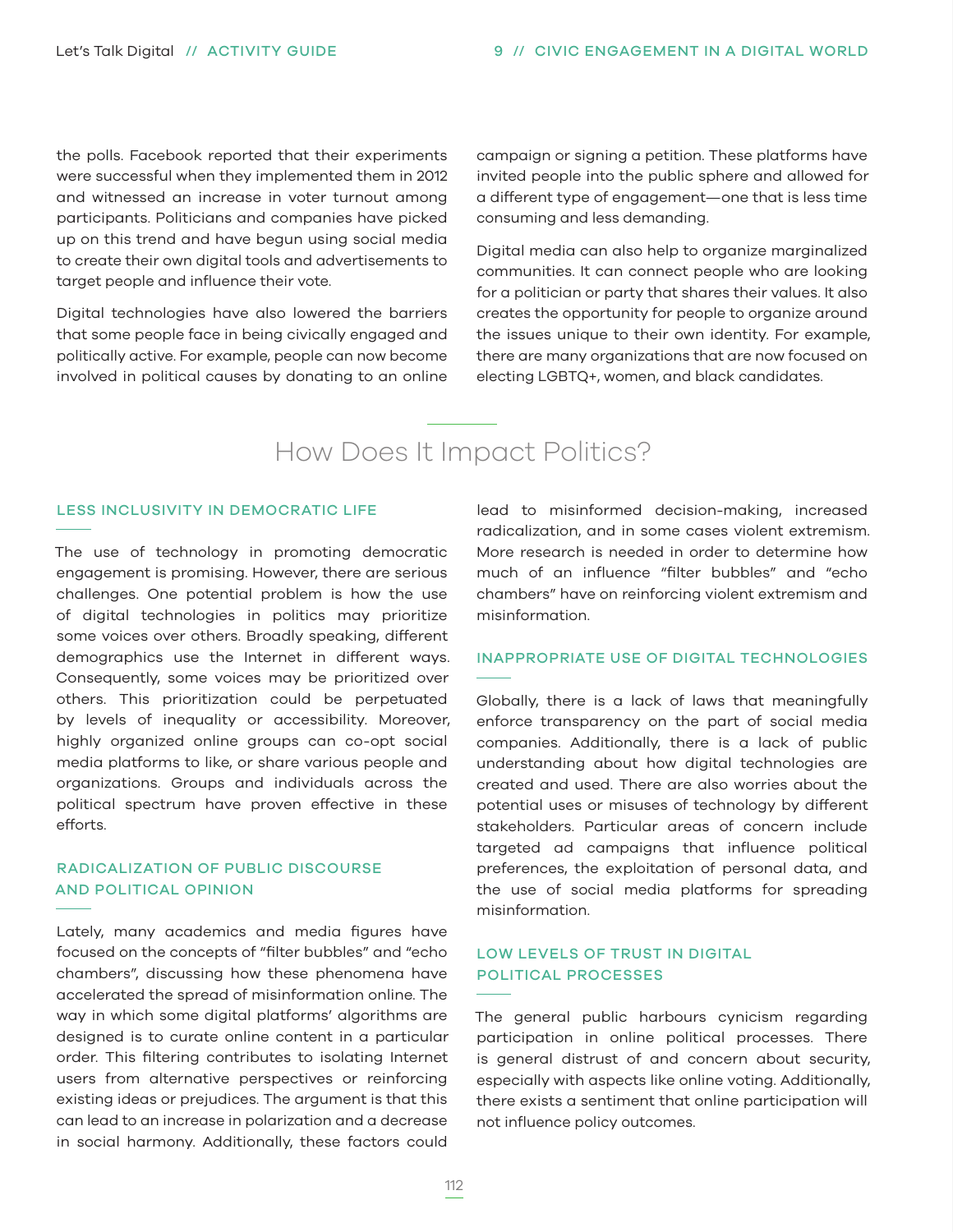According to a study by the Reuters Institute at the University of Oxford, there is a general distrust of the use of social media for sharing digital news. The 2018 report analyzed a survey conducted in 37 countries and found that only 23% of people trusted the news that was presented to them on social media. This finding represents an all-time low for the study, which has been conducted yearly since 2012. Additionally, 63% of respondents in Europe believe the government should do more to fight fake news in Europe.

## What Can We Do About It?

#### BUILDING DIGITAL SKILLS

As the world becomes more digitized, some new challenges arise for democracy. As more people begin to form online communities for news sharing and communicating, democratic societies would do well to address the issues that come with this. One important step is for people to build digital skills. In North America and much of the western world there are no rules in place when it comes to who can and can't use the Internet. In fact, children and grandparents are connected, using the Internet for everything from education and research to "Facebook stalking". It is essential that we have a public that is digitally literate in order to help combat threats such as misinformation and hate speech.

Taking into consideration the increased use of the Internet for participation in democratic citizenship, it is important that we invest in tailored educational programs. The proper education will give citizens the skills they require to interact and participate online with confidence. Educational programs surrounding digital literacy will give young people the skills to counter things like fake news and misinformation. It could also reshape the way we have political discourse online, creating healthier dialogue. Additionally, if we invest in digital skills for our children we need to also increase parents' and teachers' knowledge in order to better support the process.

#### BUILDING SKILLS FOR CITIZENSHIP

Building effective digital skills is very important, but we also need to focus on building stronger citizenship skills as well. Developing strong critical thinking skills are important for good citizenship and democratic participation. Critical thinking skills are paramount in fighting against the spread of misinformation or extremism online. Moreover, creating empathy is also viewed as necessary in creating positive social interactions online and fostering a sense of community.

Do you know what an algorithm is? Could you easily explain this to an audience of people with prior knowledge of the subject? Perhaps after reading this report. The point is that we need to prioritize education about topics like algorithms and how they affect everything from personal information feeds to the advertisements we see online. If we are able to fill these knowledge gaps, we would be better equipped to build skills for citizenship online. Moreover, we can harness the advancement of technology for educational purposes. Virtual reality is opening new frontiers for education and providing a new medium for learning; online courses and digital technologies can provide instant feedback and results, allowing for more streamlined learning.

### DEVELOPING SKILLS TO COUNTER VIOLENT AND EXTREMIST IDEOLOGIES

There is a considerable amount of violent and extremist ideology buried deep within the Internet. It is accessible to a large population. There are countless examples of people who have found extremist communities online and become radicalized. Either their views are enhanced or reinforced, and can sometimes be linked to intolerance, violence, and even terrorism.

The design of social media can sometimes exacerbate the problem of online extremism. The design of sites like Facebook and YouTube (as well as more obscure platforms like Gab and Voat) rewards loyalty to a group and provides users the opportunity for connection and a shared sense of community. Part of the issue is that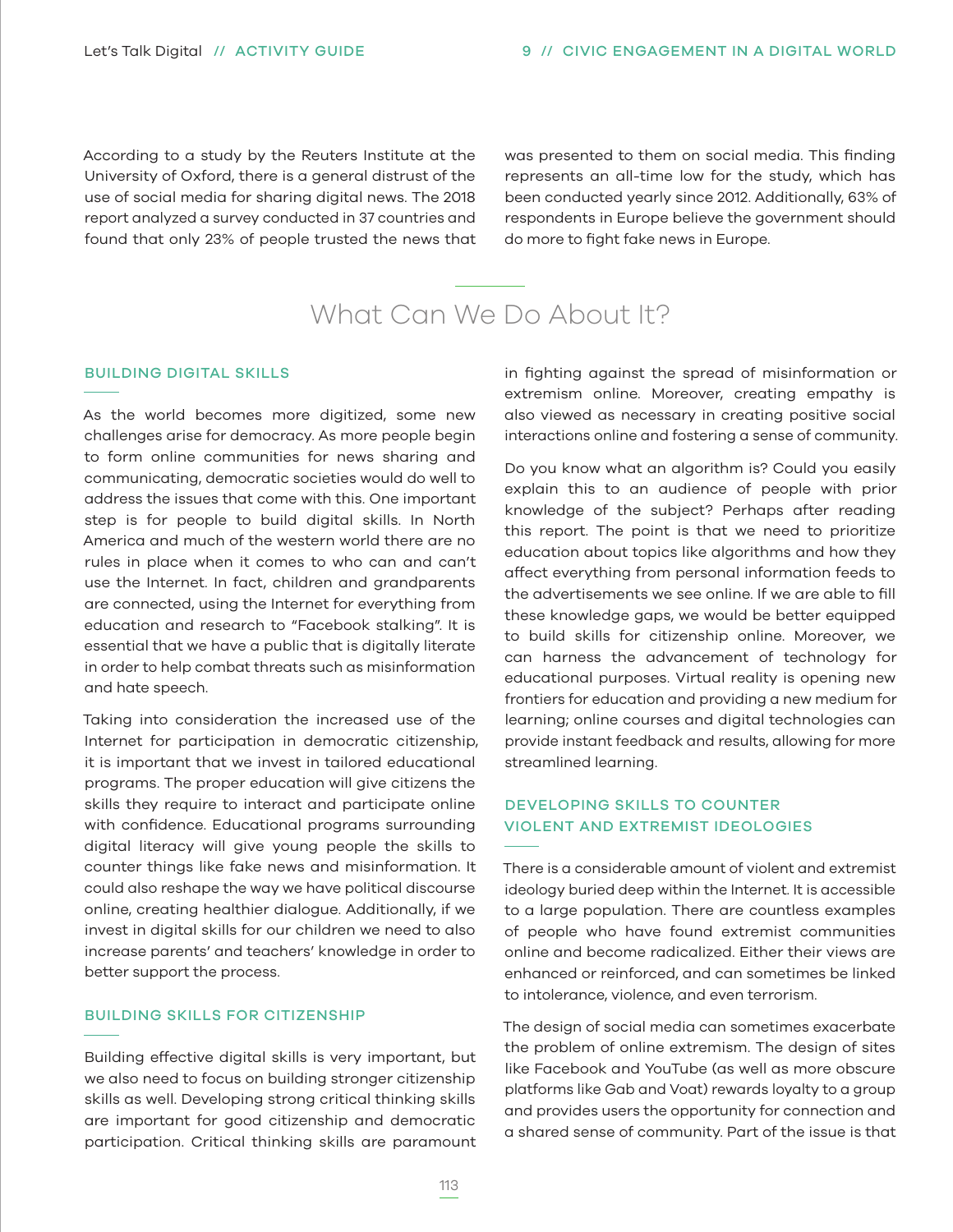algorithms on these sites promote engagement with content, often regardless of that content's nature, thus creating a feedback loop which can guide audiences to toxic ideas.

There is a call for governments and social media companies to take action in fighting against hateful rhetoric and mobilization online. Currently, there is a smattering of laws around the world that help govern sites like Facebook and YouTube. Each country has the autonomy to create their own laws to help fight extremism. However, policy formation is normally two steps behind technology. In order to combat this, we can look to global examples for regulating the Internet. In 2018, the U.S. department of Justice launched a new initiative for reporting hate crimes online. The European Union has created regulations requiring

service providers to be available 24/7 to facilitate or follow up on requested removal orders of online content. These strategies are designed to help fight against the spread of online extremism and misinformation. Canada can draw upon these examples to create their own guidelines and regulations to fight extremism.

We can also help facilitate international cooperation in fighting online extremism. Working together with international bodies like the G20 could prove promising. Many of the top tech companies have their headquarters in countries outside of our own. Ultimately, what we need to promote is dialogue between countries, tech companies, civil society and academics to create policy around online misinformation and extremism.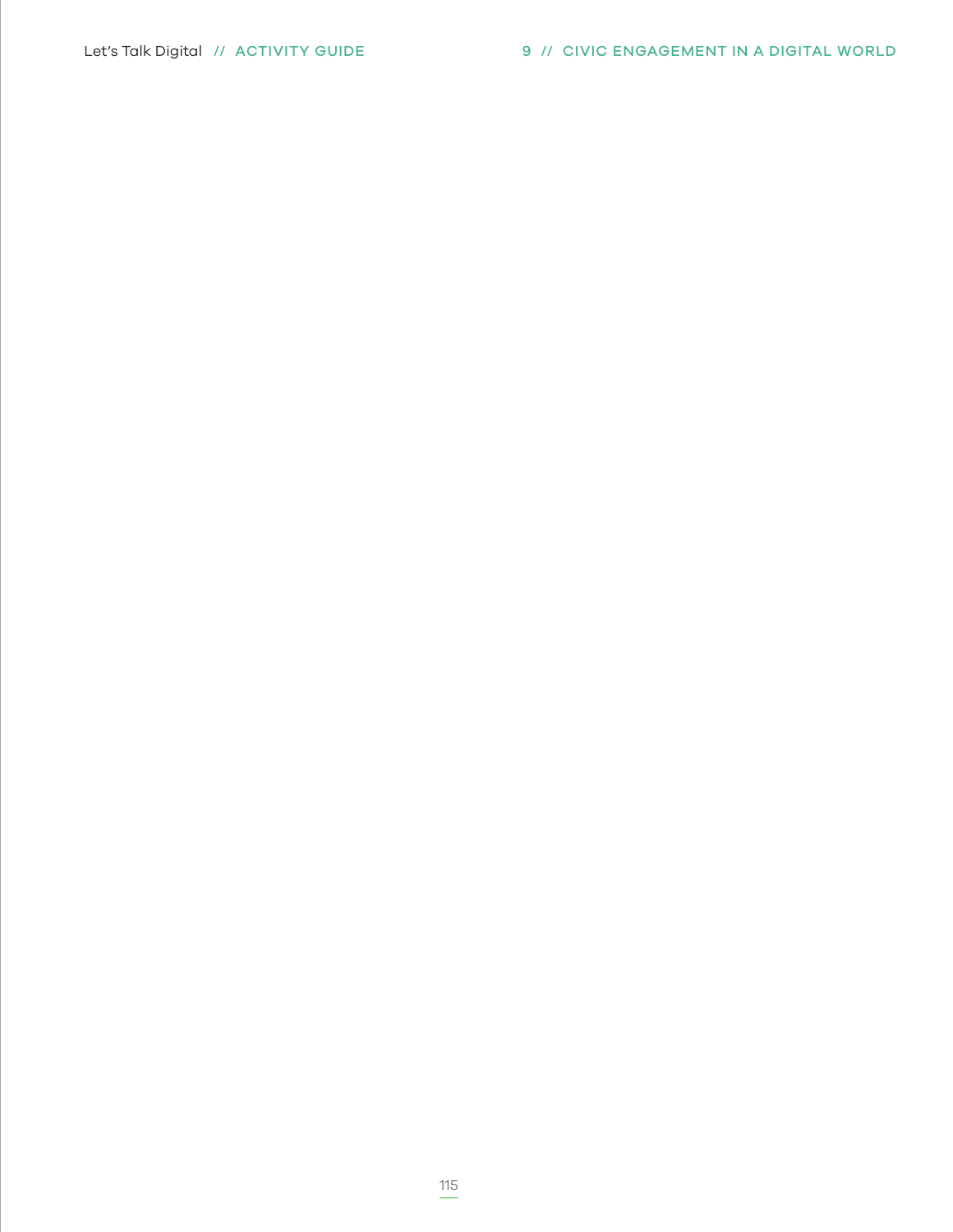# Message 1) <sup>Messc</sup><br>D Board

Your Mission // Write as many arguments as you can for each side.

## What you'll need:

Paper and pencils.

## How long will the activity take?

This game will take about 10 minutes per round. Play as many rounds as you like.

### INSTRUCTIONS

- 1) Ask a two-sided question. (i.e. what's better: cats or dogs? Robot revolution or zombie apocalypse? Being too hot or too cold? Should we make robots smarter than us? Should we legalize all drugs? Should everyone meditate?)
- 2) Divide people into two groups based on the side they picked.
- 3) Give each side a sheet of paper with a line down the center of it.
- 4 ) Each side has 2 minutes to write as many arguments as they can for that side. (One argument per line).
- 5 ) Each side announces how many arguments they came up with to the room. Then each side will have 4 minutes to come up with more arguments than the other side.
- 6 ) Each side's goal is to write the most arguments for the other.

#### EXAMPLE

In the 2 minute round;

- the Dog side writes 12 arguments
- the Cat side writes 14 arguments.
- 7 ) In the 4 minute round, the Dog side needs to write 15 arguments to win and the Cat side needs to write 13 dog arguments to win.

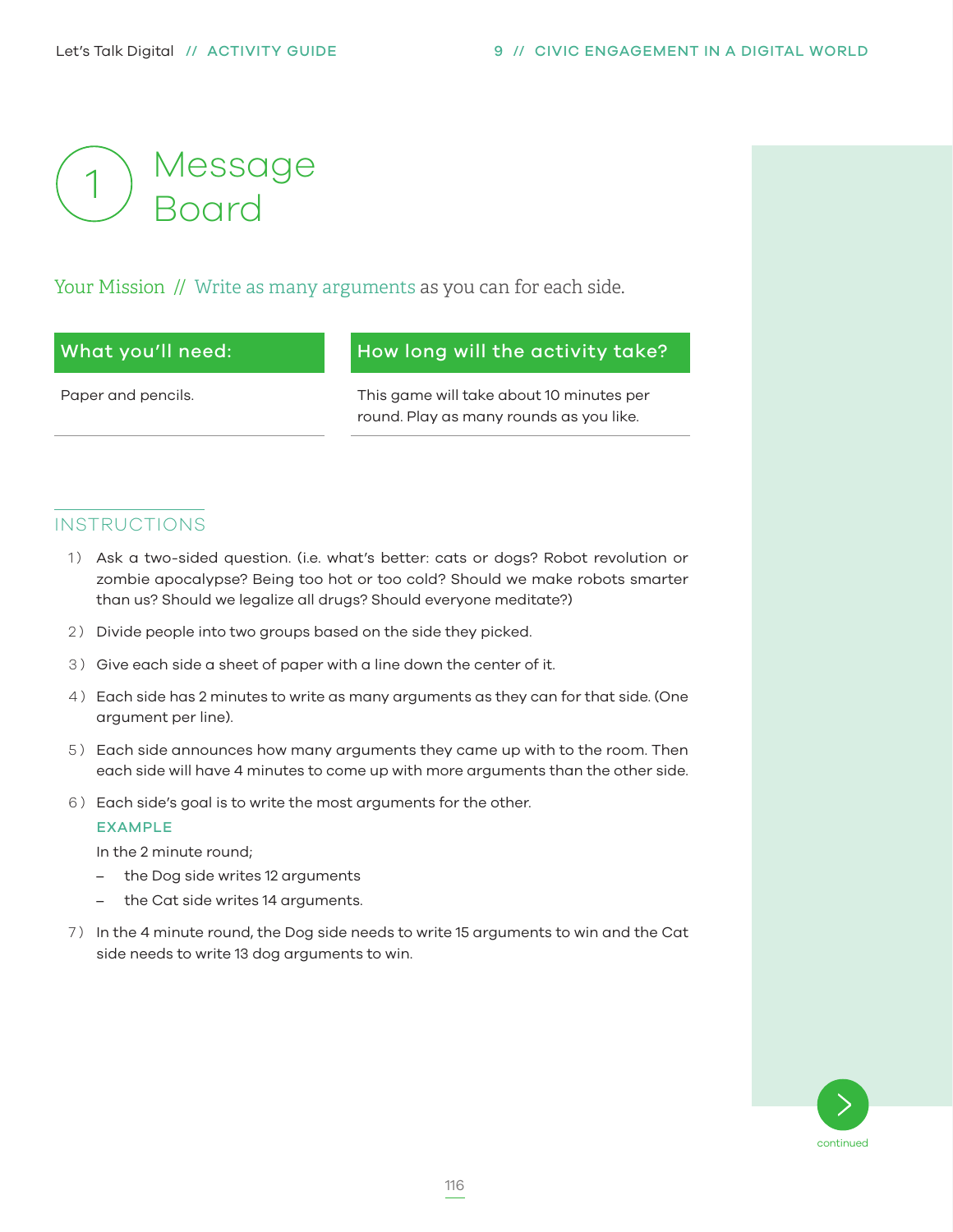

## Message Board

## ALONG THE WAY DISCUSS…

Remind them that the goal is not just to come up with arguments. The goal is to practice seeing things from another perspective.

- 1) Did it get easier to come up with ideas after the second round? The third?
- 2) Was it easier to come up with ideas when you cared more, or less about the question?
- 3 ) Did playing change how you feel about any of the questions?

### VARIATIONS

- › You can ask more serious or more silly questions
- › If your group seems into it, ask more political questions
- › If they are getting too tense, ask sillier questions.

## WHAT'S THE POINT?

Thanks to social media message boards, it has never been easier to understand perspectives that you don't have. Although it's not always easy, we can begin to think more deeply about the world and its problems. One of the challenges we face is how to overcome polarization in order to make decisions together. Although it hasn't been used this way, social media can help us to make bridges instead of dig trenches to make real progress.

## Resources

N / A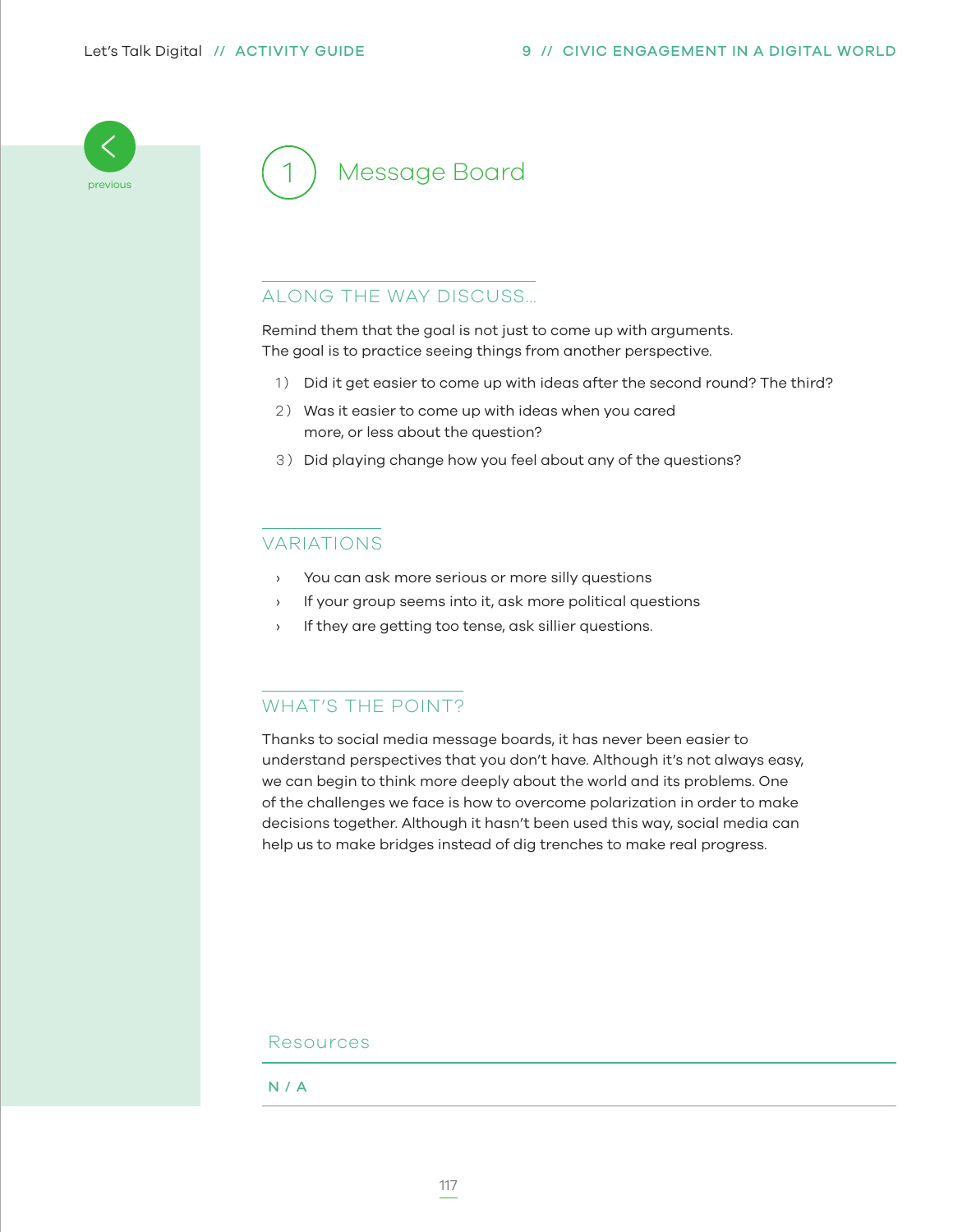

Your Mission // For Human Bingo the mission is to collect as many initials in the boxes until you get 5 in a row.

## What you'll need:

Print enough copies of the bingo sheet so that everyone in the group has one each. Best suited for a large group of high school students, with a minimum of 8 participants.

## INSTRUCTIONS

- 1) Give each participant a bingo sheet.
- 2 ) Limit each participant to initialing no more than two squares per person.
- 3 ) The person who filled 5 boxes in a row wins.

For a challenge, get each person initialing to describe in a word or two their civic engagement experience.

EXAMPLE If someone "Has participated in a protest" write down the name or topic such as **Climate Change** or **Black Lives Matter**.

## ALONG THE WAY DISCUSS…

- 1) How was the process of collecting initials?
- 2) Were there any squares that you did not consider as civic engagement and why?
- 3 ) What is one civic action you would like to do at least once?
- 4 ) Who is someone you look up to for their civic engagement (can be alive or deceased)?

## VARIATIONS

If the group is small, go through the questions in the bingo squares one by one. Ask for a show of hands for each square and provide examples if there is no one who raises their hand.

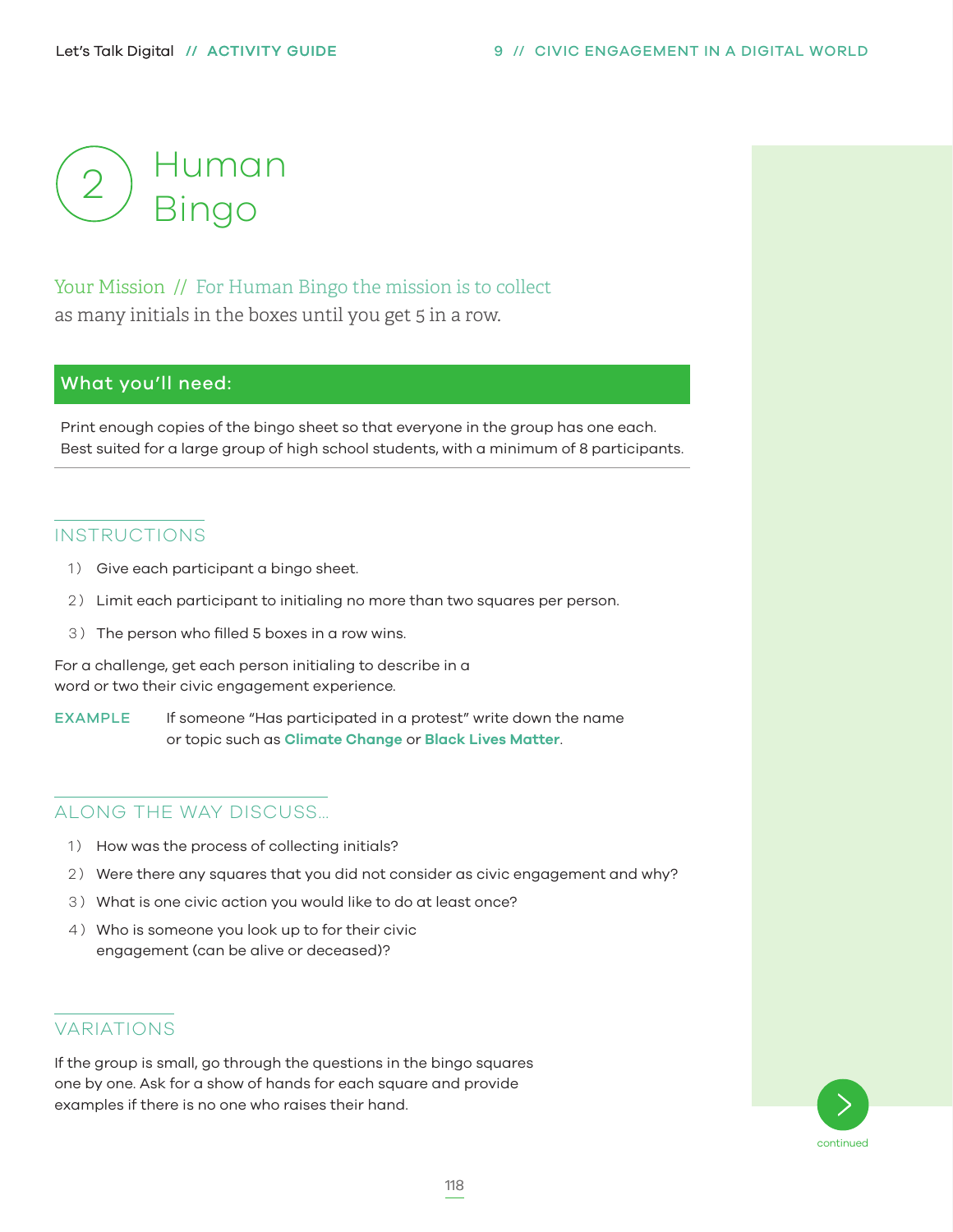

## WHAT'S THE POINT?

Youth will have a better understanding of what it means to be civically engaged. Some examples are simple, everyday activities while others require more commitment and research.

#### Resources

## CIVIC ENGAGEMENT

https://youth.gov/youth-topics/civic-engagement-and-volunteering

## BINGO HANDOUT

This is on the next page (page 120)

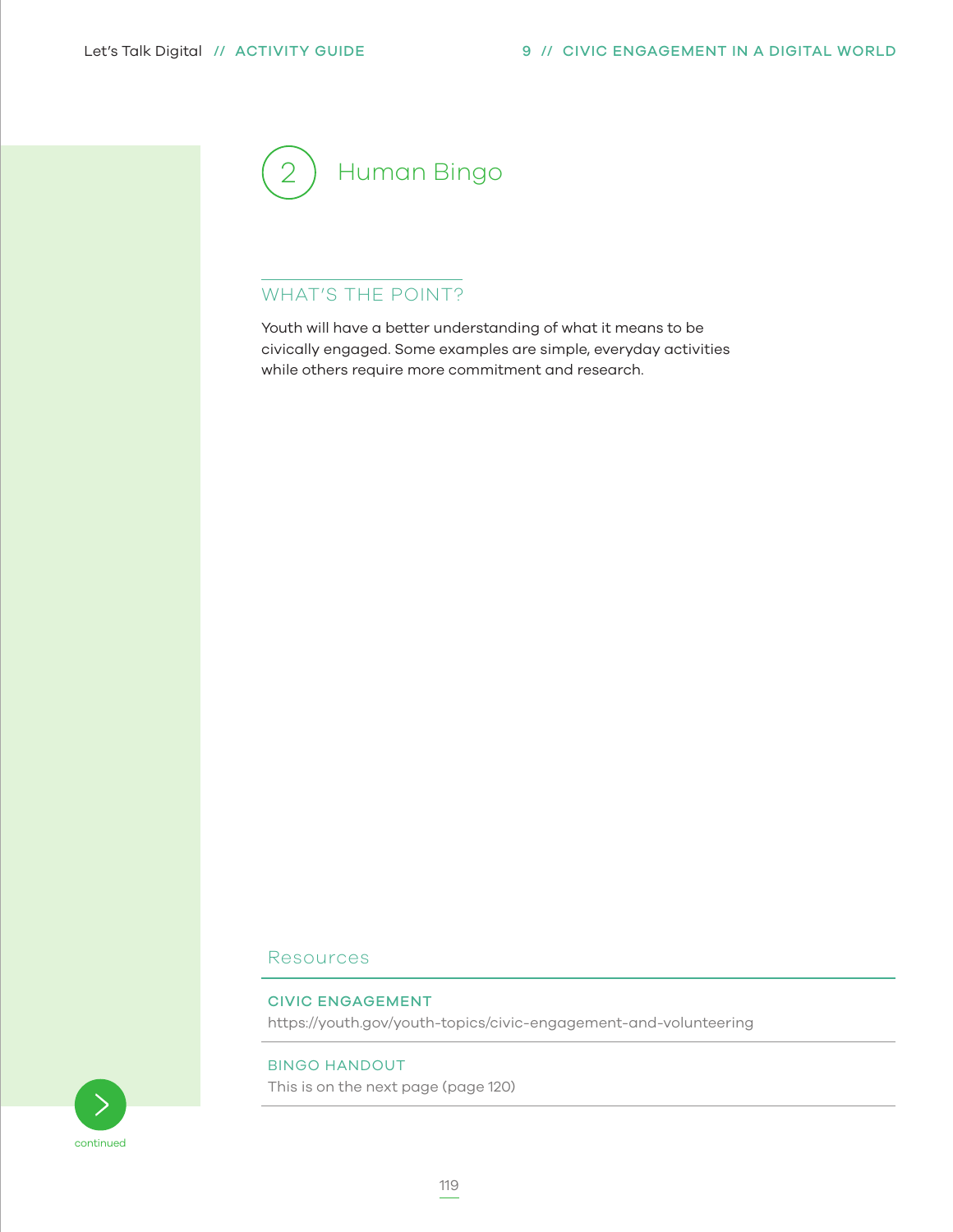

## Find somebody who has…

## ( BINGO = 5 IN A ROW )

| Participated<br>in a <b>protest</b>                                  | Written to a<br>government<br>official<br>(email or letter)                            | <b>Fundraised</b><br>for a cause                            | Signed a<br>petition                                                | <b>Cleaned</b><br>up trash<br>in a community |
|----------------------------------------------------------------------|----------------------------------------------------------------------------------------|-------------------------------------------------------------|---------------------------------------------------------------------|----------------------------------------------|
| Taken a<br>survey on<br>political views                              | Actively<br>reduced waste<br>for<br>climate<br>change                                  | <b>Volunteered</b><br>for a non-profit                      | Shared a<br>political<br>news story<br>on social media              | Gone to a<br>political rally                 |
| Attended a<br>workshop /<br>seminar/<br>event on youth<br>engagement | <b>Been featured</b><br>in local media<br>such as<br>newspaper, radio<br>or television | <b>FREE SPACE</b>                                           | Ran for<br>school council<br>position                               | Visited a<br>political<br>website            |
| Followed a<br>national media<br>source<br>on social media            | Wore a<br>button/pin<br>for a cause                                                    | Applied for a<br>scholarship<br>funded by the<br>Government | Watched a<br>documentary<br>on local issues<br>like human<br>rights | Borrowed a<br>book<br>from the library       |
| <b>Voted</b> for a<br>school council<br>candidate                    | <b>Donated</b><br>to a charity<br>(any amount)                                         | Has read out<br>morning<br>announcements<br>at school       | Has attended a<br><b>Canada</b><br>Day event                        | Taken<br>public transit                      |